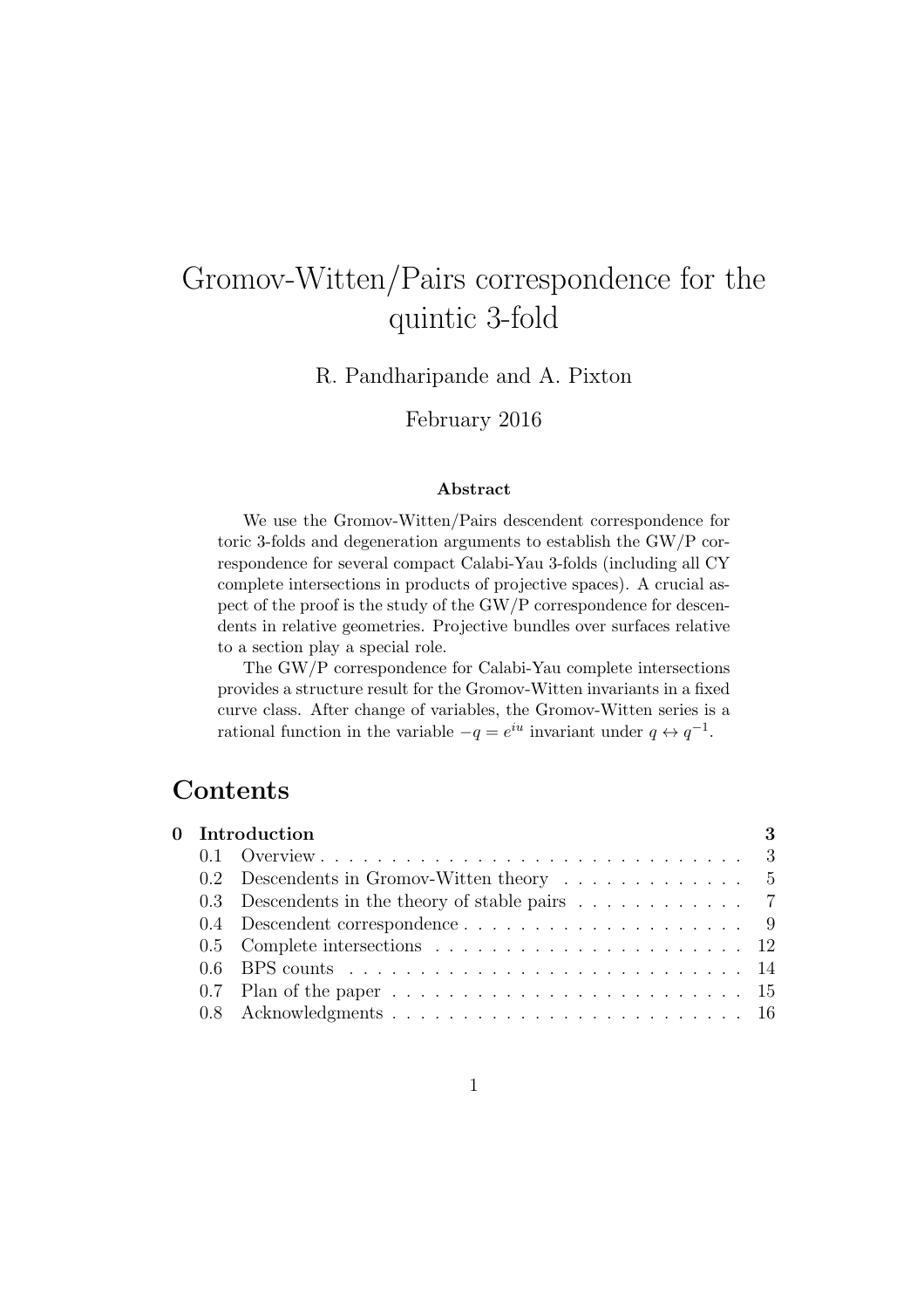| 1.1<br>1.2<br>Relative descendent correspondence<br>1.3<br>Degeneration $\ldots \ldots \ldots \ldots \ldots \ldots \ldots \ldots \ldots$<br>1.4<br>1.5<br>Proofs of Theorems 2 and 3<br>25<br>$\bf{2}$<br>2.1<br>2.2<br>Log tangent bundle $\ldots \ldots \ldots \ldots \ldots \ldots \ldots \ldots$<br>2.3<br>2.4<br>2.5<br>2.6<br>43<br>3<br>Descendent correspondence for the cap<br>3.1<br>3.2<br>$T$ -depth<br>3.3<br>3.4<br>3.5<br>3.6<br>3.7<br>3.8<br>The geometry $\mathbf{P}^1 \times \mathbb{C} \times \mathbf{P}^1 / \mathbf{P}^1 \times \mathbb{C}$<br>53<br>$\overline{4}$<br>53<br>4.1<br>55<br>4.2<br>4.3<br>56<br>Proof of Proposition $15 \ldots \ldots \ldots \ldots \ldots \ldots \ldots$<br>4.4<br>Bi-relative residue theories<br>60<br>$\bf{5}$<br>5.1<br>60<br>5.2<br>60<br>5.3<br>61 | $\mathbf{1}$ |     | Relative theories | 16 |  |  |  |  |
|---------------------------------------------------------------------------------------------------------------------------------------------------------------------------------------------------------------------------------------------------------------------------------------------------------------------------------------------------------------------------------------------------------------------------------------------------------------------------------------------------------------------------------------------------------------------------------------------------------------------------------------------------------------------------------------------------------------------------------------------------------------------------------------------------------------|--------------|-----|-------------------|----|--|--|--|--|
|                                                                                                                                                                                                                                                                                                                                                                                                                                                                                                                                                                                                                                                                                                                                                                                                               |              |     |                   | 16 |  |  |  |  |
|                                                                                                                                                                                                                                                                                                                                                                                                                                                                                                                                                                                                                                                                                                                                                                                                               |              |     |                   | 18 |  |  |  |  |
|                                                                                                                                                                                                                                                                                                                                                                                                                                                                                                                                                                                                                                                                                                                                                                                                               |              |     |                   | 21 |  |  |  |  |
|                                                                                                                                                                                                                                                                                                                                                                                                                                                                                                                                                                                                                                                                                                                                                                                                               |              |     |                   | 22 |  |  |  |  |
|                                                                                                                                                                                                                                                                                                                                                                                                                                                                                                                                                                                                                                                                                                                                                                                                               |              |     |                   | 23 |  |  |  |  |
|                                                                                                                                                                                                                                                                                                                                                                                                                                                                                                                                                                                                                                                                                                                                                                                                               |              |     |                   |    |  |  |  |  |
|                                                                                                                                                                                                                                                                                                                                                                                                                                                                                                                                                                                                                                                                                                                                                                                                               |              |     |                   | 25 |  |  |  |  |
|                                                                                                                                                                                                                                                                                                                                                                                                                                                                                                                                                                                                                                                                                                                                                                                                               |              |     |                   | 26 |  |  |  |  |
|                                                                                                                                                                                                                                                                                                                                                                                                                                                                                                                                                                                                                                                                                                                                                                                                               |              |     |                   | 27 |  |  |  |  |
|                                                                                                                                                                                                                                                                                                                                                                                                                                                                                                                                                                                                                                                                                                                                                                                                               |              |     |                   | 32 |  |  |  |  |
|                                                                                                                                                                                                                                                                                                                                                                                                                                                                                                                                                                                                                                                                                                                                                                                                               |              |     |                   | 42 |  |  |  |  |
|                                                                                                                                                                                                                                                                                                                                                                                                                                                                                                                                                                                                                                                                                                                                                                                                               |              |     |                   | 42 |  |  |  |  |
|                                                                                                                                                                                                                                                                                                                                                                                                                                                                                                                                                                                                                                                                                                                                                                                                               |              |     |                   |    |  |  |  |  |
|                                                                                                                                                                                                                                                                                                                                                                                                                                                                                                                                                                                                                                                                                                                                                                                                               |              |     |                   | 43 |  |  |  |  |
|                                                                                                                                                                                                                                                                                                                                                                                                                                                                                                                                                                                                                                                                                                                                                                                                               |              |     |                   | 44 |  |  |  |  |
|                                                                                                                                                                                                                                                                                                                                                                                                                                                                                                                                                                                                                                                                                                                                                                                                               |              |     |                   | 45 |  |  |  |  |
|                                                                                                                                                                                                                                                                                                                                                                                                                                                                                                                                                                                                                                                                                                                                                                                                               |              |     |                   | 47 |  |  |  |  |
|                                                                                                                                                                                                                                                                                                                                                                                                                                                                                                                                                                                                                                                                                                                                                                                                               |              |     |                   | 48 |  |  |  |  |
|                                                                                                                                                                                                                                                                                                                                                                                                                                                                                                                                                                                                                                                                                                                                                                                                               |              |     |                   | 50 |  |  |  |  |
|                                                                                                                                                                                                                                                                                                                                                                                                                                                                                                                                                                                                                                                                                                                                                                                                               |              |     |                   | 52 |  |  |  |  |
|                                                                                                                                                                                                                                                                                                                                                                                                                                                                                                                                                                                                                                                                                                                                                                                                               |              |     |                   | 52 |  |  |  |  |
|                                                                                                                                                                                                                                                                                                                                                                                                                                                                                                                                                                                                                                                                                                                                                                                                               |              |     |                   |    |  |  |  |  |
|                                                                                                                                                                                                                                                                                                                                                                                                                                                                                                                                                                                                                                                                                                                                                                                                               |              |     |                   |    |  |  |  |  |
|                                                                                                                                                                                                                                                                                                                                                                                                                                                                                                                                                                                                                                                                                                                                                                                                               |              |     |                   |    |  |  |  |  |
|                                                                                                                                                                                                                                                                                                                                                                                                                                                                                                                                                                                                                                                                                                                                                                                                               |              |     |                   |    |  |  |  |  |
|                                                                                                                                                                                                                                                                                                                                                                                                                                                                                                                                                                                                                                                                                                                                                                                                               |              |     |                   | 57 |  |  |  |  |
|                                                                                                                                                                                                                                                                                                                                                                                                                                                                                                                                                                                                                                                                                                                                                                                                               |              |     |                   |    |  |  |  |  |
|                                                                                                                                                                                                                                                                                                                                                                                                                                                                                                                                                                                                                                                                                                                                                                                                               |              |     |                   |    |  |  |  |  |
|                                                                                                                                                                                                                                                                                                                                                                                                                                                                                                                                                                                                                                                                                                                                                                                                               |              |     |                   |    |  |  |  |  |
|                                                                                                                                                                                                                                                                                                                                                                                                                                                                                                                                                                                                                                                                                                                                                                                                               |              |     |                   |    |  |  |  |  |
|                                                                                                                                                                                                                                                                                                                                                                                                                                                                                                                                                                                                                                                                                                                                                                                                               |              | 5.4 |                   | 62 |  |  |  |  |
| Definition of the bi-relative residue $\ldots \ldots \ldots \ldots \ldots$<br>5.5                                                                                                                                                                                                                                                                                                                                                                                                                                                                                                                                                                                                                                                                                                                             |              |     |                   | 64 |  |  |  |  |
| 5.6                                                                                                                                                                                                                                                                                                                                                                                                                                                                                                                                                                                                                                                                                                                                                                                                           |              |     |                   | 65 |  |  |  |  |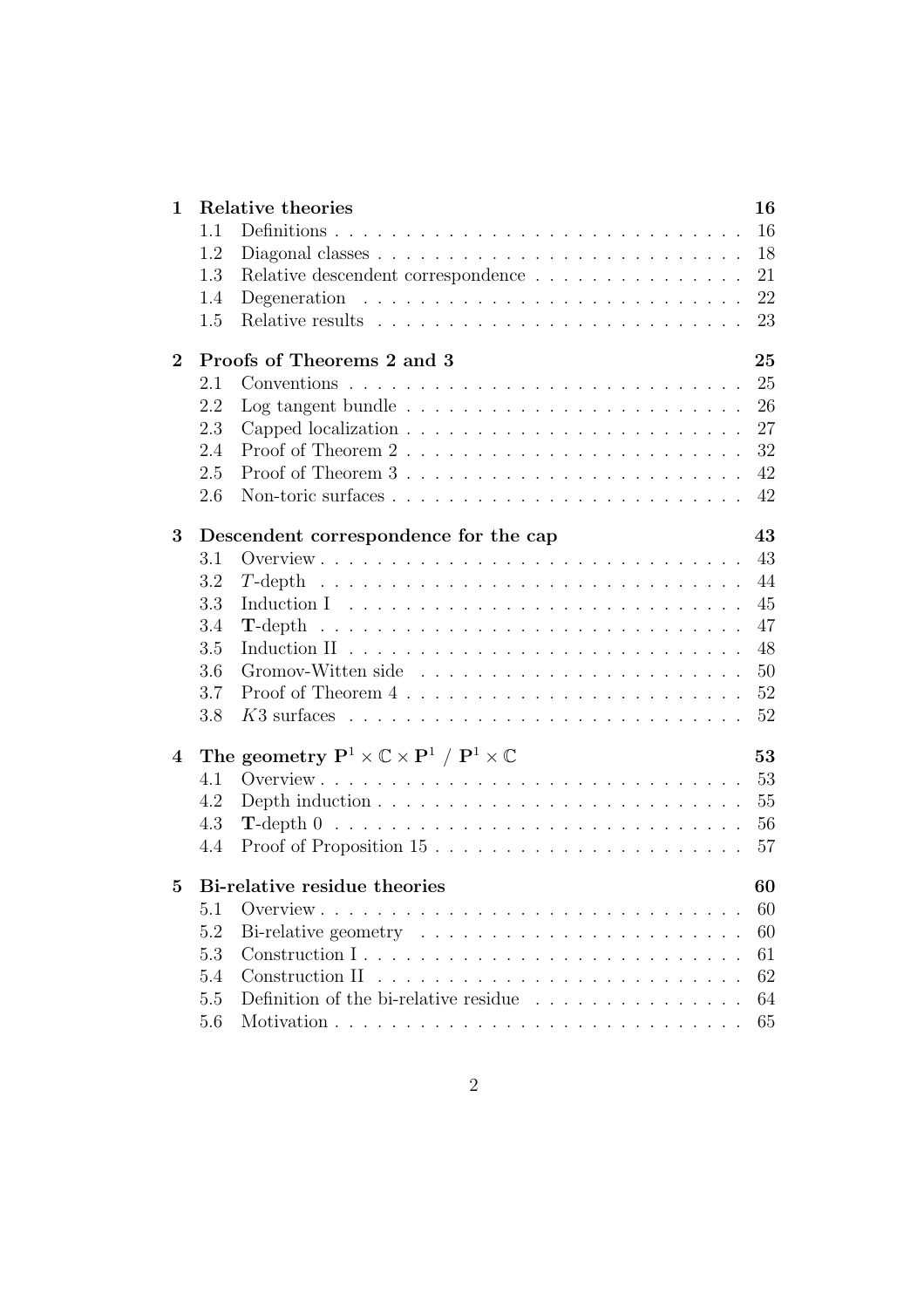|   | 5.7 |                                                                                       | 65 |
|---|-----|---------------------------------------------------------------------------------------|----|
|   | 5.8 |                                                                                       | 67 |
|   | 5.9 |                                                                                       | 70 |
| 6 |     | Projective bundles over higher genus curves                                           | 70 |
|   | 6.1 |                                                                                       | 70 |
|   | 6.2 |                                                                                       | 72 |
|   | 6.3 |                                                                                       | 72 |
|   | 6.4 | Even theory $\dots \dots \dots \dots \dots \dots \dots \dots \dots \dots \dots \dots$ | 74 |
|   | 6.5 |                                                                                       | 75 |
|   | 6.6 | Proof of Proposition $18$                                                             | 76 |
|   | 6.7 |                                                                                       | 78 |
| 7 |     | Proof of Theorem 1                                                                    | 79 |
|   | 7.1 |                                                                                       | 79 |
|   | 7.2 | Simple theories $\ldots \ldots \ldots \ldots \ldots \ldots \ldots \ldots$             | 79 |
|   | 7.3 | Fano and Calabi-Yau hypersurfaces in $\mathbf{P}^4$                                   | 80 |
|   | 7.4 |                                                                                       | 83 |
|   | 7.5 | Proof of Corollary 1                                                                  | 84 |
|   | 7.6 |                                                                                       | 84 |
|   |     |                                                                                       |    |

# 0 Introduction

### 0.1 Overview

The main result of the paper is a proof of the Gromov-Witten/Pairs correspondence for several compact Calabi-Yau 3-folds (including all Calabi-Yau complete intersections in products of projective spaces). The Gromov-Witten/Pairs correspondence was first stated in terms of the Donaldson-Thomas theory of ideal sheaves in [17, 18] and is often referred to as the MNOP conjecture.

- (i) Via the Gromov-Witten theory of the moduli of stable maps to a 3 fold  $X$ , the generating series of curve counts is defined with a genus parameter u.
- (ii) Via the Donaldson-Thomas theory of the moduli of ideal sheaves on X, the generating series of sheaf counts is defined with an Euler characteristic parameter q.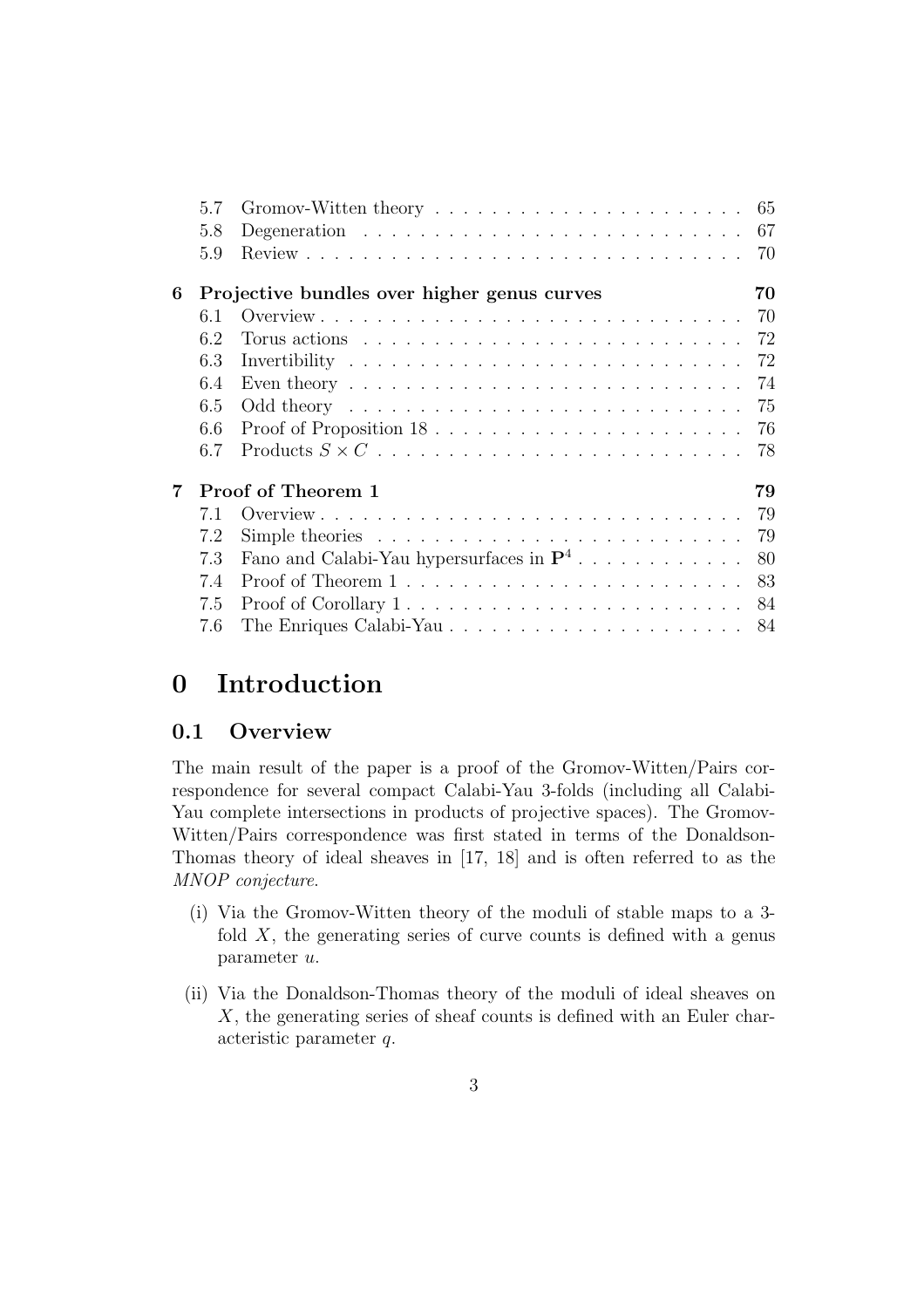The MNOP conjecture equates the generating series (i) and (ii) after the non-trivial change of variables

$$
-q=e^{iu}.
$$

For Calabi-Yau 3-folds, the formulation in terms of stable pairs [34] was proven to be equivalent in [4, 40].

Our proof here uses much of the development of the Donaldson-Thomas theory of 3-folds in the past decade. The first input is a series of papers culminating in [21] which establish the MNOP conjecture for nonsingular, quasi-projective, toric 3-folds. The results essentially concern the 3-fold toric vertex (first studied in the Calabi-Yau case in [1]). The argument of [21] uses

- the proof of the MNOP conjecture for local curves established in the papers [5, 28, 29],
- the proof of the MNOP conjecture for 3-folds  $A_n \times \mathbf{P}^1$ , where  $A_n$  is the the holomorphic symplectic resolution of the standard  $A_n$  - surface singularity, in the papers [16, 19, 20].

A basic idea introduced in [21] is the notion of the *capped* 3-fold vertex – a reorganization of the standard localization formula which respects the MNOP conjecture.

The second input is the foundation of the theory of stable pairs developed in [34, 35, 36]. Stable pairs are much better behaved than the Donaldson-Thomas theory of ideal sheaves since there are no floating points. Real differences between stable pairs and ideal sheaves appear in the study of descendent invariants involving the integration of the slant products of the Chern characters of the tautological sheaves over the moduli space. The generating functions of descendent invariants for stable pairs are conjectured to be rational functions (while the parallel generating functions for ideal sheaves are known to be irrational).

The third input is the study of descendent invariants for the stable pairs theory of 3-folds:

- the proof of the rationality of the generating series for *toric* 3-folds in the papers [30, 31],
- the formulation (and proof in the toric case) of a GW/Pairs correspondence for descendents in [33].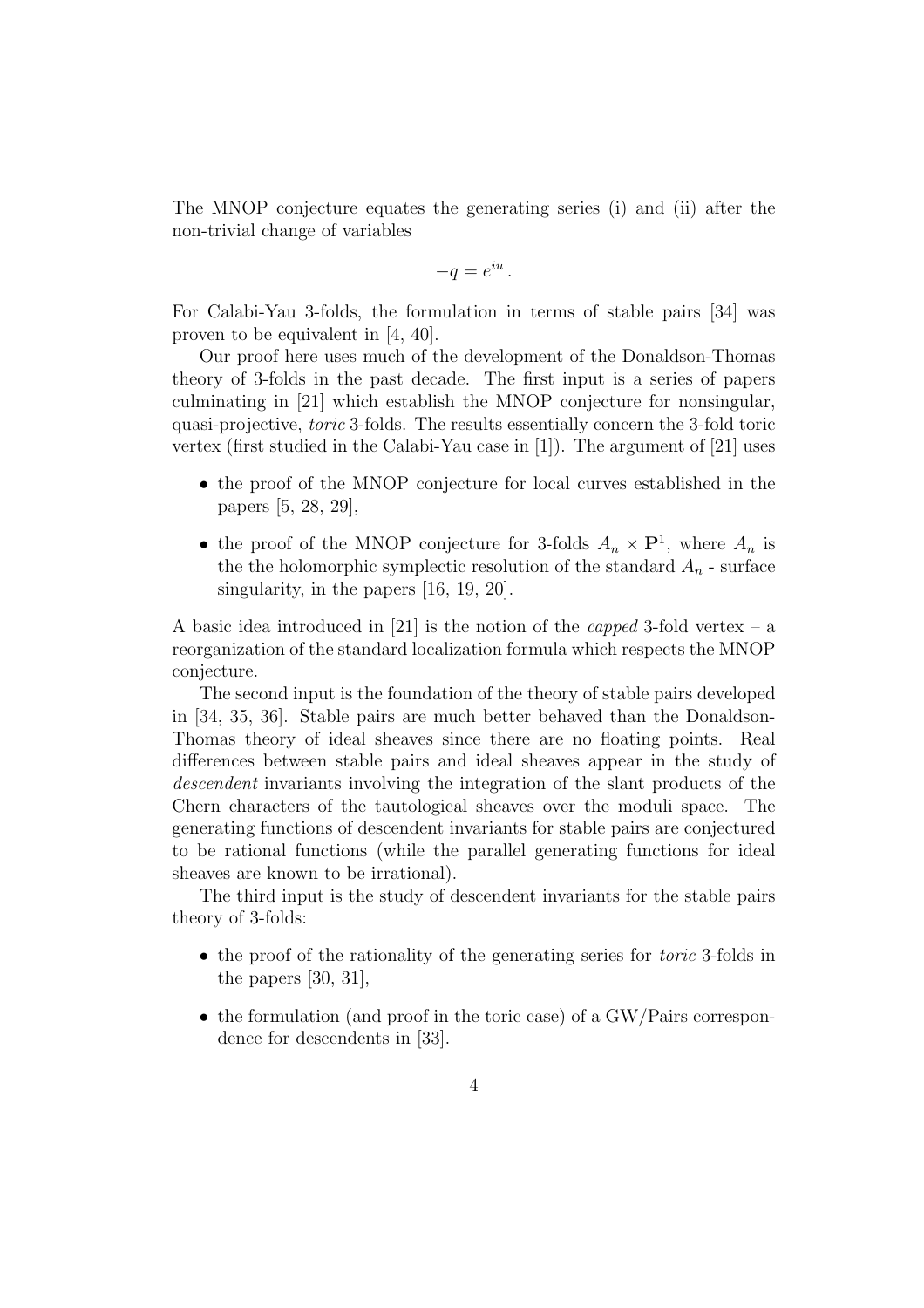For the toric arguments in [33], a capped 3-fold descendent vertex is introduced.

Given a 3-fold X and a nonsingular divisor  $D \subset X$ , there are *relative* stable pairs and Gromov-Witten theories [13, 15, 18, 30]. The interaction of the descendent theory with the relative theory plays a crucial role. We approach compact Calabi-Yau 3-fold via degeneration to toric geometries. In order to prove the GW/Pairs correspondence, we prove appropriate GW/Pairs correspondence for *all* the simpler descendent and relative geometries which arise in the degeneration process.

A crucial case concerns the geometry of a  $\mathbf{P}^1$ -bundle,

$$
\pi: \mathbf{P}_S \to S\,,
$$

over a surface S relative to a section of  $\pi$ . We prove GW/Pairs correspondences in case  $S$  is a toric surface, a  $K3$  surface, or a projective bundle over a higher genus curve C. The proofs systematically use the descendent theory of 3-folds. Once the GW/Pairs correspondences for these special relative geometries are established, then the degeneration scheme of [22] can be used to prove the GW/Pairs correspondence for any compact Calabi-Yau 3-fold which admits a good degeneration.

#### 0.2 Descendents in Gromov-Witten theory

Let  $X$  be a nonsingular projective 3-fold. Gromov-Witten theory is defined via integration over the moduli space of stable maps. Let  $M_{q,r}(X,\beta)$  denote the moduli space of  $r$ -pointed stable maps from connected genus  $g$  curves to X representing the class  $\beta \in H_2(X, \mathbb{Z})$ . Let

$$
ev_i: \overline{M}_{g,r}(X,\beta) \to X,
$$

$$
\mathbb{L}_i \to \overline{M}_{g,r}(X,\beta)
$$

denote the evaluation maps and the cotangent line bundles associated to the marked points. Let  $\gamma_1, \ldots, \gamma_r \in H^*(X, \mathbb{Q})$ , and let

$$
\psi_i = c_1(\mathbb{L}_i) \in H^2(\overline{M}_{g,n}(X,\beta),\mathbb{Q}).
$$

The *descendent* fields, denoted by  $\tau_k(\gamma)$ , correspond to the classes  $\psi_i^k ev_i^*(\gamma)$ on the moduli space of maps. Let

$$
\left\langle \tau_{k_1}(\gamma_1)\cdots\tau_{k_r}(\gamma_r)\right\rangle_{g,\beta}=\int_{[\overline{M}_{g,r}(X,\beta)]^{vir}}\prod_{i=1}^r\psi_i^{k_i}ev_i^*(\gamma_i)
$$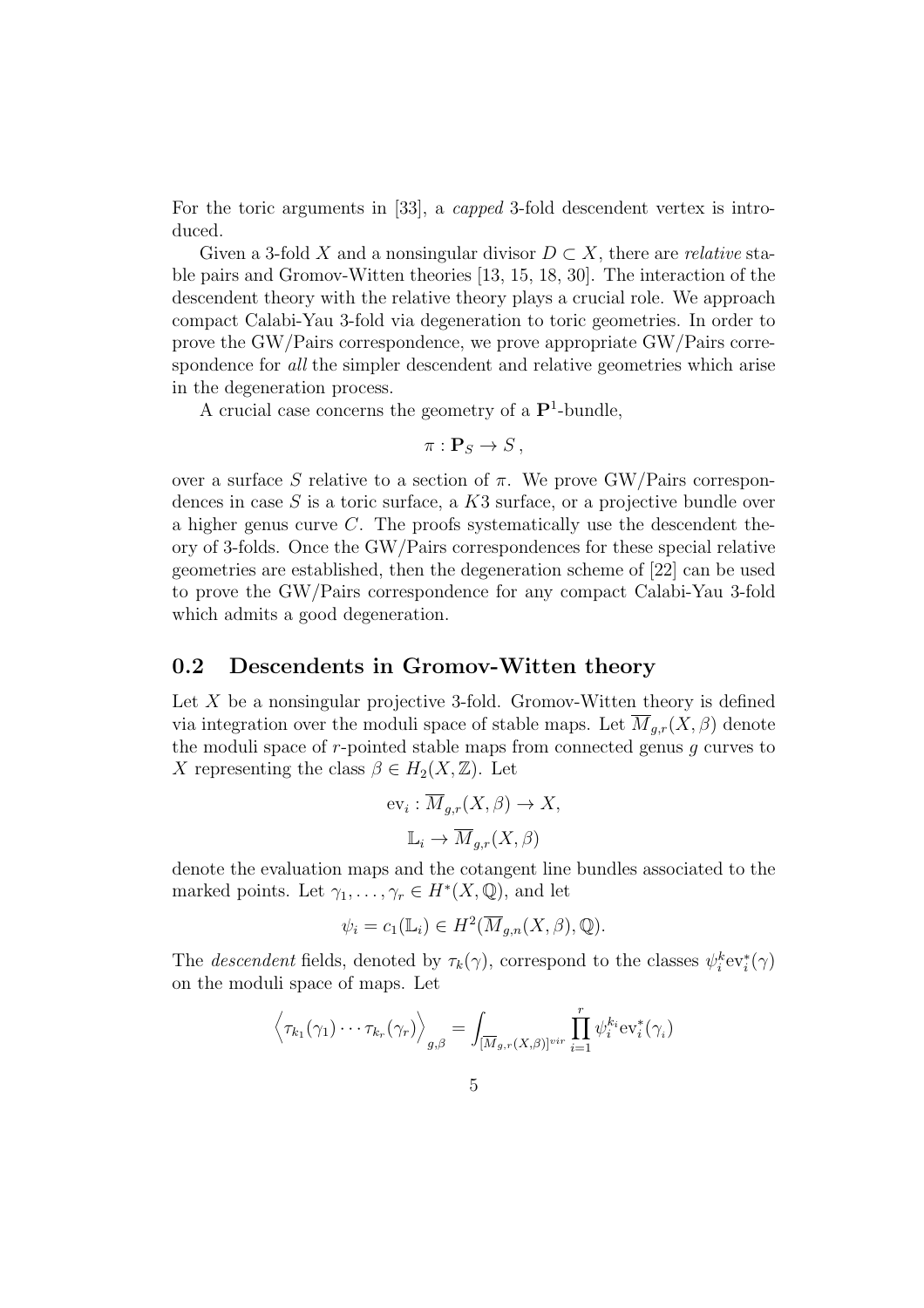denote the descendent Gromov-Witten invariants. Foundational aspects of the theory are treated, for example, in [2, 3, 14].

Let  $C$  be a possibly disconnected curve with at worst nodal singularities. The genus of C is defined by  $1 - \chi(\mathcal{O}_C)$ . Let  $\overline{M}_{g,r}'(X,\beta)$  denote the moduli space of maps with possibly disconnected domain curves  $C$  of genus g with no collapsed connected components. The latter condition requires each connected component of C to represent a nonzero class in  $H_2(X,\mathbb{Z})$ . In particular, C must represent a nonzero class  $\beta$ .

We define the descendent invariants in the disconnected case by

$$
\left\langle \tau_{k_1}(\gamma_1)\cdots\tau_{k_r}(\gamma_r)\right\rangle_{g,\beta}'=\int_{[\overline{M}'_{g,r}(X,\beta)]^{vir}}\prod_{i=1}^r\psi_i^{k_i}\mathrm{ev}_i^*(\gamma_i).
$$

The associated partition function is defined by<sup>1</sup>

$$
\mathsf{Z}_{\mathsf{GW}}'\Big(X; u\Big| \prod_{i=1}^r \tau_{k_i}(\gamma_i)\Big)_{\beta} = \sum_{g \in \mathbb{Z}} \Big\langle \prod_{i=1}^r \tau_{k_i}(\gamma_i) \Big\rangle_{g,\beta}' u^{2g-2}.\tag{1}
$$

Since the domain components must map nontrivially, an elementary argument shows the genus  $g$  in the sum  $(1)$  is bounded from below. The descendent insertions in (1) should match the (genus independent) virtual dimension,

$$
\dim \left[ \overline{M}'_{g,r}(X,\beta) \right]^{vir} = \int_{\beta} c_1(T_X) + r. \tag{2}
$$

If  $X$  is a nonsingular projective toric 3-fold, then the descendent invariants can be lifted to equivariant cohomology. Let

$$
\mathbf{T}=(\mathbb{C}^*)^3
$$

be the 3-dimensional algebraic torus acting on X. Let  $s_1, s_2, s_3$  be the equivariant first Chern classes of the standard representations of the three factors of T. The equivariant cohomology of the point is well-known to be

$$
H_{\mathbf{T}}^*(\bullet) = \mathbb{Q}[s_1, s_2, s_3].
$$

For equivariant classes  $\gamma_i \in H^*_{\mathbf{T}}(X, \mathbb{Q})$ , the descendent invariants

$$
\left\langle \tau_{k_1}(\gamma_1)\cdots\tau_{k_r}(\gamma_r)\right\rangle_{g,\beta}'=\int_{[\overline{M}'_{g,r}(X,\beta)]^{vir}}\prod_{i=1}^r\psi_i^{k_i}\text{ev}_i^*(\gamma_i) \in H_{\mathbf{T}}^*(\bullet)
$$

<sup>&</sup>lt;sup>1</sup>Our notation follows [21, 18] and emphasizes the role of the moduli space  $\overline{M}'_{g,r}(X,\beta)$ . The degree 0 collapsed contributions will not appear anywhere in our paper.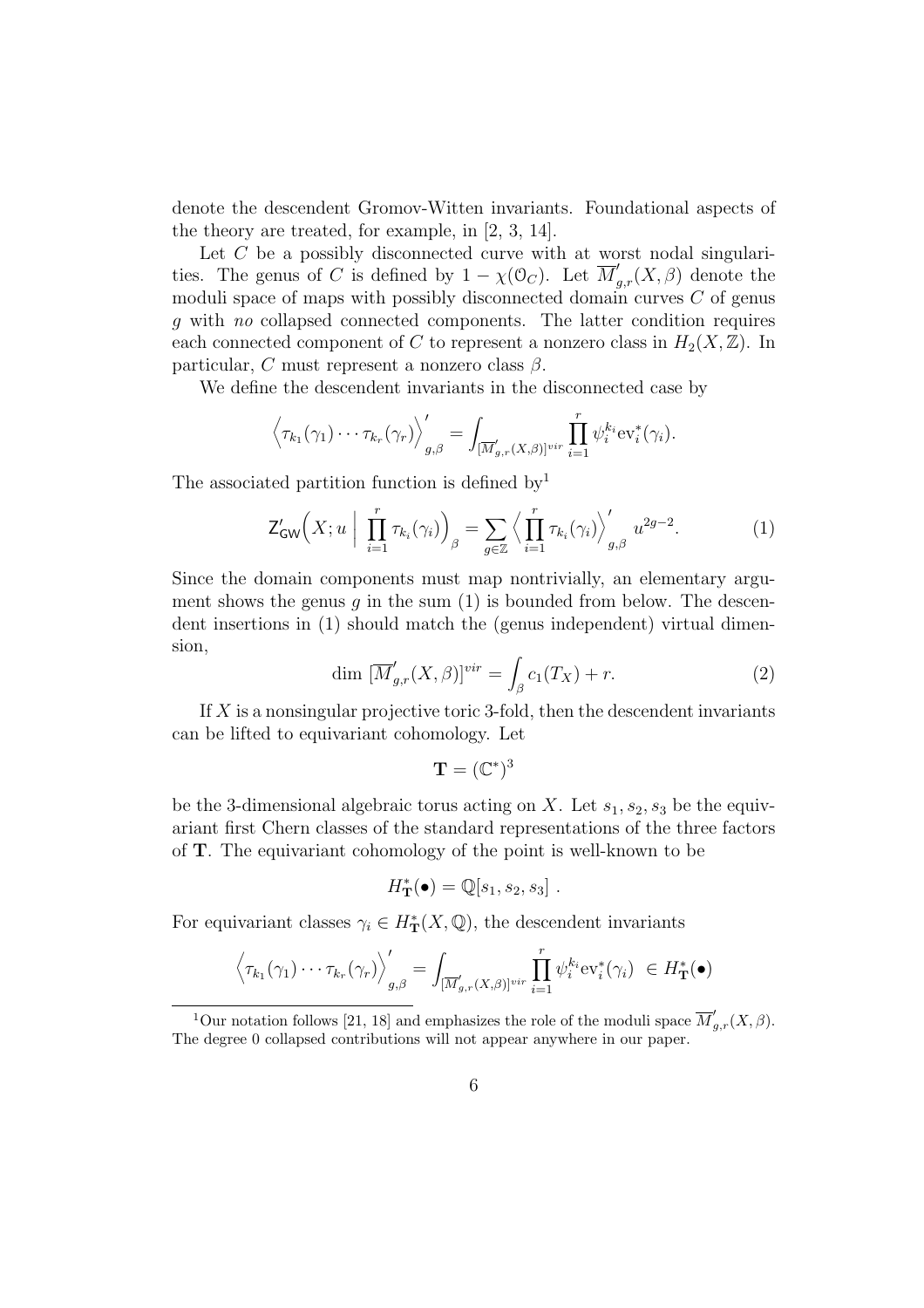are well-defined. In the equivariant setting, the descendent insertions may exceed the virtual dimension (2). The equivariant partition function

$$
\mathsf{Z}_{\mathsf{GW}}'\Bigl(X; u \mid \prod_{i=1}^r \tau_{k_i}(\gamma_i)\Bigr)_{\beta}^{\mathbf{T}} \in \mathbb{Q}[s_1, s_2, s_3]((u))
$$

is a Laurent series in u with coefficients in  $H^*_{\mathbf{T}}(\bullet)$ .

If  $X$  is a nonsingular quasi-projective toric 3-fold, the equivariant Gromov-Witten invariants of X are still well-defined<sup>2</sup> by localization residues [5]. In the quasi-projective case,

$$
\mathsf{Z}_{\mathsf{GW}}'\Bigl(X; u \Bigm| \prod_{i=1}^r \tau_{k_i}(\gamma_i) \Bigr)_{\beta}^{\mathbf{T}} \in \mathbb{Q}(s_1, s_2, s_3)((u)) .
$$

For the study of the Gromov-Witten theory of toric 3-folds, the open geometries play an important role.

#### 0.3 Descendents in the theory of stable pairs

Let X be a nonsingular projective 3-fold, and let  $\beta \in H_2(X, \mathbb{Z})$  be a nonzero class. We consider next the moduli space of stable pairs<sup>3</sup>

$$
[0_X \stackrel{s}{\to} F] \in P_n(X, \beta)
$$

where  $F$  is a pure sheaf supported on a Cohen-Macaulay subcurve of  $X$ , s is a morphism with 0-dimensional cokernel, and

$$
\chi(F) = n, \quad [F] = \beta.
$$

The space  $P_n(X, \beta)$  carries a virtual fundamental class obtained from the deformation theory of complexes in the derived category [34].

Since  $P_n(X, \beta)$  is a fine moduli space, there exists a universal sheaf

$$
\mathbb{F} \to X \times P_n(X, \beta),
$$

 ${}^{2}$ A quasi-projective toric variety X has a finite skeleton of 1-dimensional projective torus orbits. For a stable map to  $X$  to be torus fixed, the image must lie in the 1dimensional skeleton. Hence, the torus fixed locus of the moduli space of stable maps is compact.

<sup>&</sup>lt;sup>3</sup>See [34] for a foundational development. An introduction to the subject of stable pairs can be found in [38].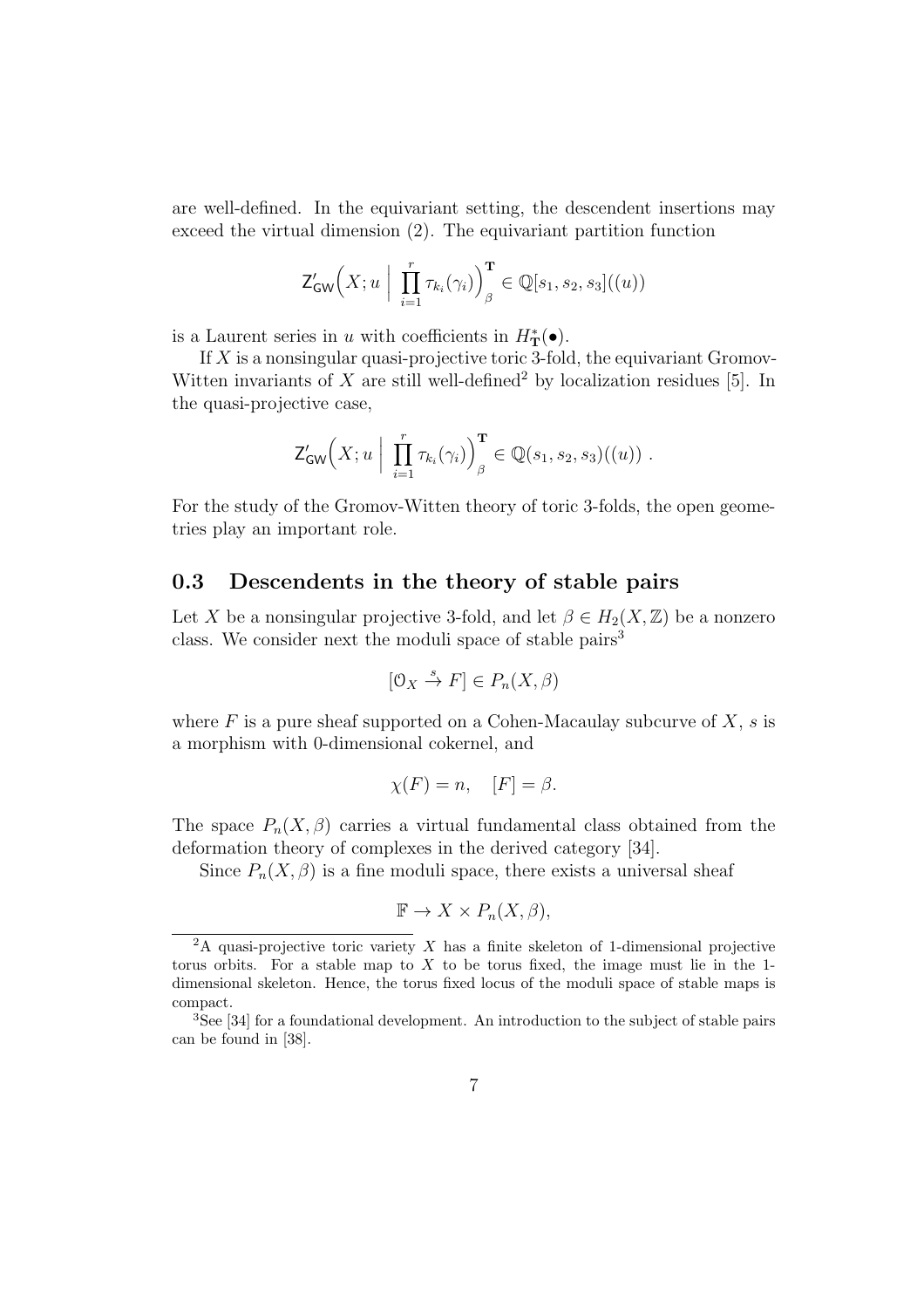see Section 2.3 of [34]. For a stable pair  $[0_X \to F] \in P_n(X, \beta)$ , the restriction of  $F$  to the fiber

$$
X\times [\mathcal{O}_X\to F] \ \subset \ X\times P_n(X,\beta)
$$

is canonically isomorphic to  $F$ . Let

$$
\pi_X \colon X \times P_n(X, \beta) \to X,
$$
  

$$
\pi_P \colon X \times P_n(X, \beta) \to P_n(X, \beta)
$$

be the projections onto the first and second factors. Since  $X$  is nonsingular and  $\mathbb F$  is  $\pi_P$ -flat,  $\mathbb F$  has a finite resolution by locally free sheaves.<sup>4</sup> Hence, the Chern character of the universal sheaf  $\mathbb F$  on  $X \times P_n(X, \beta)$  is well-defined. By definition, the operation

$$
\pi_{P*}(\pi_X^*(\gamma) \cdot \text{ch}_{2+i}(\mathbb{F}) \cap \pi_P^*(\cdot)) : H_*(P_n(X,\beta)) \to H_*(P_n(X,\beta))
$$

is the action of the descendent  $\tau_i(\gamma)$ , where  $\gamma \in H^*(X,\mathbb{Z})$ .

For nonzero  $\beta \in H_2(X, \mathbb{Z})$  and arbitrary  $\gamma_i \in H^*(X, \mathbb{Q})$ , define the stable pairs invariant with descendent insertions by

$$
\left\langle \tau_{k_1}(\gamma_1)\dots\tau_{k_r}(\gamma_r)\right\rangle_{n,\beta} = \int_{[P_n(X,\beta)]^{vir}} \prod_{i=1}^r \tau_{k_i}(\gamma_i) .
$$

The partition function is

$$
\mathsf{Z}_{\mathsf{P}}\Big(X;q\Big|\prod_{i=1}^r\tau_{k_i}(\gamma_i)\Big)_{\beta}=\sum_{n}\Big\langle\prod_{i=1}^r\tau_{k_i}(\gamma_i)\Big\rangle_{n,\beta}q^n.
$$

Since  $P_n(X, \beta)$  is empty for sufficiently negative n, the partition function is a Laurent series in  $q$ . The following conjecture was made in [35].

**Conjecture 1.** The partition function  $\mathsf{Z}_{\mathsf{P}}(X; q \mid \prod_{i=1}^r \tau_{k_i}(\gamma_i))$  $\beta$  is the Laurent expansion of a rational function in q.

Let  $X$  be a nonsingular quasi-projective toric 3-fold. The stable pairs descendent invariants can be lifted to equivariant cohomology (and defined by residues in the open case). For equivariant classes  $\gamma_i \in H^*_{\mathbf{T}}(X, \mathbb{Q})$ , we see

$$
\mathsf{Z}_{\mathsf{P}}\Big(X; q \mid \prod_{i=1}^r \tau_{k_i}(\gamma_i)\Big)_{\beta}^{\mathbf{T}} \in \mathbb{Q}(s_1, s_2, s_3)((q))
$$

<sup>4</sup>Both X and  $P_n(X, \beta)$  carry ample line bundles.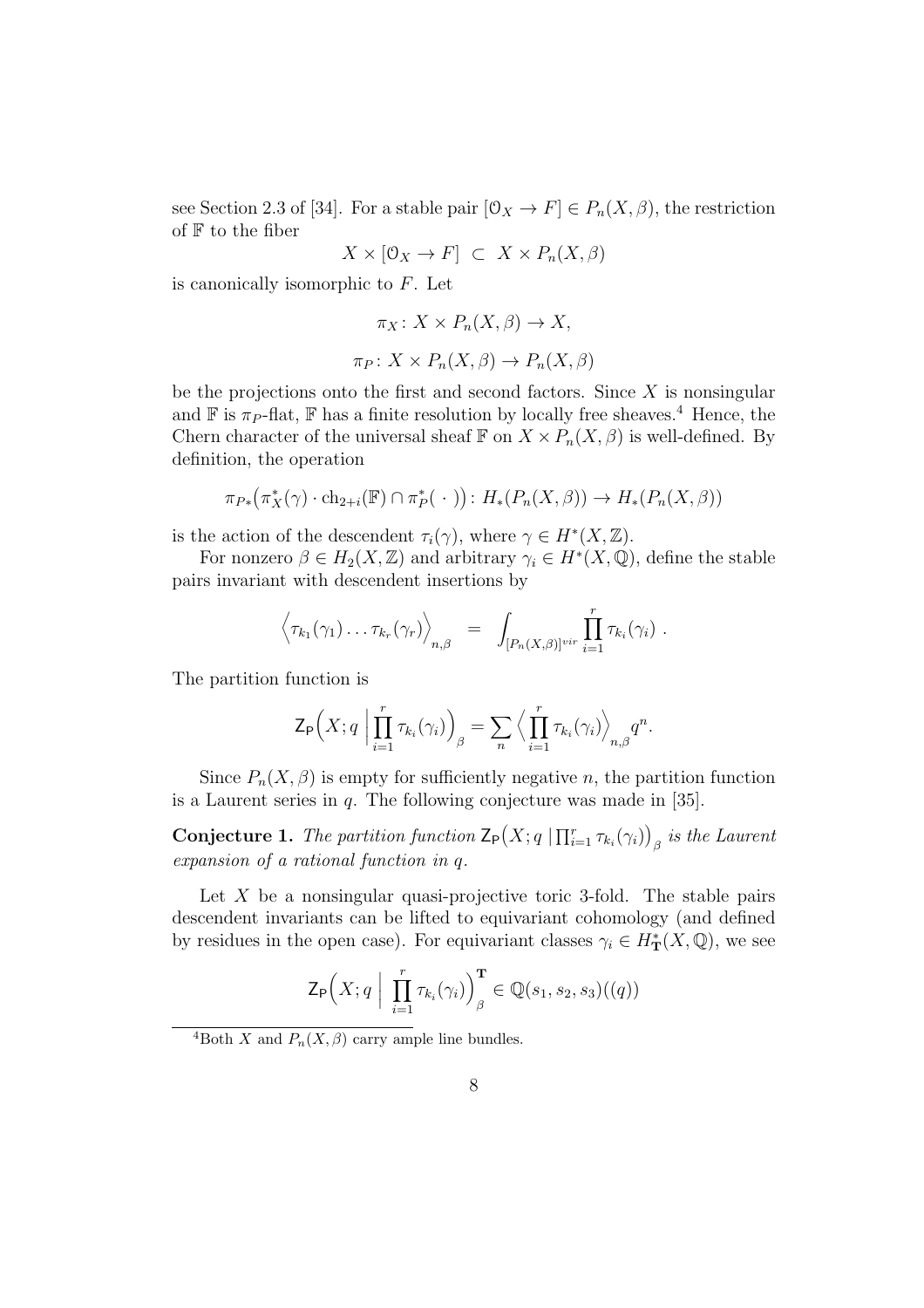is a Laurent series in q with coefficients in  $H^*_{\mathbf{T}}(\bullet)$ . A central result of [30, 31] is the following rationality property.

**Toric rationality.** Let  $X$  be a nonsingular quasi-projective toric 3-fold. The partition function

$$
\mathsf{Z}_{P}\Big(X;q\;\Big|\prod_{i=1}^r\tau_{k_i}(\gamma_i)\Big)_{\beta}^{\mathbf{T}}
$$

is the Laurent expansion in q of a rational function in the field  $\mathbb{Q}(q, s_1, s_2, s_3)$ .

The above rationality result implies Conjecture 1 when  $X$  is a nonsingular projective toric 3-fold. The corresponding statement for the equivariant Gromov-Witten descendent partition function is expected (from calculational evidence) to be false.

#### 0.4 Descendent correspondence

Let X be a nonsingular projective 3-fold. Let  $\hat{\alpha} = (\hat{\alpha}_1, \dots, \hat{\alpha}_{\hat{\ell}})$  be a partition of length  $\hat{\ell}$ . Let

$$
\iota_\Delta:\Delta\to X^\ell
$$

be the inclusion of the small diagonal in the product  $X^{\ell}$ . For  $\gamma \in H^*(X, \mathbb{Q}),$ we write

$$
\gamma \cdot \Delta = \iota_{\Delta^*}(\gamma) \in H^*(X^{\ell}, \mathbb{Q}).
$$

By Künneth decomposition, we have

$$
\gamma \cdot \Delta = \sum_{j_1,\dots,j_{\hat{\ell}}} c_{j_1,\dots,j_{\hat{\ell}}}^{\gamma} \theta_{j_1} \otimes \dots \otimes \theta_{j_{\hat{\ell}}},
$$

where  $\{\theta_j\}$  is a basis of  $H^*(X, \mathbb{Q})$ . We define the descendent insertion  $\tau_{\widehat{\alpha}}(\gamma)$ by

$$
\tau_{\widehat{\alpha}}(\gamma) = \sum_{j_1,\dots,j_{\hat{\ell}}} c^{\gamma}_{j_1,\dots,j_{\hat{\ell}}} \tau_{\widehat{\alpha}_1-1}(\theta_{j_1}) \cdots \tau_{\widehat{\alpha}_{\hat{\ell}}-1}(\theta_{j_{\hat{\ell}}}) . \tag{3}
$$

Three basic examples are:

• If  $\hat{\alpha} = (\hat{a}_1)$ , then

$$
\tau_{(\widehat{a}_1)}(\gamma) = \tau_{\widehat{a}_1-1}(\gamma).
$$

The convention of shifting the descendent by 1 allows us to index descendent insertions by standard partitions  $\hat{\alpha}$ . The shift by 1 is natural from the point of view of relative/descendent correspondences and follows the notation of [33].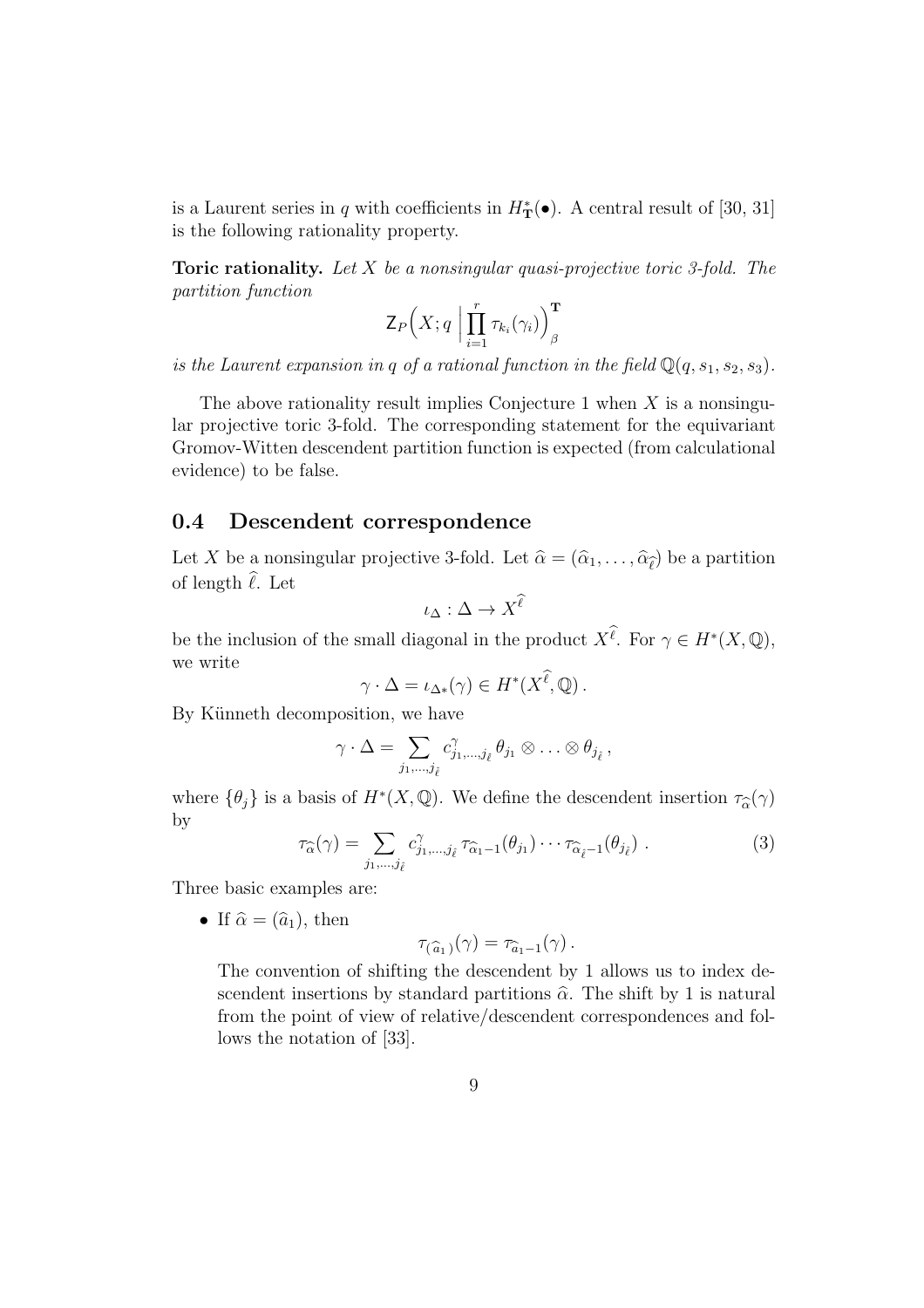• If  $\hat{\alpha} = (\hat{a}_1, \hat{a}_2)$  and  $\gamma = 1$  is the identity class, then

$$
\tau_{(\widehat{a}_1,\widehat{a}_2)}(1) = \sum_{j_1,j_2} c^1_{j_1,j_2} \tau_{\widehat{a}_1-1}(\theta_{j_1}) \tau_{\widehat{a}_2-1}(\theta_{j_2}),
$$

where  $\Delta = \sum_{j_1, j_2} c_{j_1, j_2}^1 \theta_{j_1} \otimes \theta_{j_2}$  is the standard Künneth decomposition of the diagonal in  $\widehat{X}^2$ .

• If  $\gamma$  is the class of a point, then

$$
\tau_{\widehat{\alpha}}(\mathsf{p})=\tau_{\widehat{\alpha}_1-1}(\mathsf{p})\cdots\tau_{\widehat{\alpha}_{\widehat{\ell}}-1}(\mathsf{p}).
$$

By the multilinearity of descendent insertions, formula (3) does not depend upon the basis choice  $\{\theta_i\}.$ 

A central result of [33] is the construction of a universal correspondence matrix K indexed by partitions  $\alpha$  and  $\hat{\alpha}$  of positive size with<sup>5</sup>

$$
\widetilde{\mathsf{K}}_{\alpha,\widehat{\alpha}} \in \mathbb{Q}[i,c_1,c_2,c_3]((u))
$$

and  $\mathsf{K}_{\alpha,\widehat{\alpha}} = 0$  unless  $|\alpha| \geq |\widehat{\alpha}|$ . Via the substitution

$$
c_i = c_i(T_X),\tag{4}
$$

the elements of K act by cup product on the cohomology of X with  $\mathbb{Q}[i]((u))$ coefficients. The coefficients  $K_{\alpha,\widehat{\alpha}}$  are constructed from the capped descendent vertex [33].

The matrix  $K$  is used to define a correspondence rule

$$
\tau_{\alpha_1-1}(\gamma_1)\cdots\tau_{\alpha_\ell-1}(\gamma_\ell) \quad \mapsto \quad \overline{\tau_{\alpha_1-1}(\gamma_1)\cdots\tau_{\alpha_\ell-1}(\gamma_\ell)}\ . \tag{5}
$$

The formula for the right side of  $(5)$  requires a sum over all set partitions  $P$ of  $\{1, \ldots, \ell\}$ . For such a set partition P, each element  $S \in P$  is a subset of  $\{1,\ldots,\ell\}$ . Let  $\alpha_S$  be the associated subpartition of  $\alpha$ , and let

$$
\gamma_S = \prod_{i \in S} \gamma_i.
$$

In case all cohomology classes  $\gamma_i$  are even, we define the right side of (5) by

$$
\overline{\tau_{\alpha_1-1}(\gamma_1)\cdots\tau_{\alpha_\ell-1}(\gamma_\ell)} = \sum_{P \text{ set partition of }\{1,\dots,\ell\}} \prod_{S\in P} \sum_{\widehat{\alpha}} \tau_{\widehat{\alpha}}(\widetilde{\mathsf{K}}_{\alpha_S,\widehat{\alpha}}\cdot\gamma_S).
$$
 (6)

 ${}^{5}$ Here,  $i^2 = -1$ .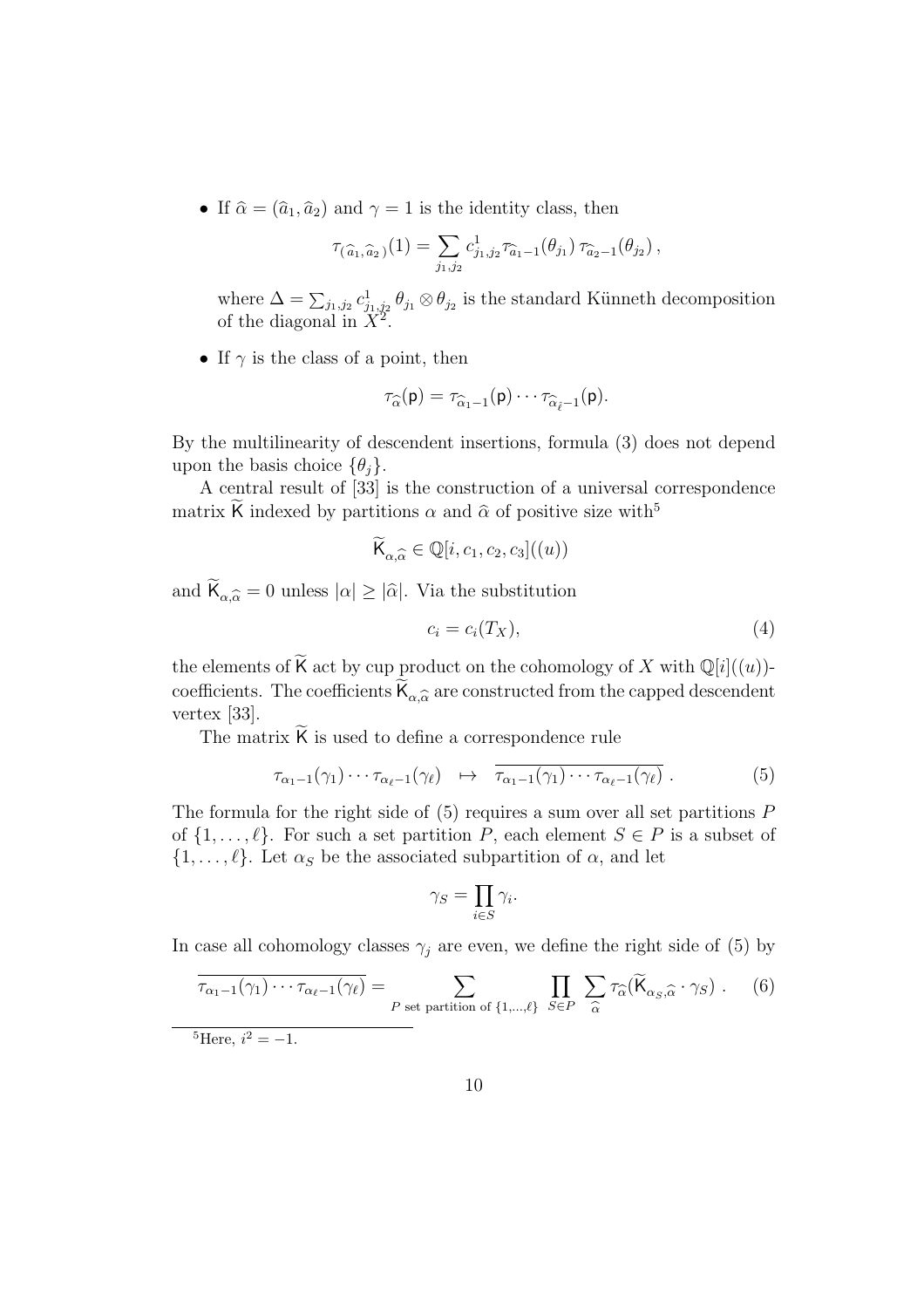The last sum is over all partitions  $\hat{\alpha}$  of positive size, but by the vanishing

$$
\widetilde{\mathsf{K}}_{\alpha_S,\widehat{\alpha}} = 0 \text{ unless } |\alpha_S| \ge |\widehat{\alpha}|,
$$

the summation index may be restricted to partitions  $\hat{\alpha}$  of positive size bounded by  $|\alpha_S|$ .

The leading term of the descendent correspondence is calculated in [33],

$$
\overline{\tau_{\alpha_1-1}(\gamma_1)\cdots\tau_{\alpha_\ell-1}(\gamma_\ell)}=(iu)^{\ell(\alpha)-|\alpha|}\tau_{\alpha_1-1}(\gamma_1)\cdots\tau_{\alpha_\ell-1}(\gamma_\ell)+\ldots.
$$

The leading term occurs in the contribution of the maximal set partition

$$
\{1\} \cup \{2\} \cup \ldots \cup \{\ell\} = \{1, 2, \ldots, \ell\}
$$

in  $\ell$  parts, see [33, Section 7]. In case  $\alpha = 1^{\ell}$  has all part equal to 1, the leading term is the entire formula,

$$
\overline{\tau_0(\gamma_1)\cdots\tau_0(\gamma_\ell)}=\tau_0(\gamma_1)\cdots\tau_0(\gamma_\ell).
$$

In the presence of odd cohomology, a natural sign must be included in (6). We may write set partitions P of  $\{1,\ldots,\ell\}$  indexing the sum on the right side of (6) as

$$
S_1 \cup \ldots \cup S_{|P|} = \{1, \ldots, \ell\}.
$$

The parts  $S_i$  of P are unordered, but we choose an ordering for each P. We then obtain a permutation of  $\{1, \ldots, \ell\}$  by moving the elements to the ordered parts  $S_i$  (and respecting the original order in each group). The permutation, in turn, determines a sign  $\sigma(P)$  determined by the anti-commutation of the associated odd classes. We then write

$$
\overline{\tau_{\alpha_1-1}(\gamma_1)\cdots\tau_{\alpha_\ell-1}(\gamma_\ell)} = \sum_{P \text{ set partition of }\{1,\ldots,\ell\}} (-1)^{\sigma(P)} \prod_{S_i \in P} \sum_{\widehat{\alpha}} \tau_{\widehat{\alpha}}(\widetilde{\mathsf{K}}_{\alpha_{S_i},\widehat{\alpha}}\cdot\gamma_{S_i}) .
$$

The descendent  $\overline{\tau_{\alpha_1-1}(\gamma_1)\cdots\tau_{\alpha_\ell-1}(\gamma_\ell)}$  is easily seen to have the same commutation rules with respect to odd cohomology as  $\tau_{\alpha_1-1}(\gamma_1)\cdots\tau_{\alpha_\ell-1}(\gamma_\ell)$ .

To state the descendent correspondence proposed in [33] for all nonsingular projective 3-folds  $X$ , the basic degree

$$
d_{\beta} = \int_{\beta} c_1(X) \ \in \mathbb{Z}
$$

associated to the class  $\beta \in H_2(X, \mathbb{Z})$  will be required.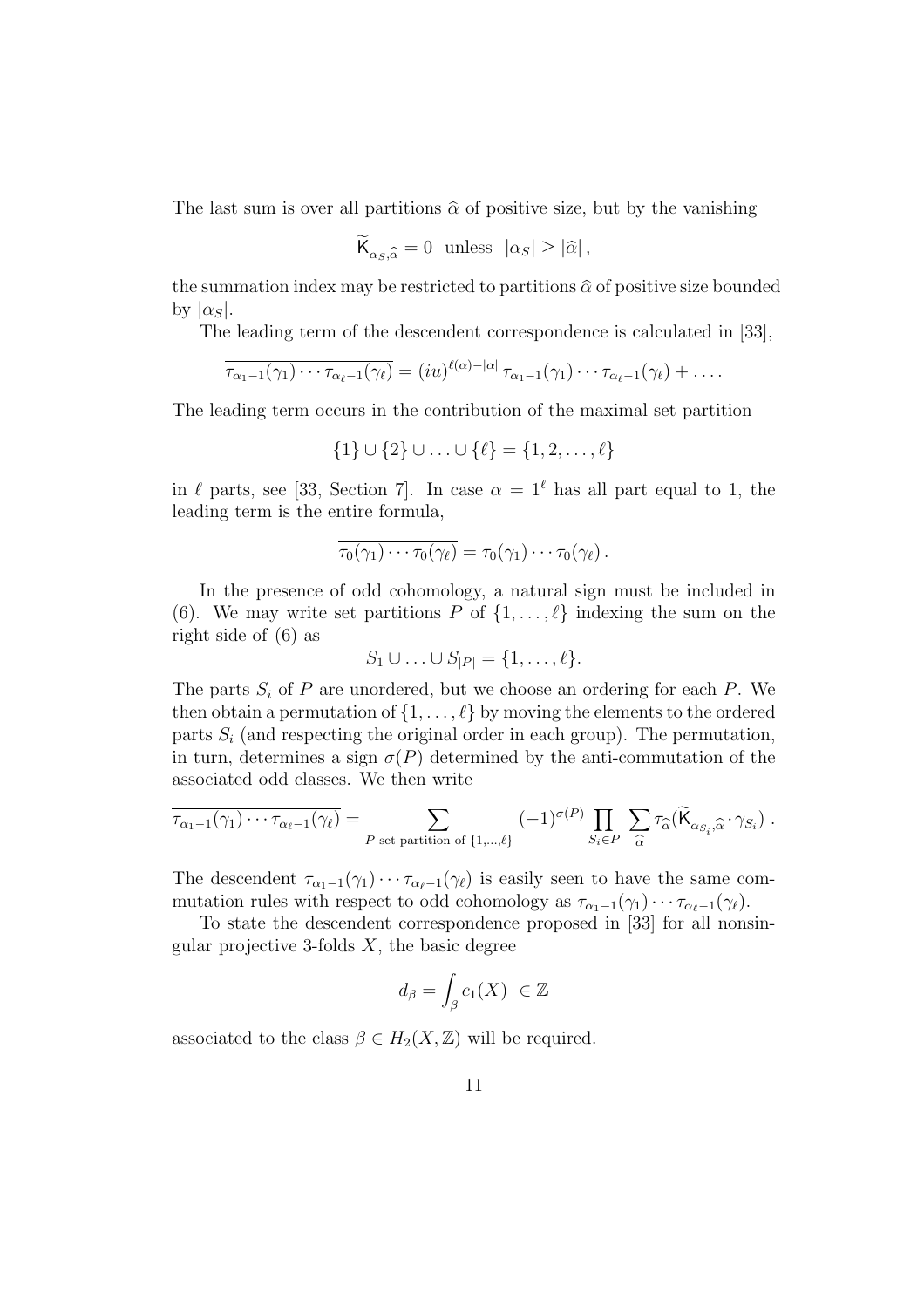Conjecture 2. For  $\gamma_i \in H^*(X, \mathbb{Q})$ , we have

$$
\begin{aligned} (-q)^{-d_{\beta}/2} \mathsf{Z}_{\mathsf{P}}\Big(X; q \, \left| \tau_{\alpha_1 - 1}(\gamma_1) \cdots \tau_{\alpha_\ell - 1}(\gamma_\ell) \right)_{\beta} \\ &= (-iu)^{d_{\beta}} \mathsf{Z}_{\mathsf{GW}}'\Big(X; u \, \left| \, \overline{\tau_{\alpha_1 - 1}(\gamma_1) \cdots \tau_{\alpha_\ell - 1}(\gamma_\ell)} \, \right)_{\beta} \end{aligned}
$$

under the variable change  $-q = e^{iu}$ .

By Conjecture 1, the stable pairs descendent series on the left is expected to be a rational function in  $q$ , so the change of variables is well-defined.

If  $X$  is a nonsingular quasi-projective toric 3-fold, all terms of the descendent correspondence have T-equivariant interpretations. We take the equivariant Künneth decomposition in  $(3)$ , and the equivariant Chern classes  $c_i(T_X)$  with respect to the canonical **T**-action on  $T_X$  in (4). The toric case is proven in [33].

Toric correspondence. For  $\gamma_i \in H^*_{\mathbf{T}}(X, \mathbb{Q})$ , we have

$$
(-q)^{-d_{\beta}/2} \mathsf{Z}_{\mathsf{P}}\Big(X; q \Big| \tau_{\alpha_1 - 1}(\gamma_1) \cdots \tau_{\alpha_\ell - 1}(\gamma_\ell)\Big)_{\beta}^{\mathbf{T}} = (-iu)^{d_{\beta}} \mathsf{Z}_{\mathsf{GW}}'\Big(X; u \Big| \overline{\tau_{\alpha_1 - 1}(\gamma_1) \cdots \tau_{\alpha_\ell - 1}(\gamma_\ell)} \Big)_{\beta}^{\mathbf{T}}
$$

under the variable change  $-q = e^{iu}$  for all nonsingular quasi-projective toric 3-folds X.

#### 0.5 Complete intersections

Let  $X$  be a Fano or Calabi-Yau complete intersection in a product of projective spaces,

$$
X\subset \mathbf{P}^{n_1}\times\cdots\times\mathbf{P}^{n_m}.
$$

The main result of the paper is the proof of the descendent correspondence for even classes.

Theorem 1. Let X be a Fano or Calabi-Yau complete intersection 3-fold in a product of projective spaces, and let  $\gamma_i \in H^{2*}(X, \mathbb{Q})$  be even classes. Then,

$$
\mathsf{Z}_{\mathsf{P}}\Big(X; q \Big| \tau_{\alpha_1 - 1}(\gamma_1) \cdots \tau_{\alpha_\ell - 1}(\gamma_\ell) \Big)_{\beta} \in \mathbb{Q}(q) ,
$$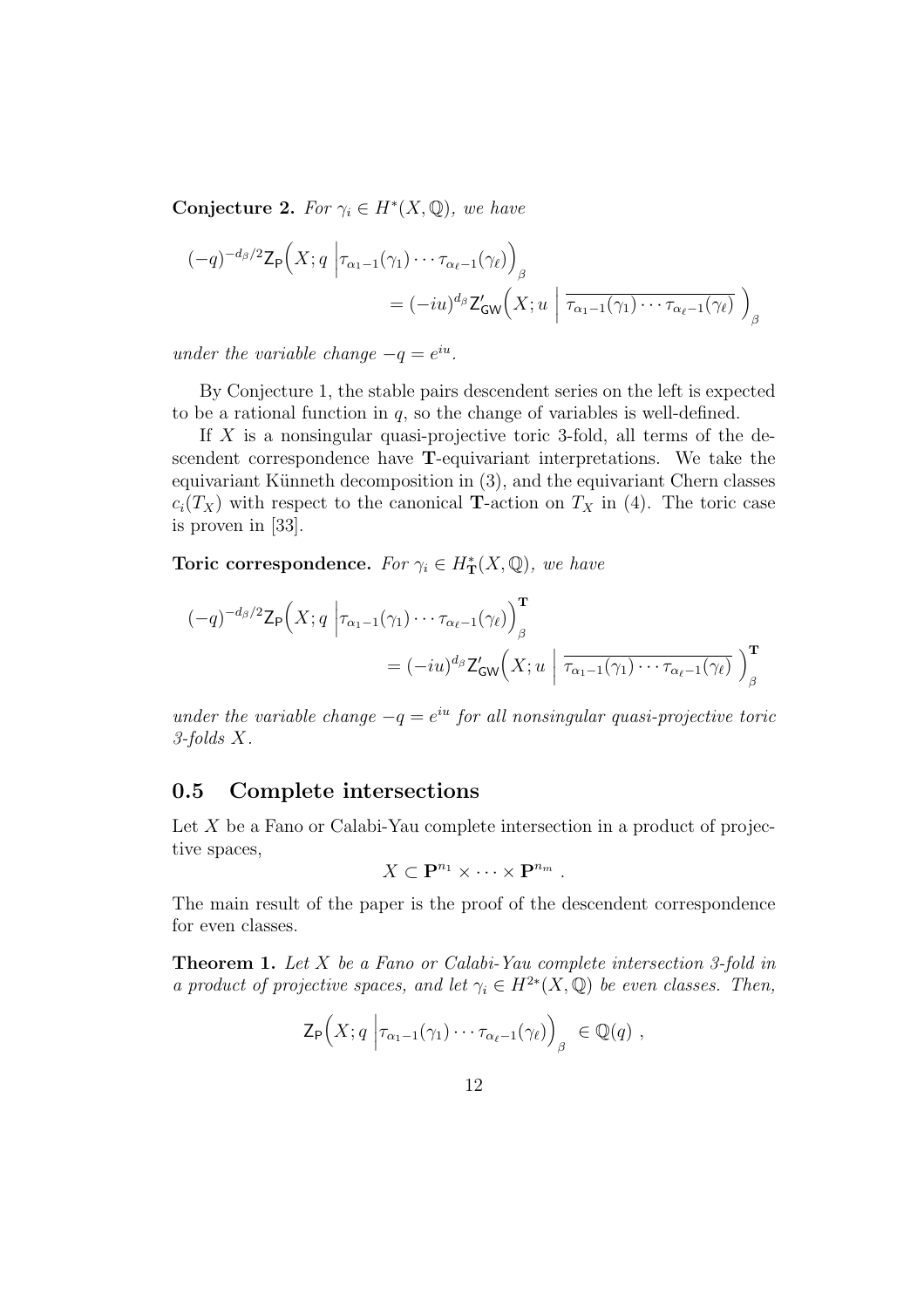and we have the correspondence

$$
(-q)^{-d_{\beta}/2} \mathsf{Z}_{\mathsf{P}}\Big(X; q \Big| \tau_{\alpha_1 - 1}(\gamma_1) \cdots \tau_{\alpha_\ell - 1}(\gamma_\ell) \Big)_{\beta} = (-iu)^{d_{\beta}} \mathsf{Z}_{\mathsf{GW}}'\Big(X; u \Big| \overline{\tau_{\alpha_1 - 1}(\gamma_1) \cdots \tau_{\alpha_\ell - 1}(\gamma_\ell)} \Big)_{\beta}
$$

under the variable change  $-q = e^{iu}$ .

If we specialize Theorem 1 to the case where all descendents are primary or stationary, we obtain the explicit correspondence conjectured first in [18] for the Donaldson-Thomas theory of ideal sheaves.

Corollary 1. Let X be a Fano or Calabi-Yau complete intersection 3-fold in a product of projective spaces, and let  $\gamma_i \in H^{2*}(X, \mathbb{Q})$  be even classes of positive degree. Then,

$$
\mathsf{Z}_{\mathsf{P}}\left(X;q\;\middle|\; \prod_{i=1}^r \tau_0(\gamma_i) \prod_{j=1}^s \tau_{k_j}(\mathsf{p})\right)_{\beta} \in \mathbb{Q}(q) ,
$$

and we have the correspondence

$$
(-q)^{-d_{\beta}/2} \mathsf{Z}_{\mathsf{P}}\left(X; q \mid \prod_{i=1}^{r} \tau_{0}(\gamma_{i}) \prod_{j=1}^{s} \tau_{k_{j}}(\mathsf{p})\right)_{\beta} =
$$

$$
(-iu)^{d_{\beta}}(iu)^{-\sum k_{j}} \mathsf{Z}_{\mathsf{GW}}'\left(X; u \mid \prod_{i=1}^{r} \tau_{0}(\gamma_{i}) \prod_{j=1}^{s} \tau_{k_{j}}(\mathsf{p})\right)_{\beta}
$$

under the variable change  $-q = e^{iu}$ .

If we specialize Theorem 1 further to the Calabi-Yau case (with no descendent insertions), we obtain the following result.

Corollary 2. Let X be a Calabi-Yau complete intersection 3-fold in a product of projective spaces. Then,

$$
\mathsf{Z}_{\mathsf{P}}\Bigl(X;q\Bigr)_{\beta} \in \mathbb{Q}(q) ,
$$

and we have the correspondence

$$
\mathsf{Z}_{\mathsf{P}}\Bigl(X;q\Bigr)_{\beta}=\mathsf{Z}^{\prime}_{\mathsf{GW}}\Bigl(X;u\Bigr)_{\beta}
$$

under the variable change  $-q = e^{iu}$ .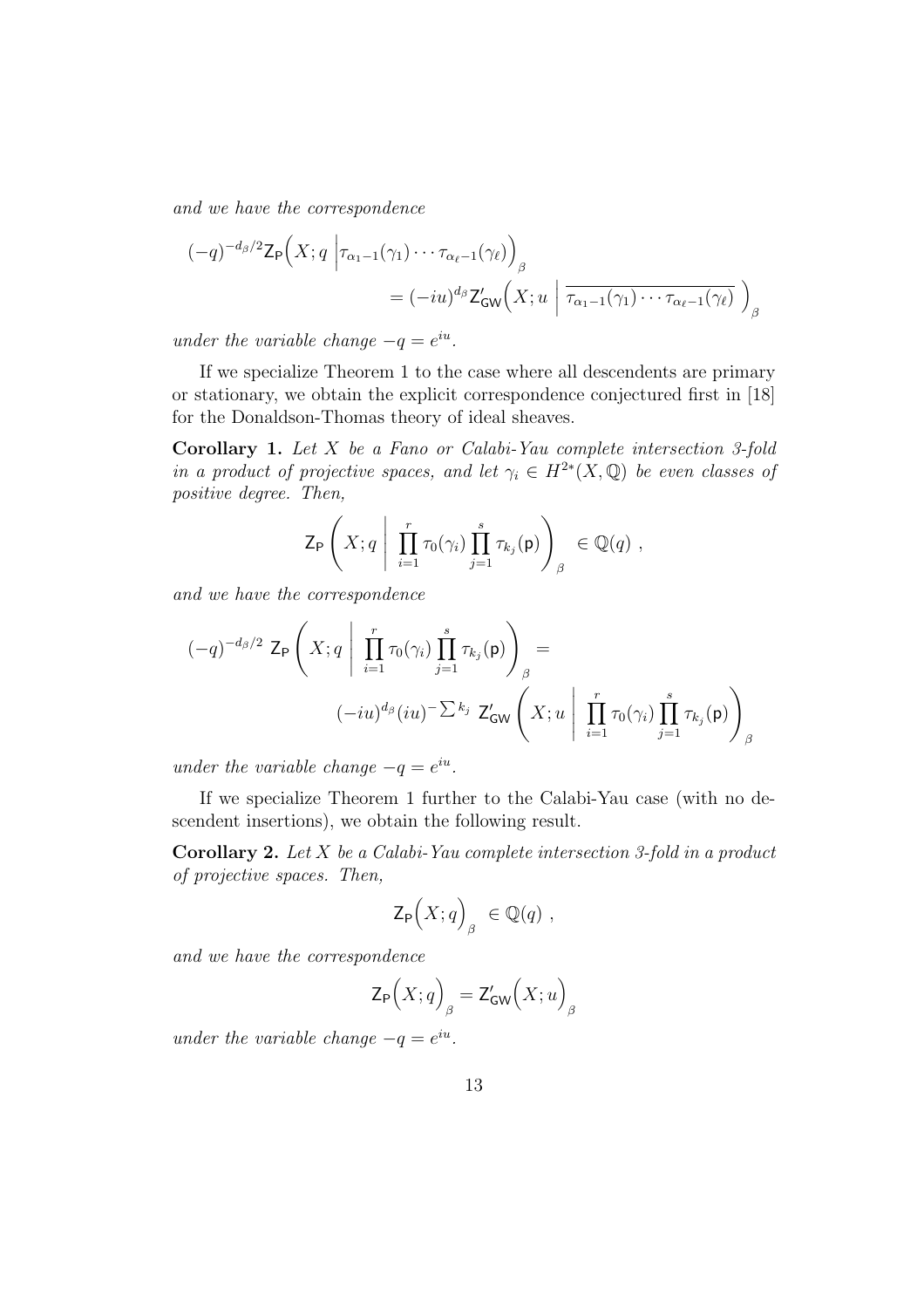Corollary 2 together with the  $DT/PT$  correspondence proven by Toda [40] and Bridgeland [4] implies the original GW/DT correspondence [17] in case X is a Calabi-Yau complete intersection in a product of projective spaces.

#### 0.6 BPS counts

For complete intersection Calabi-Yau 3-folds, Theorem 1 is closely related to the BPS structure conjectured by Gopakumar and Vafa [6] in 1998.

The method of [6] was to consider limits of type IIA string theory which may be conjecturally analyzed in M-theory. A remarkable proposal was made in [6] for the form of the Gromov-Witten potential  $F^X$  of a Calabi-Yau 3-fold X. Let

$$
\mathsf{F}^X(u,v) = \sum_{g \ge 0} u^{2g-2} \mathsf{F}^X_g(v), \qquad \mathsf{F}^X_g(v) = \sum_{0 \ne \beta \in H_2(X,\mathbb{Z})} N^X_{g,\beta} v^{\beta},
$$

where  $N_{g,\beta}^X$  is the (connected) genus g Gromov-Witten invariant of X in curve class  $\beta$ . For each curve class  $\beta \in H_2(X, \mathbb{Z})$  and genus g, there is conjecturally an *integer*  $n_{g,\beta}^X$  counting BPS states in the associated M-theory. For fixed  $\beta$ , the count  $n_{g,\beta}^X$  is conjectured to be nonzero for only finitely many g. The formula predicted in [6] is:

$$
\mathsf{F}^X(u,v) = \sum_{g \ge 0} \sum_{\beta \neq 0} n_{g,\beta}^X u^{2g-2} \sum_{d>0} \frac{1}{d} \left( \frac{\sin(du/2)}{u/2} \right)^{2g-2} v^{d\beta}.
$$
 (7)

The BPS form (7) places integrality constraints on the Gromov-Witten invariants.

We can uniquely *define* invariants  $n_{g,\beta}^X \in \mathbb{Q}$  by (7). Neither the integrality nor the vanishing of  $n_{g,\beta}^X$  for sufficiently high g is then clear. As a corollary of Theorem 1, we obtain the following result.

**Corollary 3.** Let X be a Calabi-Yau complete intersection 3-fold in a product of projective spaces, and let  $\beta \in H_2(X, \mathbb{Z})$ :

(i) After the variable change  $-q = e^{iu}$ ,

$$
\mathsf{F}^X_\beta(q) = \mathrm{Coeff}_{v^\beta}\left[\mathsf{F}^X\right] \in \mathbb{Q}(q)
$$

is a rational function invariant under  $q \leftrightarrow q^{-1}$ .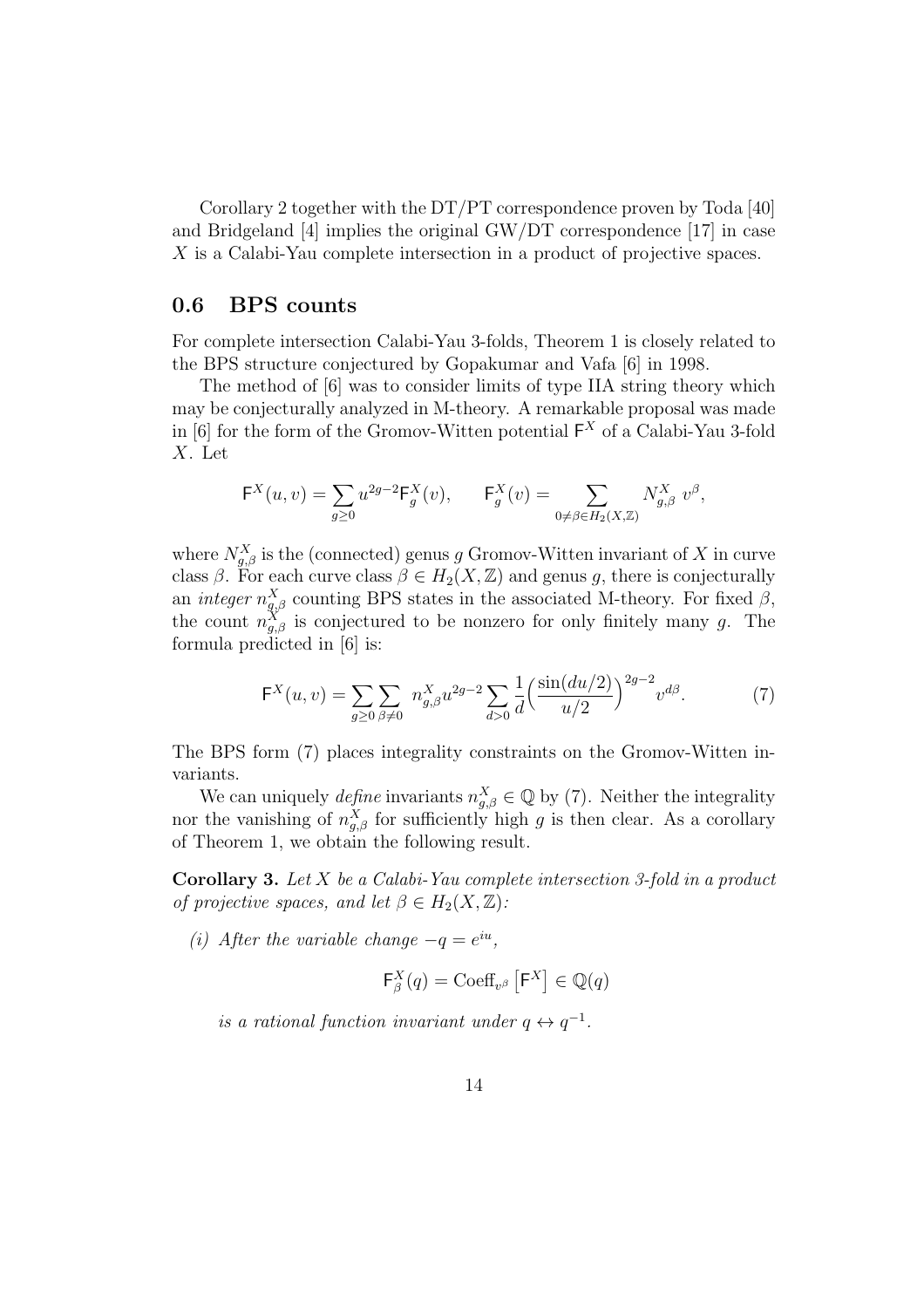(ii) If, for all divisors  $\tilde{\beta}|\beta$ ,  $n_{g,\tilde{\beta}}^X$  vanishes for all sufficiently large g, then

$$
n_{g,\beta}^X \in \mathbb{Z}, \quad \forall g \ge 0 \ .
$$

Corollary 3 follows easily from Theorem 1 and the results of Section 3 of [34]. The rationality of part (i) is slightly weaker than the full Gopakumar-Vafa predicted BPS form, but becomes equivalent with the vanishing assumed in (ii). A proof of the integrality of  $n_{g,\beta}^X$  has been recently claimed in [10]. The method is analytic but eventually reduces the integrality to the local curves calculation of [5]. The vanishing (ii) is open.

#### 0.7 Plan of the paper

We will prove Theorem 1 via the degeneration scheme established in [22]. To control the Gromov-Witten and stable pairs theories of Fano and Calabi-Yau complete intersections in products of projective spaces, we must prove GW/P correspondences for relative and descendent insertions in several simpler geometries.

Let  $D \subset X$  be a nonsingular divisor in a nonsingular 3-fold X. The first step in the proof of Theorem 1 is to formulate a GW/P descendent correspondence for the relative geometry  $X/D$ . The interaction of the descendents with the relative divisor is explained in Section 1 with a full correspondence proposed in Conjecture 4 of Section 1.3.

The degeneration scheme of  $[22]$  requires the study of  $\mathbf{P}^1$ -bundles

$$
\pi: \mathbf{P}_S \to S
$$

over surfaces S relative to a section of  $\pi$  where S is either

- (i) a toric surface,
- (ii) a  $K3$  surface,
- (iii) or a  $\mathbf{P}^1$ -bundle over a higher genus curve C.

Sections 2-6 are devoted to the proofs of descendent correspondences for the relative surface geometries (i)-(iii).

The toric case (i) is studied in Section 2. For the  $K3$  surface, the results of Section 8 of [33] establish special cases. The required descendent correspondence for  $P_{K3}$  is proven in Section 3 after the fully equivariant relative descendent correspondence for the 3-fold cap is established.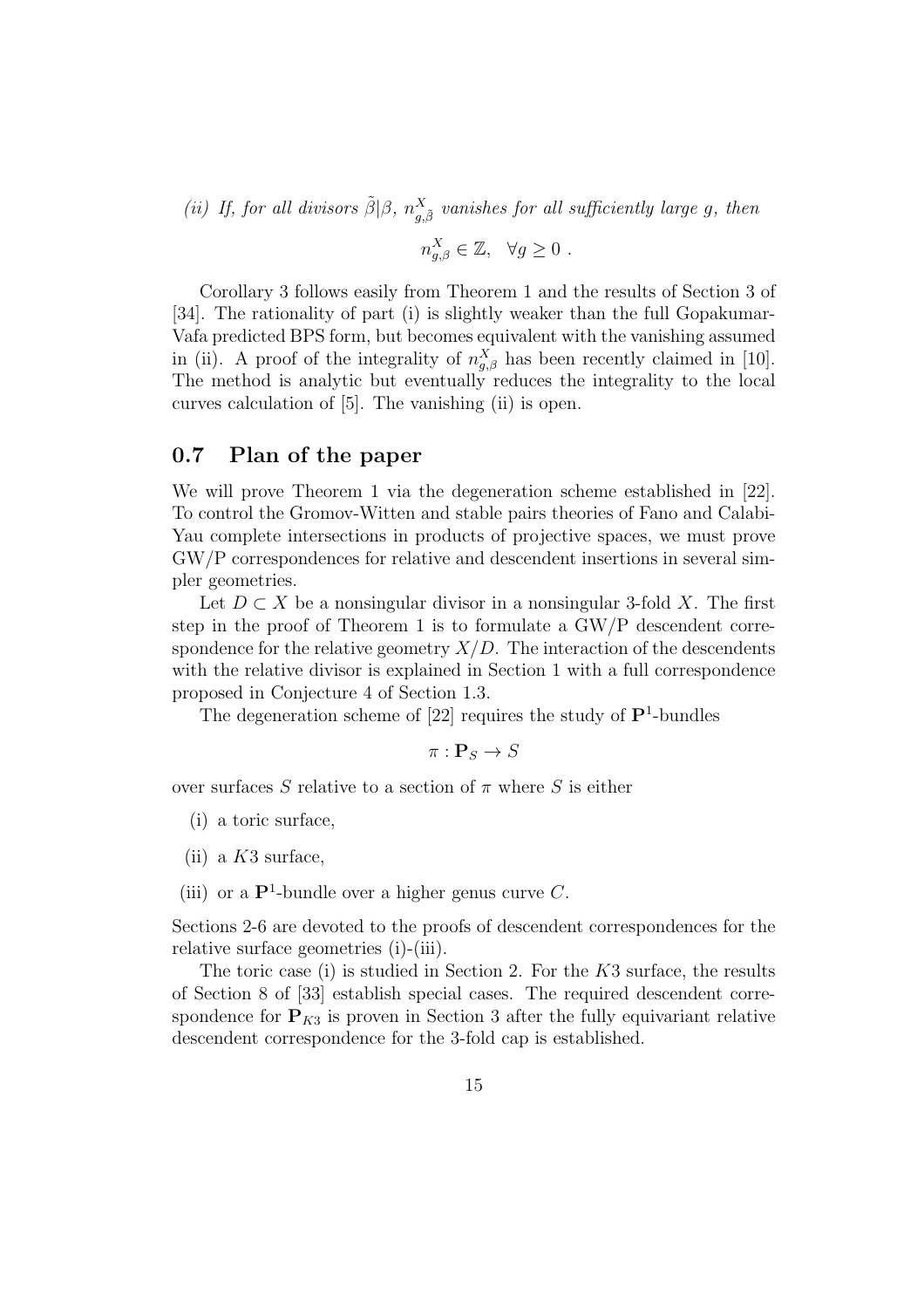The technically most difficult results concern the surface geometries (iii). We study higher genus curves by degeneration to genus 0. The method requires establishing correspondences for special surface geometries in Section 4 and the introduction of bi-relative residue theories in Section 5. The odd cohomology of the higher genus curves, discussed in Section 6, is controlled by the strategy first employed in [27].

The degeneration scheme and the proof of Theorem 1 is presented in Section 7. In fact our methods are valid in any context in which the Fano or Calabi-Yau 3-folds can be efficiently degenerated. As an example, the GW/P correspondence for the Enriques Calabi-Yau is discussed in Section 7.6.

The application of relative and descendent methods to the GW/P correspondences for non-toric Calabi-Yau geometries has been one of the major motivations for our work in [30, 31, 32, 33]. The recent proof [37] of the full Katz-Klemm-Vafa conjecture for the Gromov-Witten theory of K3 surfaces uses the GW/P correspondences for non-toric hypersurface Calabi-Yau 3-folds established here.

#### 0.8 Acknowledgments

Discussions with J. Bryan, S. Katz, D. Maulik, A. Oblomkov, A. Okounkov, R. Thomas, and Y. Toda about Gromov-Witten theory, stable pairs, and descendent invariants played an important role. We thank the referee for suggesting several improvements. R.P. was partially supported by NSF grant DMS-1001154, SNF grant 200021-143274, SNF grant 200020-162928, SwissMAP, and ERC grant AdG-320368-MCSK. A.P. was supported by a NDSEG graduate fellowship. The research reported here was pursued during several visits of A.P. to ETH Zürich.

## 1 Relative theories

#### 1.1 Definitions

Let X be a nonsingular 3-fold with a nonsingular divisor  $D \subset X$ . Relative Gromov-Witten and relative stable pairs theories enumerate curves with specified tangency to the divisor  $D$ . See [13, 15, 18, 30] for a technical discussion of relative theories.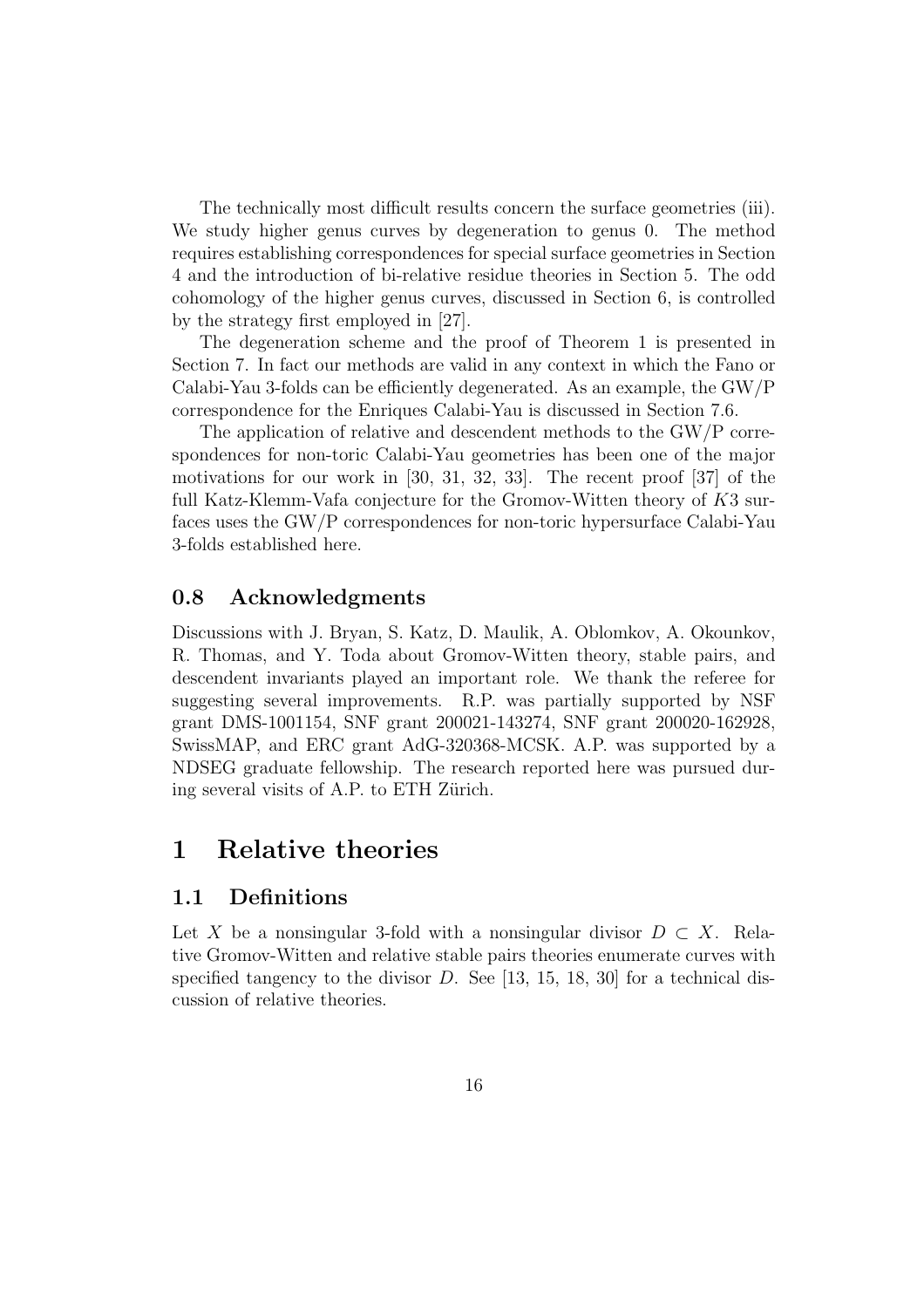In Gromov-Witten theory, relative conditions are represented by a partition  $\mu$  of the integer  $\int_{\beta}[D]$ , each part  $\mu_i$  of which is marked by a cohomology class  $\delta_i \in H^*(D, \mathbb{Z}),$ 

$$
\mu = ((\mu_1, \delta_1), \dots, (\mu_\ell, \delta_\ell)). \tag{8}
$$

The numbers  $\mu_i$  record the multiplicities of intersection with D while the cohomology labels  $\delta_i$  record where the tangency occurs. More precisely, let  $\overline{M}_{g,r}'(X/\overline{D},\beta)_{\mu}$  be the moduli space of stable relative maps with tangency conditions  $\mu$  along  $D$ . To impose the full boundary condition, we pull-back the classes  $\delta_i$  via the evaluation maps

$$
\overline{M}'_{g,r}(X/D,\beta)_{\mu} \to D \tag{9}
$$

at the points of tangency. Also, the tangency points are considered to be unordered.<sup>6</sup>

In the stable pairs theory, the relative moduli space admits a natural morphism to the Hilbert scheme of  $d$  points in  $D$ ,

$$
P_n(X/D, \beta) \to \text{Hilb}(D, \int_{\beta} [D]) .
$$

Cohomology classes on  $\text{Hilb}(D, \int_{\beta}[D])$  may thus be pulled-back to the relative moduli space. We will work in the *Nakajima basis* of  $H^*(\text{Hilb}(D, \mathcal{J}_\beta[D]), \mathbb{Q})$ indexed by a partition  $\mu$  of  $\int_{\beta}[D]$  labeled by cohomology classes of D as in (8). For example, the class

$$
\left|\mu\right\rangle \in H^*(\mathrm{Hilb}(D,\int_\beta [D]),\mathbb{Q})\,,
$$

with all cohomology labels equal to the identity, is  $\prod \mu_i^{-1}$  times the Poincaré dual of the closure of the subvariety formed by unions of schemes of length

$$
\mu_1,\ldots,\mu_{\ell(\mu)}
$$

supported at  $\ell(\mu)$  distinct points of D.

The conjectural relative GW/P correspondence for primary fields [18] equates the partition functions of the theories.

<sup>6</sup>The evaluation maps are well-defined only after ordering the points. We define the theory first with ordered tangency points. The unordered theory is then defined by dividing by the automorphisms of the cohomology weighted partition  $\mu$ .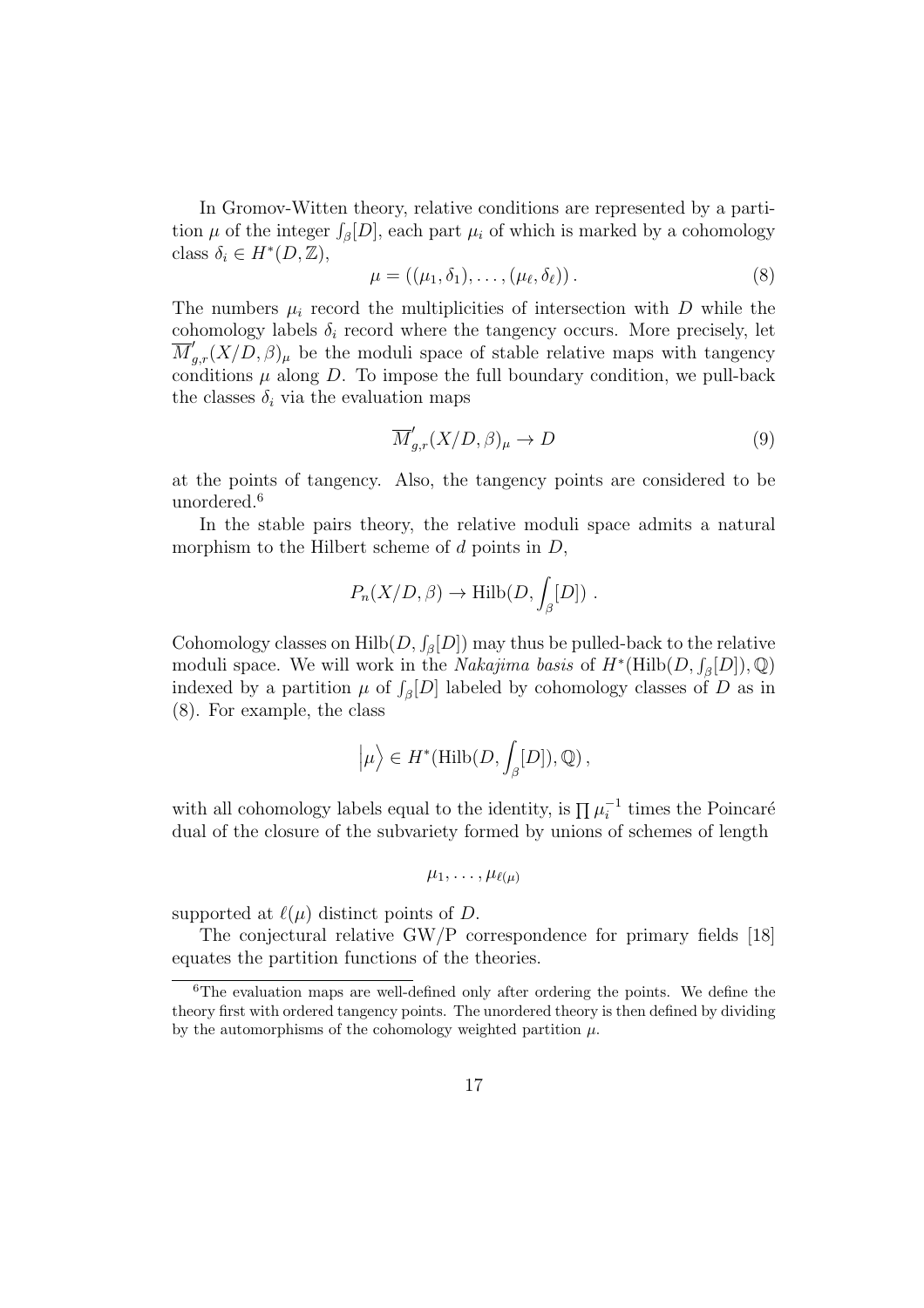Conjecture 3. For  $\gamma_i \in H^*(X, \mathbb{Q})$ , we have

$$
(-q)^{-d_{\beta}/2} \mathsf{Z}_{\mathsf{P}}\Big(X/D; q \mid \tau_0(\gamma_1) \cdots \tau_0(\gamma_r) \Big| \mu \Big)_{\beta} =
$$
  

$$
(-iu)^{d_{\beta}+\ell(\mu)-|\mu|} \mathsf{Z}'_{\mathsf{GW}}\Big(X/D; u \mid \tau_0(\gamma_1) \cdots \tau_0(\gamma_r) \Big| \mu \Big)_{\beta},
$$

after the change of variables  $e^{iu} = -q$ .

As before,  $\mathsf{Z}_{\mathsf{P}}\left(X/D; q \mid \tau_0(\gamma_1)\cdots\tau_0(\gamma_r)\|\mu\right)$  $_{\beta}$  is conjectured to be a rational function of  $q$ . Conjecture 3 is made for every boundary condition  $(8)$ .

#### 1.2 Diagonal classes

To state our results for the Gromov-Witten/Pairs descendent correspondence in the relative case, a discussion of diagonal classes is required.

For the absolute geometry X, the product  $X^s$  naturally parameterizes s ordered (possibly coincident) points on X. For the relative geometry  $X/D$ , the moduli space of s ordered (possibly coincident) points

$$
(p_1,\ldots,p_s)\in X/D
$$

is a more subtle space. The points are not allowed to lie on the relative divisor  $D$ . When the points approach  $D$ , the target  $X$  degenerates. The resulting moduli space  $(X/D)^s$  is a nonsingular variety. Let

$$
\Delta_{\text{rel}} \subset (X/D)^s
$$

consisting of the small diagonal where all the points  $p_i$  are coincident. As a variety,  $\Delta_{\text{rel}}$  is isomorphic to X.

The space  $(X/D)^s$  is a special case of well-known constructions in relative geometry. For example,  $(X/D)^2$  consists of 6 strata: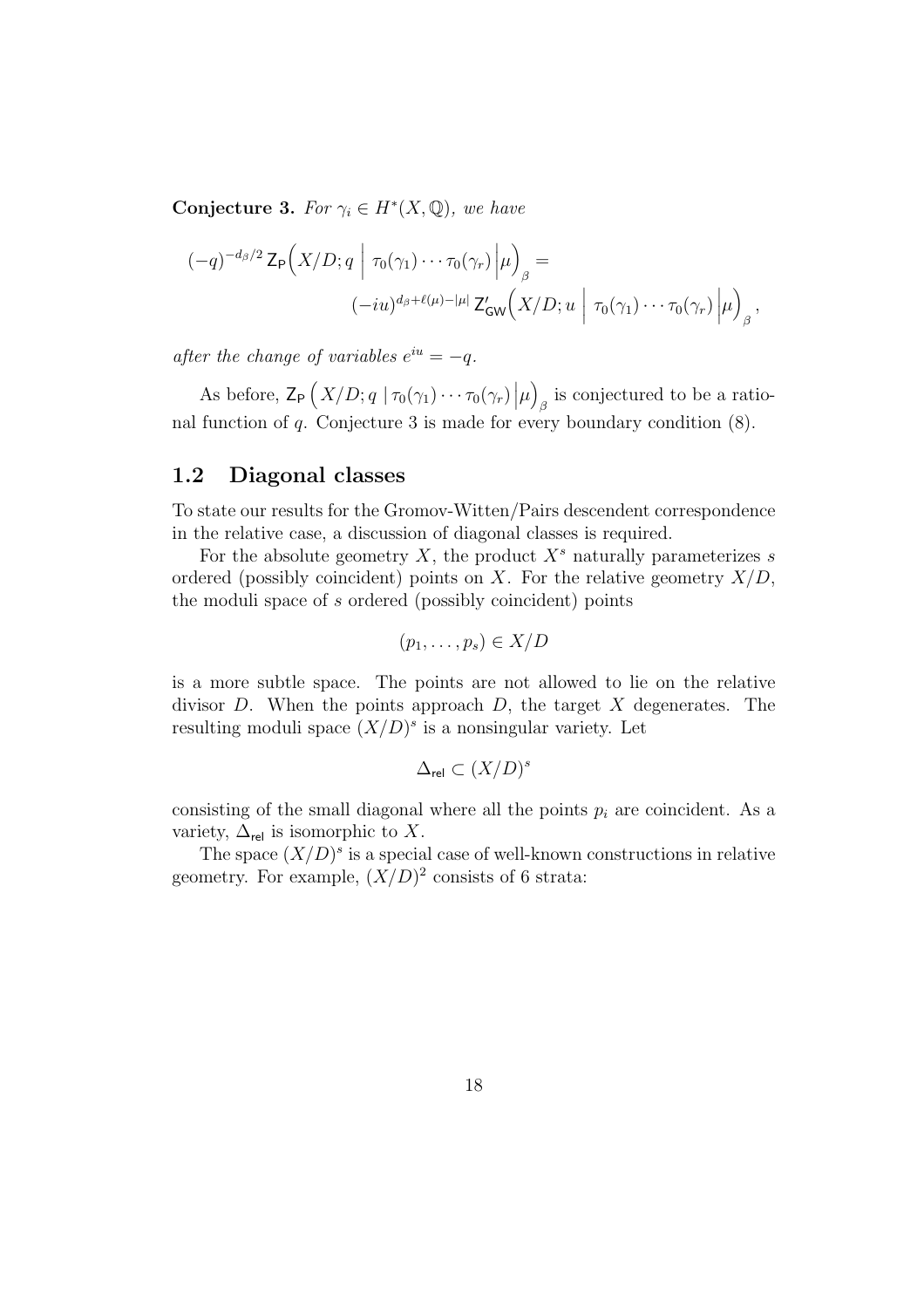

19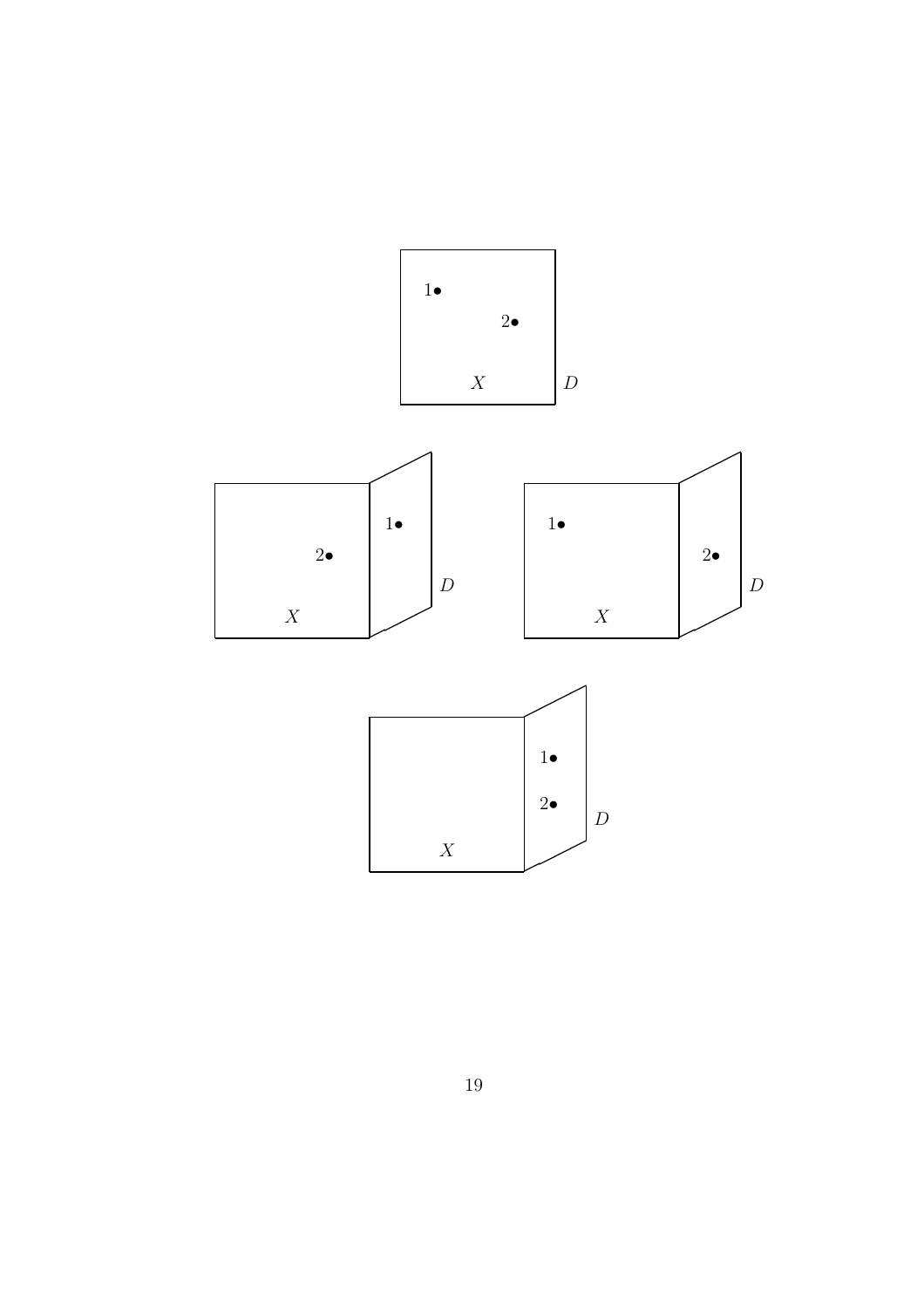

As a variety,  $(X/D)^2$  is the blow-up of  $X^2$  along  $D^2$ . And,  $\Delta_{rel} \subset (X/D)^2$  is the strict transform of the standard diagonal.

Select a subset  $S$  of cardinality  $s$  from the  $r$  markings of the moduli space of maps. Just as  $\overline{M}'_{g,r}(X,\beta)$  admits a canonical evaluation to  $X^s$  via the selected markings, the moduli space  $\overline{M}'_{g,r}(X/D, \beta)_{\mu}$  admits a canonical evaluation

$$
\text{ev}_S: \overline{M}'_{g,r}(X/D, \beta)_{\mu} \to (X/D)^s,
$$

well-defined by the definition of a relative stable map (the markings never map to the relative divisor). The class

$$
\text{ev}_S^*(\Delta_{\text{rel}})\in H^*(\overline{M}'_{g,r}(X/D,\beta)_\mu)
$$

plays a crucial role in the relative descendent correspondence.

By forgetting the relative structure, we obtain a projection

$$
\pi : (X/D)^s \to X^s .
$$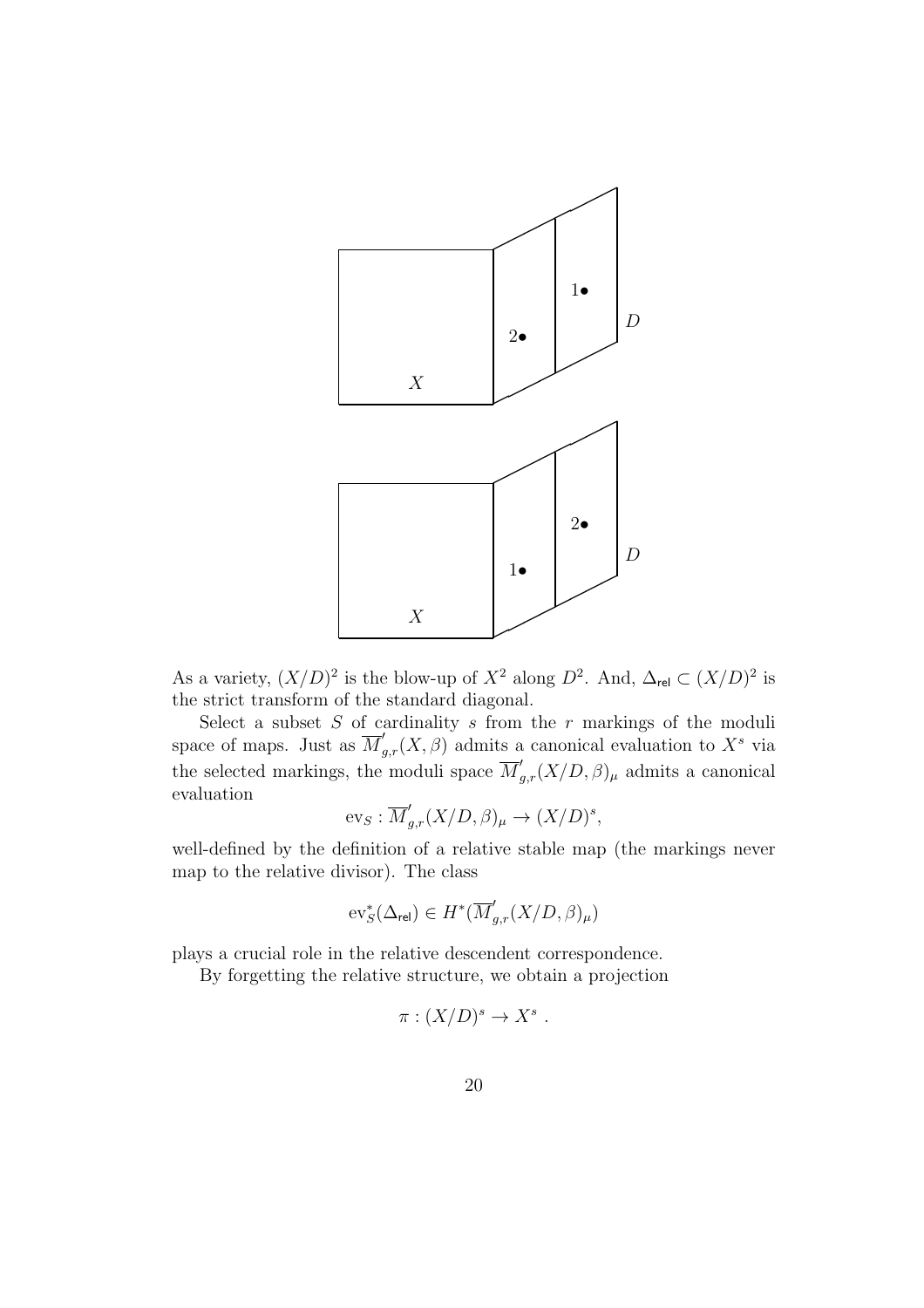The product contains the standard diagonal  $\Delta \subset X^s$ . However,

$$
\pi^*(\Delta) \neq \Delta_{\text{rel}}.
$$

The former has more components in the relative boundary if  $D \neq \emptyset$ .

#### 1.3 Relative descendent correspondence

Let  $\hat{\alpha}$  be a partition of length  $\hat{\ell}$ . Let  $\Delta_{rel}$  be the cohomology class of the small diagonal in  $(X/D)^{\ell}$ . For a cohomology class  $\gamma$  of X, let

$$
\gamma \cdot \Delta_{\text{rel}} \in H^*((X/D)^{\ell}, \mathbb{Q}).
$$

We define the relative descendent insertion  $\tau_{\alpha}(\gamma)$  by

$$
\tau_{\widehat{\alpha}}(\gamma) = \psi_1^{\widehat{\alpha}_1 - 1} \cdots \psi_{\widehat{\ell}}^{\widehat{\alpha}_{\widehat{\ell}} - 1} \cdot \mathrm{ev}_{1,\dots,\widehat{\ell}}^*(\gamma \cdot \Delta_{\mathrm{rel}}) \ . \tag{10}
$$

In case,  $D = \emptyset$ , definition (10) specializes to (3).

Let  $\Omega_X[D]$  denote the locally free sheaf of differentials with logarithmic poles along D. Let

$$
T_X[-D] = \Omega_X[D]^\vee
$$

denote the dual sheaf of tangent fields with logarithmic zeros.

For the relative geometry  $X/D$ , we let the coefficients of K act on the cohomology of  $X$  via the substitution

$$
c_i = c_i(T_X[-D])
$$

instead of the substitution  $c_i = T_X$  used in the absolute case. Then, we define

$$
\tau_{\alpha_1 - 1}(\gamma_1) \cdots \tau_{\alpha_\ell - 1}(\gamma_\ell) = \sum_{P \text{ set partition of } \{1, \dots, l\}} \prod_{S \in P} \sum_{\widehat{\alpha}} \tau_{\widehat{\alpha}}(\widetilde{\mathsf{K}}_{\alpha_S, \widehat{\alpha}} \cdot \gamma_S) \qquad (11)
$$

as before via (10) instead of (3).

Definition (11) is for even classes  $\gamma_i$ . In the presence of odd  $\gamma_i$ , a sign has to be included exactly as in the absolute case.

Conjecture 4. For  $\gamma_i \in H^*(X, \mathbb{Q})$ , we have

$$
(-q)^{-d_{\beta}/2} \mathsf{Z}_{\mathsf{P}}\Big(X/D; q \left|\tau_{\alpha_{1}-1}(\gamma_{1})\cdots\tau_{\alpha_{\ell}-1}(\gamma_{\ell})\right| \mu\Big)_{\beta}
$$
  
=  $(-iu)^{d_{\beta}+\ell(\mu)-|\mu|} \mathsf{Z}_{\mathsf{GW}}'\Big(X/D; u \left|\overline{\tau_{a_{1}-1}(\gamma_{1})\cdots\tau_{\alpha_{\ell}-1}(\gamma_{\ell})}\right| \mu\Big)_{\beta}$ 

under the variable change  $-q = e^{iu}$ .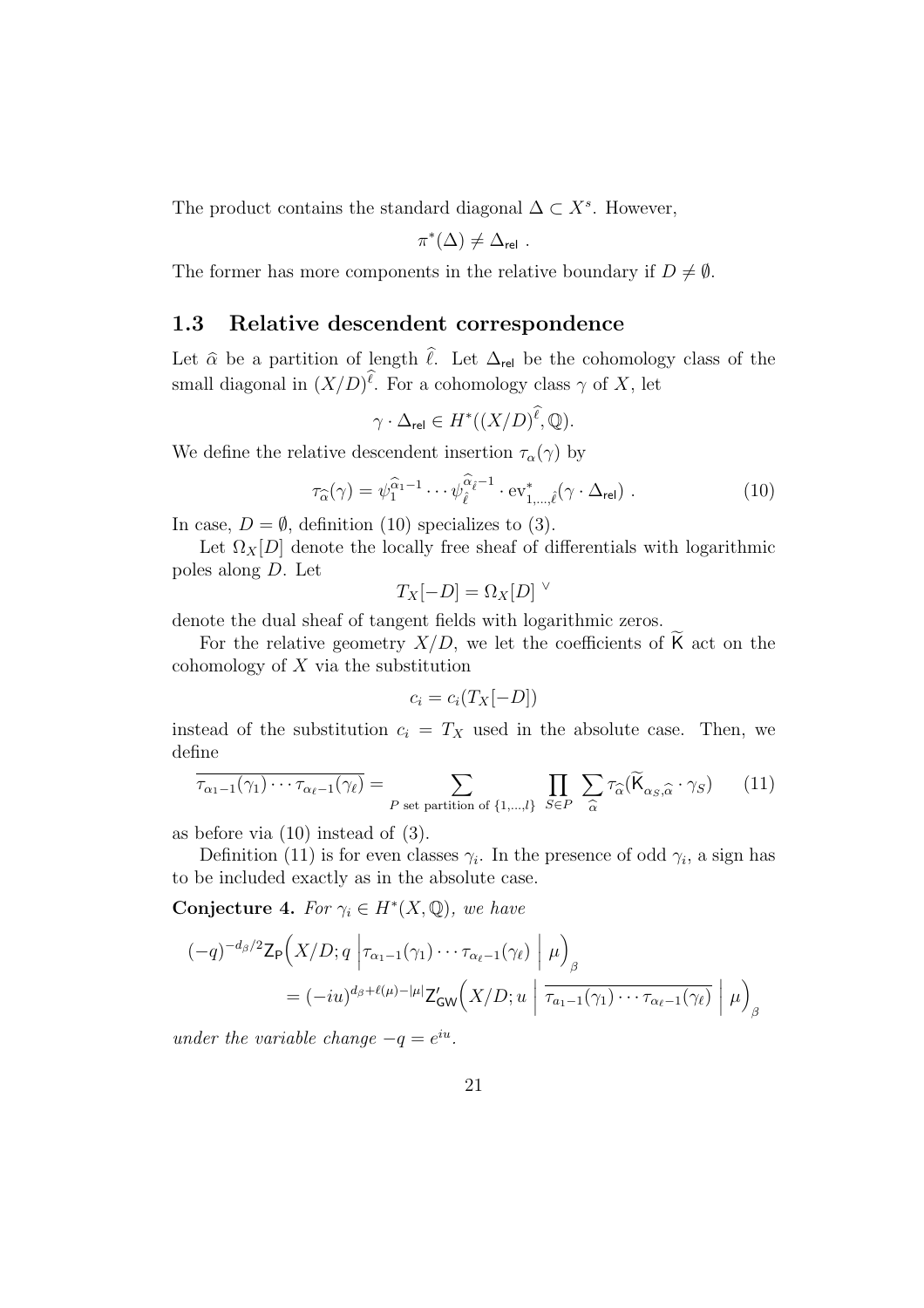In addition, the stable pairs descendent series on the left is conjectured to be a rational function in  $q$ , so the change of variables is well-defined. Conjecture 4 is also well-defined in the equivariant case with respect to a group action on  $X$  preserving the relative divisor  $D$ . Definition (10) lifts canonically to the equivariant cohomology. The coefficients of  $K$  act on the equivariant cohomology of X via the equivariant Chern classes  $c_i(T_X[-D])$ .

#### 1.4 Degeneration

There is no difficulty in proving the compatibility of Conjectures 2 and 4 with respect to the degeneration formula. In fact, both definition (10) and the replacement of  $T_X$  by  $T_X[-D]$  are required for compatibility with degeneration formula. Definition (10) canonically lifts the diagonal splittings which occur in the correspondence for the absolute case.

The log tangent bundle arises for the following reason. Let

$$
\pi:\mathfrak{X}\to B
$$

be a nonsingular 4-fold fibered over an irreducible nonsingular base curve B. Let  $X$  be a nonsingular fiber, and let

$$
X_1 \cup_D X_2
$$

be a reducible special fiber consisting of two nonsingular 3-folds intersecting transversally along a nonsingular surface D. Let  $T_x[-X_1-X_2]$  be the tangent bundle of the total space  $\mathfrak X$  with logarithmic zeros along  $X_1\cup_D X_2$ . The basic restriction property

$$
c(T_{\mathfrak{X}}[-X_1 - X_2])|_{X_i} = c(T_{X_i}[-D])
$$

holds on the special fiber. The Chern classes of the tangent bundle of a general fiber of  $\pi$  therefore are extended by the Chern classes of the log tangent bundle of the special fiber.

Since the compatibility with degeneration will play an important role in the paper, we state the result (a formal consequence of the usual degeneration formula in Gromov-Witten theory [12, 13]).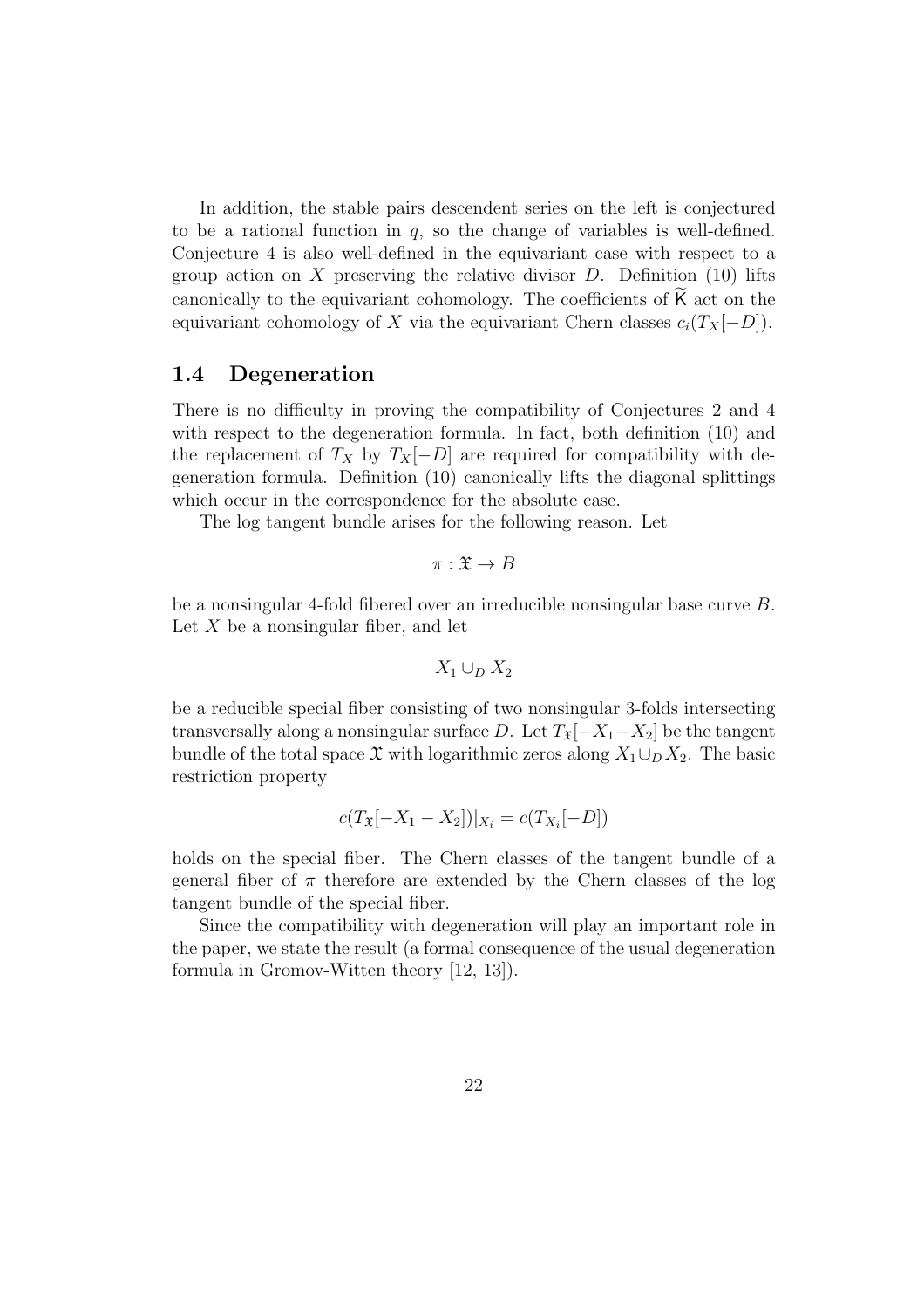Compatibility with degeneration. Let  $\gamma_1, \ldots, \gamma_\ell$  be cohomology classes on the total space  $\mathfrak{X}$ . We have

$$
Z'_{GW}\left(X\left|\overline{\tau_{a_1-1}(\gamma_1)\cdots\tau_{\alpha_\ell-1}(\gamma_\ell)}\right)_{\beta}=\n\sum Z'_{GW}\left(X_1/D\right|\overline{\prod_{i\in I_1}\tau_{a_i-1}(\gamma_i)}\left|\mu\right\rangle_{\beta_1}\mathfrak{z}(\mu)u^{2\ell(\mu)}\n\cdot Z'_{GW}\left(X_2/D\right|\overline{\prod_{i\in I_2}\tau_{a_i-1}(\gamma_i)}\left|\mu^\vee\right\rangle_{\beta_2}.
$$

The sum is over all marking distributions and curve class splittings

$$
I_1 \cup I_2 = \{1, ..., \ell\}, \quad \beta = \beta_1 + \beta_2,
$$

and all boundary conditions  $\mu$  along  $D$ .

The boundary conditions  $\mu$  are partitions weighted by elements of a fixed basis of  $H^*(D, \mathbb{Q})$ . The boundary condition  $\mu^{\vee}$  has the same parts as  $\mu$  but with weights given by dual elements of the dual<sup>7</sup> basis of  $H^*(D, \mathbb{Q})$ . The gluing factor is defined by

$$
\mathfrak{z}(\mu) = \prod_{i=1}^{\ell(\mu)} \mu_i \cdot |\mathrm{Aut}(\mu)| \tag{12}
$$

The first factor in (12) is simply the product of the parts of  $\mu$ . The second term is the order of the symmetry group of  $\mu$  as a weighted partition.

#### 1.5 Relative results

The first results about the descendent correspondence in the relative case concern projective bundles over a nonsingular surface S. Let

$$
L_0, L_\infty \to S
$$

be two line bundles. The projective bundle<sup>8</sup>

$$
\mathbf{P}_S = \mathbf{P}(L_0 \oplus L_\infty) \to S
$$

<sup>7</sup>With respect to the intersection pairing.

<sup>8</sup>We always follow the convention of projectivization by 1-dimension subspaces.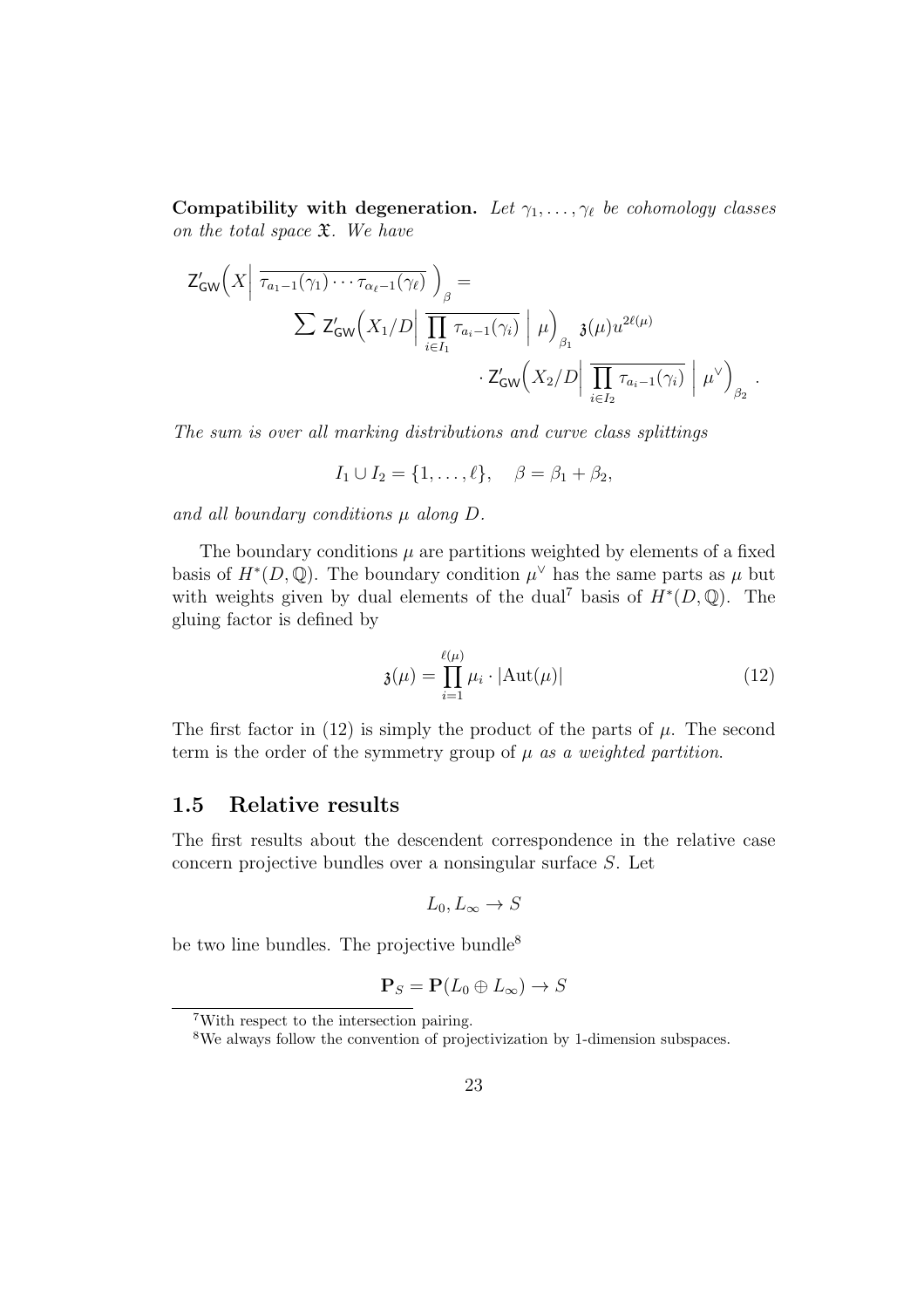admits sections

$$
S_i = \mathbf{P}(L_i) \subset \mathbf{P}_S.
$$

We will establish the relative descendent correspondence of Conjecture 4 for  $\mathbf{P}_S/S_{\infty}$  and  $\mathbf{P}_S/S_0 \cup S_{\infty}$  when S is a toric surface.

There is a canonical  $\mathbb{C}^*$ -action on  $\mathbf{P}_S$  by scaling the coordinates on the  $\mathbf{P}^1$ -fibers,

$$
\xi \cdot [l_0, l_\infty] = [\xi l_0, l_\infty], \qquad \xi \in \mathbb{C}^* \ . \tag{13}
$$

We denote by t the generator of the equivariant cohomology of  $\mathbb{C}^*$ . We will prove Conjecture 4 for  $P<sub>S</sub>$  equivariantly with respect to the fiberwise  $\mathbb{C}^*$ -action (13).

Theorem 2. Let S be a nonsingular projective toric surface. For classes  $\gamma_i \in H_{\mathbb{C}^*}^*(\mathbf{P}_S, \mathbb{Q}),$  we have

$$
\mathsf{Z}_{\mathsf{P}}\Big(\mathbf{P}_{S}/S_{\infty};q\left|\tau_{\alpha_1-1}(\gamma_1)\cdots\tau_{\alpha_\ell-1}(\gamma_\ell)\right|\mu\Big)_{\beta}^{\mathbb{C}^*}\in\mathbb{Q}(q,t)
$$

and the correspondence

$$
(-q)^{-d_{\beta}/2} \mathsf{Z}_{\mathsf{P}}\Big(\mathbf{P}_{S}/S_{\infty}; q \left|\tau_{\alpha_{1}-1}(\gamma_{1})\cdots\tau_{\alpha_{\ell}-1}(\gamma_{\ell})\right| \mu\Big)_{\beta}^{\mathbb{C}^{*}}
$$
  
=  $(-iu)^{d_{\beta}+\ell(\mu)-|\mu|} \mathsf{Z}'_{\mathsf{GW}}\Big(\mathbf{P}_{S}/S_{\infty}; u \left|\overline{\tau_{a_{1}-1}(\gamma_{1})\cdots\tau_{\alpha_{\ell}-1}(\gamma_{\ell})}\right| \mu\Big)_{\beta}^{\mathbb{C}^{*}}$ 

under the variable change  $-q = e^{iu}$ .

The parallel result holds when the projective bundle geometry is taken relative to both sections.

Theorem 3. Let S be a nonsingular projective toric surface. Consider the *relative geometry*  $\mathbf{P}_S/S_0 \cup S_\infty$ . For  $\gamma_i \in H_{\mathbb{C}^*}^*(\mathbf{P}_S,\mathbb{Q})$ , we have

$$
\mathsf{Z}_{\mathsf{P}}\left(\nu \middle| \tau_{\alpha_1-1}(\gamma_1)\cdots\tau_{\alpha_\ell-1}(\gamma_\ell) \middle| \mu\right)_{\beta}^{\mathbb{C}^*} \in \mathbb{Q}(q,t)
$$

and the correspondence

$$
(-q)^{-d_{\beta}/2} \mathsf{Z}_{\mathsf{P}}\left(\nu \left| \tau_{\alpha_{1}-1}(\gamma_{1})\cdots\tau_{\alpha_{\ell}-1}(\gamma_{\ell})\right| \mu\right)_{\beta}^{\mathbb{C}^{*}}
$$
  
=  $(-iu)^{d_{\beta}+\ell(\nu)-|\nu|+\ell(\mu)-|\mu|} \mathsf{Z}_{\mathsf{GW}}'\left(\nu \left| \tau_{\alpha_{1}-1}(\gamma_{1})\cdots\tau_{\alpha_{\ell}-1}(\gamma_{\ell})\right| \mu\right)_{\beta}^{\mathbb{C}^{*}}$ 

under the variable change  $-q = e^{iu}$ .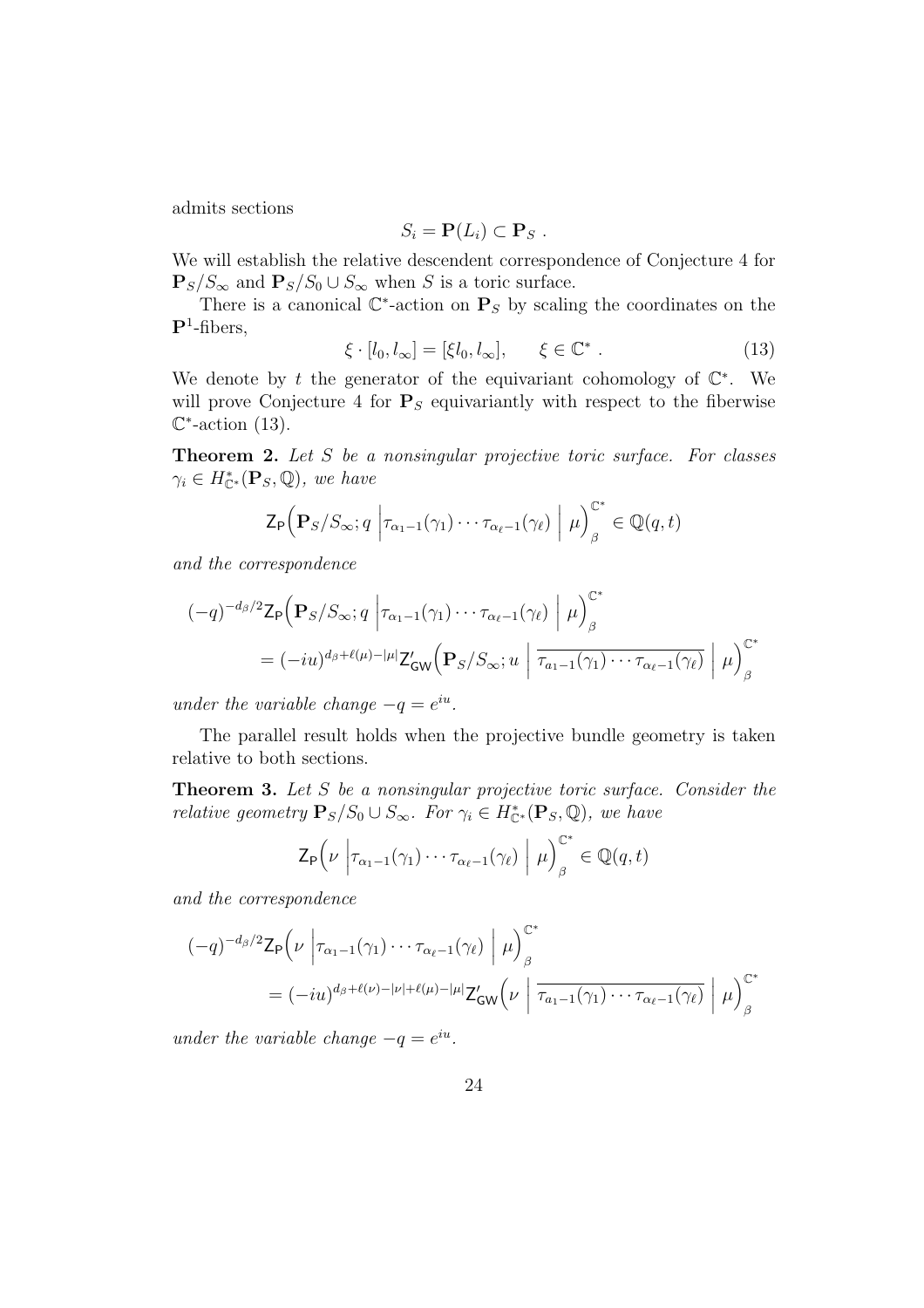Theorems 2 and 3 will be proven in Section 2. We will use the absolute toric correspondence and the relative projective bundle geometries to prove Theorem 1 in Section 7.

# 2 Proofs of Theorems 2 and 3

#### 2.1 Conventions

Localization with respect to the fiberwise  $\mathbb{C}^*$ -action will play a central role in the proofs of the descendent correspondence for the relative projective bundle geometries. We will use the localization formula for  $P_S/S_\infty$  in a capped form following [21, 33]. We review the constructions here.

Since the fiberwise  $\mathbb{C}^*$  acts trivially on S, we have the simple characterization

$$
H_{\mathbb{C}^*}^*(S,\mathbb{Q})=H^*(S,\mathbb{Q})\otimes_{\mathbb{Q}}\mathbb{Q}[t].
$$

Via the C ∗ -invariant projection

$$
\pi: \mathbf{P}_S \to S \ ,
$$

there is a canonical pull-back

$$
\pi^*: H^*_{\mathbb{C}^*}(S,\mathbb{Q}) \to H^*_{\mathbb{C}^*}(\mathbf{P}_S,\mathbb{Q}) .
$$

The localized  $\mathbb{C}^*$ -equivariant cohomology of  $\mathbf{P}_S$  is a free module of rank 2 over the localized  $\mathbb{C}^*$ -equivariant cohomology of  $S$ ,

$$
H_{\mathbb{C}^*}^*(\mathbf{P}_S, \mathbb{Q})_{\frac{1}{t}} \cong H_{\mathbb{C}^*}^*(S, \mathbb{Q})_{\frac{1}{t}} \cdot [S_0] \oplus H_{\mathbb{C}^*}^*(S, \mathbb{Q})_{\frac{1}{t}} \cdot [S_\infty]. \tag{14}
$$

The normal bundles of  $S_0$  and  $S_{\infty}$  in  $\mathbf{P}_S$  are

$$
\mathcal{N}^* = L_\infty \otimes L_0^* \quad \text{and} \quad \mathcal{N} = L_0 \otimes L_\infty^*
$$

respectively. Under the isomorphism (14), we have

$$
\pi^*(\gamma) = \frac{\gamma}{-t - N}[S_0] + \frac{\gamma}{t + N}[S_\infty], \qquad \gamma \in H^*_{\mathbb{C}^*}(S, \mathbb{Q}) \tag{15}
$$

where  $N = c_1(\mathcal{N}) \in H^*(S, \mathbb{Q})$ . Equation (15) is the Atiyah-Bott localization formula for the fiberwise  $\mathbb{C}^*$ -action on  $\mathbf{P}_S$ .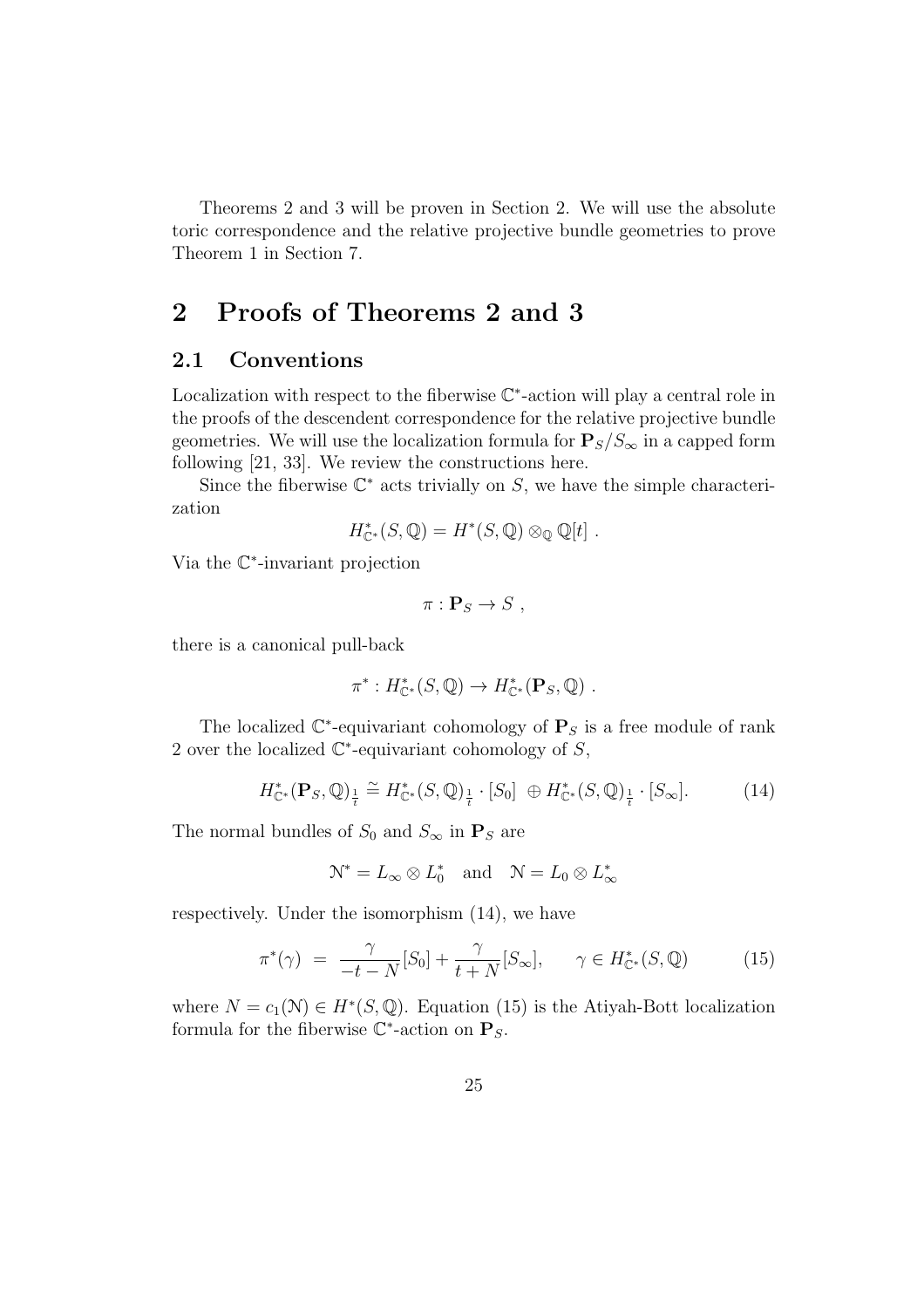Let  $L \in H_2(S, \mathbb{Z})$  be a fixed ample polarization of S. We will measure the S-degree of curve classes on  $P<sub>S</sub>$  via  $\pi$  push-forward followed by intersection with  $L$ ,

$$
L_{\beta} = \int_{S} L \cdot \pi_{*}(\beta) .
$$

Let  $[\mathbf{P}] \in H_2(\mathbf{P}_S, \mathbb{Z})$  be the class of a fiber of  $\pi$ . We have an exact sequence

$$
0 \longrightarrow \mathbb{Z}[\mathbf{P}] \longrightarrow H_2(\mathbf{P}_S, \mathbb{Z}) \xrightarrow{\pi_*} H_2(S, \mathbb{Z}) \longrightarrow 0 . \tag{16}
$$

The only effective curve classes with  $L_\beta = 0$  are multiples of  $[P]$ .

The inclusions of S via  $S_0$  and  $S_{\infty}$  determine two sections of the surjection in (16). Let

$$
\text{Eff}(S_0), \text{ Eff}(S_\infty) \subset H_2(\mathbf{P}_S, \mathbb{Z})
$$

denote the effective curve classes supported on  $S_0$  and  $S_{\infty}$  respectively.

#### 2.2 Log tangent bundle

The definition of the descendent correspondence

$$
\tau_{\alpha_1-1}(\gamma_1)\cdots\tau_{\alpha_\ell-1}(\gamma_\ell) \quad \mapsto \quad \overline{\tau_{\alpha_1-1}(\gamma_1)\cdots\tau_{\alpha_\ell-1}(\gamma_\ell)}
$$

for the relative geometry  $P_S/S_{\infty}$  requires the Chern classes of the log tangent bundle  $T_{\mathbf{P}_S}[-S_\infty]$ .

Similarly, for the relative geometry  $P_S/S_0 \cup S_{\infty}$ , the Chern classes of  $T_{\mathbf{P}_S}[-S_0 - S_{\infty}]$  are required.

Lemma 1. The total Chern classes are

$$
c(T_{\mathbf{P}_S}[-S_{\infty}]) = c(\pi^*T_S) \cdot (1 + [S_0]),
$$
  

$$
c(T_{\mathbf{P}_S}[-S_0 - S_{\infty}]) = c(\pi^*T_S)
$$

in the  $\mathbb{C}^*$ -equivariant cohomology of  $\mathbf{P}_S$  for the fiberwise action.

In both cases, the restriction of the Chern classes to  $S_{\infty}$  involves only classes pulled-back from S via  $\pi$ . We leave the elementary derivation of Lemma 1 to the reader.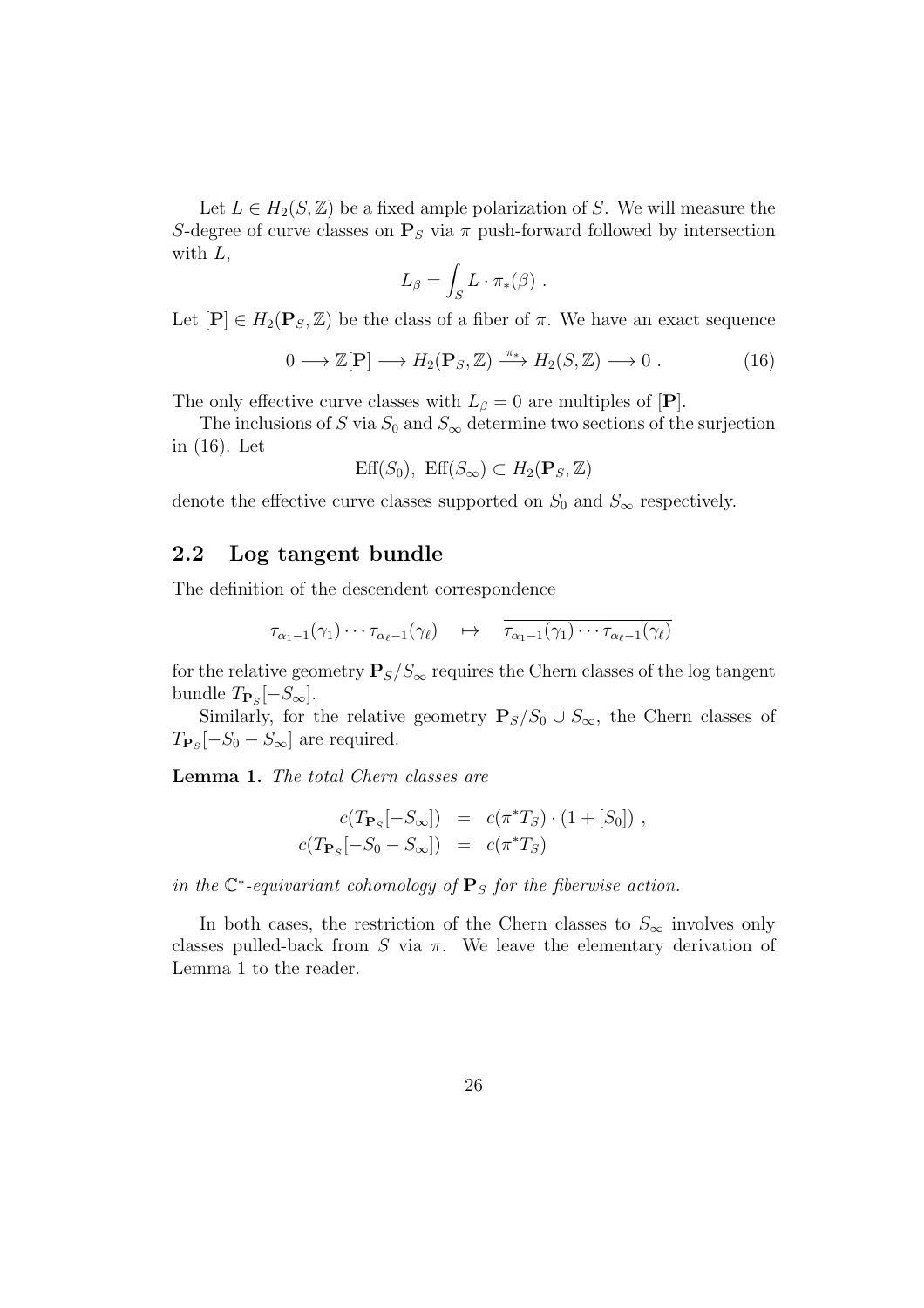#### 2.3 Capped localization

#### 2.3.1 Capping over  $S_0$

Let  $P_n(\mathbf{P}_S/S_\infty, \beta)_\mu$  be the moduli space of stable pairs<sup>9</sup> with boundary condition given by  $\mu$ . Let  $\alpha$  be a partition of positive size, and let

$$
\Gamma = (\gamma_1, \dots, \gamma_\ell), \quad \gamma_i \in H^*(S, \mathbb{Q})
$$

be a vector of cohomology classes. Let

$$
\tau_{\alpha}(\Gamma_0) = \tau_{\alpha_1-1}(\gamma_1[S_0])\ldots\tau_{\alpha_\ell-1}(\gamma_\ell[S_0])
$$

be the associated descendent insertion over  $S_0$ . We can study the partition functions

$$
\sum_{n} q^{n} \int_{[P_{n}(\mathbf{P}_{S}/S_{\infty},\beta)_{\mu}]^{vir}} \tau_{\alpha}(\Gamma_{0}),
$$
\n
$$
\sum_{g} u^{2g-2} \int_{[\overline{M}'_{g,\star}(\mathbf{P}_{S}/S_{\infty},\beta)_{\mu}]^{vir}} \overline{\tau_{\alpha}(\Gamma_{0})}
$$
\n(17)

via localization with respect to the fiberwise  $\mathbb{C}^*$ -action. Recall,  $\overline{\tau_\alpha(\Gamma_0)}$  is defined by (11) and is a sum of terms. For the stable maps moduli space, the number of markings depends upon the summand of  $\tau_{\alpha}(\Gamma_0)$ , and is denoted by  $\star$ .

The stable pairs capped descendent over  $S_0$  is a sum of particular localization contributions to (17). Let

$$
U_{n,\beta,\mu} \subset P_n(\mathbf{P}_S/S_\infty,\beta)_{\mu}
$$

be the open locus corresponding to stable pairs which do not carry components of positive S-degree in the rubber over  $S_{\infty}$ . The open set  $U_{n,\beta,\mu}$  is C ∗ -invariant and has compact C ∗ -fixed locus. Indeed, the fixed locus

$$
U_{n,\beta,\mu}^{\mathbb{C}^*} \subset U_{n,\beta,\mu}
$$

$$
[P_n(\mathbf{P}_S/S_\infty,\beta)_\mu]^{vir} = \iota^! [P_n(\mathbf{P}_S/S_\infty,\beta)]^{vir},
$$

using the nonsingularity of  $\text{Hilb}(S_{\infty})$ . For a representative cycle, Nakajima's construction may be used.

<sup>&</sup>lt;sup>9</sup>The moduli space  $P_n(\mathbf{P}_S/S_\infty, \beta)_\mu \subset P_n(\mathbf{P}_S/S_\infty, \beta)$  is defined the as the inverse image, via the boundary evalution, of a cycle  $V \stackrel{\iota}{\hookrightarrow} \text{Hilb}(S_{\infty})$  representing the class  $\mu$ . The virtual class of  $P_n(\mathbf{P}_S/S_\infty, \beta)_\mu$  is defined by refined intersection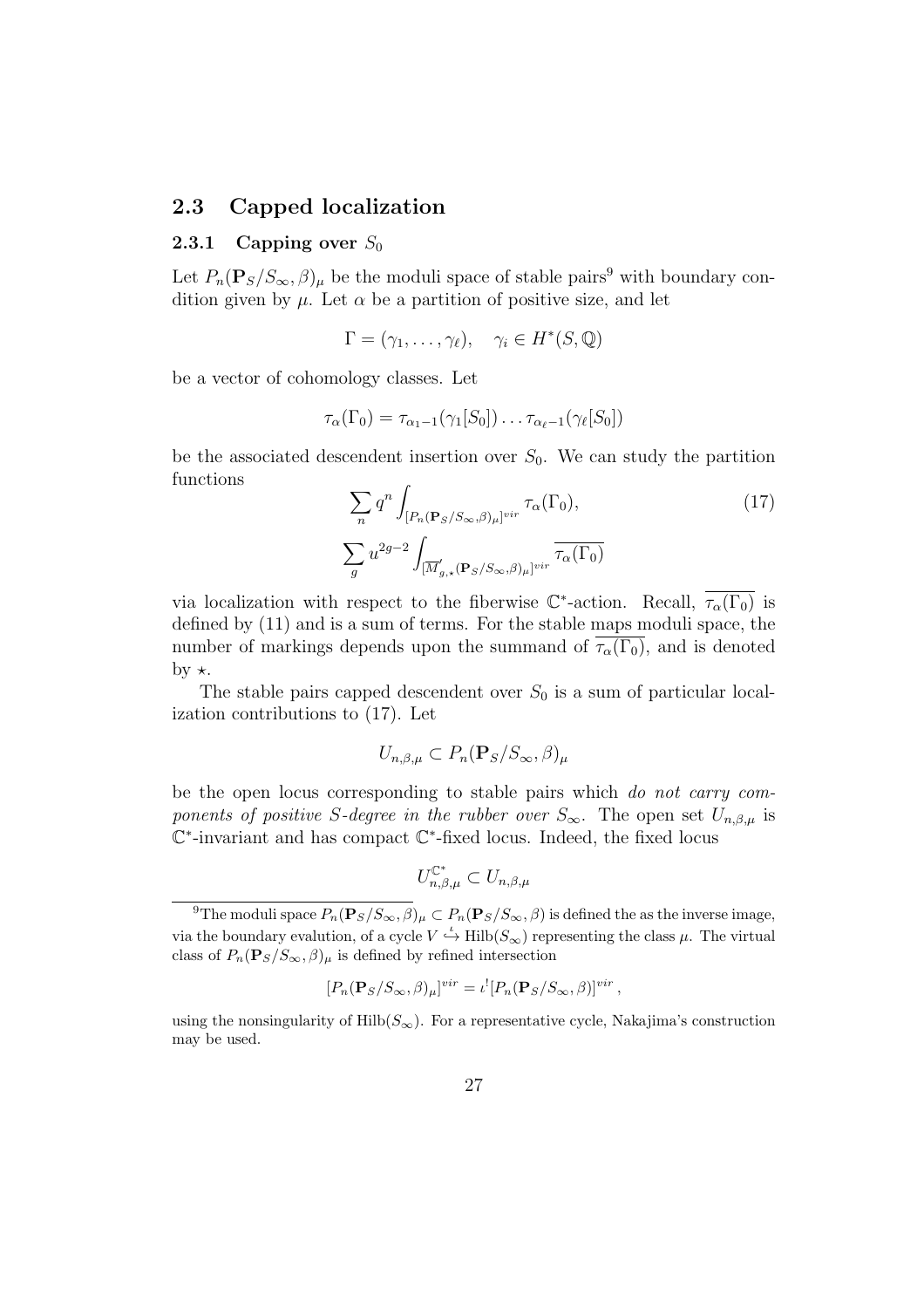consists precisely of the  $\mathbb{C}^*$ -fixed loci of  $P_n(\mathbf{P}_S/S_\infty,\beta)_\mu$  with no components of positive S-degree in the rubber over  $S_{\infty}$ . Unless the curve class  $\beta$  is of the form

$$
\beta = \beta_0 + |\mu|[\mathbf{P}], \quad \beta_0 \in \text{Eff}(S_0), \tag{18}
$$

the open set  $U_{n,\beta,\mu}$  is empty. The stable pairs capped descendent over  $S_0$  is

$$
\mathsf{C}_{0}^{\mathsf{P}}(\tau_{\alpha}(\Gamma_{0}),\beta)_{\mu} = \sum_{n} q^{n} \int_{[U_{n,\beta,\mu}]^{vir}} \tau_{\alpha}(\Gamma_{0}) \in \mathbb{Q}[t,\frac{1}{t}]((q)),\tag{19}
$$

well-defined by  $\mathbb{C}^*$ -residues.<sup>10</sup> If condition (18) is not satisfied,  $C_0^P(\tau_\alpha(\Gamma_0), \beta)_{\mu}$ vanishes.

For Gromov-Witten theory, we consider the parallel open set

$$
\widetilde{U}_{g,\beta,\mu} \subset \overline{M}'_{g,\star}(\mathbf{P}_S/S_{\infty},\beta)_{\mu}
$$

corresponding to stable maps which do not carry curves of positive S-degree in the rubber over  $S_{\infty}$ . The open set  $\tilde{U}_{g,\beta,\mu}$  is  $\mathbb{C}^*$ -invariant and has compact C ∗ -fixed locus. We again define the Gromov-Witten capped descendent over  $S_0$  via  $\mathbb{C}^*$ -residues,

$$
\mathsf{C}_{0}^{\mathsf{GW}}\left(\overline{\tau_{\alpha}(\Gamma_{0})},\beta\right)_{\mu} = \sum_{g} u^{2g-2} \int_{[\widetilde{U}_{g,\beta,\mu}]^{vir}} \overline{\tau_{\alpha}(\Gamma_{0})} \quad \in \mathbb{Q}[t,\frac{1}{t}]((u)).\tag{20}
$$

The capped descendent (20) vanishes unless condition (18) is satisfied.

#### 2.3.2 Capping over  $S_{\infty}$

We can similarly define the capped contribution over  $S_{\infty}$ . Let

$$
\tau_{\widehat{\alpha}}(\widehat{\Gamma}_{\infty}) = \tau_{\widehat{\alpha}_1 - 1}(\widehat{\gamma}_1[S_{\infty}]) \ldots \tau_{\widehat{\alpha}_{\ell} - 1}(\widehat{\gamma}_{\ell}[S_{\infty}]) \ .
$$

$$
C_0^{\mathsf{P}}(\tau_\alpha(\Gamma_0), \beta)_{\mu} = \sum_n q^n \int_{[U_{n,\beta}]^{vir}} \tau_\alpha(\Gamma_0) \cup \text{ev}^*(\mu) ,
$$

where  $U_{n,\beta} \subset P_n(\mathbf{P}_S/S_\infty, \beta)$  is the open locus corresponding to stable pairs which do not carry components of positive S-degree in the rubber over  $S_{\infty}$  and ev is the boundary map to the Hilbert scheme of points of  $S_{\infty}$ .

<sup>&</sup>lt;sup>10</sup>We have presented the definition of the stable pairs capped descendent  $C_0^P(\tau_\alpha(\Gamma_0), \beta)_{\mu}$ to parallel as closely as possible the definition of the Gromov-Witten capped descendent  $\mathsf{C}_0^{\mathsf{GW}}(\tau_\alpha(\Gamma_0),\beta)_\mu$ . Instead of considering  $P_n(\mathbf{P}_S/S_\infty,\beta)_\mu$  as a space (after a fixed representative of the Nakajima basis element  $|\mu\rangle$  is chosen), we could alternatively arrive at the same definition of  $C_0^P(\tau_\alpha(\Gamma_0), \beta)$ <sub>μ</sub> via the  $\mathbb{C}^*$ -residue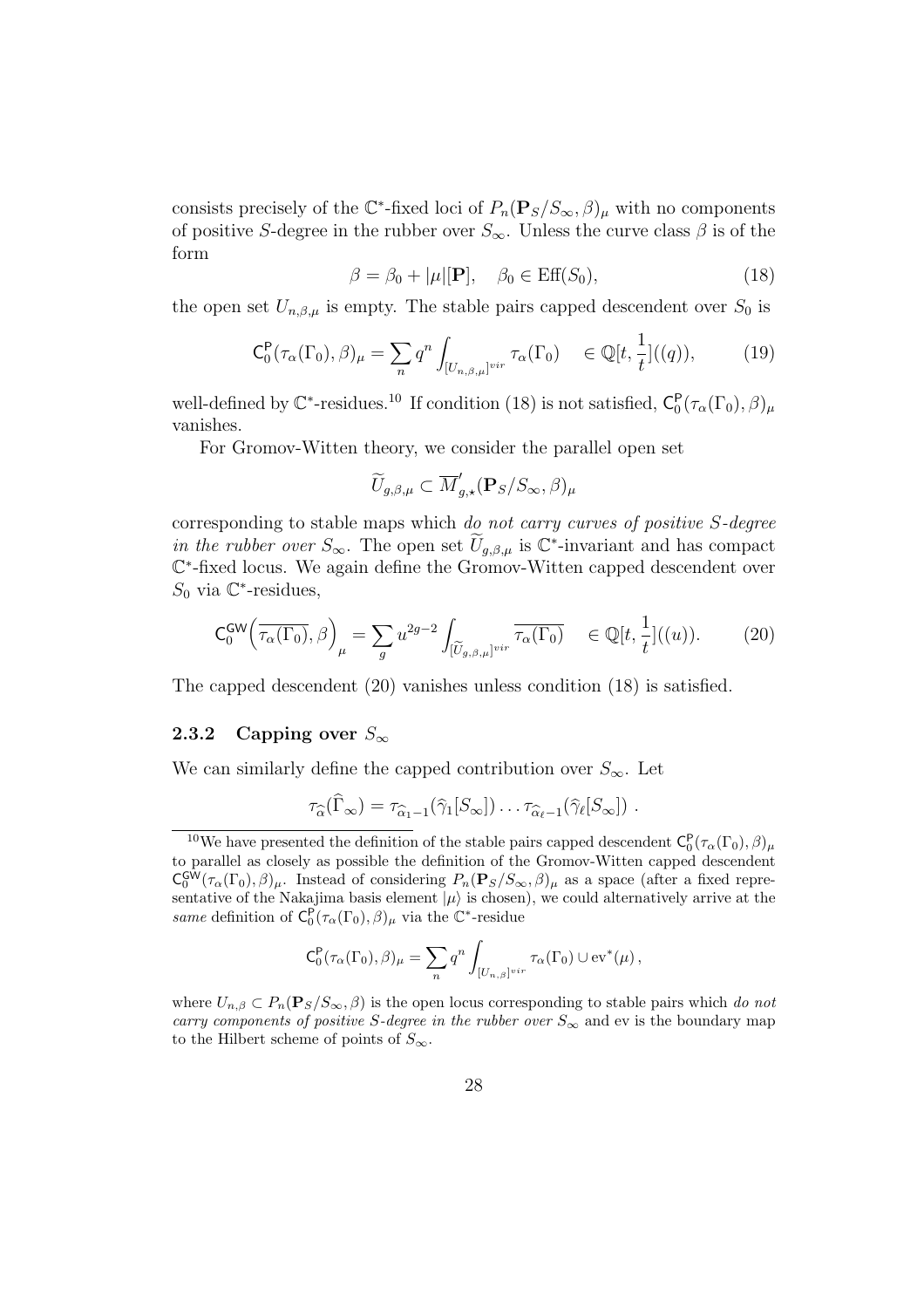Consider the integrals

$$
\sum_{n} q^{n} \int_{[P_{n}(\mathbf{P}_{S}/S_{0}\cup S_{\infty},\beta)_{\nu,\mu}]^{vir}} \tau_{\widehat{\alpha}}(\widehat{\Gamma}_{\infty})
$$
\n
$$
\sum_{g} u^{2g-2} \int_{[\overline{M}'_{g,\star}(\mathbf{P}_{S}/S_{0}\cup S_{\infty},\beta)_{\nu,\mu}]^{vir}} \overline{\tau_{\widehat{\alpha}}(\widehat{\Gamma}_{\infty})}
$$
\n(21)

via localization with respect to the fiberwise  $\mathbb{C}^*$ -action.

The stable pairs capped descendent over  $S_{\infty}$  is again a sum of particular localization contributions to (21). Let

$$
W_{n,\beta,\nu,\mu} \subset P_n(\mathbf{P}_S/S_0 \cup S_{\infty}, \beta)_{\nu,\mu}
$$

be the open locus corresponding to stable maps which do not carry components of positive S-degree in the rubber over  $S_0$ . The open set  $W_{n,\beta,\nu,\mu}$  is C ∗ -invariant and has compact C ∗ -fixed locus. The fixed locus

$$
W_{n,\beta,\nu,\mu}^{\mathbb{C}^*} \subset W_{n,\beta,\nu,\mu}
$$

consists precisely of the  $\mathbb{C}^*$ -fixed loci of  $P_n(\mathbf{P}_S/S_0 \cup S_\infty, \beta)_{\nu,\mu}$  with no components of positive S-degree in  $S_0$ . Unless the curve class  $\beta$  satisfies

$$
\beta = |\nu|[\mathbf{P}] + \beta_{\infty}, \quad \beta_{\infty} \in \text{Eff}(S_{\infty}), \tag{22}
$$

the open set  $W_{n,\beta,\nu,\mu}$  is empty. The stable pairs capped descendent over  $S_{\infty}$ is

$$
\mathsf{C}_{\infty}^{\mathsf{P}}(\tau_{\widehat{\alpha}}(\widehat{\Gamma}_{\infty}),\beta)_{\nu,\mu} = \sum_{n} q^n \int_{[W_{n,\beta,\nu,\mu}]^{vir}} \tau_{\widehat{\alpha}}(\widehat{\Gamma}_{\infty}) \quad \in \mathbb{Q}[t,\frac{1}{t}]((q)) \tag{23}
$$

well-defined by  $\mathbb{C}^*$ -residues. The capped descendent (23) vanishes unless condition (22) is satisfied.

For Gromov-Witten theory, we consider the parallel open set

$$
\widetilde{W}_{g,\beta,\nu,\mu} \subset \overline{M}_{g,\star}'(\mathbf{P}_S/S_0 \cup S_{\infty},\beta)_{\nu,\mu}
$$

corresponding to stable maps which do not carry curves of positive S-degree in the rubber over  $S_0$ . The open set  $\overline{W}_{g,\beta,\nu,\mu}$  is  $\mathbb{C}^*$ -invariant and has compact  $\mathbb{C}^*$ -fixed locus. We define the Gromov-Witten capped descendent over  $S_{\infty}$ via C ∗ -residues,

$$
\mathsf{C}_{\infty}^{\mathsf{GW}}\Big(\overline{\tau_{\widehat{\alpha}}(\widehat{\Gamma}_{\infty})},\beta\Big)_{\nu,\mu} = \sum_{g} u^{2g-2} \int_{[\widetilde{W}_{g,\beta,\nu,\mu}]^{vir}} \overline{\tau_{\widehat{\alpha}}(\widehat{\Gamma}_{\infty})} \quad \in \mathbb{Q}[t,\frac{1}{t}]((u)). \tag{24}
$$

The capped descendent (24) vanishes unless condition (22) is satisfied.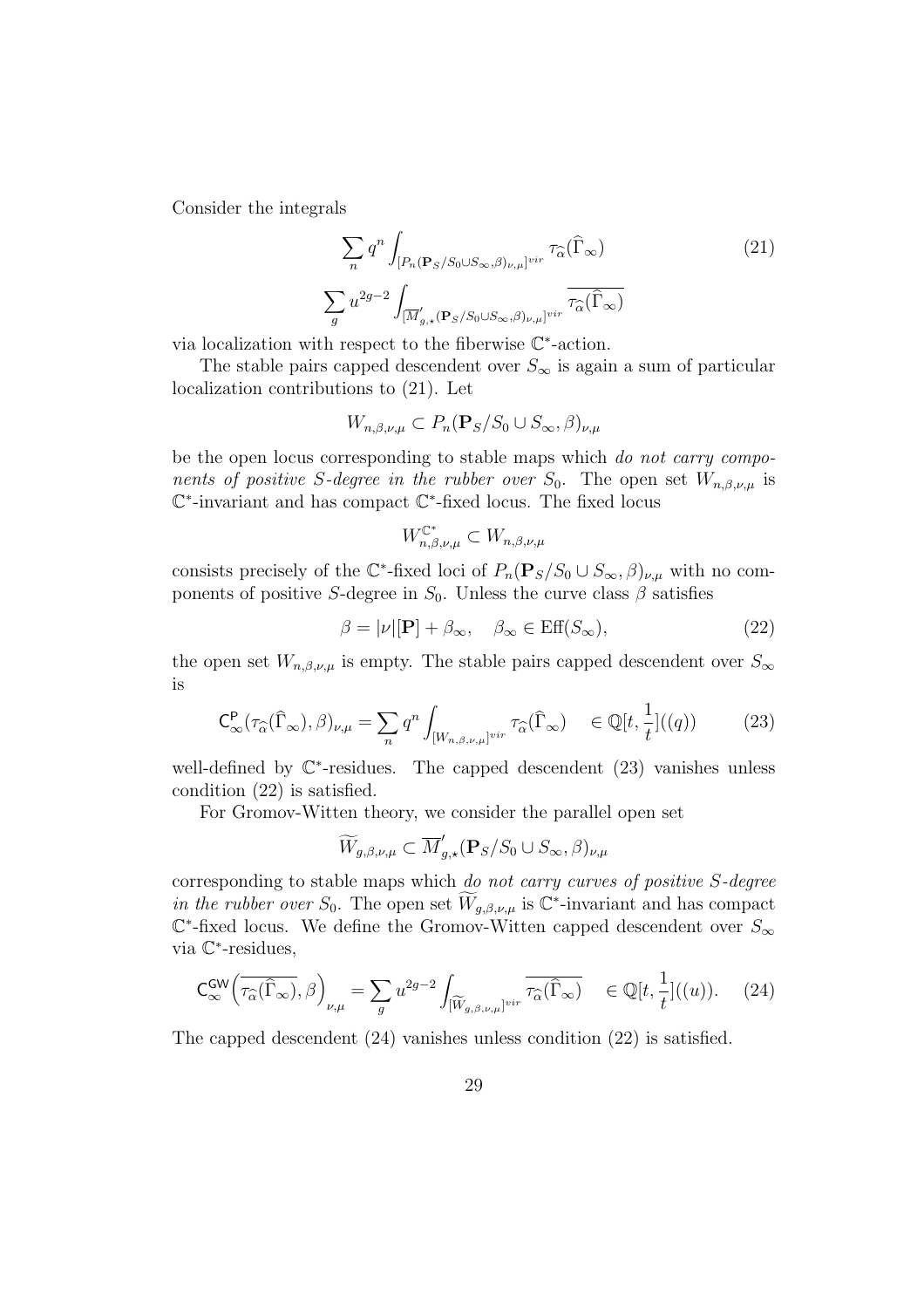#### 2.3.3 Capped localization formula

Let  $\Phi = (\phi_1, \ldots, \phi_f)$  be a graded basis of  $H^*(S, \mathbb{Q})$ , and let  $\phi_1^{\vee}, \ldots, \phi_f^{\vee}$  be the dual basis satisfying

$$
\int_S \phi_i \cdot \phi_j^{\vee} = \delta_{ij} .
$$

We take the cohomological weights of the relative boundary condition  $\mu$  to lie in the basis  $\Phi$ . Let  $\mu^{\vee}$  then denote the boundary condition obtained by replacing each  $\phi_i$  by the Poincaré dual class  $\phi_i^{\vee}$ .

Let  $\beta \in H_2(\mathbf{P}_S, \mathbb{Z})$  be a curve class. A splitting of  $\beta$  of type  $d \geq 0$  is a pair of curve classes  $\beta_0$ ,  $\beta_{\infty}$  of  $\mathbf{P}_S$  satisfying

$$
\beta_0 \in \text{Eff}(S_0), \ \beta_{\infty} \in \text{Eff}(S_{\infty}), \text{ and } \beta_0 + d[\mathbf{P}] + \beta_{\infty} = \beta.
$$

We will often denote the type of a splitting by

$$
\beta = \beta_0 + d[\mathbf{P}] + \beta_{\infty} .
$$

A given  $\beta \in H_2(\mathbf{P}_S, \mathbb{Z})$  admits only finitely many such splittings.

The capped localization formula for  $P_S/S_{\infty}$  is is easy to state in terms of the capped descendents over  $S_0$  and  $S_{\infty}$ . First consider the stable pairs partition function<sup>11</sup>

$$
\begin{split} \mathsf{Z}^\mathsf{P}_{\beta,\mu}\left(\tau_\alpha(\Gamma_0)\cdot\tau_{\widehat{\alpha}}(\widehat{\Gamma}_\infty)\right)^{\mathbb{C}^*} &= \\ &\qquad \qquad \sum_{n} q^n \int_{[P_n(\mathbf{P}_{S}/S_\infty,\beta)_\mu]^{vir}} \prod_{i} \tau_{\alpha_i-1}(\gamma_i[S_0])\cdot \prod_{j} \tau_{\widehat{\alpha}_j-1}(\widehat{\gamma}_j[S_\infty]). \end{split}
$$

The capped localization formula is

$$
\begin{split} \mathsf{Z}^\mathsf{P}_{\beta,\mu}\left(\tau_\alpha(\Gamma_0)\cdot\tau_{\widehat{\alpha}}(\widehat{\Gamma}_\infty)\right)^{\mathbb{C}^*}&=\\ &\quad \sum \mathsf{C}^\mathsf{P}_0(\tau_\alpha(\Gamma_0),\beta_0+d[\mathbf{P}])_\nu \frac{(-1)^{|\nu|-\ell(\nu)}\mathfrak{z}(\nu)}{q^{|\nu|}} \;\mathsf{C}^\mathsf{P}_\infty(\tau_{\widehat{\alpha}}(\widehat{\Gamma}_\infty),d[\mathsf{P}]+\beta_\infty)_{\nu^\vee,\mu}). \end{split}
$$

The sum on the right side is the triple sum

$$
\sum_{d\geq 0}\ \sum_{\beta_0+d[\mathsf{P}]+\beta_\infty=\beta}\ \sum_{|\nu|=d}\ .
$$

<sup>&</sup>lt;sup>11</sup>We depart slightly from the notation of the Introduction for more efficient presentation of the data.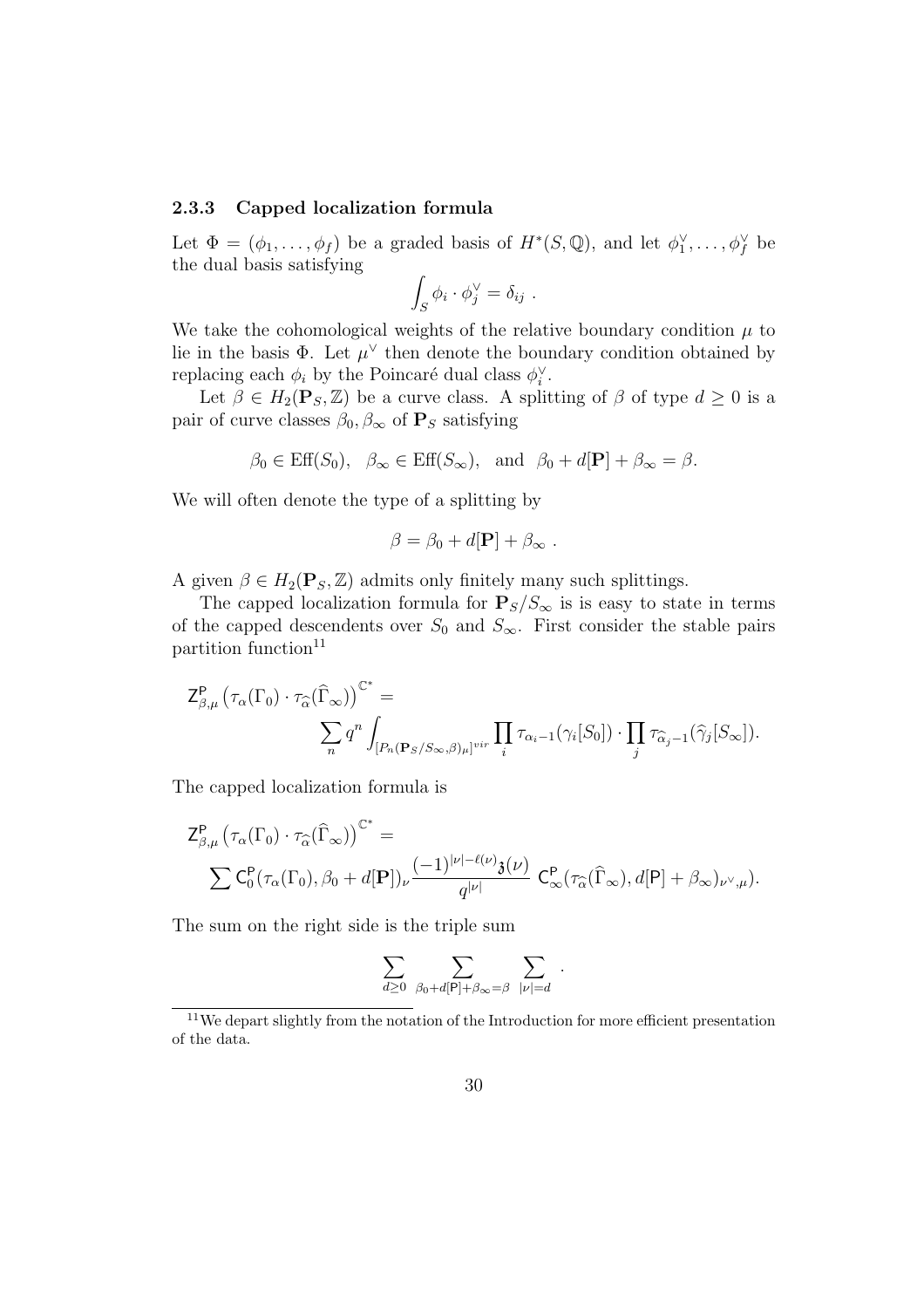The gluing factor  $\mathfrak{z}(\nu)$  is defined by (12).

The parallel partition function<sup>12</sup> in Gromov-Witten theory is

$$
\begin{aligned} \mathsf{Z}^{\prime\operatorname{GW}}_{\beta,\mu}\Big(\overline{\tau_{\alpha}(\Gamma_0)}\cdot\overline{\tau_{\widehat{\alpha}}(\widehat{\Gamma}_\infty)}\Big)^{\mathbb{C}^*} &= \\ &\qquad \sum_g u^{2g-2}\int_{[\overline{M}_{g,\star}^{\prime}(\mathbf{P}_{S}/S_{\infty},\beta)_{\mu}]^{vir}}\overline{\prod_i \tau_{\alpha_i-1}\big(\gamma_i[S_0]\big)}\cdot\overline{\prod_j \tau_{\widehat{\alpha}_j-1}\big(\widehat{\gamma}_j[S_{\infty}]\big)}, \end{aligned}
$$

and the capped localization formula is

$$
\begin{split} \mathsf{Z}^{\prime\,\mathrm{GW}}_{\beta,\mu}\left(\overline{\tau_{\alpha}(\Gamma_0)}\cdot\overline{\tau_{\widehat{\alpha}}(\widehat{\Gamma}_\infty)}\right)^{\mathbb{C}^*} &=\\ \mathsf{C}^{\mathsf{GW}}_0\!\left(\overline{\tau_{\alpha}(\Gamma_0)},\beta_0+d[\mathbf{P}]\right)_{\nu}\,\,\mathfrak{z}(\nu)\,u^{2\ell(\nu)}\,\,\mathsf{C}^{\mathsf{GW}}_\infty\!\left(\overline{\tau_{\widehat{\alpha}}(\widehat{\Gamma}_\infty)},d[\mathbf{P}]+\beta_\infty\right)_{\nu^\vee,\mu}\,, \end{split}
$$

where again the sum on the right is the triple sum

$$
\sum_{d\geq 0} \sum_{\beta_0+d[\mathsf{P}]+\beta_{\infty}=\beta} \sum_{|\nu|=d}.
$$

The idea of capping localization contributions has been used extensively in [21, 33]. The main properties are the following:

- By definition, the capped contributions differ from the bare residue contributions by just edge contributions and 1-legged S-degree 0 contributions on the far vertex.
- The capped localization formula is obtained from the standard localization formula by redistributing edge and 1-legged S-degree 0 contributions (no new geometric derivation is required).
- The capped contributions, unlike the bare contributions, are conjectured to have well-behaved rationality and GW/P correspondence properties.

$$
\tau_{\alpha}(\Gamma_0) \cdot \tau_{\widehat{\alpha}}(\widehat{\Gamma}_{\infty}) = \overline{\tau_{\alpha}(\Gamma_0)} \cdot \tau_{\widehat{\alpha}}(\widehat{\Gamma}_{\infty})
$$

by definition (11).

<sup>&</sup>lt;sup>12</sup>Since  $S_0$  and  $S_{\infty}$  are disjoint, we have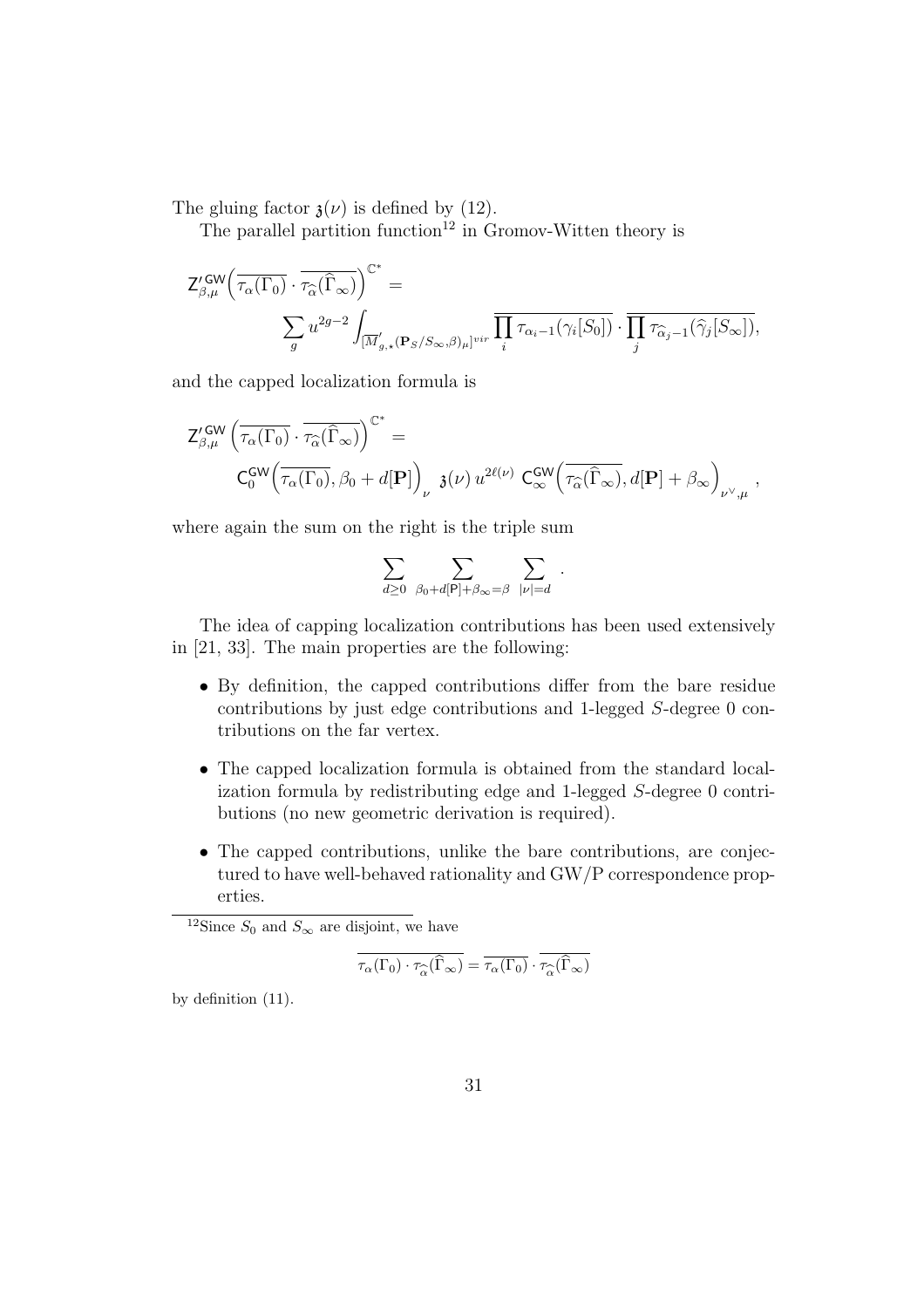#### 2.3.4 Capped edge

In the capped localization formulas of [21, 33], capped edge terms appear:

$$
\begin{array}{rcl} \mathsf{Z}^\mathsf{P}_{d,\nu,\mu} & = & \displaystyle \sum_n q^n \int_{[P_n(\mathbf{P}_S/S_0 \cup S_\infty,d[\mathbf{P}])_\mu]^{vir}} 1 \ , \\ \mathsf{Z}^{\prime \mathsf{GW}}_{d,\nu,\mu} & = & \displaystyle \sum_g u^{2g-2} \int_{[\overline{M}_g(\mathbf{P}_S/S_0 \cup S_\infty,d[\mathbf{P}])_\mu]^{vir}} 1 \end{array}
$$

where  $d = |\nu| = |\mu|$ . By the following result, the capped edges here are trivial, and hence need not be included in the capped localization formulas in our geometry.

Lemma 2. We have the evaluations

$$
Z_{d,\nu,\mu}^{\mathsf{P}} = \delta_{\nu,\mu} \frac{(-1)^{|\nu|-\ell(\nu)}}{\mathfrak{z}(\nu)} q^d
$$
  

$$
Z_{d,\nu,\mu}^{\prime \text{GW}} = \delta_{\nu,\mu} \frac{1}{\mathfrak{z}(\nu)} u^{-2\ell(\nu)}.
$$

*Proof.* We use the standard degeneration of  $P_s/S_0 \cup S_{\infty}$  to

$$
\mathbf{P}_S/S_0 \cup S_\infty \cup \mathbf{P}_S/S_0 \cup S_\infty .
$$

For the stable pairs, the degeneration formula for the capped edges is

$$
\mathsf{Z}^\mathsf{P}_{d,\nu,\mu^\vee} = \sum_\lambda \mathsf{Z}^\mathsf{P}_{d,\nu,\lambda^\vee} \; (-1)^{|\lambda|-\ell(\lambda)} \, \mathfrak{z}(\lambda) \, q^{-|\lambda|} \; \mathsf{Z}^\mathsf{P}_{d,\lambda,\mu^\vee} \; .
$$

The capped edge evaluation follows immediately. A parallel argument is valid in Gromov-Witten theory.  $\Box$ 

#### 2.4 Proof of Theorem 2

#### **2.4.1** Correspondence over  $S_0$

We will use the capped localization formulas together with  $\mathbb{C}^*$ -equivariant descendent correspondences for the capped contributions over  $S_0$  and  $S_{\infty}$  to prove Theorem 2.

To study the contributions over  $S_0$ , we require the full torus action. Since S is a toric surface, a 2-dimension torus T acts on S. We lift T to the line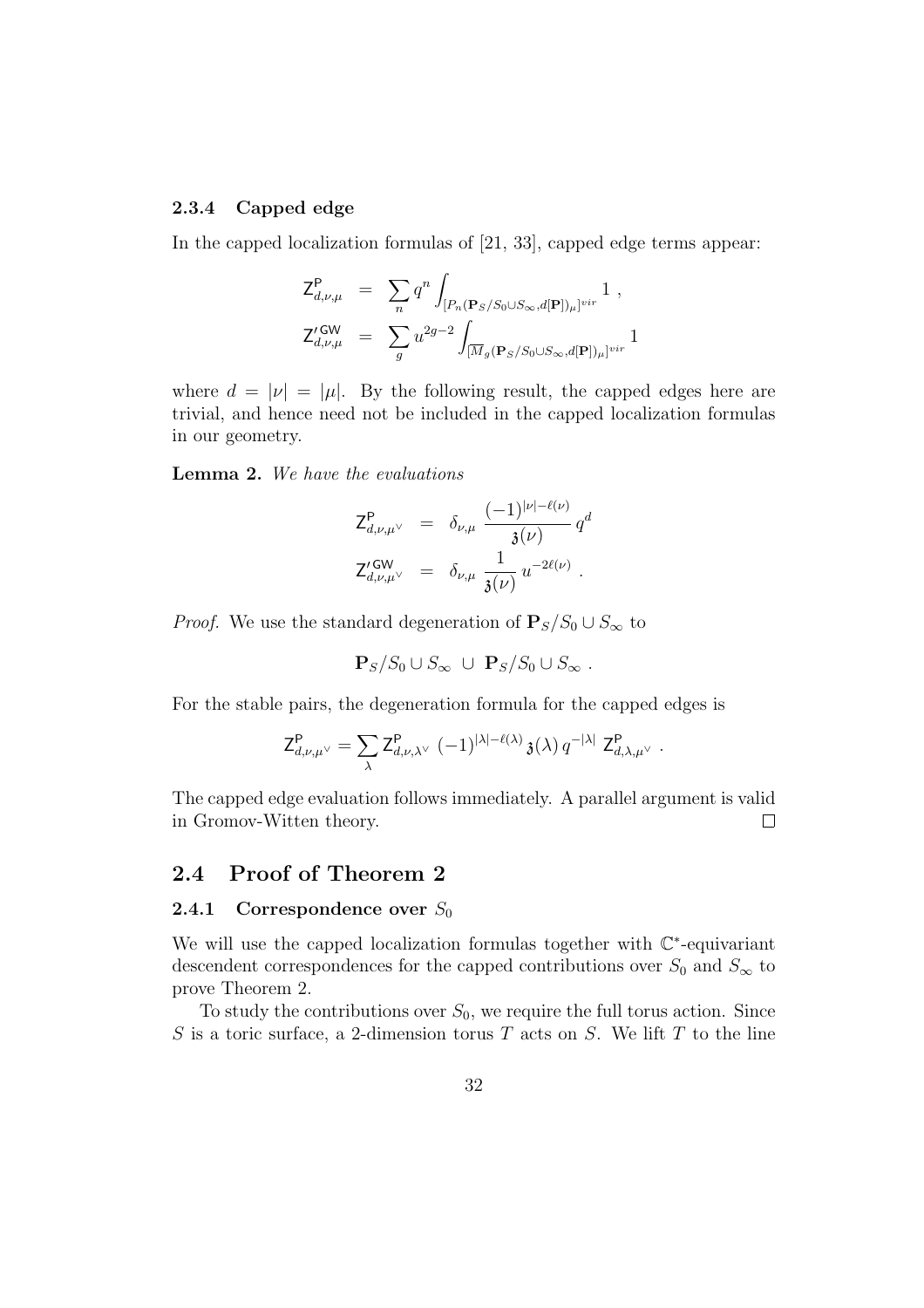bundles  $L_0$  and  $L_1$ . Let **T** be the full 3-dimensional torus acting on the relative geometry  $P_S/S_{\infty}$ ,

$$
\mathbf{T} = T \times \mathbb{C}^*,
$$

where the second factor is the fiberwise  $\mathbb{C}^*$ .

The capped contribution over  $S_0$  is not difficult to understand. The open sets

$$
U_{n,\beta,\mu} \subset P_n(\mathbf{P}_S/S_\infty,\beta)_{\mu}, \quad \widetilde{U}_{g,\beta,\mu} \subset \overline{M}'_{g,\star}(\mathbf{P}_S/S_\infty,\beta)_{\mu} \tag{25}
$$

after localization with respect to the T-action yield only the standard capped descendent vertices at the T-fixed points of  $S_0$ .

We consider capped contributions over  $S_0$  in curve class

$$
\beta = \beta_0 + d[\mathbf{P}], \quad \beta_0 \in \text{Eff}(S_0).
$$

Let  $\mu$  be a boundary condition along  $S_{\infty}$  with  $|\mu|=d$ .

**Proposition 3.** The  $\mathbb{C}^*$ -equivariant descendent correspondence for the capped contributions over  $S_0$  holds. We have  $C_0^P(\tau_\alpha(\Gamma_0), \beta)_{\mu} \in \mathbb{Q}(q, t)$  and

$$
(-q)^{-d_{\beta}/2}\operatorname{C}_{0}^{\mathsf{P}}\left(\tau_{\alpha}(\Gamma_0),\beta\right)_{\mu} = (-iu)^{d_{\beta}+\ell(\mu)-|\mu|}\operatorname{C}_{0}^{\mathsf{GW}}\!\left(\overline{\tau_{\alpha}(\Gamma_0)},\beta\right)_{\mu}
$$

under the variable change  $-q = e^{iu}$ .

*Proof.* We apply **T**-equivariant localization to the open sets  $(25)$  to express capped contributions in terms of descendent vertices [33]. We then apply the  $GW/P$  correspondence established in Theorem 8 of [33]. Since the  $\mathbb{C}^*$ -fixed locus is compact (for the fiberwise C ∗ -action), we may set the equivariant parameters of T to 0.  $\Box$ 

#### 2.4.2 Correspondence over  $S_{\infty}$

The next step is to prove a descendent correspondence for the capped contributions over  $S_{\infty}$ . Consider capped contributions over  $S_{\infty}$  in curve class

$$
\beta = d[\mathbf{P}] + \beta_{\infty}, \quad \beta_{\infty} \in \text{Eff}(S_{\infty}).
$$

Let  $\nu, \mu$  be boundary conditions along  $S_0$  and  $S_{\infty}$  with  $|\nu| = d$ .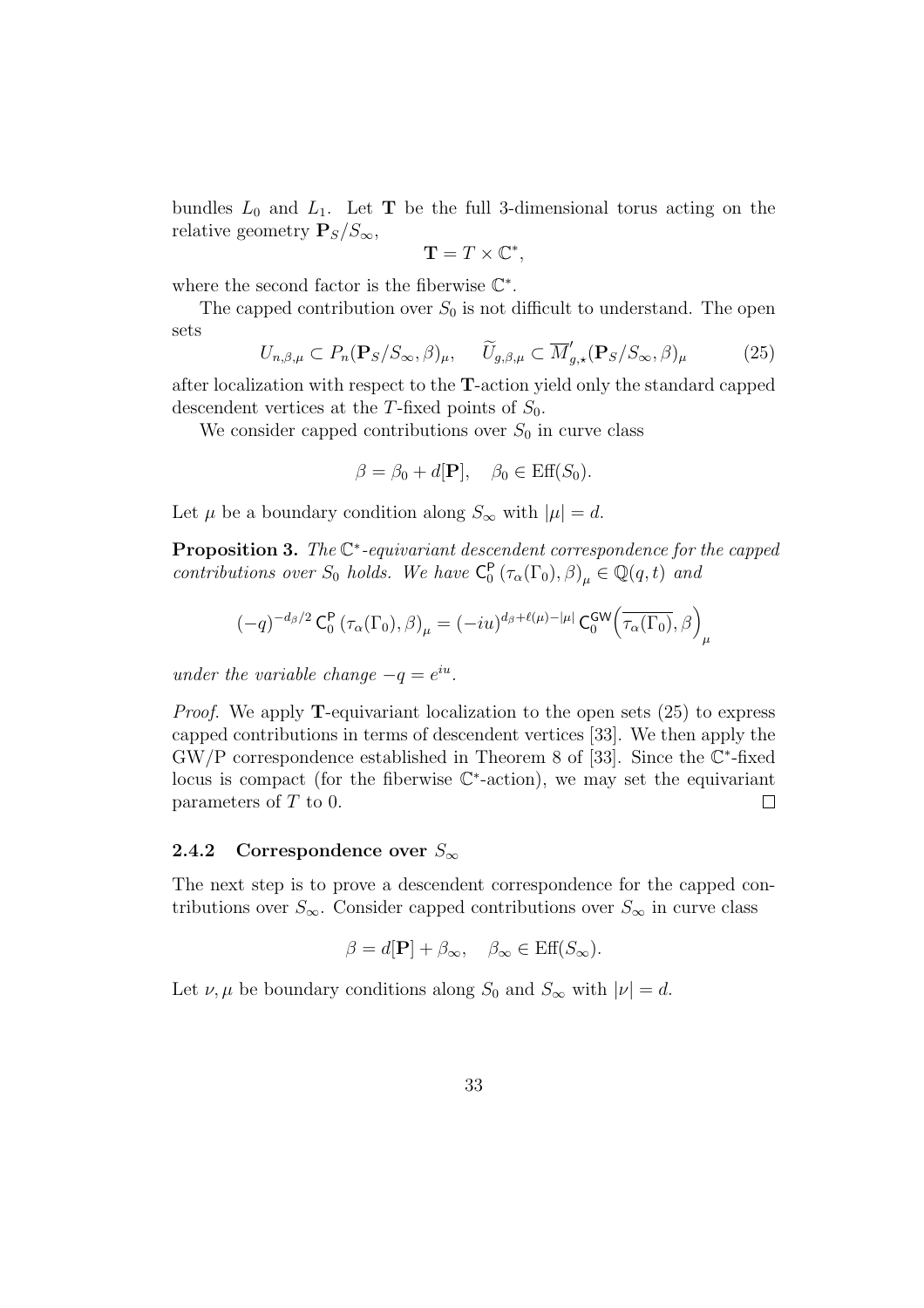**Proposition 4.** The  $\mathbb{C}^*$ -equivariant descendent correspondence for the capped contributions over  $S_{\infty}$  holds. We have  $C_{\infty}^{P}(\tau_{\widehat{\alpha}}(\widehat{\Gamma}_{\infty}), \beta)_{\nu,\mu} \in \mathbb{Q}(q, s)$  and

$$
(-q)^{-d_\beta/2}\operatorname{C}^{\mathbf{P}}_\infty\left(\tau_{\widehat{\alpha}}(\widehat{\Gamma}_\infty),\beta\right)_{\nu,\mu}=(-iu)^{d_\beta+\ell(\nu)-|\nu|+\ell(\mu)-|\mu|}\operatorname{C{}_\infty^{\mathbf{GW}}}\!\left(\overline{\tau_{\widehat{\alpha}}(\widehat{\Gamma}_\infty)},\beta\right)_{\nu,\mu}
$$

under the variable change  $-q = e^{iu}$ .

Theorem 2 is an immediate consequence of Propositions 3 and 4 and the capped localization formulas for  $P_S/S_{\infty}$ . Proposition 4 is harder to prove than Proposition 3 because of the possibility of curves of positive S-degree in the rubber over  $S_{\infty}$ . The GW/P correspondence for the descendent vertex [33] does not directly apply. The proof of Proposition 4 is given in Sections 2.4.3 - 2.4.6.

#### 2.4.3 Induction strategy

If  $\beta$  is not an effective curve class, both capped descendent contributions over  $S_{\infty}$  vanish and Proposition 4 is trivial.

We will prove Proposition 4 for effective curve classes by induction on  $L_{\beta}$ and the length  $\ell(\hat{\alpha})$ . The base case is

$$
L_{\beta} = 0
$$
 and  $\ell(\hat{\alpha}) = 0$ .

If  $L_\beta = 0$ , then  $\beta_\infty = 0$ . If  $\ell(\widehat{\alpha})$  is also 0, the capped contribution over  $S_\infty$ is equal to the capped edge term determined by Lemma 2. Proposition 4 for  $\beta_{\infty} = 0$  and  $\ell(\widehat{\alpha}) = 0$  is then easily seen to hold.

Consider capped contributions over  $S_{\infty}$  in curve class

$$
\beta = d[\mathbf{P}] + \beta_{\infty}, \quad \beta_{\infty} \in \text{Eff}(S_{\infty}).
$$

Let  $\nu$  and  $\mu$  be relative conditions along  $S_0$  and  $S_\infty$  with  $|\nu| = d$ . We take the cohomology weights of  $\nu$  and  $\mu$  to lie in the basis

$$
\Phi=(\phi_1,\ldots,\phi_f)
$$

of  $H^*(S, \mathbb{Q})$ . Let  $\deg(\nu)$  and  $\deg(\mu)$  be the sum of the (complex) degrees<sup>13</sup> of the cohomology weights of  $\nu$  and  $\mu$  respectively. The codimensions of the relative conditions  $\nu$  and  $\mu$  are

$$
\theta(\nu) = |\nu| - \ell(\nu) + \deg(\nu) \quad \text{and} \quad \theta(\mu) = |\mu| - \ell(\mu) + \deg(\mu) .
$$

<sup>&</sup>lt;sup>13</sup>We will always use the complex grading (which is  $\frac{1}{2}$  of the real grading).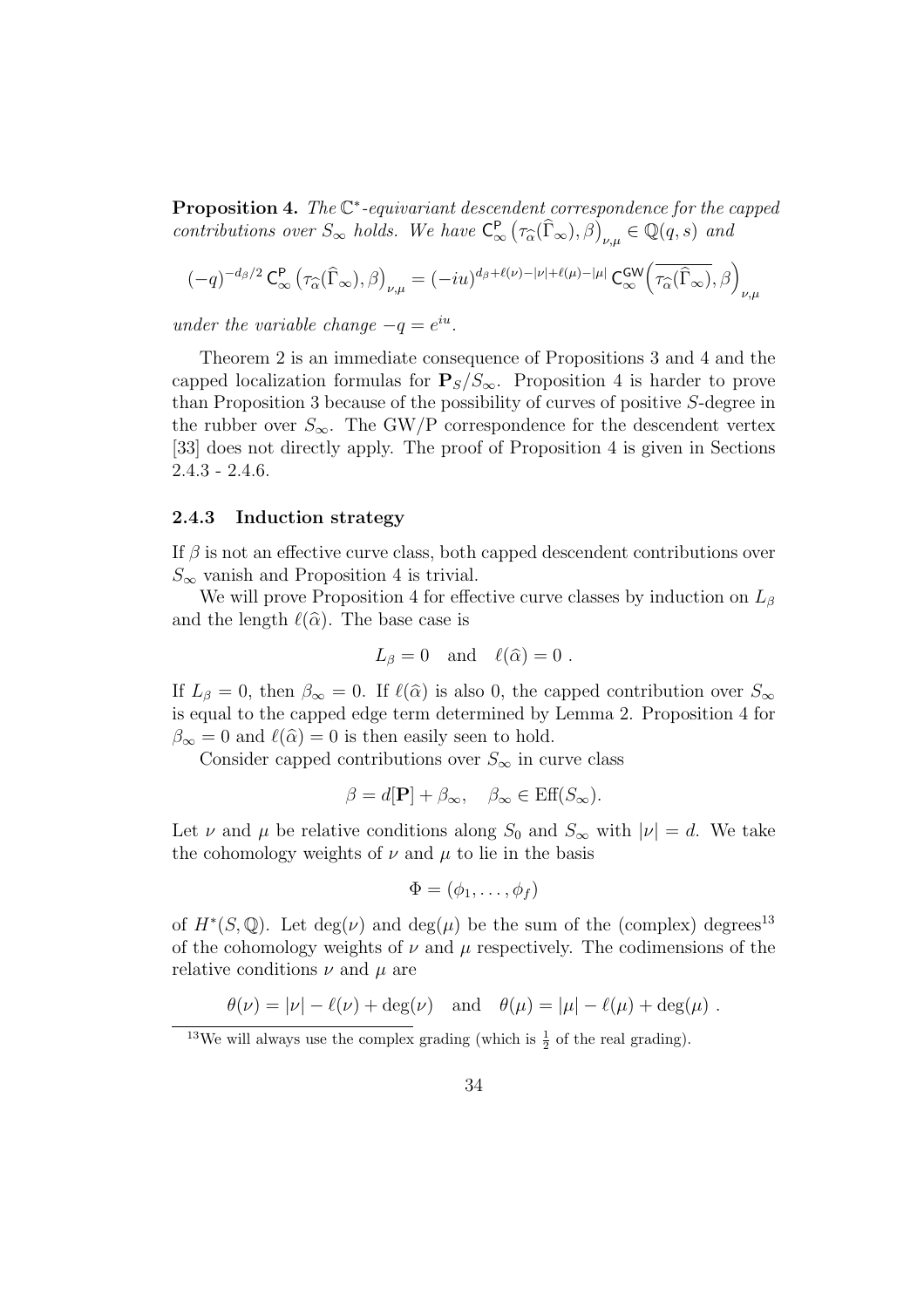For the vector  $\hat{\Gamma} = (\hat{\gamma}_1, \dots, \hat{\gamma}_{\ell})$  associated to the descendent insertion,  $\text{define}^{14}$ 

$$
\deg(\widehat{\Gamma}) = \frac{1}{2} \sum_{i=1}^{\ell} \deg(\widehat{\gamma}_i), \quad \widehat{\gamma}_i \in H^{\deg(\widehat{\gamma}_i)}(S, \mathbb{Q}) . \tag{26}
$$

The maximum value of  $\deg(\widehat{\Gamma})$  is  $2\ell$ .

We will prove Proposition 4 for the capped contributions

$$
\mathsf{C}_{\infty}^{\mathsf{P}}(\tau_{\widehat{\alpha}}(\widehat{\Gamma}_{\infty}),\beta)_{\nu,\mu},\qquad \mathsf{C}_{\infty}^{\mathsf{GW}}\left(\overline{\tau_{\widehat{\alpha}}(\widehat{\Gamma}_{\infty})},\beta\right)_{\nu,\mu}.\tag{27}
$$

By induction, we assume Proposition 4 has been established for all capped contributions

$$
C^{\mathsf{P}}_{\infty}(\tau_{\alpha'}(\Gamma'_{\infty}),\beta')_{\nu',\mu'},\qquad C^{\mathsf{GW}}_{\infty}\Big(\overline{\tau_{\alpha'}(\Gamma'_{\infty})},\beta'\Big)_{\nu',\mu'}
$$

satisfying at least 1 of the following 4 conditions:

- $L_{\beta'} < L_{\beta}$ ,
- $L_{\beta'} = L_{\beta}$  and  $\ell(\alpha') < \ell(\widehat{\alpha}),$
- $L_{\beta'} = L_{\beta}, \ell(\alpha') = \ell(\widehat{\alpha}), \text{ and } \deg(\Gamma') > \deg(\widehat{\Gamma}),$
- $L_{\beta'} = L_{\beta}, \ell(\alpha') < \ell(\widehat{\alpha}), \deg(\Gamma') = \deg(\widehat{\Gamma}), \text{ and } \theta(\nu') < \theta(\nu).$

Via the third condition, we include a reverse induction over  $\deg(\widehat{\Gamma})$ . Since  $deg(\Gamma) \leq 2\ell$ , the reverse induction is possible.

The proof of the induction step requires the  $\mathbb{C}^*$ -localization formula for the capped descendent contributions over  $S_{\infty}$  in terms of rubber moduli spaces. A review of the basic facts is presented in Sections 2.4.4 and 2.4.5.

#### 2.4.4 Rubber geometry

The capped contributions (27) over  $S_{\infty}$  are defined via  $\mathbb{C}^*$ -residues. The C ∗ -localization formula for the capped contributions has three parts:

- (i) rubber integrals over  $S_0$ ,
- (ii) edge terms,

 $14$ Again, we use the complex grading.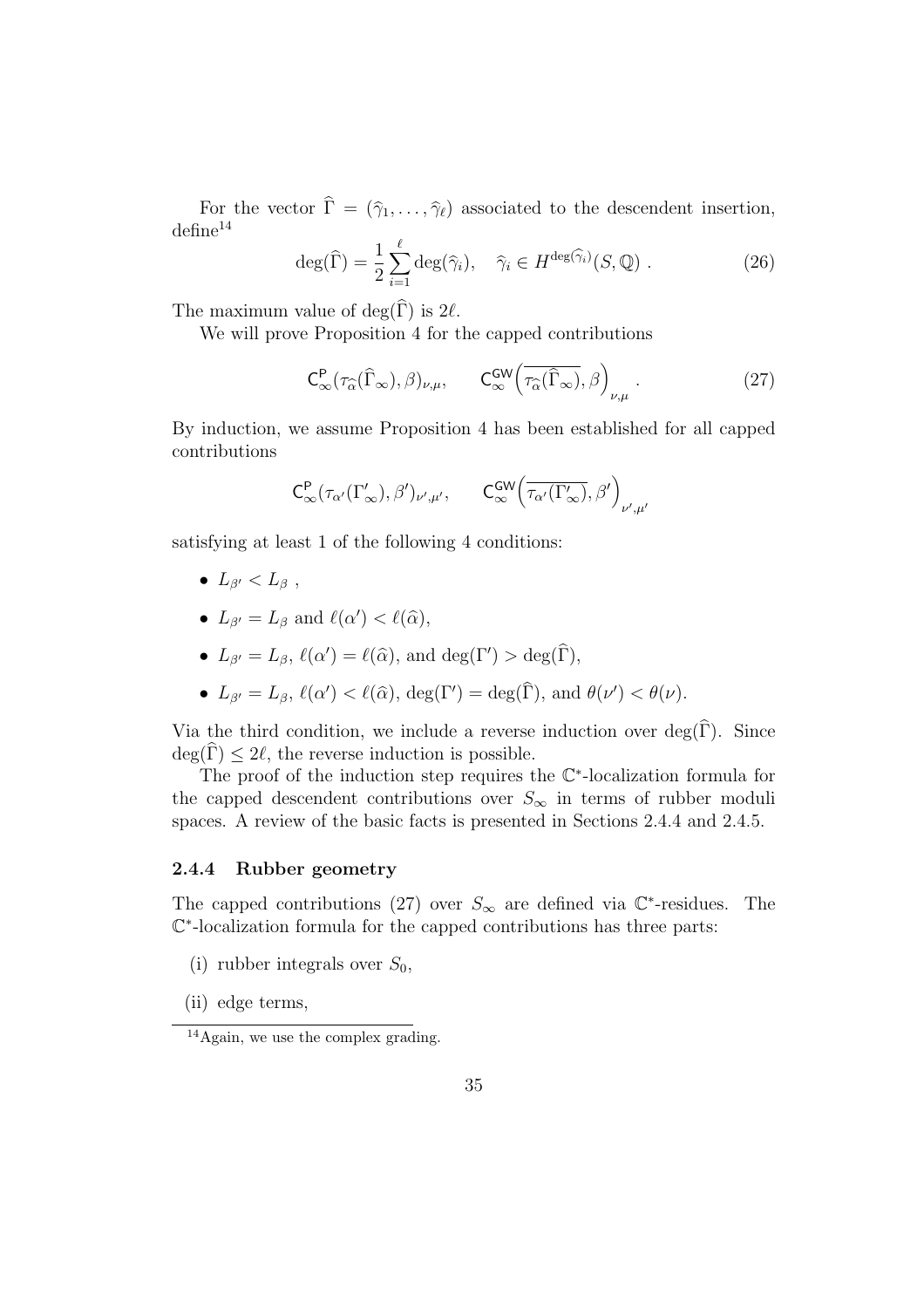(iii) rubber integrals over  $S_{\infty}$ .

The edge terms for stable pairs and stable maps are determined by Lemma 2. We discuss the rubber integrals here.

Consider first rubber<sup>15</sup> geometry for the moduli of stable pairs. Let

$$
P_n(\mathbf{P}_S/S_0 \cup S_{\infty}, \beta)_{\epsilon,\delta}^{\circ} \subset P_n(\mathbf{P}/S_0 \cup S_{\infty}, \beta)_{\epsilon,\delta}
$$

denote the open set with finite stabilizers for the fiberwise  $\mathbb{C}^*$ -action and no destabilization over  $S_{\infty}$ . The rubber moduli space,

$$
P_n(\mathbf{P}_S/S_0 \cup S_{\infty}, \beta)_{\epsilon,\delta}^{\sim} = P_n(\mathbf{P}/S_0 \cup S_{\infty}, \beta)_{\epsilon,\delta}^{\circ} / \mathbb{C}^*,
$$

denoted by a superscripted tilde, is determined by the (stack) quotient. The rubber moduli space carries a virtual fundamental class,

$$
[P_n(\mathbf{P}_S/S_0\cup S_{\infty},\beta)_{\epsilon,\delta}^{\sim}]^{vir}.
$$

The fiberwise  $\mathbb{C}^*$ -action is lost after the quotient, the fiberwise  $\mathbb{C}^*$  acts trivially on the rubber moduli space.

The rubber moduli space  $P_n(\mathbf{P}_S/S_0 \cup S_\infty, \beta)_{\epsilon,\delta}^{\sim}$  carries cotangent lines associated to  $S_0$  and  $S_{\infty}$ . A construction can be found in Section 1.5.2 of [22]. Let

$$
\Psi_0, \Psi_{\infty} \in H^2(P_n(\mathbf{P}_S/S_0 \cup S_{\infty}, \beta)_{\epsilon, \delta}^{\sim}, \mathbb{Q})
$$

denote the associated cotangent line classes.

The  $\mathbb{C}^*$ -localization formula for the capped descendent contribution over  $S_{\infty}$  for stable pairs is:

$$
C_{\infty}^{P}(\tau_{\widehat{\alpha}}(\widehat{\Gamma}_{\infty}),\beta)_{\nu,\mu} = \sum_{|\lambda|=d} R_{d[P]}^{P} \Big(\frac{1}{-\Psi_{\infty}-t}\Big)_{\nu,\lambda} \frac{(-1)^{|\lambda|-\ell(\lambda)}\mathfrak{z}(\lambda)}{q^{d}}.
$$

$$
R_{\beta}^{P} \Big(\frac{1}{-\Psi_{0}+t} \cdot \prod_{i=1}^{\ell} \tau_{\widehat{\alpha}_{i}-1} \Big((t+N)\widehat{\gamma}_{i}\Big)\Big)_{\lambda^{\vee},\mu}.
$$
(28)

Here,  $\mathsf{R}_{d[\mathbf{P}]}^{\mathsf{P}}$  denotes the generating series for rubber integrals over  $S_0 \subset \mathbf{P}_S$  of curve class  $d[\mathbf{P}]$  with inverse normal factor<sup>16</sup>  $\left(\frac{1}{\sqrt{M}}\right)$  $-\Psi_{\infty}-t$ ). Similarly,  $R^P_\beta$  denotes

<sup>&</sup>lt;sup>15</sup>We follow the terminology and conventions of the rubber discussion in [30] for stable pairs and [22] for Gromov-Witten theory.

<sup>&</sup>lt;sup>16</sup>The normal factor is the tensor of the tangent line  $-\Psi_{\infty}$  of the rubber moduli with the tangent line  $-t$  on the target fiber (which is pure weight).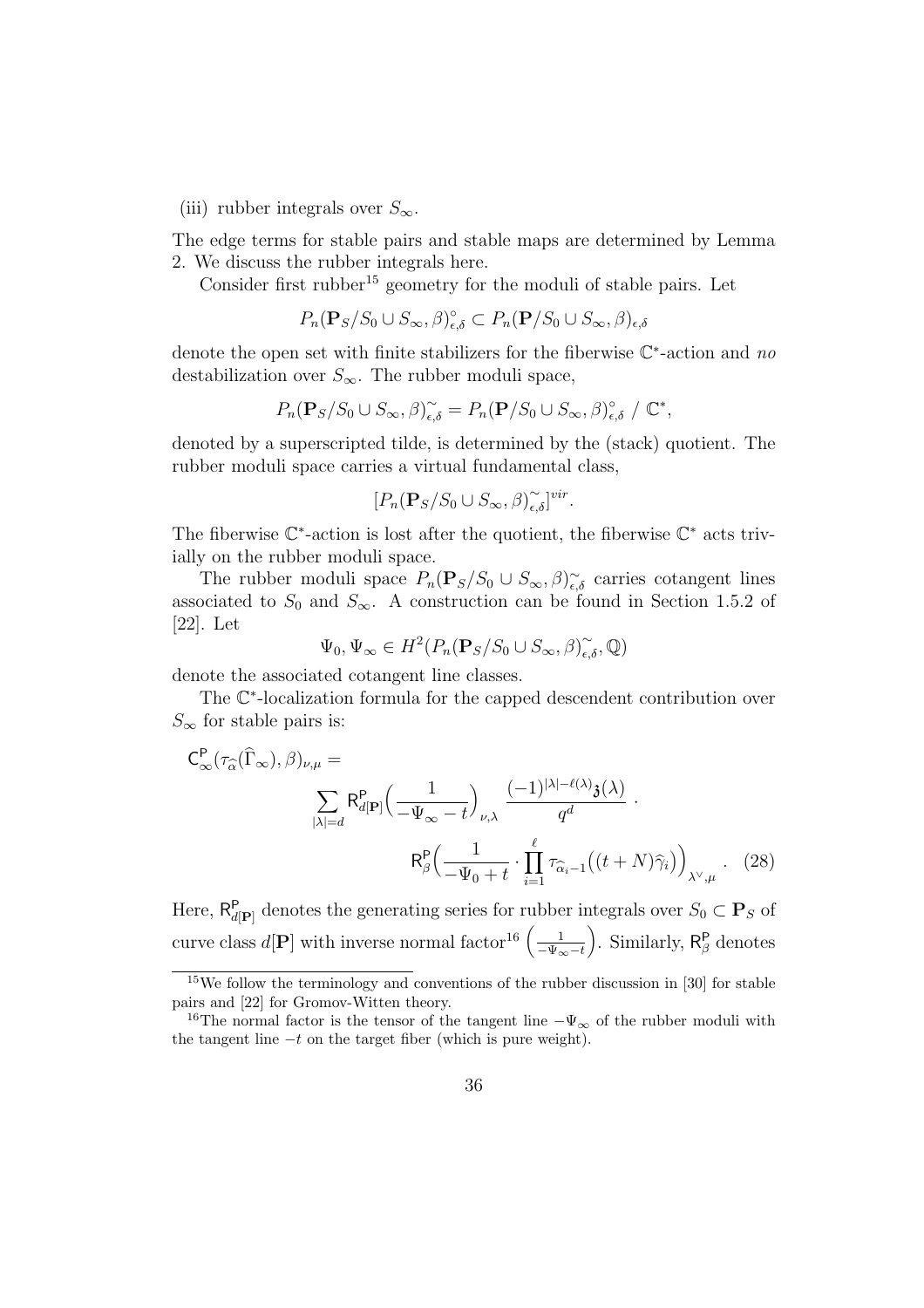the generating series of rubber integrals over  $S_{\infty} \subset \mathbf{P}_S$  of curve class  $\beta$  with inverse normal factor  $\left(\frac{1}{-w}\right)$  $-\Psi_0+t$ ã and descendent insertions. There are only two virtual normal directions in the relative geometry here.

For Gromov-Witten theory, a parallel discussion yields the C ∗ -localization formula:

$$
C_{\infty}^{GW}\left(\overline{\tau_{\widehat{\alpha}}(\widehat{\Gamma}_{\infty})},\beta\right)_{\nu,\mu} = \sum_{|\lambda|=d} R'_{d[\mathbf{P}]} \left(\frac{1}{-\Psi_{\infty}-t}\right)_{\nu,\lambda} \mathfrak{z}(\lambda) u^{2\ell(\lambda)} \cdot R'_{\beta}^{\text{GW}}\left(\frac{1}{-\Psi_{0}+t} \cdot \prod_{i=1}^{\ell} \tau_{\widehat{\alpha}_{i}-1}((t+N)\widehat{\gamma}_{i})\right)_{\lambda^{\vee},\mu} .
$$
 (29)

#### 2.4.5 Virtual dimensions

The virtual dimensions of the stable pairs and stable map spaces are

$$
\dim [P_n(\mathbf{P}_S/S_0 \cup S_{\infty}, \beta)_{\nu,\mu}]^{vir} = d_{\beta} - \theta(\nu) - \theta(\mu) ,
$$
  

$$
\dim [\overline{M}'_{g,\ell}(\mathbf{P}_S/S_{\infty}, \beta)_{\nu,\mu}]^{vir} = d_{\beta} + \ell - \theta(\nu) - \theta(\mu) .
$$

The virtual dimensions of the rubber moduli space are 1 less,

$$
\dim [P_n(\mathbf{P}_S/S_0 \cup S_\infty, \beta)_{\nu,\mu}^{\sim}]^{vir} = d_\beta - \theta(\nu) - \theta(\mu) - 1,
$$
  

$$
\dim [\overline{M}'_{g,\ell}(\mathbf{P}_S/S_\infty, \beta)_{\nu,\mu}^{\sim}]^{vir} = d_\beta + \ell - \theta(\nu) - \theta(\mu) - 1.
$$

#### 2.4.6 Proof of the induction step

We return to the proof of Proposition 4 via the induction strategy of Section 2.4.3. We must prove the descendent correspondence for the capped contributions (27) assuming the induction hypothesis. The analysis divides into two cases.

Case I. 
$$
|\hat{\alpha}| - 2\ell(\hat{\alpha}) + \deg(\hat{\Gamma}) \ge d_{\beta} - \theta(\nu) - \theta(\mu)
$$

Under the hypothesis of Case I, we will prove the vanishing of both sides of the descendent correspondence of Proposition 4 for capped contributions over  $S_{\infty}$  by a straightforward dimension analysis.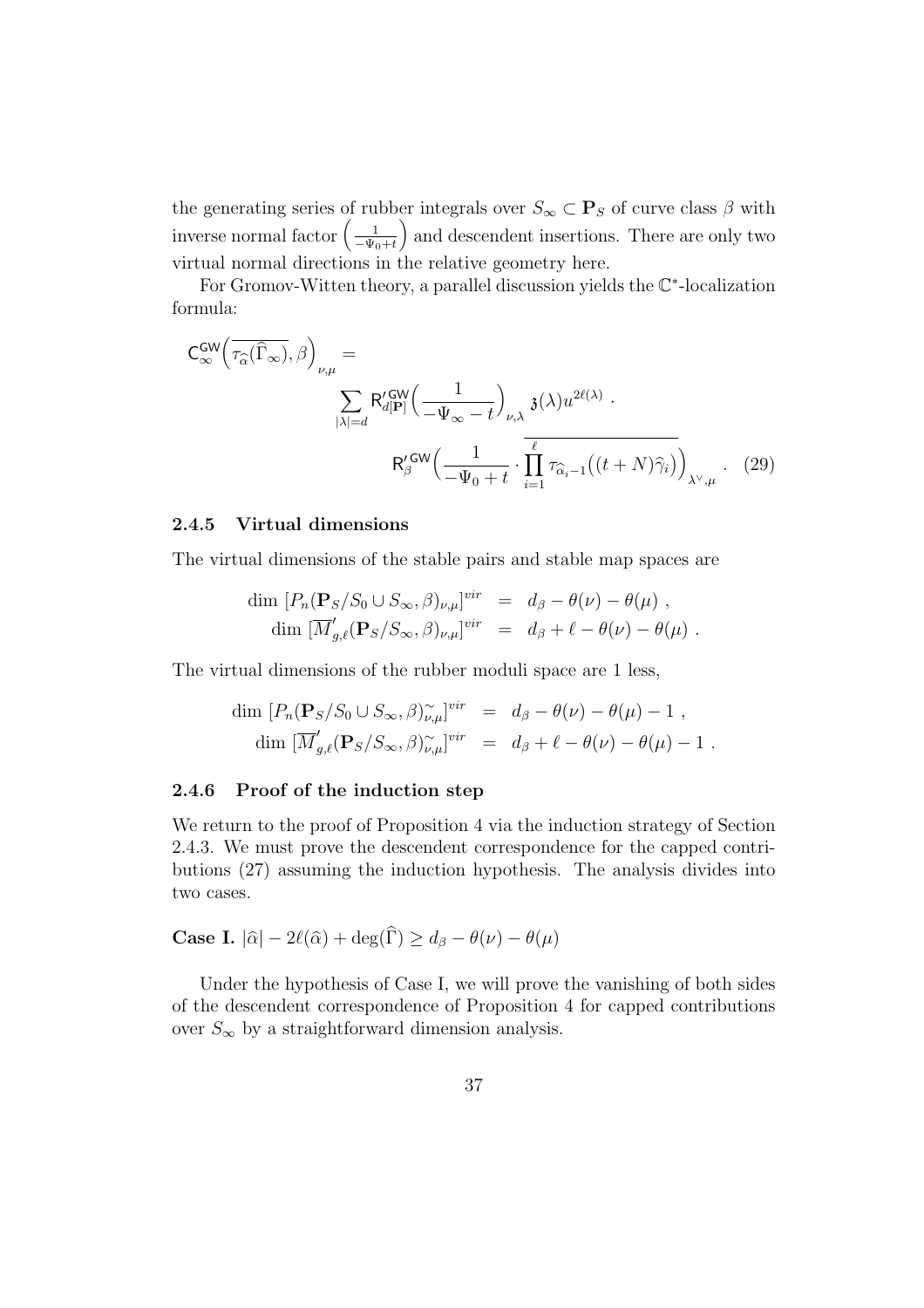First, consider the moduli space of stable pairs. Formula (28) expresses

$$
\mathsf{C}_{\infty}^{\mathsf{P}}\left(\tau_{\alpha}(\Gamma_{\infty}),\beta\right)_{\nu,\mu}, \quad \beta = d[\mathbf{P}] + \beta_{\infty}
$$

in terms of integrals over rubber moduli spaces. The rubber over  $S_0$  carries curve classes with S-degree 0. In formula (28), if

$$
\theta(\nu) + \theta(\lambda) > 2d,
$$

then the rubber integrals over  $S_0$  vanish (since the the virtual dimension<sup>17</sup> of the rubber moduli spaces over  $S_0$  is  $2d-1$ ). Therefore,

$$
\theta(\lambda^{\vee}) \geq \theta(\nu) \ .
$$

As a consequence, the virtual dimensions of the rubber moduli spaces over  $S_{\infty}$  in (28) never exceed

$$
d_{\beta} - \theta(\nu) - \theta(\mu) - 1.
$$

The dimension of the integrand on the rubber of  $\infty$  is at least the dimension of

$$
\dim\Big(\prod_{i=1}^{\ell} \tau_{\widehat{\alpha}_i-1}(\widehat{\gamma}_i)\Big)=|\widehat{\alpha}|-2\ell(\widehat{\alpha})+\deg(\widehat{\Gamma})>d_{\beta}-\theta(\nu)-\theta(\mu)-1,
$$

where the inequality is by the hypothesis of Case I. We conclude every rubber integral<sup>18</sup> over  $S_{\infty}$  in (28) vanishes and hence

$$
\mathsf{C}_\infty^\mathsf{P} \left( \tau_{\widehat{\alpha}}(\widehat{\Gamma}_\infty), \beta \right)_{\nu,\mu} = 0 \ .
$$

The argument for the vanishing of  $C_{\infty}^{\text{GW}}$  $\left(\overline{\tau_{\widehat{\alpha}}(\widehat{\Gamma}_{\infty})},\beta\right)_{\nu,\mu}$  is identical. We use the compatibility of the correspondence with grading established in Proposition 24 of [33] and the identification of the log tangent bundle of Lemma 1. Degree can be interchanged between the cotangent lines and Chern class of  $T_{\mathbf{P}_S}(-S_0 - S_{\infty})$ . However, since

$$
c(T_{\mathbf{P}_S}[-S_0 - S_{\infty}]) = c(\pi^*T_S),
$$

<sup>17</sup>The leading q term of  $R_{d[\mathbf{P}]}^{\mathbf{P}}$  $\left(\frac{1}{-\Psi_{\infty}+t}\right)$  $\overline{ }$  $v_{\mu\lambda}$ , given by the intersection pairing between  $\nu$ and  $\lambda$ , is degenerate.

<sup>&</sup>lt;sup>18</sup>All the rubber integrals are non-equivariant (there is no  $\mathbb{C}^*$ -action). For a nonvanishing result, the integrand can not exceed the virtual dimension.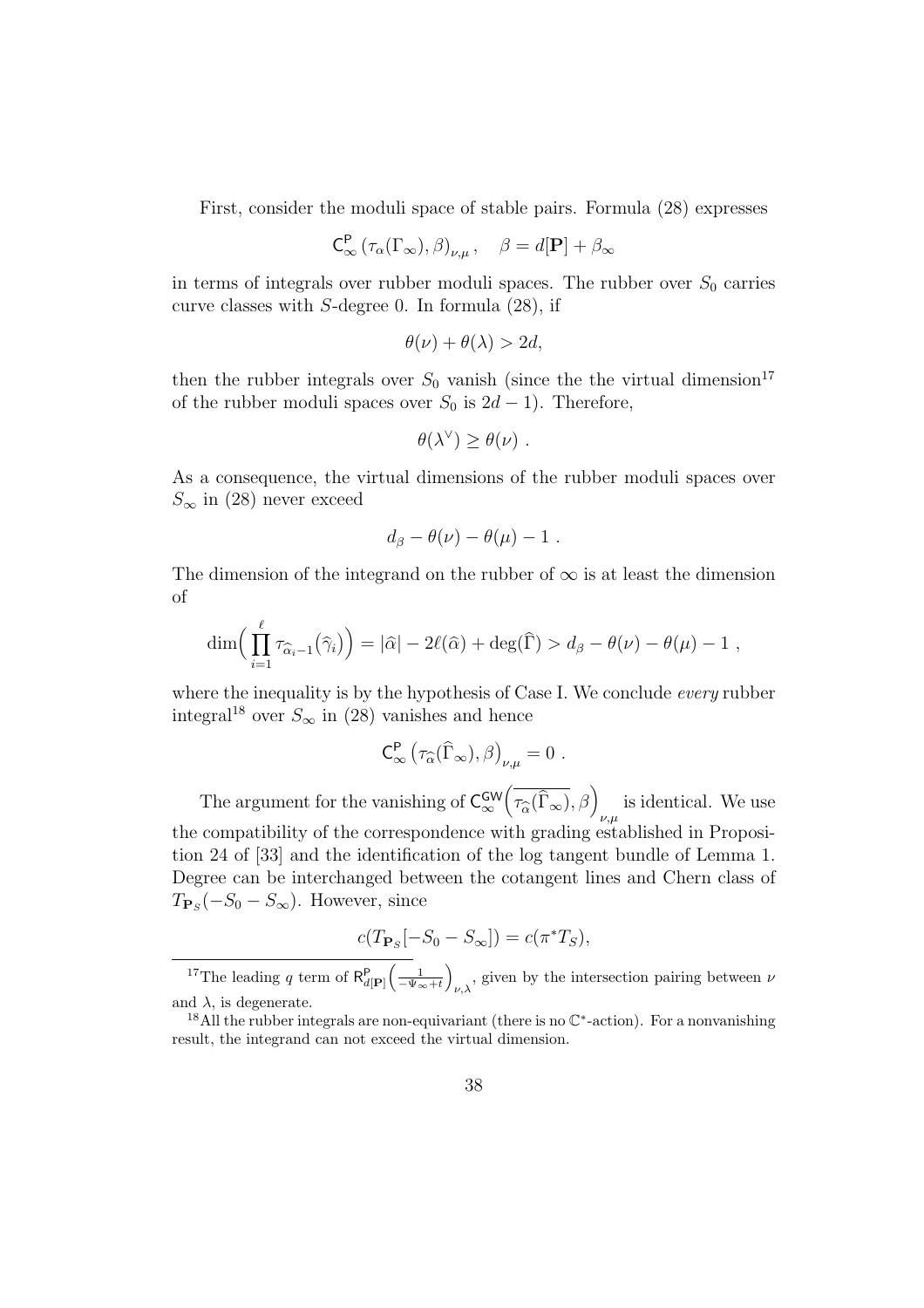the dimension calculus for the vanishing remains unchanged. We conclude

$$
\mathsf{C}_\infty^{\mathsf{GW}}\Big(\overline{\tau_{\widehat{\alpha}}(\widehat{\Gamma}_\infty)},\beta\Big)_{\nu,\mu}=0\ .
$$

Proposition 4 is established in Case I.

**Case II.**  $|\hat{\alpha}| - 2\ell(\hat{\alpha}) + \deg(\hat{\Gamma}) < d_{\beta} - \theta(\nu) - \theta(\mu)$ 

The capped contributions need not vanish under the hypothesis of Case II. However, we will find parallel inductive relations to establish the descendent correspondence of Proposition 4.

To each partition  $\lambda$  weighted by cohomology classes of S in the basis  $\Phi$ ,

$$
((\lambda_1, \delta_1), \dots, (\lambda_{\ell(\lambda)}, \delta_{\ell(\lambda)})) , \quad |\lambda| = \sum_{i=1}^{\ell(\lambda)} \lambda_i, \quad \delta_i \in \Phi , \tag{30}
$$

we associate a descendent insertion over  $S_0$ ,

$$
\tau[\lambda] = \tau_{\lambda_1-1}(\delta_1[S_0]) \cdots \tau_{\lambda_{\ell(\lambda)}-1}(\delta_{\ell(\lambda)}[S_0]) .
$$

The dimension of the descendent insertion  $\tau[\lambda]$  equals  $\theta(\lambda)$ .

Let  $\Lambda_{\nu}$  be the set of cohomology weighted partitions (30) defined by

$$
\Lambda_{\nu} = \left\{ \lambda \mid |\lambda| = |\nu|, \ \theta(\lambda) = \theta(\nu) \right\}.
$$

Since there are only finitely many partitions (30) satisfying  $|\lambda| = |\nu|$ , the set  $\Lambda_{\nu}$  is finite.

For each cohomology weighted partition  $\lambda \in \Lambda_{\nu}$ , consider the stable pairs and Gromov-Witten generating series

$$
\mathsf{Z}_{\beta,\mu}^{\mathsf{P}}\left(\tau[\lambda]\cdot\tau_{\widehat{\alpha}}(\widehat{\Gamma}_{\mathrm{Id}})\right)^{\mathbb{C}^{*}} = \sum_{n} q^{n} \int_{[P_{n}(\mathbf{P}_{S}/S_{\infty},\beta)\mu]^{\mathrm{vir}}} \prod_{i} \tau_{\lambda_{i}-1}(\delta_{i}[S_{0}]) \cdot \prod_{j} \tau_{\widehat{\alpha}_{j}-1}(\widehat{\gamma}_{j}). \tag{31}
$$

$$
\begin{split} \mathsf{Z}^{\prime\operatorname{\mathsf{GW}}}_{\beta,\mu}\Big(\overline{\tau[\lambda]\cdot\tau_{\widehat{\alpha}}(\widehat{\Gamma}_{\operatorname{Id}})}\Big)^{\mathbb{C}^*} &=\\ &\qquad \qquad \sum_g u^{2g-2}\int_{[\overline{M}'_{g,\star}(\mathbf{P}_S/S_\infty,\beta)_\mu]^{vir}}\prod_i\overline{\tau_{\lambda_i-1}(\delta_i[S_0])\cdot\prod_j\tau_{\widehat{\alpha}_j-1}(\widehat{\gamma}_j)}.\end{split}
$$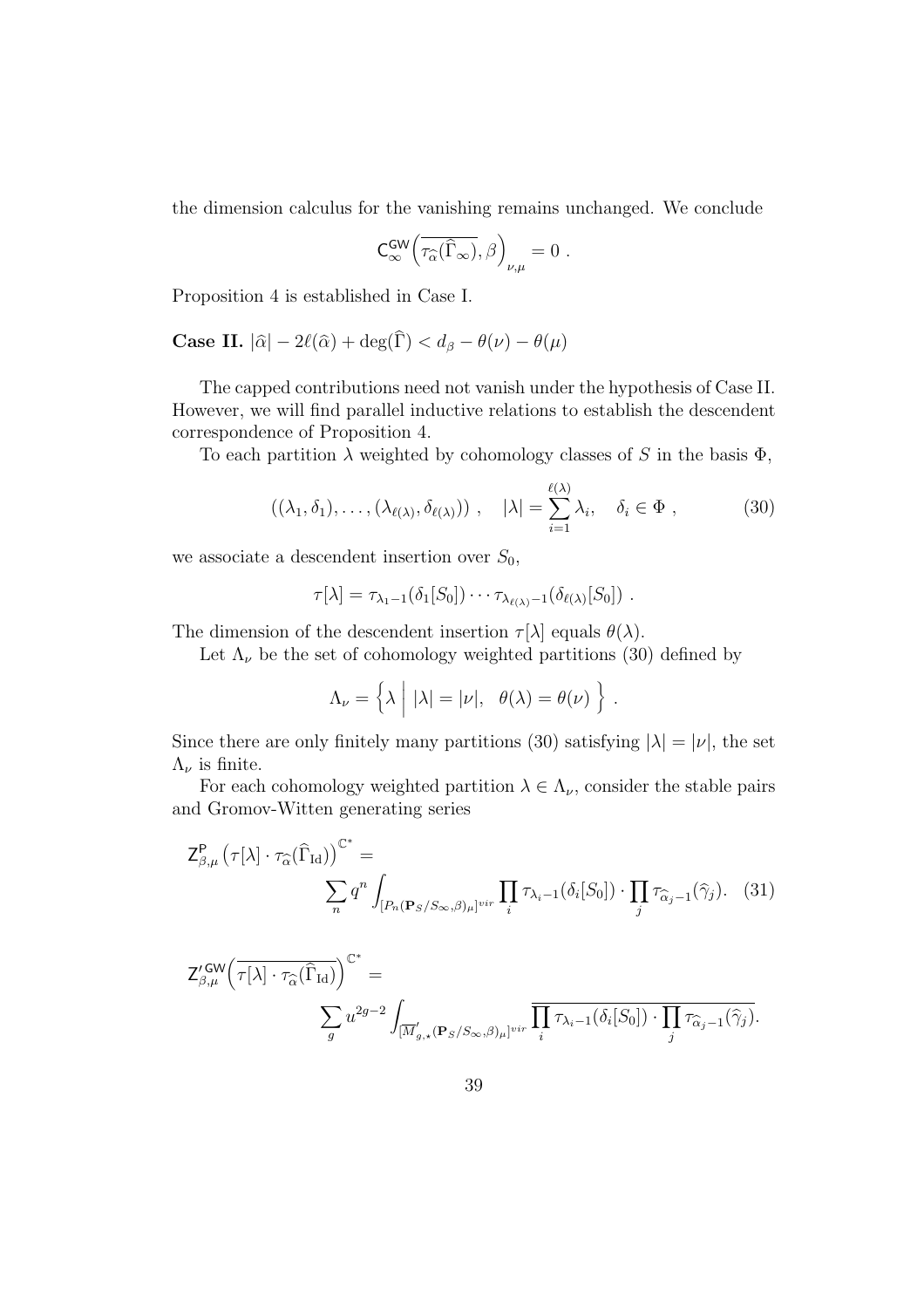The dimension of the integrand in for the stable pair series (31) is

$$
\theta(\nu) + |\widehat{\alpha}| - 2\ell(\widehat{\alpha}) + \deg(\widehat{\Gamma}),
$$

and the dimension of the moduli space of stable pairs is  $d_{\beta} - \theta(\mu)$ . By the hypothesis of Case II, the integrand dimension is strictly less than the dimension of the moduli space. By compactness of the geometry, the series (31) vanishes identically,

$$
\mathsf{Z}_{\beta,\mu}^{\mathsf{P}}\left(\tau[\lambda]\cdot\tau_{\widehat{\alpha}}(\widehat{\Gamma}_{\mathrm{Id}})\right)^{\mathbb{C}^*}=0\ .\tag{32}
$$

An identical dimension count shows

$$
Z_{\beta,\mu}^{\prime\,\text{GW}}\left(\overline{\tau[\lambda]\cdot\tau_{\widehat{\alpha}}(\widehat{\Gamma}_{\text{Id}})}\right)^{\mathbb{C}^*}=0\ .\tag{33}
$$

The relations (32)-(33) will be used to uniquely determine the capped contributions

$$
\mathsf{C}_{\infty}^{\mathsf{P}}\left(\tau_{\widehat{\alpha}}(\widehat{\Gamma}_{\infty}),\beta\right)_{\nu,\mu},\qquad \mathsf{C}_{\infty}^{\mathsf{GW}}\left(\overline{\tau_{\widehat{\alpha}}(\widehat{\Gamma}_{\infty})},\beta\right)_{\nu,\mu},\quad \beta=d[\mathbf{P}]+\beta_{\infty}.
$$
 (34)

Moreover, the determinations will be sufficiently compatible to prove the correspondence of Proposition 4 for (34).

We will expand relations  $(32)-(33)$  using the capped localization formula. First, we write

$$
\tau_{\widehat{\alpha}_j - 1}(\widehat{\gamma}_j) = \tau_{\widehat{\alpha}_j - 1}\left(\frac{\widehat{\gamma}_j}{-t - N}[S_0]\right) + \tau_{\widehat{\alpha}_j - 1}\left(\frac{\widehat{\gamma}_j}{t + N}[S_\infty]\right) \tag{35}
$$

using the basic identity (15). We have already proven the descendent correspondence for almost all the terms of the parallel capped localization formulas for (32)-(33). The correspondence is proven for all the capped contributions over  $S_0$  by Proposition 3. Also, the correspondence is proven for all the capped contributions over  $S_{\infty}$  which are covered by the induction hypothesis of Section 2.4.3. We can write

$$
0 = \sum_{|\rho|=d} C_0^{\mathsf{P}}(\tau[\lambda], d[\mathbf{P}])_{\rho} \frac{(-1)^{|\rho|-\ell(\rho)} \mathfrak{z}(\rho)}{q^{|\rho|}} \left(\frac{1}{t}\right)^{\ell(\alpha)} C_{\infty}^{\mathsf{P}}(\tau_{\widehat{\alpha}}(\widehat{\Gamma}_{\infty}), \beta)_{\rho^{\vee}, \mu}) + \dots,
$$
  

$$
0 = \sum_{|\rho|=d} C_0^{\mathsf{GW}}(\overline{\tau[\lambda]}, d[\mathbf{P}])_{\rho} \mathfrak{z}(\rho) u^{2\ell(\rho)} \left(\frac{1}{t}\right)^{\ell(\widehat{\alpha})} C_{\infty}^{\mathsf{GW}}(\overline{\tau_{\widehat{\alpha}}(\widehat{\Gamma}_{\infty})}, \beta)_{\rho^{\vee}, \mu}) + \dots,
$$

where the sums are over all cohomology weighted partitions  $\rho$  of d. The dots stand for terms covered by the first 3 inductive conditions: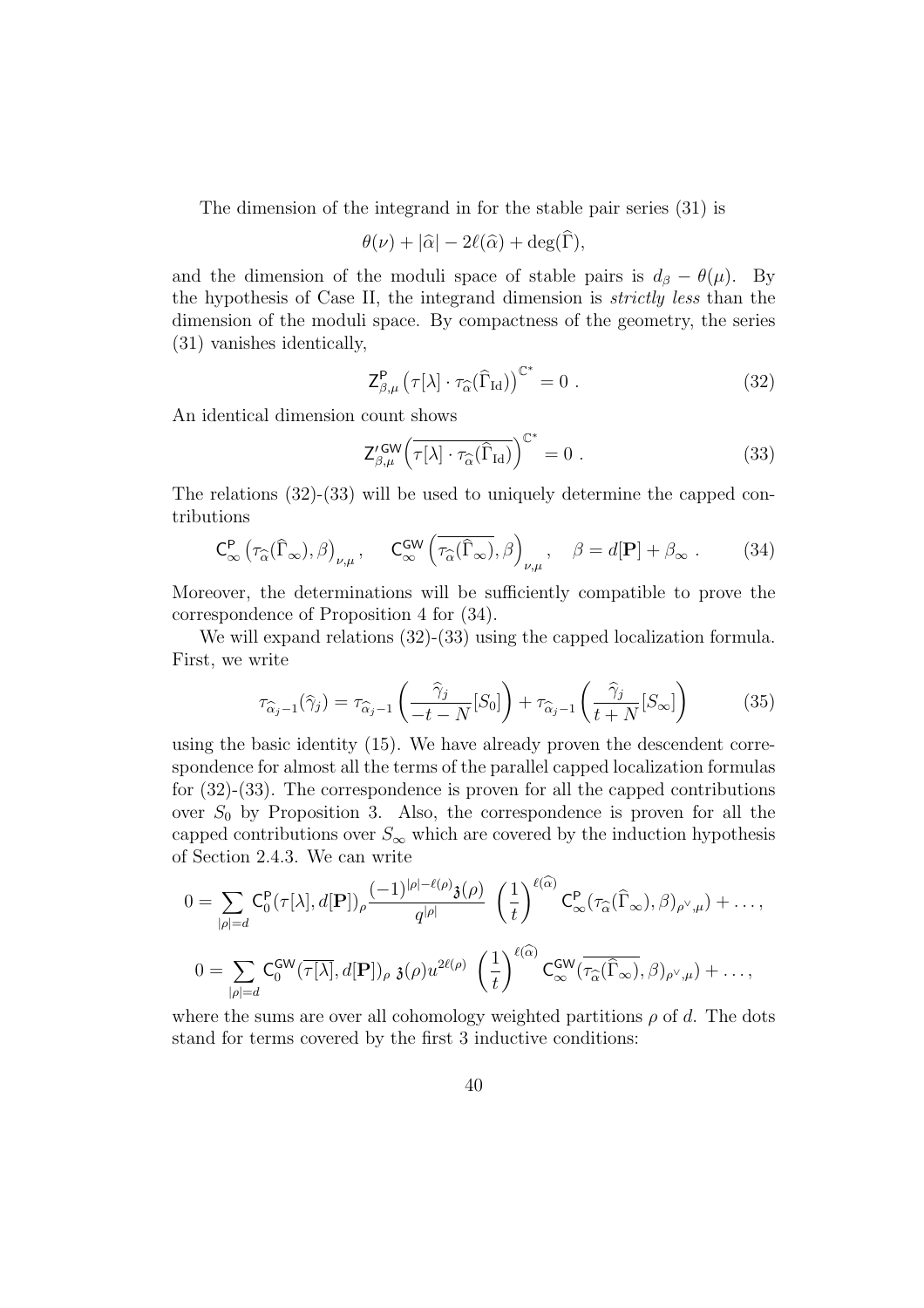- lower S-degree over  $S_{\infty}$ ,
- fewer descendent insertions over  $S_{\infty}$ ,
- higher descendent degree over  $S_{\infty}$ .

The induction condition over descendent degree is used to replace

$$
\frac{\hat{\gamma}_j}{t+N} = \frac{\hat{\gamma}_j}{t} - \frac{\hat{\gamma}_j N}{t^2} + \frac{\hat{\gamma}_j N^2}{t^3}
$$

by the leading term (note  $N^3 = 0$  in  $H^*(S, \mathbb{Q})$ ).

Using the  $4^{th}$  induction condition, the relations can be simplified further. The capped contributions over  $S_0$ ,

$$
\mathsf{C}_0^{\mathsf{P}}(\tau[\lambda], d[\mathbf{P}])_\rho, \quad \mathsf{C}_0^{\mathsf{GW}}(\overline{\tau[\lambda]}, d[\mathbf{P}])_\rho
$$

have curve class of S-degree 0. Hence, the capped contributions equal the full stable pairs and Gromov-Witten partition functions

$$
\begin{array}{rcl}\nC_0^{\mathsf{P}}(\tau[\lambda],d[\mathbf{P}])_{\rho} & = & \mathsf{Z}_{d[\mathbf{P}],\rho}^{\mathsf{P}}(\tau[\lambda])^{\mathbb{C}^*} ,\\
C_0^{\mathsf{GW}}(\overline{\tau[\lambda]},d[\mathbf{P}])_{\rho} & = & \mathsf{Z}_{d[\mathbf{P}],\rho}'(\overline{\tau[\lambda]})^{\mathbb{C}^*} ,\n\end{array}
$$

Since the moduli space  $P_n(\mathbf{P}_S, d[\mathbf{P}])_\rho$  has virtual dimension  $2d-\theta(\rho)$ , we see only terms with

$$
\theta(\lambda) + \theta(\rho) \ge 2d
$$

occur in the stable pairs relation. A parallel dimension count yields the same conclusion on the Gromov-Witten side. When the inequality is strict, we have

$$
\theta(\lambda) + \theta(\rho) > 2d \implies \theta(\rho^{\vee}) < \theta(\lambda) = \theta(\nu),
$$

so the terms are covered by the  $4^{th}$  induction condition.

The final forms we find for the principal terms on the right side of the relations  $(32)-(33)$  are the following:

$$
\sum_{|\rho|=d,\ \theta(\rho)=\theta(\nu^{\vee})} C_{0}^{\mathsf{P}}(\tau[\lambda],d[\mathbf{P}])_{\rho} \frac{(-1)^{|\rho|-\ell(\rho)}\mathfrak{z}(\rho)}{q^{|\rho|}} \left(\frac{1}{t}\right)^{\ell(\widehat{\alpha})} C_{\infty}^{\mathsf{P}}(\tau_{\widehat{\alpha}}(\widehat{\Gamma}_{\infty}),\beta)_{\rho^{\vee},\mu}) + \dots,
$$
\n
$$
\sum_{|\rho|=d,\ \theta(\rho)=\theta(\nu^{\vee})} C_{0}^{\mathsf{GW}}(\overline{\tau[\lambda]},d[\mathbf{P}])_{\rho}\ \mathfrak{z}(\rho) u^{2\ell(\rho)} \left(\frac{1}{t}\right)^{\ell(\widehat{\alpha})} C_{\infty}^{\mathsf{GW}}(\overline{\tau_{\widehat{\alpha}}(\widehat{\Gamma}_{\infty})},\beta)_{\rho^{\vee},\mu}) + \dots,
$$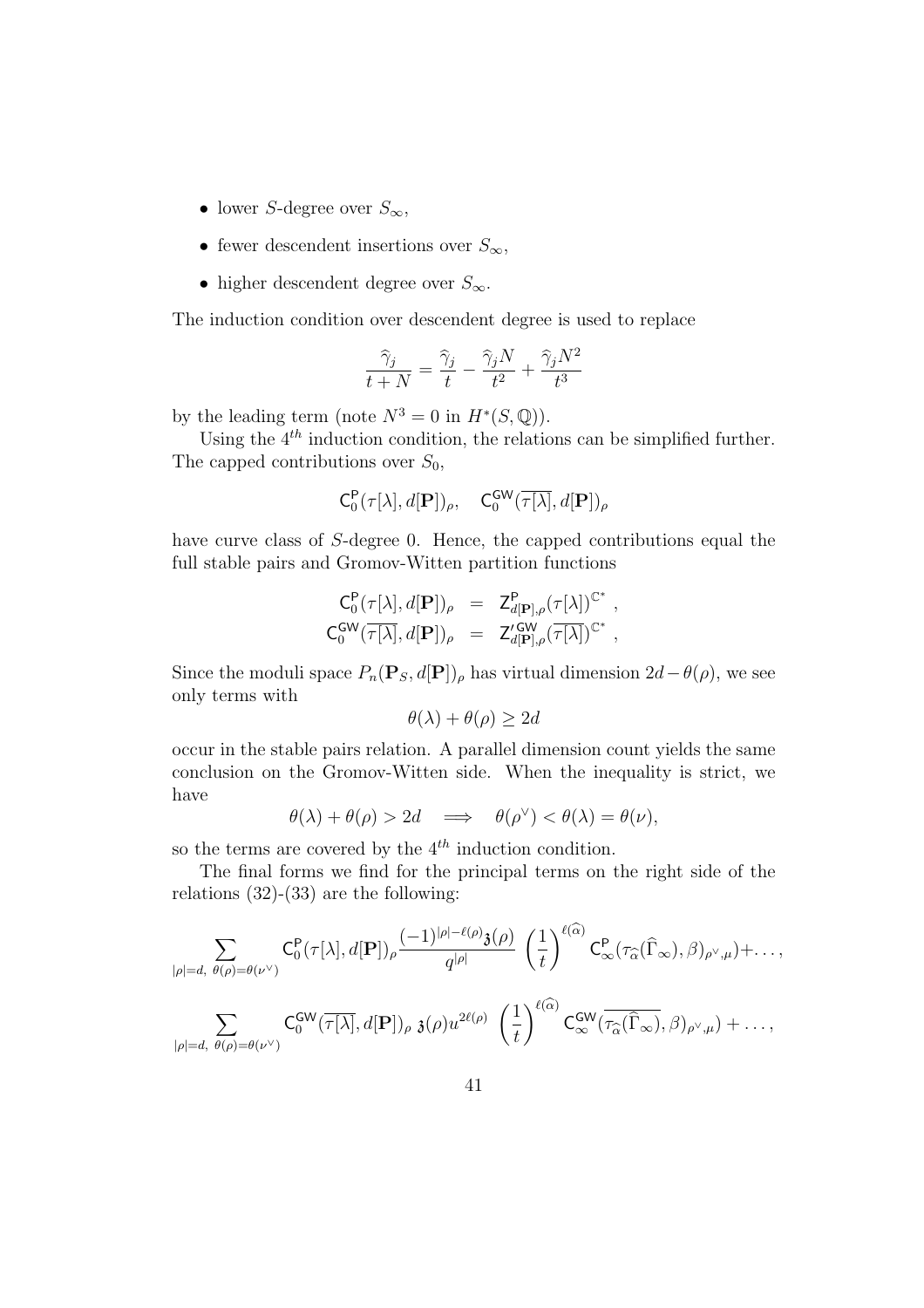The capped contributions

$$
C^{\mathsf{P}}_{\infty}(\tau_{\widehat{\alpha}}(\widehat{\Gamma}_{\infty}),\beta)_{\rho^{\vee},\mu}), \quad C^{\mathsf{GW}}_{\infty}(\overline{\tau_{\widehat{\alpha}}(\widehat{\Gamma}_{\infty})},\beta)_{\rho^{\vee},\mu})
$$

as  $\rho$  varies yield exactly  $|\Lambda_{\nu}|$  unknowns. As  $\lambda$  varies, we obtain exactly  $|\Lambda_{\nu}|$ equations. The coefficients of the system are nonsingular by Proposition 6 of [31] on the stable pairs side (and therefore also on the Gromov-Witten side by Proposition 3). Hence, the relations uniquely determine all the unknowns including (34). Since the descendent correspondences have already been proven for all of the terms besides the unknowns, we conclude Proposition 4 holds for (34). The induction step has been established.  $\Box$ 

#### 2.5 Proof of Theorem 3

The capped localization formulas for stable pairs and stable maps for the relative geometry  $P_S/S_0 \cup S_{\infty}$  have contributions over  $S_0$  and  $S_{\infty}$ . Both take the form of the capped contributions over  $S_{\infty}$  for the relative geometry  $P_{S}/S_{\infty}$ . Hence, both are covered by the descendent correspondence of Proposition 4. Theorem 3 follows immediately.  $\Box$ 

#### 2.6 Non-toric surfaces

Let  $S$  be a nonsingular projective surface (not necessarily toric) with line bundles

$$
L_0, L_{\infty} \to S .
$$

As a consequence of Conjecture 2, Theorems 2 and 3 should hold for non-toric S exactly as stated.

In fact, our proofs of Theorems 2 and 3 are valid for *any* nonsingular projective surface S for which Proposition 3, concerning the correspondence for capped descendent contributions of  $P_S/S_{\infty}$  over  $S_0$ , holds. The toric hypothesis for S was only used to establish Proposition 3 via the descendent correspondence of [33] for capped vertices in toric geometry.

In order to prove Theorem 1, we will require Theorem 2 for particular non-toric surfaces. Let

$$
\epsilon: S \to C
$$

be a surface S expressed as a  $\mathbf{P}^1$ -bundle over a curve of genus g. Let

$$
L_0^C, L_\infty^C \to C
$$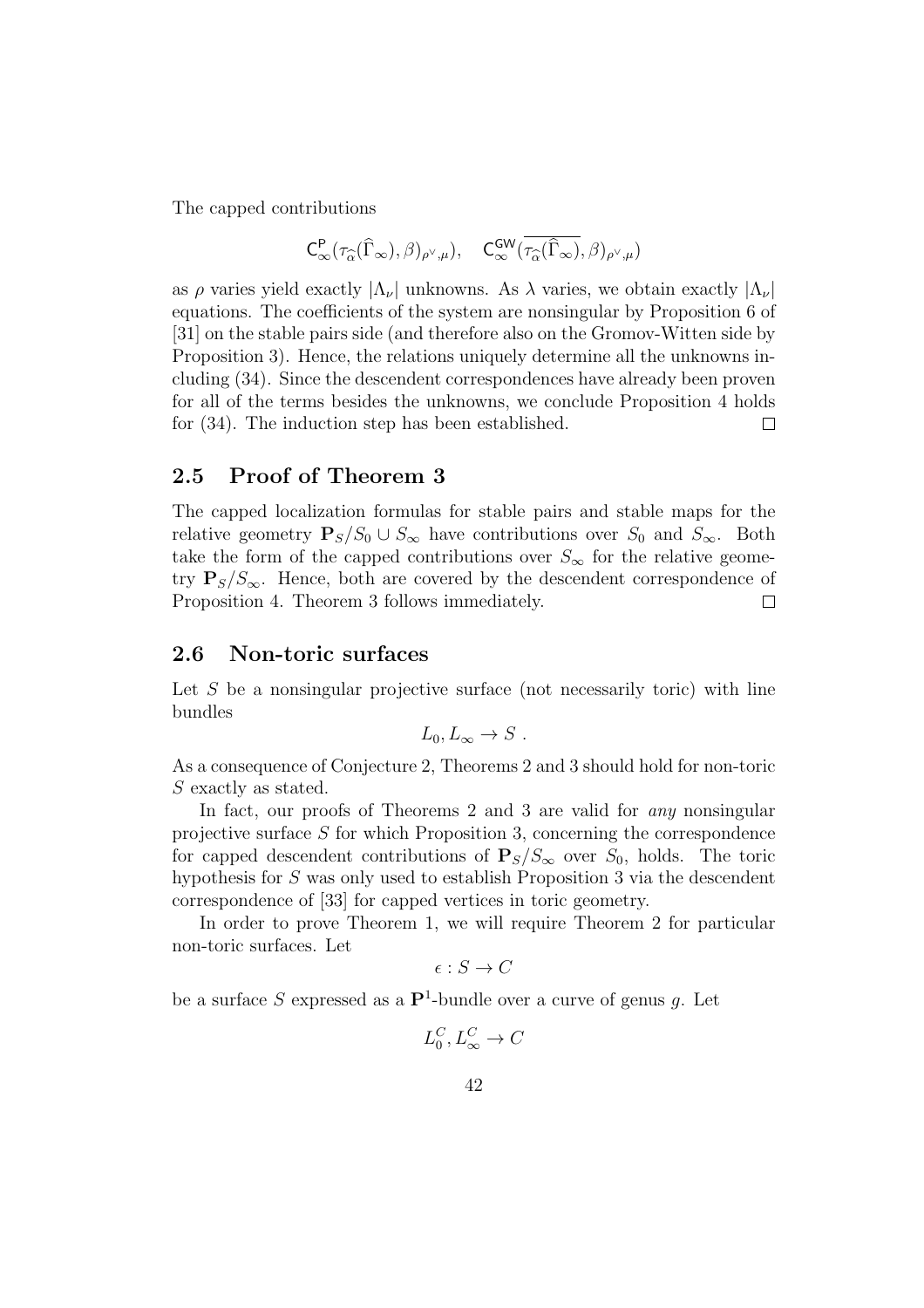be line bundles. We will prove Proposition 3 for S and the line bundles

$$
\epsilon^* L_0^C, \ \epsilon^* L_\infty^C \to S \tag{36}
$$

in Section 6. As a consequence, Theorem 2 will also hold for the geometry determined by the data (36).

In the proof of Theorem 1, K3 surfaces will also appear. A special case of Theorem 2 for  $K3$  surfaces  $S$  (in the non-equivariant limit) has been established in Proposition 26 of [33]. In Proposition 10 of Section 3.8, we will prove the results we require for K3 surfaces.

# 3 Descendent correspondence for the cap

#### 3.1 Overview

The 1-leg *cap* is the total space of the trivial bundle,

$$
N = 0_{\mathbf{P}^1} \oplus 0_{\mathbf{P}^1} \to \mathbf{P}^1 \,, \tag{37}
$$

relative to the fiber

$$
N_{\infty} \subset N
$$

over  $\infty \in \mathbf{P}^1$ . The total space N naturally carries an action of a 3-dimensional torus

$$
\mathbf{T}=T\times\mathbb{C}^*
$$

.

Here,  $T$  acts by scaling the factors of  $N$  and preserving the relative divisor  $N_{\infty}$ . The  $\mathbb{C}^*$ -action on the base  $\mathbf{P}^1$  which fixes the points  $0, \infty \in \mathbf{P}^1$  lifts to an additional  $\mathbb{C}^*$ -action on N fixing  $N_{\infty}$ . Let the tangent weights at  $0, \infty \in \mathbb{P}^1$ with respect to the last  $\mathbb{C}^*$ -factor be  $-s_3$  and  $s_3$  respectively.<sup>19</sup>

The equivariant cohomology ring  $H^*_{\mathbf{T}}(\bullet)$  is generated by the Chern classes  $s_1, s_2$ , and  $s_3$  of the standard representation of the three  $\mathbb{C}^*$ -factors. Following [30], we define

$$
Z_{d,\eta}^{\mathbf{P}} \left( \prod_{j=1}^{k} \tau_{i_j}([0]) \prod_{j'=1}^{k'} \tau_{i'_{j'}}([\infty]) \right)^{\text{cap},\mathbf{T}} = \sum_{n \in \mathbb{Z}} q^n \int_{[P_n(N/N_\infty,d)_\eta]^{\text{vir}}} \prod_{j=1}^{k} \tau_{i_j}([0]) \prod_{j'=1}^{k'} \tau_{i'_{j'}}([\infty]), \quad (38)
$$

<sup>19</sup>The tangent weight conventions here match [30].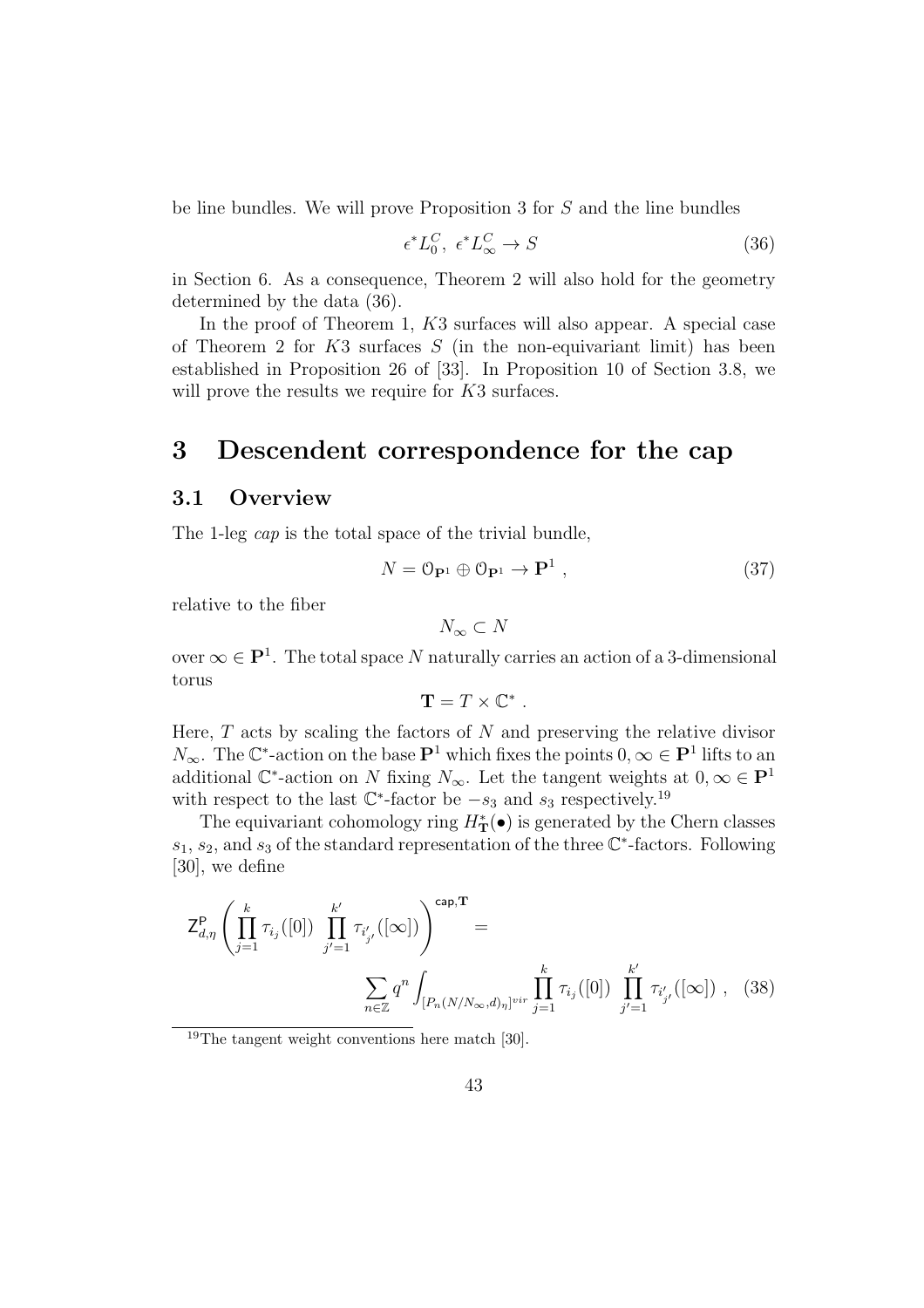by T-equivariant residues. By Theorem 3 of [30], the partition function (38) is a Laurent series in q of a rational function<sup>20</sup> in  $\mathbb{Q}(q, s_1, s_2, s_3)$ . Let

$$
Z_{d,\eta}^{\prime GW} \left( \overline{\prod_{j=1}^{k} \tau_{i_j}([0]) \prod_{j'=1}^{k'} \tau_{i'_{j'}}([\infty])} \right)^{cap,T} = \frac{\sum_{g \in \mathbb{Z}} u^{2g-2} \int_{[\overline{M}'_{g,\star}(N/N_{\infty},d)_\eta]^{vir}} \overline{\prod_{j=1}^{k} \tau_{i_j}([0]) \prod_{j'=1}^{k'} \tau_{i'_{j'}}([\infty])},
$$
(39)

be the parallel Gromov-Witten partition function.

Our goal here is to prove the relative descendent correspondence of Conjecture 4 for the fully T-equivariant partition functions (38) and (39).

**Theorem 4.** For the cap geometry  $N/N_{\infty}$ , we have

$$
\begin{split} (-q)^{-d} \mathsf{Z}^{\mathsf{P}}_{d,\eta} \Big( \prod_{j=1}^{k} \tau_{i_j}([0]) \prod_{j'=1}^{k'} \tau_{i'_{j'}}([\infty]) \Big)^{\mathsf{cap},\mathbf{T}} \\ = (-iu)^{|\eta| + \ell(\eta)} \mathsf{Z}^{\prime \, \mathsf{GW}}_{d,\eta} \Big( \prod_{j=1}^{k} \tau_{i_j}([0]) \prod_{j'=1}^{k'} \tau_{i'_{j'}}([\infty]) \Big)^{\mathsf{cap},\mathbf{T}} \end{split}
$$

under the variable change  $-q = e^{iu}$ .

The proof of Theorem 4, given in Sections  $3.2 - 3.7$ , follows the strategy of the proof of Theorem 3 of [33]. The main idea is to intertwine an induction on the depth of the descendent theories with the localization formula.

## 3.2 T-depth

For N defined by (37), let  $S \subset N$  be the relative divisor associated to the points  $p_1, \ldots, p_r \in \mathbf{P}^1$ . We consider the T-equivariant stable pairs theory of  $N/S$  with respect to the scaling action.

The T-depth m theory of  $N/S$  consists of all T-equivariant series

$$
Z_{d,\eta^1,\dots,\eta^r}^{\mathbf{P}}\left(\prod_{j'=1}^{k'}\tau_{i'_{j'}}(1)\prod_{j=1}^k\tau_{i_j}(\mathbf{p})\right)^{N/S,T}
$$
(40)

<sup>20</sup>By Theorem 5 of [30], the poles in q of the partition function occur only at roots of unity.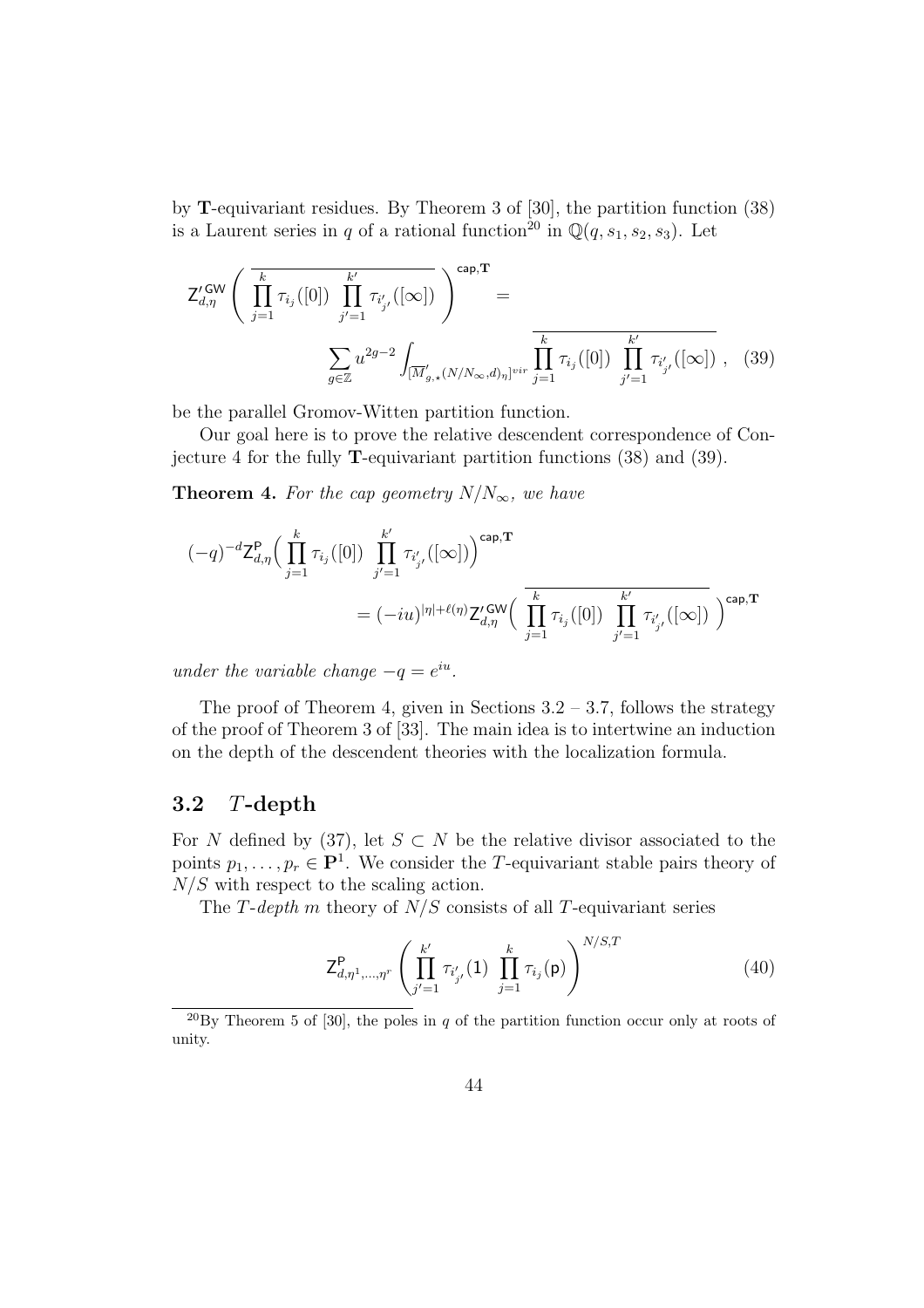where  $k' \leq m$ . Here,  $p \in H^2(\mathbf{P}^1, \mathbb{Z})$  is the class of a point, and the  $\eta^i$  are partitions determining the relative conditions along  $\pi^{-1}(p_i)$ . The T-depth  $m$  theory has at most  $m$  descendents of 1 and arbitrarily many descendents of  $p$  in the integrand. The T-depth m theory of  $N/S$  is *correspondent* if Conjecture 4 holds for all T-depth  $m$  series (40),

$$
\begin{aligned} (-q)^{-d} \mathsf{Z}^\mathsf{P}_{d,\eta^1,\ldots,\eta^r} \left( \prod_{j'=1}^{k'} \tau_{i'_{j'}}(1) \prod_{j=1}^{k} \tau_{i_j}(\mathsf{p}) \right)^{N/S,T} = \\ & (-iu)^{2d+\sum_l \left( \ell(\eta^l)-|\eta^l| \right)} \; \mathsf{Z}'^\mathsf{GW}_{d,\eta^1,\ldots,\eta^r} \left( \; \overline{\prod_{j'=1}^{k'} \tau_{i'_{j'}}(1) \prod_{j=1}^{k} \tau_{i_j}(\mathsf{p})} \; \right)^{N/S,T} \end{aligned}
$$

The T-depth 0 theory concerns only descendents of p. By taking the specialization  $s_3 = 0$ , we have

$$
\mathsf{Z}_{d,\eta}^{\mathsf{P}}\left(\prod_{j=1}^k\tau_{i_j}(\mathsf{p})\right)^{\mathsf{cap},T}=\mathsf{Z}_{d,\eta}^{\mathsf{P}}\left(\prod_{j=1}^k\tau_{i_j}([0])\right)^{\mathsf{cap},\mathbf{T}}\bigg|_{s_3=0}
$$

.

The parallel relation holds for Gromov-Witten theory. By the descendent correspondence for the 1-leg capped vertex [33], we see the  $T$ -depth 0 theory of the cap is correspondent.

**Lemma 5.** The T-depth 0 theory of  $N/S$  is correspondent.

*Proof.* By the degeneration formula, all the descendents  $\tau_{i_j}(\mathbf{p})$  can be degenerated on to a cap. The T-depth 0 theory of the cap is correspondent. The theories of local curves without any insertions are correspondent by [24, 29]. Hence, the result follows by the compatibility of Conjecture 4 with the degeneration formula.  $\Box$ 

## 3.3 Induction I

To establish the descendent correspondence for the  $T$ -depth  $m$  theory of  $N/S$ , the following result is required.

**Lemma 6.** The descendent correspondence for the  $T$ -depth m theory of the cap implies the descendent correspondence of the T-depth m theory of  $N/S$ .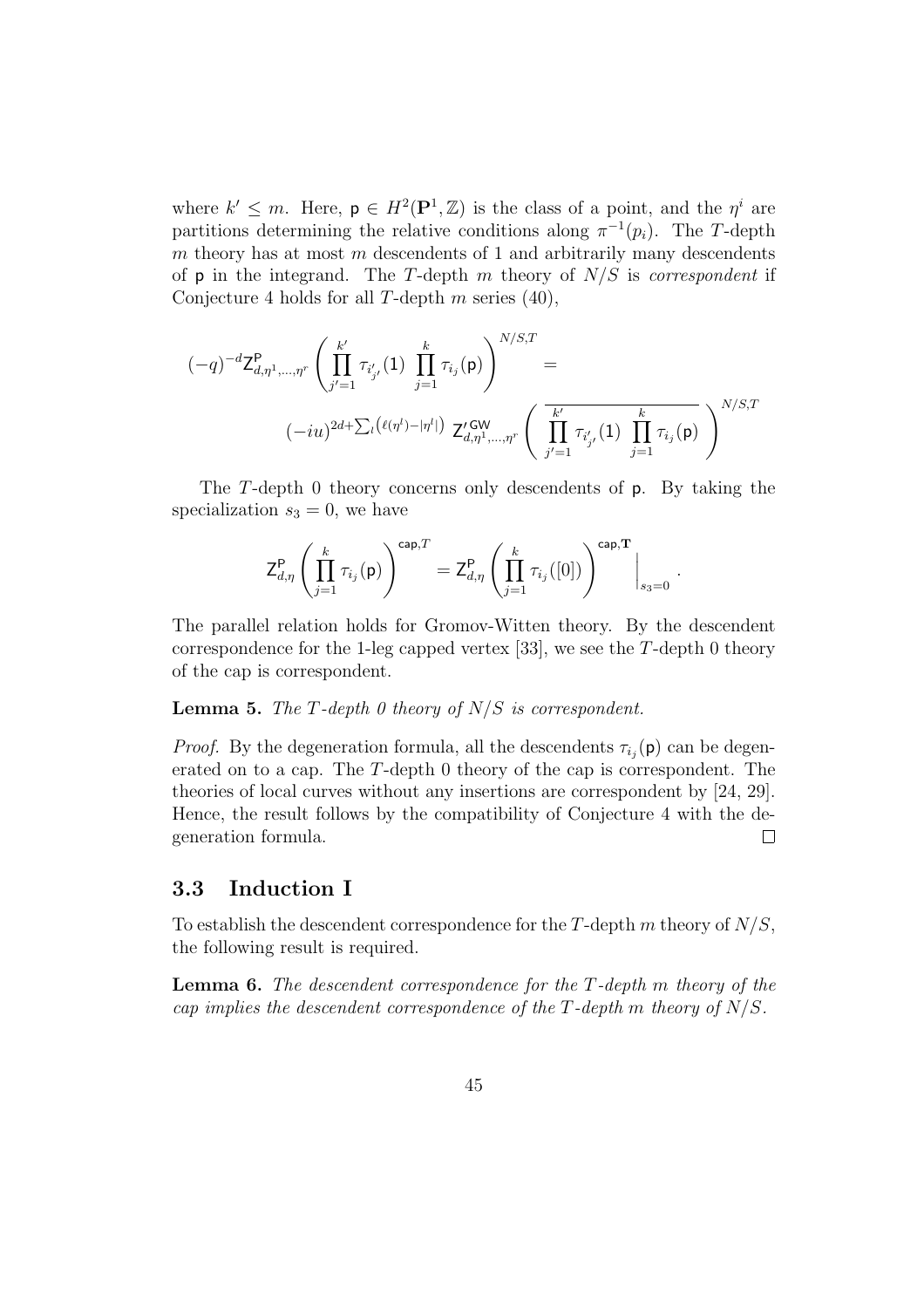*Proof.* We must prove the descendent correspondence for the T-depth  $m$ theories of N relative to  $p_1, \ldots, p_r \in \mathbf{P}^1$ . If  $r = 1$ , the geometry is the cap and the correspondence of the  $T$ -depth  $m$  theories is given. Assume the correspondence holds for r. We will show the correspondence holds for  $r + 1$ .

Let  $p(d)$  be the number of partitions of size  $d > 0$ . Consider the  $\infty \times p(d)$ matrix  $M_d$ , indexed by monomials

$$
L=\prod_{i\geq 0}\tau_i(\mathsf{p})^{n_i}
$$

in the descendents of **p** and partitions  $\mu$  of d, with coefficient  $Z_{d,\mu}^{\mathsf{P}}(L)^{\text{cap},T}$ in position  $(L, \mu)$ . The lowest Euler characteristic for a degree d stable pair on the cap is d. The leading  $q^d$  coefficients of  $M_d$  are well-known to be of maximal rank.<sup>21</sup> Hence, the full matrix  $M_d$  is also of maximal rank.

Consider N relative to  $r + 1$  points in T-depth m,

$$
Z_{d,\eta^1,\dots,\eta^r,\mu}^P\left(\prod_{j'=1}^{k'}\tau_{i'_{j'}}(1)\prod_{j=1}^k\tau_{i_j}(p)\right)^{N/S,T}.
$$
 (41)

We will determine the series (41) from the T-depth  $m$  series relative to  $r$ points,

$$
Z_{d,\eta^1,\dots,\eta^r}^{\mathbf{P}}\left(L\prod_{j'=1}^{k'}\tau_{i'_{j'}}(1)\prod_{j=1}^{k}\tau_{i_j}(\mathbf{p})\right)^{N/S,T}
$$
(42)

defined by all monomials  $L$  in the descendents of  $p$ .

Consider the  $T$ -equivariant degeneration of  $N$  by bubbling off a single cap at a point not equal to  $p_1, \ldots, p_r$ . All the descendents of **p** remain on the original  $N$  in the degeneration except for those in  $L$  which distribute to the cap. By induction on  $m$ , we need only analyze the terms of the degeneration formula in which the descendents of 1 distribute away from the cap. Then, since  $M_d$  has full rank, the invariants (41) are determined by the invariants (42).

The parallel inductive construction for Gromov-Witten theory determines

$$
Z'_{d,\eta^1,\dots,\eta^r,\mu}^{GW} \left( \prod_{j'=1}^{k'} \tau_{i'_{j'}}(1) \prod_{j=1}^k \tau_{i_j}(p) \right)^{N/S,T}
$$
(43)

<sup>&</sup>lt;sup>21</sup>The leading  $q<sup>d</sup>$  coefficients are obtained from the Chern characters of the tautological rank d bundle on  $\text{Hilb}(N_{\infty}, d)$ . The Chern characters generate the ring  $H^*_T(\text{Hilb}(N_{\infty}, d), \mathbb{Q})$ after localization as can easily be seen in the T-fixed point basis. A more refined result is discussed in Proposition 9 of [30].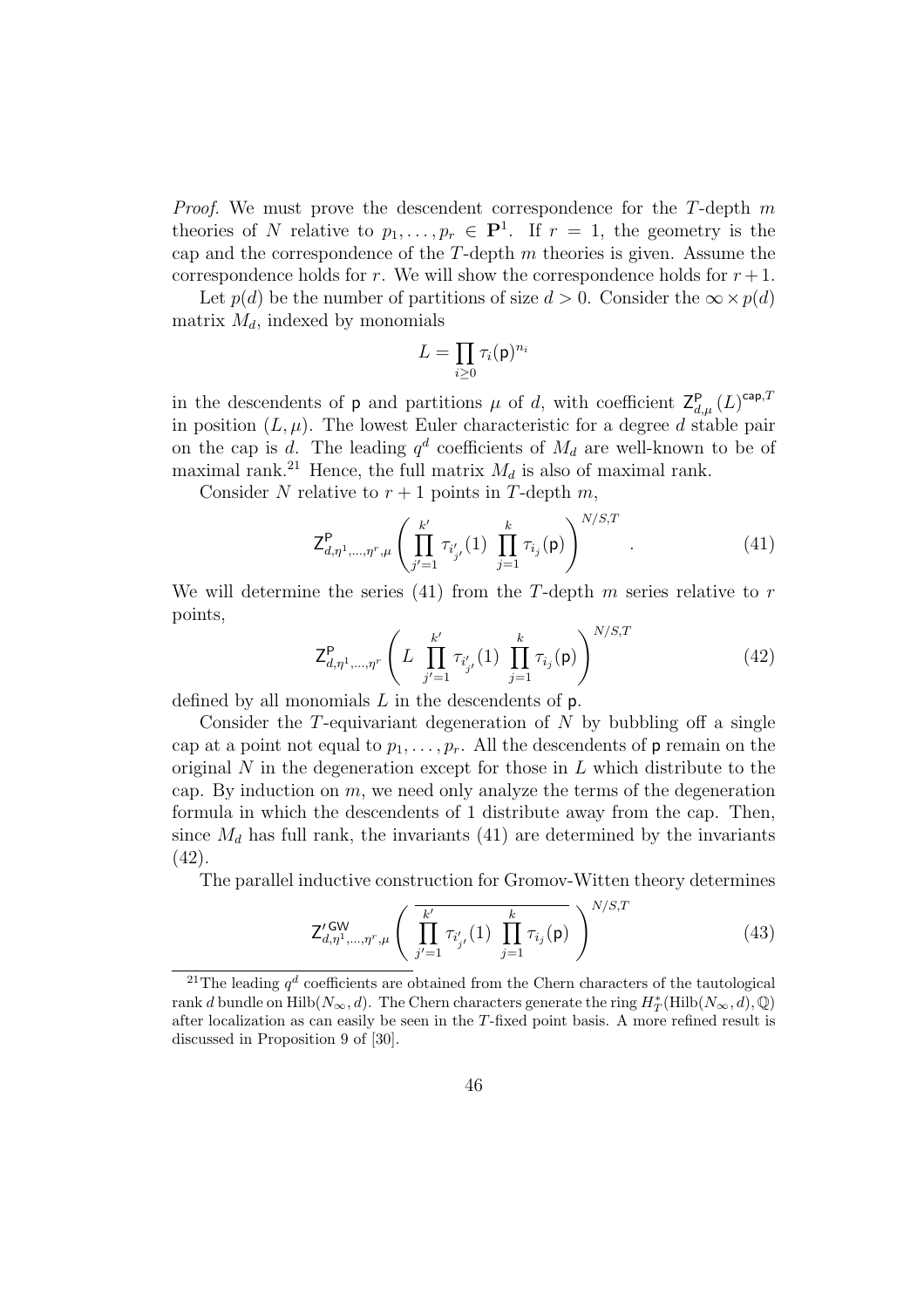in terms of the  $T$ -depth  $m$  series relative to  $r$  points,

$$
Z_{d,\eta^{1},..., \eta^{r}}^{\prime \text{GW}} \left( L \prod_{j'=1}^{k'} \tau_{i'_{j'}}(1) \prod_{j=1}^{k} \tau_{i_{j}}(\mathsf{p}) \right)^{N/S,T}, \qquad (44)
$$

,

the T-depth m theory of the cap, and theories of lower T-depth. By the compatibility of the descendent correspondence with the degeneration formula, the determinations of the T-depth m theories of N relative  $r + 1$  points in  $\mathbf{P}^1$  respect the descendent correspondence.  $\Box$ 

The 1-leg tube is the total space of the trivial bundle,

$$
N=\mathbb{O}_{\mathbf{P}^1}\oplus\mathbb{O}_{\mathbf{P}^1}\to\mathbf{P}^1
$$

relative to the fibers

 $N_0, N_{\infty} \subset N$ 

over both  $0, \infty \in \mathbf{P}^1$ . The tube carries a fiberwise T-action as well as a full T-action. Lemma 6 implies the following result which will be half of our induction argument relating the descendent theory of the cap and the tube.

Lemma 7. The descendent correspondence for the T-depth m theory of the cap implies the descendent correspondence for the T-depth m theory of the tube.

#### 3.4 T-depth

The  $\mathbf{T}\text{-}depth$  m theories of the cap consists of all the  $\mathbf{T}\text{-}equivariant$  series

$$
Z_{d,\eta}^{\mathsf{P}}\left(\prod_{j=1}^{k} \tau_{i_j}([0]) \prod_{j'=1}^{k'} \tau_{i'_{j'}}([\infty])\right)^{\text{cap,T}},
$$
\n
$$
Z_{d,\eta}^{\prime \text{GW}}\left(\overline{\prod_{j=1}^{k} \tau_{i_j}([0]) \prod_{j'=1}^{k'} \tau_{i'_{j'}}([\infty])}\right)^{\text{cap,T}},
$$
\n(45)

where  $k' \leq m$ . Here,  $0 \in \mathbf{P}^1$  is the non-relative **T**-fixed point and  $\infty \in \mathbf{P}^1$ is the relative point. The  $\mathbf{T}$ -depth m theory of the cap is *correspondent* if Conjecture 4 holds for all depth  $m$  stable pairs and Gromov-Witten partition functions (45).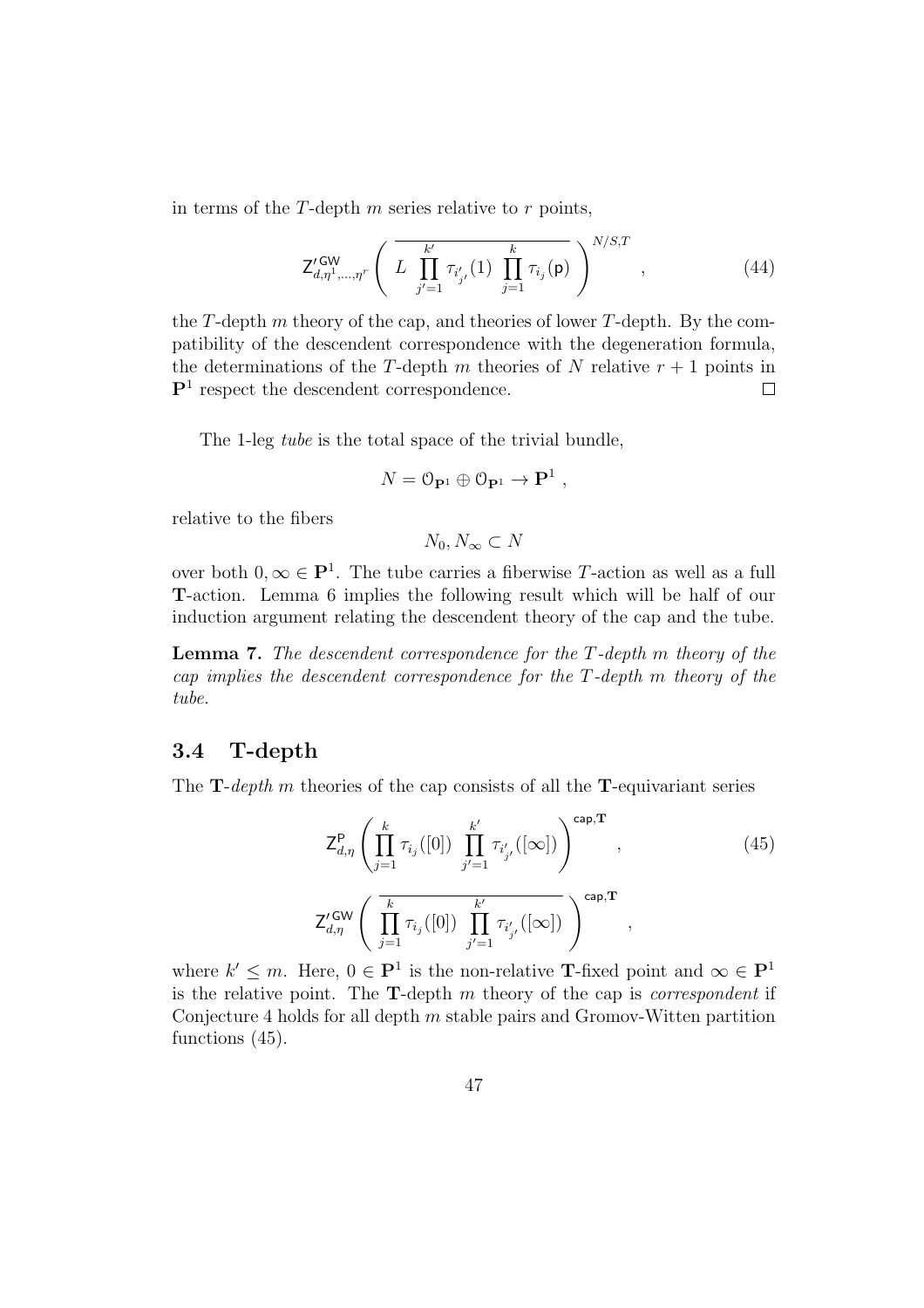**Lemma 8.** The descendent correspondence for the  $T$ -depth m theory of the cap implies the descendent correspondence for the T-depth m theory of the cap.

*Proof.* The identity class  $1 \in H^*_T(\mathbf{P}^1, \mathbb{Z})$  may be expressed in terms of the T-fixed point classes,

$$
1 = -\frac{[0]}{s_3} + \frac{[\infty]}{s_3}.
$$

We can calculate at most  $m$  descendents of 1 in the  $T$ -equivariant theory via at most m descendents of  $[\infty]$  in the **T**-equivariant theory (followed by the specialization  $s_3 = 0$ ).  $\Box$ 

## 3.5 Induction II

The first half of our induction argument was established in Lemma 7. The second half relates the tube back to the cap with an increase in depth.

Lemma 9. The descendent correspondence for the the T-depth m theory of the tube implies the descendent correspondence for the  $\mathbf{T}\text{-depth}$  m + 1 theory of the cap.

Proof. The result follows from the **T**-equivariant localization formula for the cap in terms of the T-equivariant theory of the tube (already used in [30]). We first review the formula.

For the theory of stable pairs, consider the partition function

$$
Z_{d,\eta}^{\mathsf{P}} \left( \prod_{j=1}^{k} \tau_{i_j}([0]) \prod_{j'=1}^{k'} \tau_{i'_{j'}}([0]) \right)^{\text{cap},\mathbf{T}} . \tag{46}
$$

We will write the **T**-equivariant localization formula for  $(46)$ , as a sum over set partitions

$$
\mathsf{R} = (R_1, R_2, \dots, R_{r(\mathsf{R})}), \quad R_i \subset \{1, \dots, k'\}
$$

satisfying the following conditions

- $R_i$  are nonempty and disjoint,
- $R_1 \cup R_2 \cup \ldots \cup R_{r(R)} = \{1, \ldots, k'\},\$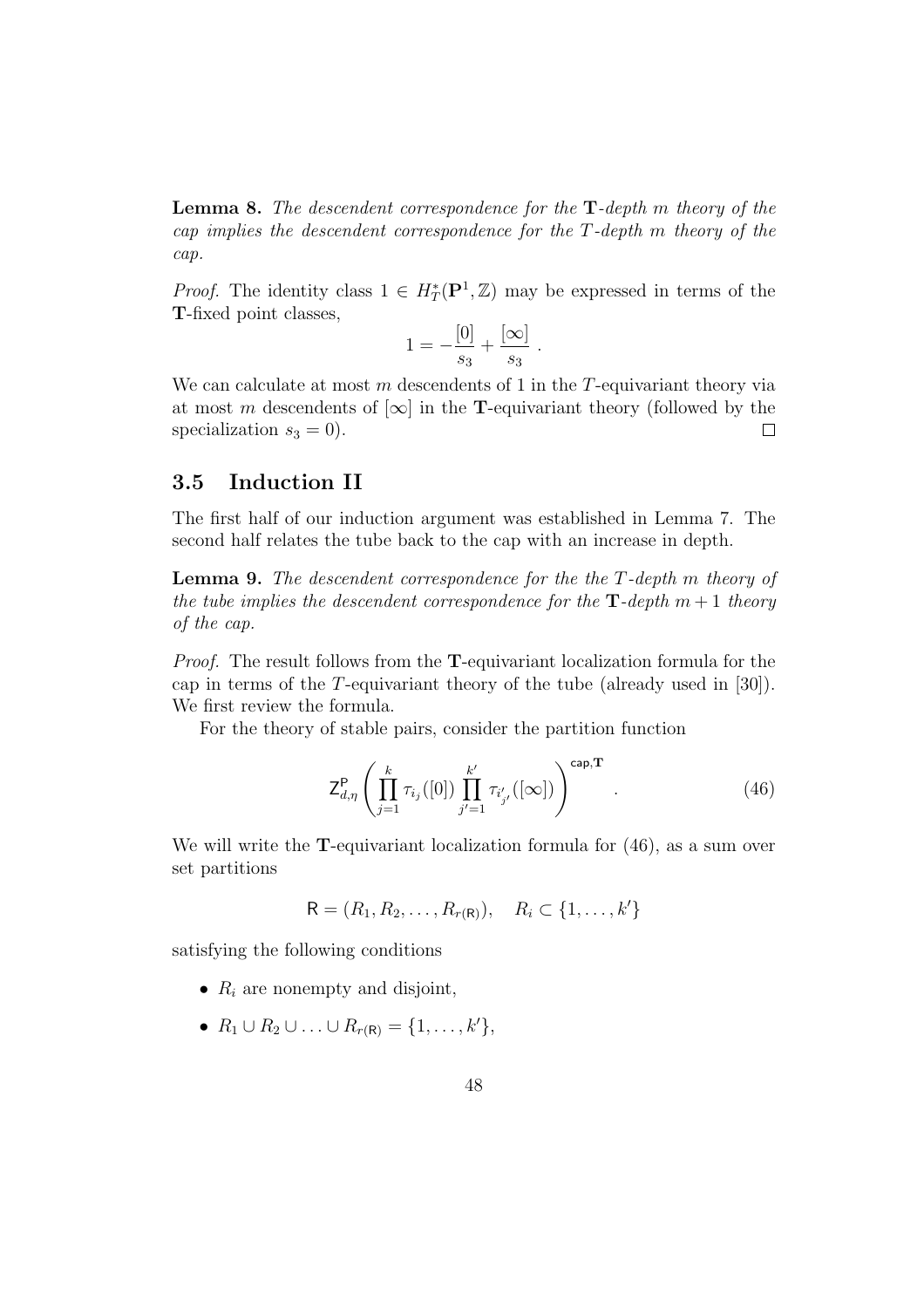•  $\min\{j' \in R_i\} > \min\{j' \in R_{i+1}\}\$ .

Let  $m_i$  be the minimal index in  $R_i$ . As a consequence of the third condition,  $m_{r(R)} = 1 \in R_{r(R)}$ . The formula for the partition function (46) is

$$
\begin{split} \sum_{\mathsf{R}} s_3^{k'-r(\mathsf{R})} \; \mathsf{Z}^{\mathsf{P}}_{d,\eta^1} \left( \prod_{j=1}^k \tau_{i_j}([0]) \right)^{\mathsf{cap},\mathbf{T}} & \; \frac{g^{\eta^1\tilde{\eta}^1}}{q^d} \mathsf{Z}^{\mathsf{P}}_{d,\tilde{\eta}^1,\eta^2} \left( \tau_{i'_{m_1}}(\mathsf{p}) \prod_{j'\in R_1^*} \tau_{i'_{j'}}(1) \right)^{\mathsf{tube},T} \\ & \qquad \qquad \cdot \; \frac{g^{\eta^2\tilde{\eta}^2}}{q^d} \mathsf{Z}^{\mathsf{P}}_{d,\tilde{\eta}^2,\eta^3} \left( \tau_{i'_{m_2}}(\mathsf{p}) \prod_{j'\in R_2^*} \tau_{i'_{j'}}(1) \right)^{\mathsf{tube},T} \\ & \qquad \qquad \cdot \; \cdot \\ & \qquad \qquad \cdot \; \frac{g^{\eta^r\tilde{\eta}^r}}{q^d} \mathsf{Z}^{\mathsf{P}}_{d,\tilde{\eta}^r,\eta} \left( \tau_{i'_{m_r}}(\mathsf{p}) \prod_{j'\in R_r^*} \tau_{i'_{j'}}(1) \right)^{\mathsf{tube},T} \; , \end{split}
$$

where the metric term is

$$
g^{\eta\tilde{\eta}} = (s_1s_2)^{\ell(\eta)}(-1)^{|\eta|-\ell(\eta)}\mathfrak{z}(\eta)\cdot \delta_{\eta,\tilde{\eta}}.
$$

The above T-equivariant formula is proven via localization and the rubber calculus, see Section 7.2 of [30].

For a partition function (46) of **T**-depth  $m + 1$ , the right side of the **T**equivariant localization formula is in terms of the T-depth 0 theory of the cap and the  $T$ -depth  $m$  theory of the tube. Consider next the Gromov-Witten partition function,

$$
Z_{d,\eta}^{\prime GW} \left( \overline{\prod_{j=1}^{k} \tau_{i_j}([0]) \prod_{j'=1}^{k'} \tau_{i'_{j'}}([\infty])} \right)^{cap,\mathbf{T}} . \qquad (47)
$$

The T-equivariant localization formula for (47) is

$$
\sum_{\mathsf{R}} s_3^{k'-r(\mathsf{R})} \mathsf{Z}_{d,\eta^1}^{\prime \mathsf{GW}} \left( \overrightarrow{\prod_{j=1}^k \tau_{i_j}([0])} \right)^{\mathsf{cap},\mathbf{T}} \overrightarrow{h^{\eta^1\tilde{\eta}^1}} \mathsf{Z}_{d,\tilde{\eta}^1,\eta^2}^{\prime \mathsf{GW}} \left( \overrightarrow{\tau_{i_{m_1}}(\mathsf{p}) \prod_{j' \in R_1^*} \tau_{i'_{j'}}(1)} \right)^{\mathsf{tube},T} \\ \cdot \frac{h^{\eta^2\tilde{\eta}^2}}{u^{-2\ell(\eta^2)}} \mathsf{Z}_{d,\tilde{\eta}^2,\eta^3}^{\prime \mathsf{GW}} \left( \overrightarrow{\tau_{i_{m_2}}(\mathsf{p}) \prod_{j' \in R_2^*} \tau_{i'_{j'}}(1)} \right)^{\mathsf{tube},T} \\ \cdots \\ \cdot \frac{h^{\eta^r\tilde{\eta}^r}}{u^{-2\ell(\eta^r)}} \mathsf{Z}_{d,\tilde{\eta}^r,\eta}^{\prime \mathsf{GW}} \left( \overrightarrow{\tau_{i_{m_r}'}(\mathsf{p}) \prod_{j' \in R_r^*} \tau_{i'_{j'}}(1)} \right)^{\mathsf{tube},T},
$$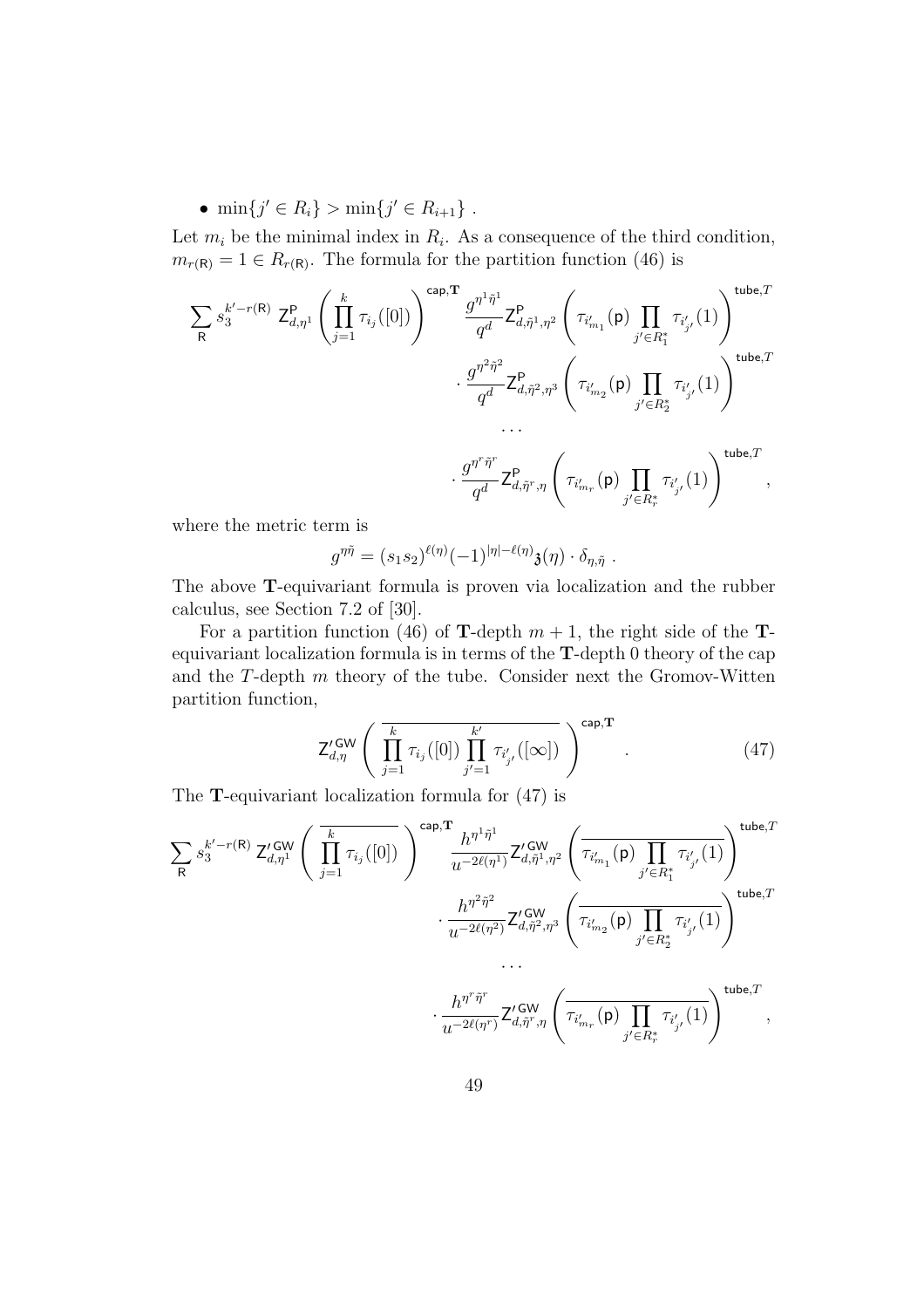where the metric is now

$$
h^{\eta\tilde{\eta}} = (s_1s_2)^{\ell(\eta)}\mathfrak{z}(\eta) \cdot \delta_{\eta,\tilde{\eta}}.
$$

The proof is again via standard localization and rubber calculus.

The descendent correspondence of Conjecture 4 is formally compatible with the above **T**-equivariant localization formulas. Since the right sides concern only the **T**-depth 0 theory of the cap and the  $T$ -depth  $m$  theory of the tube, Lemma 9 is an immediate consequence.  $\Box$ 

# 3.6 Gromov-Witten side

The stable pairs localization formula for (46) in Section 3.5 was explained in [30]. While the Gromov-Witten side is parallel, we present the first cases here to help the reader.

To start, we write the localization formula for T-depth 1 series for the cap as

$$
Z_{d,\eta}^{\prime GW} \left( \overrightarrow{\prod_{j=1}^{k} \tau_{i_j}([0]) \cdot \tau_{i'_1}([\infty])} \right)^{cap,T} =
$$
  

$$
Z_{d,\eta}^{\prime GW} \left( \overrightarrow{\prod_{j=1}^{k} \tau_{i_j}([0])} \cdot \overrightarrow{\tau_{i'_1}([0])} \right)^{cap,T} =
$$
  

$$
\sum_{|\mu|=d} W_{\mu}^{\text{Vert}} \left( \overrightarrow{\prod_{j=1}^{k} \tau_{i_j}([0])} \right) \cdot W_{\mu}^{(0,0)} \cdot S_{\eta}^{\mu}(\overrightarrow{\tau_{i'_1}}) ,
$$

where the rubber term on the right is

$$
\mathsf{S}^\mu_\eta(\overline{\tau_{i_1'}}) \;\; = \;\; \sum_g u^{2g-2} \left\langle \mu \; \left| \; \frac{s_3 \overline{\tau_{i_1'}}}{s_3 - \psi_0} \; \right| \; \eta \right\rangle^\sim_{g,d}.
$$

Here,  $W_{\mu}^{\text{Vert}}$  and  $W_{\mu}^{0,0}$  denote the Gromov-Witten vertex and edge terms.

The rubber term simplifies via the topological recursion relation for  $\psi_0$ after writing

$$
\frac{s_3}{s_3 - \psi_0} = 1 + \frac{\psi_0}{s_3 - \psi_0} \tag{48}
$$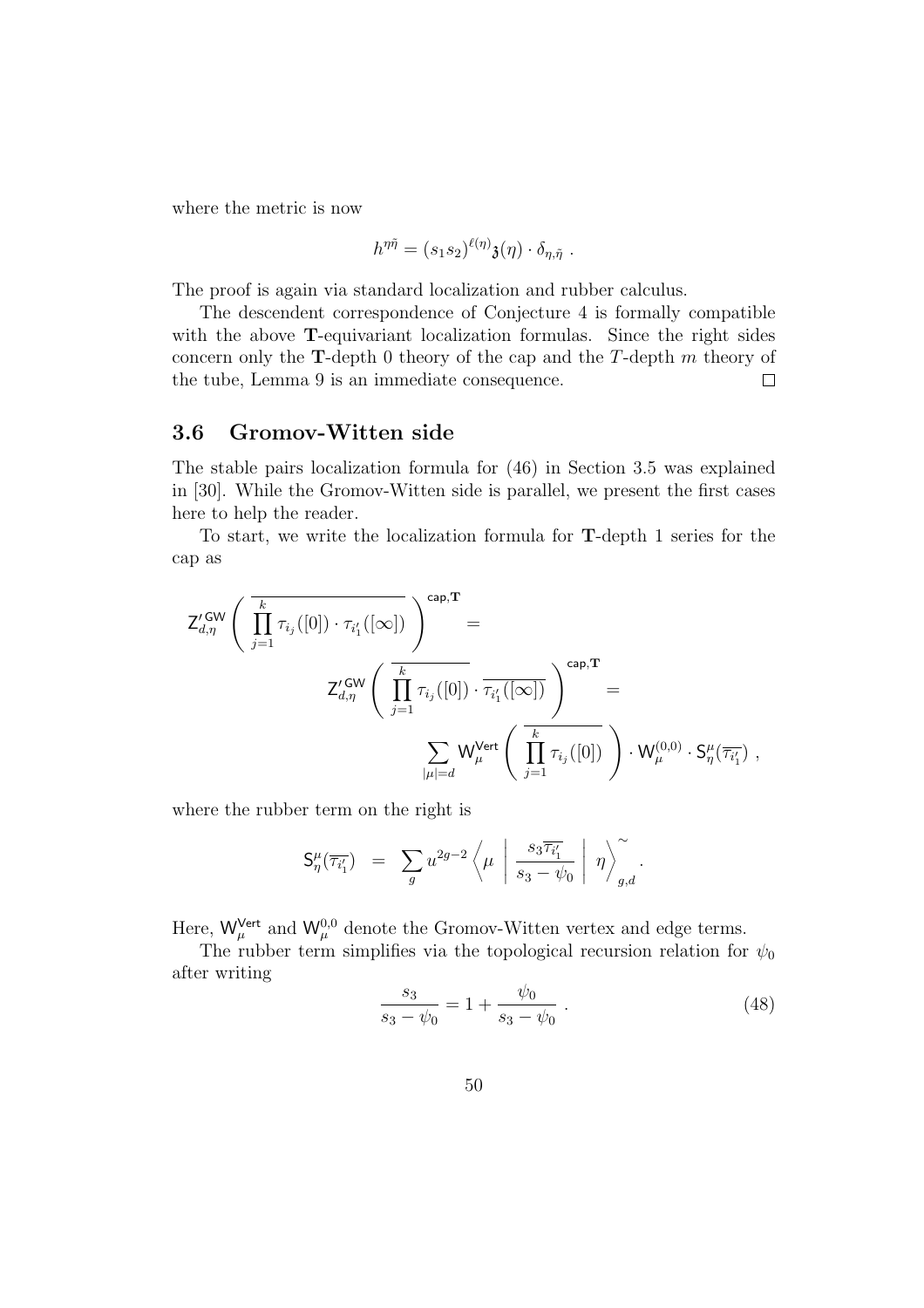We find the relation

$$
\mathsf{S}^\mu_\eta(\overline{\tau_{i_1}'}) \;\; = \;\; \sum_{|\tilde{\eta}| = d} \mathsf{S}^\mu_{\tilde{\eta}} \cdot \frac{h^{\tilde{\eta}\tilde{\eta}}}{u^{-2\ell(\tilde{\eta})}} \cdot \mathsf{Z}^{\prime \, \mathsf{GW}}_{d, \tilde{\eta}, \eta} \left( \overline{\tau_{i_1}'([\infty])} \right)^{\mathsf{tube}, T}
$$

where the rubber term on the right is

$$
\mathsf{S}^\mu_\eta \ = \ \sum_g u^{2g-2} \left\langle \mu \ \bigg| \ \frac{1}{s_3 - \psi_0} \ \bigg| \ \eta \right\rangle_{g,d}^\sim.
$$

The leading 1 on the right side of (48) corresponds to the degenerate leading term of  $\mathsf{S}^\mu_{\tilde{n}}$  $_{\tilde{\eta}}^{\mu}$ . The topological recursion applied to the  $\psi_0$  prefactor of the second term produces the rest of  $S_{\tilde{n}}^{\mu}$  $_{\tilde{\eta}}^{\mu}$ . We have also used here the identification of the log tangent bundle on the destabilized cap.

After reassembling the localization formula, we find

$$
\mathsf{Z}^{\prime\,\mathrm{GW}}_{d,\eta}\left(\overline{\prod_{j=1}^{k}\tau_{i_j}([0])\cdot \tau_{i'_1}([\infty])}}\right)^{\mathsf{cap},\mathbf{T}}=\newline \sum_{|\tilde{\eta}|=d}\mathsf{Z}^{\prime\,\mathrm{GW}}_{d,\tilde{\eta}}\left(\overline{\prod_{j=1}^{k}\tau_{i_j}([0])}\right)^{\mathsf{cap},\mathbf{T}}\cdot\frac{h^{\tilde{\eta}\tilde{\eta}}}{u^{-2\ell(\tilde{\eta})}}\cdot \mathsf{Z}^{\prime\,\mathrm{GW}}_{d,\tilde{\eta},\eta}\left(\overline{\tau_{i'_1}([\infty])}\right)^{\mathsf{tube},T}
$$

which is equivalent to the first case of the Gromov-Witten formula of Section 3.5.

The higher cases of the Gromov-Witten localization formula of Section 3.5 are proven by expanding definition (11) of the descendent correspondence and following the rubber calculus. Consider

$$
\mathsf{Z}^{\prime\operatorname{\mathsf{GW}}}_{d,\eta} \left( \overline{ \prod_{j=1}^k \tau_{i_j}([0]) \cdot \tau_{i_1'}([\infty]) \tau_{i_2'}([\infty])} \overline{\right)^{\operatorname{cap},\mathbf{T}}} = \\ \mathsf{Z}^{\prime\operatorname{\mathsf{GW}}}_{d,\eta} \left( \overline{ \prod_{j=1}^k \tau_{i_j}([0]) \cdot \tau_{i_1'}([\infty]) \tau_{i_2'}([\infty])} \overline{\right)^{\operatorname{cap},\mathbf{T}}} \,,
$$

where we have

$$
\overline{\tau_{i'_1}([\infty])\tau_{i'_2}([\infty])} = s_3 \sum_{\alpha} \tau_{\alpha}(\widetilde{K}_{(i'_1+1,i'_2+1),\alpha} \cdot [\infty]) + \sum_{\delta} \tau_{\delta}(\widetilde{K}_{(i'_1+1),\delta} \cdot [\infty]) \cdot \sum_{\epsilon} \tau_{\epsilon}(\widetilde{K}_{(i'_2+1),\epsilon} \cdot [\infty]) \tag{49}
$$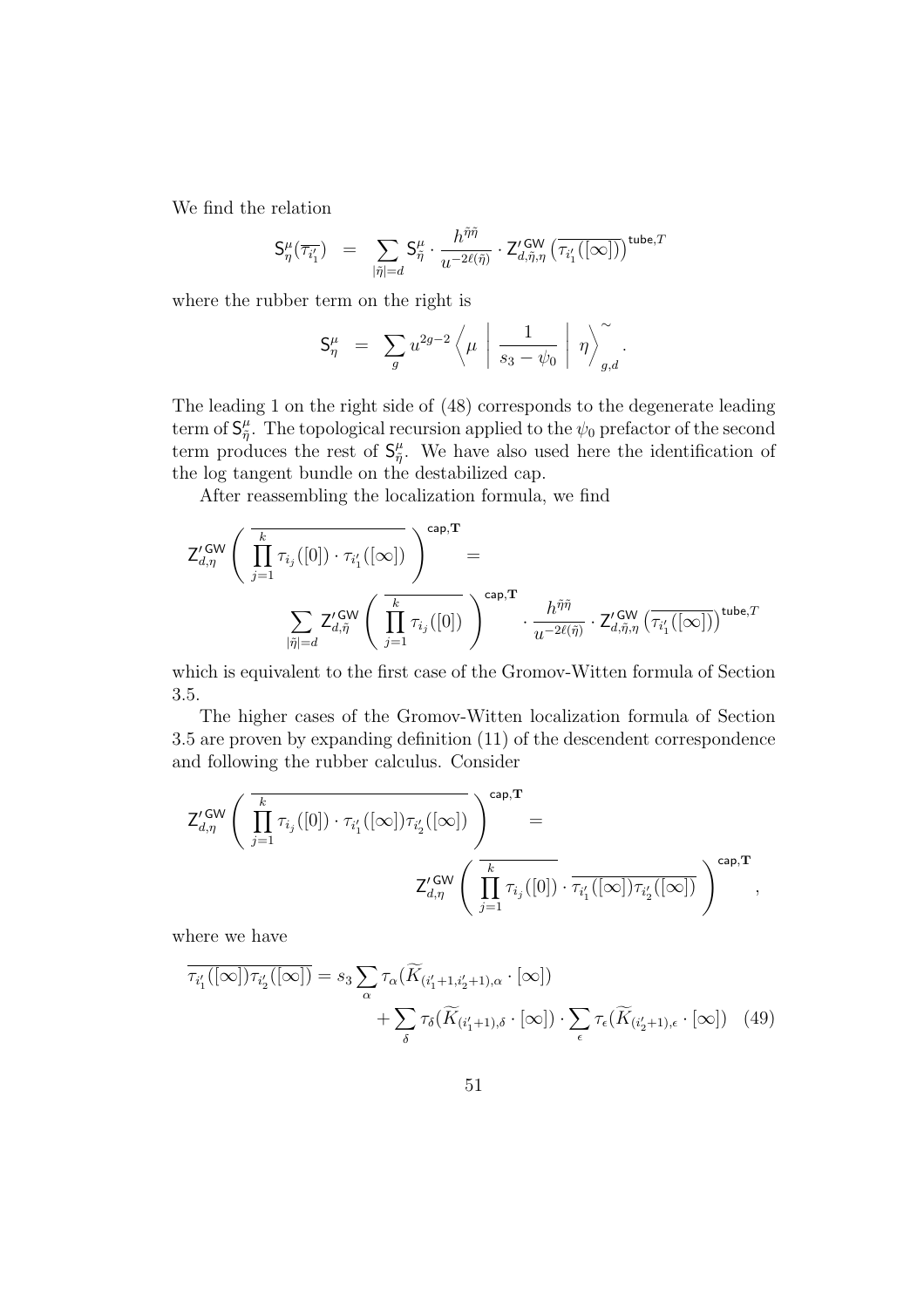by definition. The first summand on the right of (49) is obtained from the set partition  $\{1,2\}$  and the second term from the set partition  $\{1\} \cup \{2\}$ . After applying localization and the rubber calculus to the  $\{1,2\}$  term, we obtain the  $\{1,2\}$  term of

$$
\sum_{|\tilde{\eta}|=d} s_3 \mathsf{Z}_{d,\tilde{\eta}}^{\prime \mathsf{GW}} \left( \overline{\prod_{j=1}^k \tau_{i_j}([0])} \right)^{\mathsf{cap},\mathbf{T}} \cdot \frac{h^{\tilde{\eta}\tilde{\eta}}}{u^{-2\ell(\tilde{\eta})}} \cdot \mathsf{Z}_{d,\tilde{\eta},\eta}^{\prime \mathsf{GW}} \left( \overline{\tau_{i'_1}(\mathsf{p}) \tau_{i'_2}(1)} \right)^{\mathsf{tube},T} \quad . \quad (50)
$$

After applying localization and the rubber calculus to the  $\{1\} \cup \{2\}$  term of (49), we obtain the  $\{1\} \cup \{2\}$  term of (50) plus the full series

$$
\sum_{|\tilde{\mu}|,|\tilde{\eta}|=d} \mathsf{Z}_{d,\tilde{\mu}}^{\prime \mathsf{GW}} \left( \prod_{j=1}^{k} \tau_{i_j}([0]) \right)^{\mathsf{cap},\mathbf{T}} \cdot \frac{h^{\tilde{\mu}\tilde{\mu}}}{u^{-2\ell(\tilde{\mu})}} \cdot \mathsf{Z}_{d,\tilde{\mu},\tilde{\eta}}^{\prime \mathsf{GW}} \left( \tau_{i'_2}(\mathsf{p}) \right)^{\mathsf{tube},T} \cdot \frac{h^{\tilde{\eta}\tilde{\eta}}}{u^{-2\ell(\tilde{\eta})}} \cdot \mathsf{Z}_{d,\tilde{\eta},\eta}^{\prime \mathsf{GW}} \left( \tau_{i'_1}(\mathsf{p}) \right)^{\mathsf{tube},T} . \tag{51}
$$

Combining (50) and (51) exactly yields the Gromov-Witten formula of Section 3.5 for 2 insertions over  $\infty$ .

# 3.7 Proof of Theorem 4

Lemmas 7–9 together provide an induction which establishes the descendent correspondence for the **T**-depth m theory of the cap for all m.  $\Box$ 

Since the classes of the T-fixed points  $0, \infty \in \mathbf{P}^1$  generate  $H^*_{\mathbf{T}}(\mathbf{P}^1, \mathbb{Z})$ after localization, Theorem 4 is a T-equivariant correspondence for the full descendent theory of the cap.

# 3.8 K3 surfaces

For a surface S, following the notation of Section 1.5, let

$$
\mathbf{P}_S = \mathbf{P}(L_0 \oplus L_\infty) \to S, \quad S_i = \mathbf{P}(L_i) \subset \mathbf{P}_S.
$$

Proposition 10. Let S be a nonsingular projective K3 surface. For classes  $\gamma_i \in H^*(S, \mathbb{Q})$ , we have

$$
\mathsf{Z}_{\mathsf{P}}\Big(\mathbf{P}_{S}/S_{\infty};q\ \Big|\tau_{\alpha_1-1}(\gamma_1)\cdots\tau_{\alpha_\ell-1}(\gamma_\ell)\ \Big|\ \mu\Big)_{\beta}\in\mathbb{Q}(q)
$$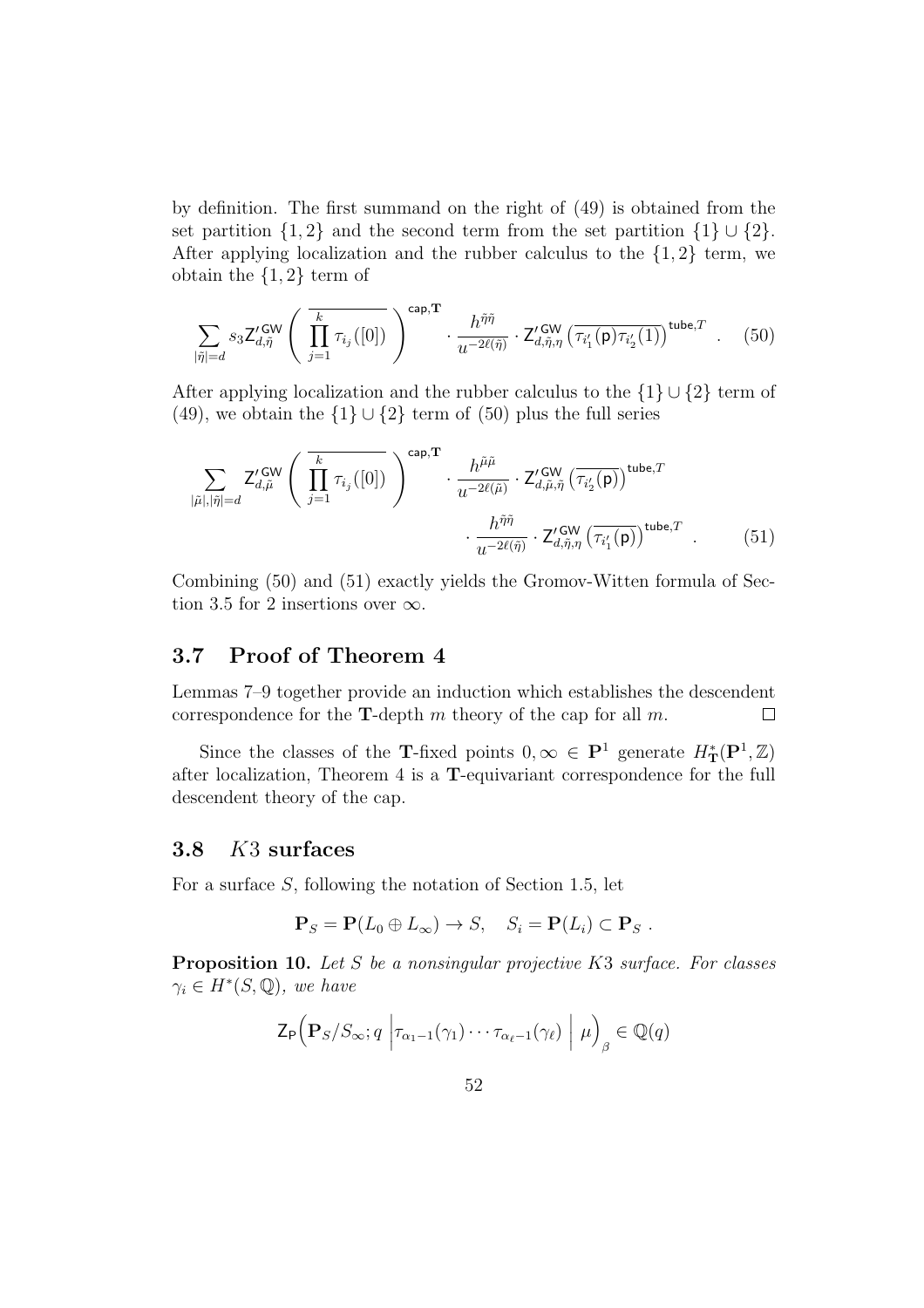and the correspondence

$$
(-q)^{-d_{\beta}/2} \mathsf{Z}_{\mathsf{P}}\Big(\mathbf{P}_{S}/S_{\infty}; q \left|\tau_{\alpha_{1}-1}(\gamma_{1})\cdots\tau_{\alpha_{\ell}-1}(\gamma_{\ell})\right| \mu\Big)_{\beta}
$$
  
=  $(-i u)^{d_{\beta}+\ell(\mu)-|\mu|} \mathsf{Z}_{\mathsf{GW}}'\Big(\mathbf{P}_{S}/S_{\infty}; u \left|\overline{\tau_{a_{1}-1}(\gamma_{1})\cdots\tau_{\alpha_{\ell}-1}(\gamma_{\ell})}\right| \mu\Big)_{\beta}$ 

under the variable change  $-q = e^{iu}$ .

*Proof.* If the cohomology insertions  $\gamma_i$  are supported on  $S_0$ , then the above correspondence is proven in Proposition 26 of [33]. The support hypotheses for  $\gamma_i$  were needed there since, for the **T**-equivariant cap, only the correspondence for descendents of the non-relative point had been proven in [33]. Theorem 4 now removes the need for the support hypothesis. The proof of Proposition 26 together with Theorem 4 yields the result.  $\Box$ 

# 4 The geometry  $\mathbf{P}^1 \times \mathbb{C} \times \mathbf{P}^1 / \mathbf{P}^1 \times \mathbb{C}$

## 4.1 Overview

Let Y denote the the quasi-projective variety  $\mathbf{P}^1 \times \mathbb{C} \times \mathbf{P}^1$ . For clarity, we will denote the first factor by  $\mathbf{P}_1^1$  and the third factor by  $\mathbf{P}_3^1$ . Let

$$
\pi_1: Y \to \mathbf{P}_1^1, \quad \pi_3: Y \to \mathbf{P}_3^1
$$

denote the projections onto to the first and last factors.

The variety Y admits an action of the 3-torus

$$
\mathbf{T}=\mathbb{C}^*_1\times\mathbb{C}^*_2\times\mathbb{C}^*_3\ .
$$

The first factor  $\mathbb{C}_1^*$  of **T** acts on  $\mathbf{P}_1^1$  with fixed points  $0, \infty \in \mathbf{P}_1^1$  with tangent weights  $-s_1$ ,  $s_1$  respectively. The factor  $\mathbb{C}_2^*$  acts on  $\mathbb C$  with fixed point  $0 \in \mathbb C$ with tangent weight  $-s_2$ . Finally,  $\mathbb{C}_3^*$  acts on  $\mathbf{P}_3^1$  with fixed points  $0, \infty \in \mathbf{P}_3^1$ with tangent weights  $-s_3$ ,  $s_3$  respectively.

Define the divisors  $Y_0, Y_\infty \subset Y$  to be the fibers of  $\pi_3$  over  $0, \infty \in \mathbf{P}_3^1$ ,

$$
Y_0 = \mathbf{P}_1^1 \times \mathbb{C} \times \{0\}, \quad Y_{\infty} = \mathbf{P}_1^1 \times \mathbb{C} \times \{\infty\}.
$$

Both  $Y_0$  and  $Y_\infty$  are preserved by the **T**-action. Let

$$
[0], [\infty] \in H^2_{\mathbf{T}}(Y, \mathbb{Q})
$$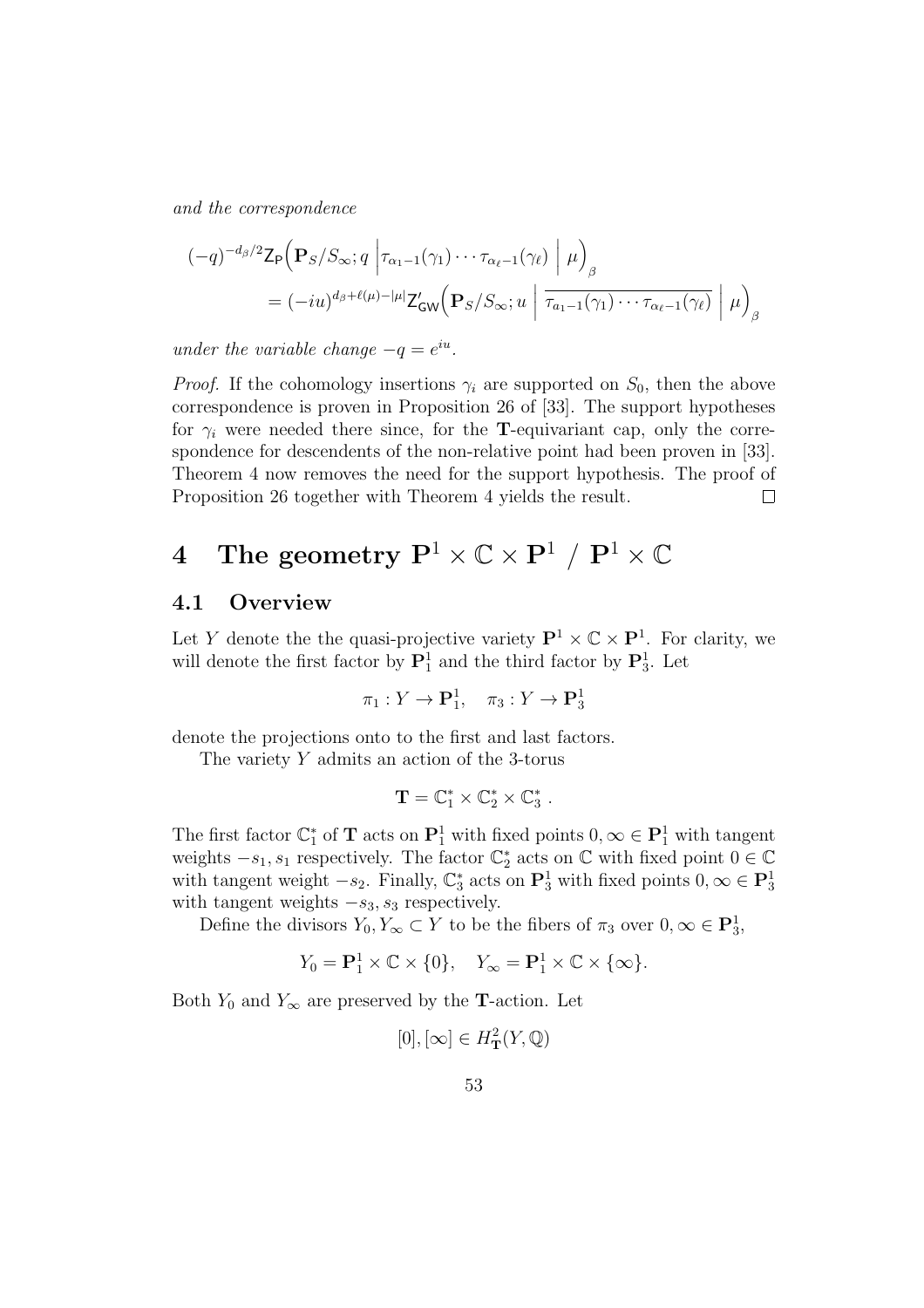denote the classes of  $Y_0$  and  $Y_\infty$  respectively.

The projection  $\pi_1$  is equivariant with respect to the projection of **T** onto  $\mathbb{C}_1^*$ . We will view

$$
\theta_j, \theta'_{j'} \in H_{\mathbb{C}_1^*}^*(\mathbf{P}_1^1, \mathbb{Q})
$$

as classes in  $H^*_{\mathbf{T}}(Y,\mathbb{Q})$  via pull-back by  $\pi_1$ .

Since  $Y_{\infty}$  is preserved by the **T**-action, we can define

$$
Z_{\beta,\eta}^{\mathbf{P}}\left(\prod_{j=1}^{k} \tau_{i_j}(\theta_j[0]) \prod_{j'=1}^{k'} \tau_{i'_{j'}}(\theta'_{j'}[\infty])\right)^{Y/Y_{\infty},\mathbf{T}} =
$$

$$
\sum_{n\in\mathbb{Z}} q^n \int_{[P_n(Y/Y_{\infty},\beta)_\eta]^{\text{vir}}} \prod_{j'=1}^{k} \tau_{i_j}(\theta_j[0]) \prod_{j'=1}^{k'} \tau_{i'_{j'}}(\theta'_{j'}[\infty]), \quad (52)
$$

by **T**-equivariant residues. Here,  $\beta \in H_2(Y, \mathbb{Z})$  is a curve class (specified by degrees along the two  $\mathbf{P}^1$ -factors), and  $\eta$  is a boundary condition along  $Y_{\infty}$ . The parallel Gromov-Witten partition function is

$$
\mathsf{Z}_{\beta,\eta}^{\prime \mathsf{GW}} \left( \overrightarrow{\prod_{j=1}^{k} \tau_{i_j}(\theta_j[0]) \prod_{j'=1}^{k'} \tau_{i'_{j'}}(\theta_{j'}^{\prime}[\infty])} \right)^{Y/Y_{\infty},\mathbf{T}} = \n\sum_{g \in \mathbb{Z}} u^{2g-2} \int_{\left[ \overrightarrow{M}_{g,\star}^{\prime}(Y/Y_{\infty},\beta)_{\eta} \right]^{\text{vir}}} \prod_{j'=1}^{k} \tau_{i_j}(\theta_j[0]) \prod_{j'=1}^{k'} \tau_{i'_{j'}}(\theta_{j'}^{\prime}[\infty]) . \tag{53}
$$

Our goal here is to prove the relative descendent correspondence of Conjecture 4 for the fully T-equivariant partition functions (52) and (53).

**Theorem 5.** For the relative geometry  $Y/Y_{\infty}$ , we have

$$
\mathsf{Z}^\mathsf{P}_{\beta,\eta}\Big(\prod_{j=1}^k\tau_{i_j}(\theta_j[0])\prod_{j'=1}^{k'}\tau_{i'_{j'}}(\theta'_{j'}[\infty])\Big)^{Y/Y_\infty,\mathbf{T}}\ \in \mathbb{Q}(q,s_1,s_2,s_3)
$$

and the correspondence

$$
\begin{aligned} (-q)^{-d_{\beta}/2} \mathsf{Z}^\mathsf{P}_{\beta,\eta} \Big( \prod_{j=1}^k \tau_{i_j}(\theta_j[0]) \prod_{j'=1}^{k'} \tau_{i'_{j'}}(\theta'_{j'}[\infty]) \Big)^{Y/Y_\infty,\mathbf{T}} \\ = (-iu)^{d_{\beta}+\ell(\eta)-|\eta|} \mathsf{Z}'^\mathsf{GW}_{\beta,\eta} \Big( \prod_{j=1}^k \tau_{i_j}(\theta_j[0]) \prod_{j'=1}^{k'} \tau_{i'_{j'}}(\theta'_{j'}[\infty]) \Big)^{Y/Y_\infty,\mathbf{T}} \end{aligned}
$$

under the variable change  $-q = e^{iu}$ .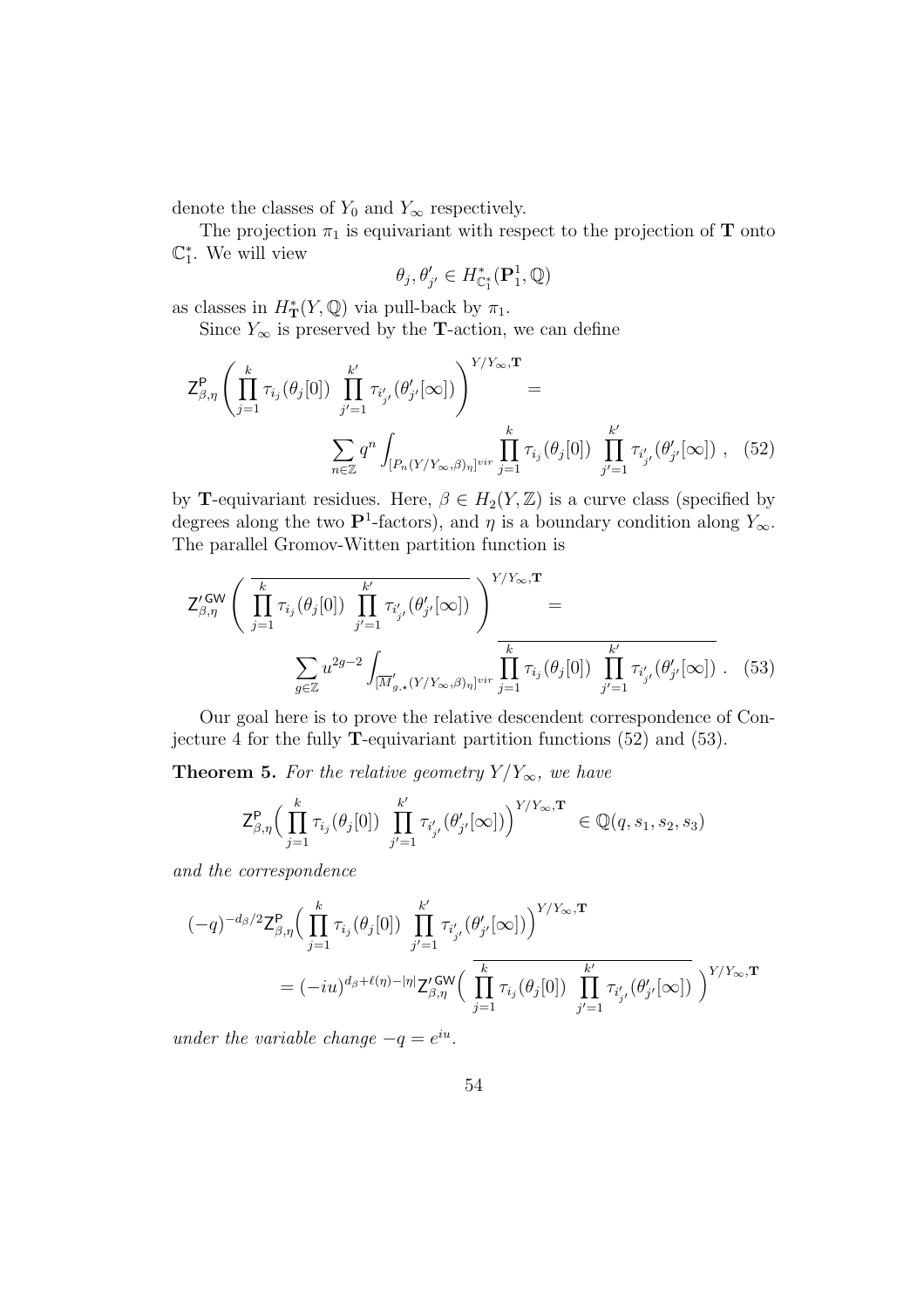The proof of Theorem 5, given in Sections  $4.2 - 4.4$ , again proceeds by induction on the depth of the descendent theories. A study of capped rubber for the geometry  $Y/Y_0 \cup Y_\infty$  is required for the base case of the induction.

#### 4.2 Depth induction

The proof of Theorem 4 can be exactly followed to establish Theorem 5. To start, we define the two notions of depth for the geometry  $Y$ .

Let  $S \subset Y$  be the relative divisor  $\cup_i \pi_3^{-1}(p_i)$  associated to the points  $p_1, \ldots, p_r \in \mathbf{P}_3^1$ . Let

$$
T=\mathbb{C}_1^*\times\mathbb{C}_2^*\subset\mathbf{T}
$$

be the first two factors of the 3-torus. We consider the T-equivariant stable pairs theory of  $Y/S$ . The T-depth m theory of  $Y/S$  consists of all Tequivariant series

$$
Z_{\beta,\eta^{1},\dots,\eta^{r}}^{P} \left( \prod_{j'=1}^{k'} \tau_{i'_{j'}} (\theta'_{j'} \cdot 1) \prod_{j=1}^{k} \tau_{i_j} (\theta_j \cdot p) \right)^{Y/S,T}
$$
(54)

where  $k' \leq m$ . Here,  $p \in H^2(Y, \mathbb{Z})$  denotes the class of a fiber of  $\pi_3$ , and the  $\eta^i$  are partitions determining the relative conditions along  $\pi^{-1}(p_i)$ . Following exactly the proof of Lemma 7, we obtain the following result.

Lemma 11. The descendent correspondence for the T-depth m theory of  $Y/Y_{\infty}$  implies the descendent correspondence for the T-depth m theory of the  $Y/Y_0\cup Y_\infty$ .  $\Box$ 

The stable T-depth m theory of  $Y/Y_{\infty}$  consists of all the T-equivariant series

$$
Z_{\beta,\eta}^{\mathsf{P}}\left(\prod_{j=1}^{k} \tau_{i_j}(\theta_j[0]) \prod_{j'=1}^{k'} \tau_{i'_{j'}}(\theta'_{j'}[\infty])\right)^{Y/Y_{\infty},\mathbf{T}}\tag{55}
$$

where  $k' \leq m$ .

The proofs of Lemmas 8 and 9 are formal and remain valid for the the geometry  $Y/Y_{\infty}$ . As a result, we obtain the following two results.

Lemma 12. The descendent correspondence for the T-depth m theory of  $Y/Y_{\infty}$  implies the descendent correspondence for the T-depth m theory of the  $Y/Y_{\infty}$ .  $\Box$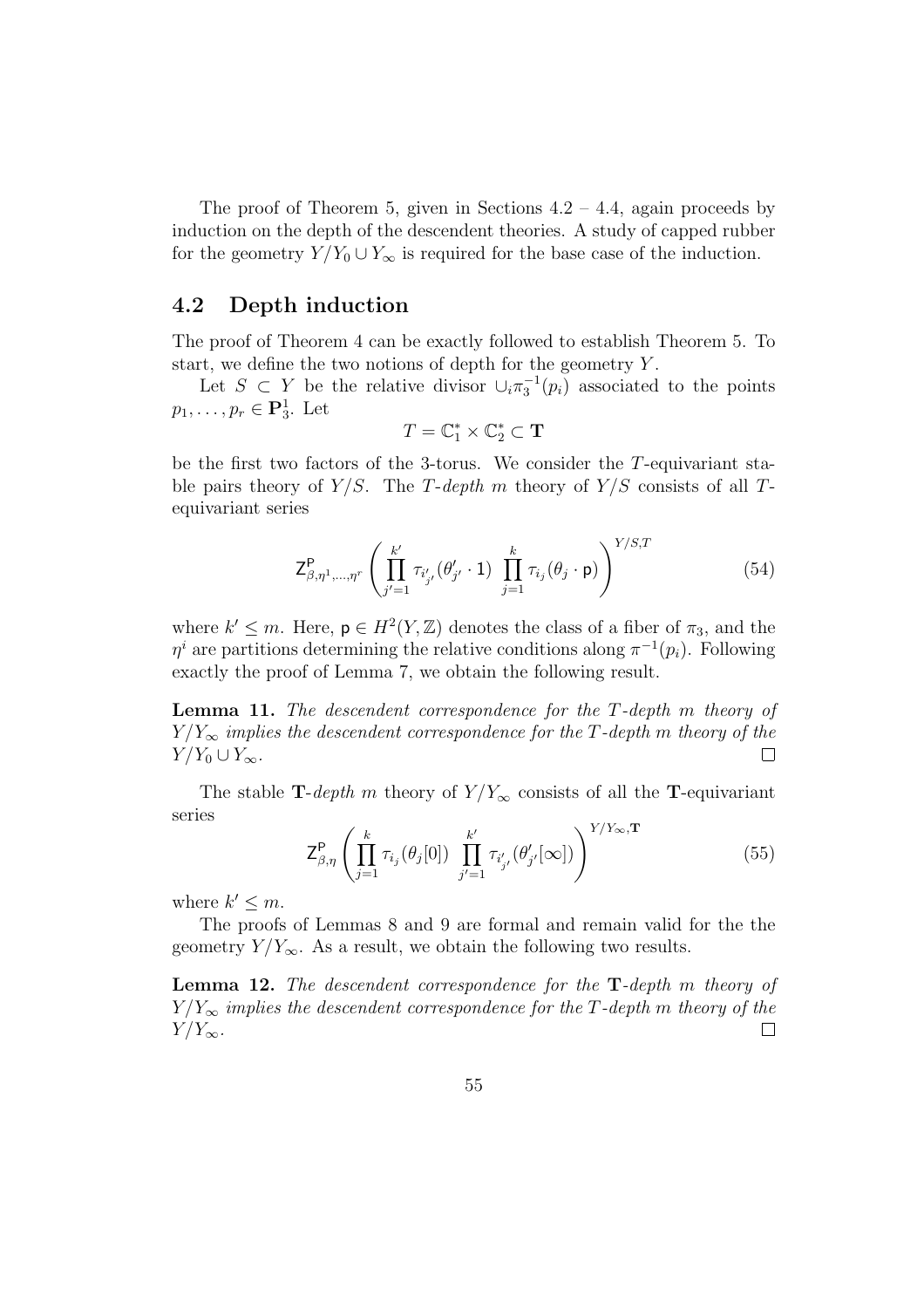Lemma 13. The descendent correspondence for the the T-depth m theory of the tube implies the descendent correspondence for the  $\mathbf{T}\text{-depth}$  m + 1 theory of the cap.  $\Box$ 

Lemmas 11–13 together establish a recursion which reduces Theorem 5 to the base case of the T-depth 0 theory of  $Y/Y_{\infty}$ .

# 4.3 T-depth 0

The last step in the proof of Theorem 5 is to establish the descendent correspondence in the base case of T-depth 0.

**Proposition 14.** For the relative geometry  $Y/Y_{\infty}$ , we have

$$
\mathsf{Z}_{\beta,\eta}^{\mathsf{P}}\Big(\prod_{j=1}^k\tau_{i_j}(\theta_j[0])\Big)^{Y/Y_\infty,\mathbf{T}}\ \in \mathbb{Q}(q,s_1,s_2,s_3)
$$

and the correspondence

$$
\begin{aligned} (-q)^{-d_{\beta}/2} \mathsf{Z}^\mathsf{P}_{\beta,\eta} \Big( \prod_{j=1}^k \tau_{i_j}(\theta_j[0]) \Big)^{Y/Y_\infty,\mathbf{T}} \\ = (-iu)^{d_{\beta}+\ell(\eta)-|\eta|} \mathsf{Z}^{\prime\,\mathsf{GW}}_{d,\eta} \Big( \prod_{j=1}^k \tau_{i_j}(\theta_j[0]) \Big)^{Y/Y_\infty,\mathbf{T}} \end{aligned}
$$

under the variable change  $-q = e^{iu}$ .

We can write the partition function for  $Y/Y_{\infty}$  via capped localization for both stable pairs and Gromov-Witten theory. The capped contributions over  $Y_0$  are 2-leg capped toric descendent vertices and satisfy the descendent correspondence by [33]. The interesting new terms in the capped localization formula occur over  $Y_\infty$  — the capped rubber contributions. The capped rubber contributions carry no descendent insertions.

To prove the correspondence for the capped rubber contributions over  $Y_{\infty}$ , we follow the technique developed in [21] where the capped rubber contributions for

$$
\mathcal{A}_n\times\mathbf{P}^1\not|\mathcal{A}_n\times\{\infty\}
$$

over  $\infty$  were studied. Via the differential equations constructed in Sections 3.2 of [21], the analysis of Section 3.4 can be applied to our capped rubber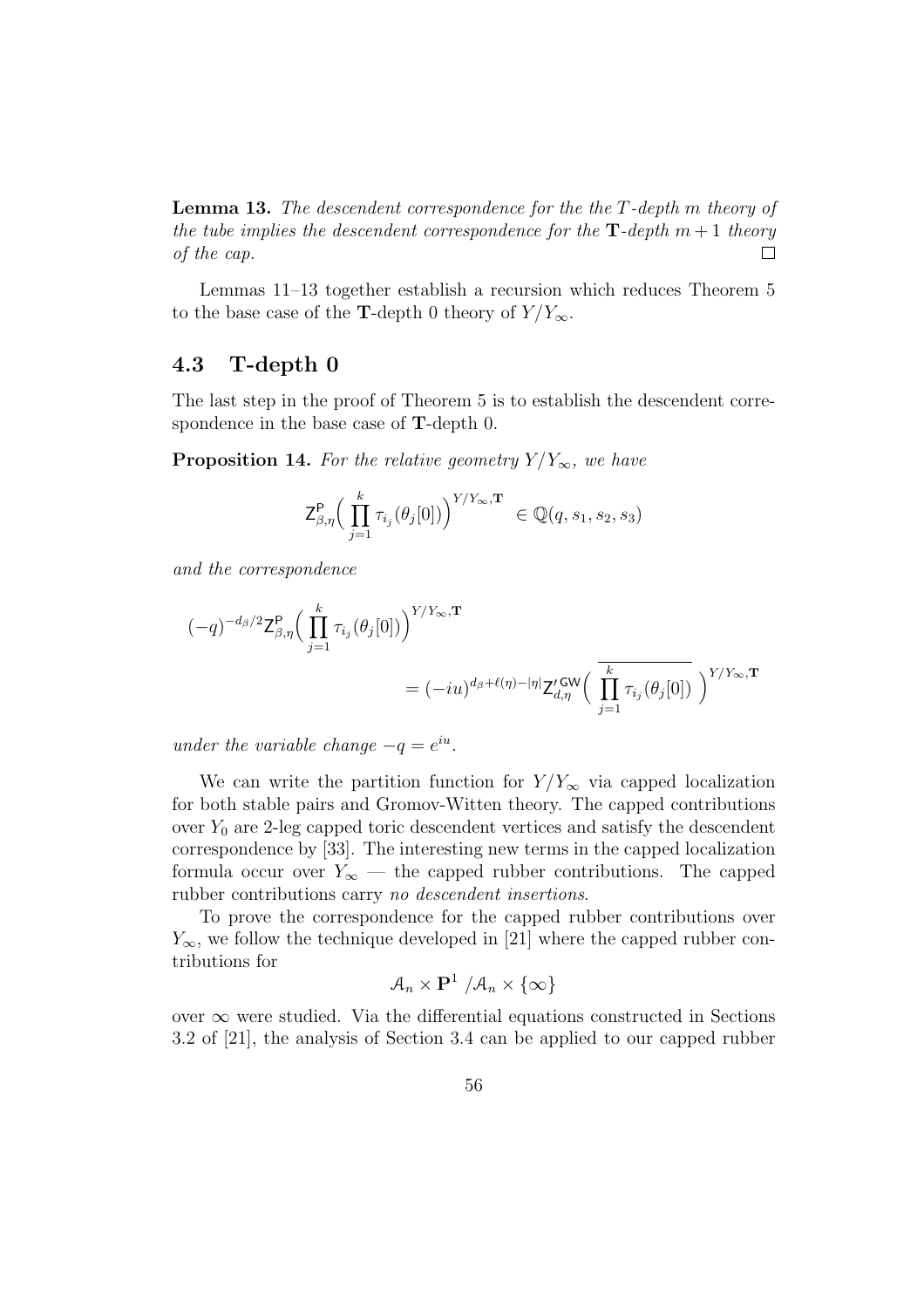contributions. The proof of Lemma 6 of [21] is valid here. As a result the correspondence for the capped rubber contributions of  $Y/Y_{\infty}$  over  $Y_{\infty}$  is equivalent to the following non-rubber correspondence.

We consider the relative geometry  $Y / Y_0 \cup Y_\infty$  with respect to the 2-torus T-action by the first two factors  $T \subset \mathbf{T}$ . Let  $\gamma \in H^*_{\mathbb{C}^*}(\mathbf{P}_1^1, \mathbb{Q})$  be the class of the fixed point  $\infty \in \mathbf{P}_1^1$ .

**Proposition 15.** For the relative geometry  $Y/Y_0 \cup Y_\infty$ , we have

$$
\mathsf{Z}_{\beta,\nu,\mu}^{\mathsf{P}}\Big(\tau_0(\gamma[0])\Big)^{Y/Y_0\cup Y_{\infty},T}\in\mathbb{Q}(q,s_1,s_2)
$$

and the correspondence

$$
(-q)^{-d_{\beta}/2} \mathsf{Z}^{\mathsf{P}}_{\beta,\nu,\mu} \Big( \tau_0(\gamma[0]) \Big)^{Y/Y_0 \cup Y_{\infty},T}
$$
  
= 
$$
(-iu)^{d_{\beta}+\ell(\nu)-|\nu|+\ell(\mu)-|\mu|} \mathsf{Z}'_{\beta,\nu,\mu} \Big( \overline{\tau_0(\gamma[0])} \Big)^{Y/Y_0 \cup Y_{\infty},T}
$$

under the variable change  $-q = e^{iu}$ .

By basic properties of the descendent correspondence [33],

$$
\overline{\tau_0(\gamma[0])} = \tau_0(\gamma[0]) \ .
$$

Proposition 14 is a consequence of Proposition 15 together with the recursion of Lemmas 11 - 13. Hence the proof of Theorem 5 will be complete once Proposition 15 is established.

#### 4.4 Proof of Proposition 15

The curve class  $\beta \in H_2(Y, \mathbb{Z})$  is a linear combination of the curves

$$
[\mathbf{P}_1^1] = \mathbf{P}_1^1 \times \{0\} \times \{0\}, \qquad [\mathbf{P}_3^1] = \{0\} \times \{0\} \times \mathbf{P}_3^1.
$$

If  $\beta$  is a multiple of  $[\mathbf{P}_3^1]$ , then Proposition 15 reduces immediately to the T-equivariant descendent correspondence of local curves [33].

Let  $Y = P_1^1 \times P_2^1 \times P_3^1$ . We view the projective variety Y as a Tequivariant compactification of the quasi-projective variety  $Y$ ,

$$
\mathbf{P}_1^1 \times \mathbb{C} \times \mathbf{P}_3^1 \subset \mathbf{P}_1^1 \times \mathbf{P}_2^1 \times \mathbf{P}_3^1.
$$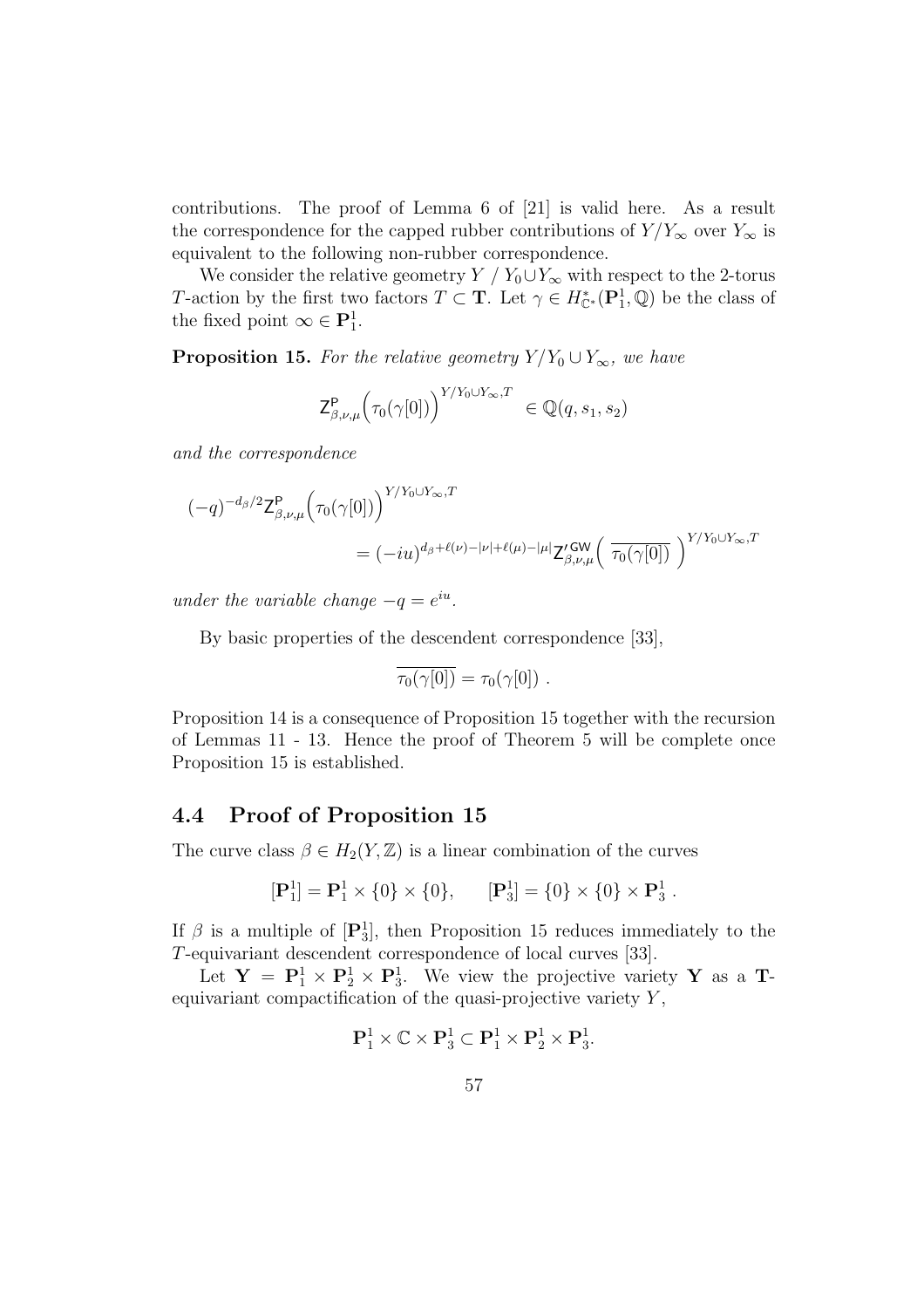Let  $Y_0$  and  $Y_\infty$  be the  $\pi_3$ -fibers of Y over  $0, \infty \in \mathbb{P}^1_3$ . Our proof of Proposition 15 will be obtained from studying the partition functions

$$
\mathsf{Z}^{\mathsf{P}}_{\beta,\nu,\mu} \Big( \tau_0(\gamma[0]) \Big)^{\mathbf{Y}/\mathbf{Y}_0 \cup \mathbf{Y}_{\infty},T}, \quad \mathsf{Z}'^{\mathsf{GW}}_{\beta,\nu,\mu} \Big( \overline{\tau_0(\gamma[0])} \Big)^{\mathbf{Y}/\mathbf{Y}_0 \cup \mathbf{Y}_{\infty},T} \tag{56}
$$

for the compact relative geometry  $Y/Y_0\cup Y_\infty$ . We will consider curve classes

$$
\beta = d_1[\mathbf{P}_1^1] + d_3[\mathbf{P}_3^1] \in H_2(\mathbf{Y}, \mathbb{Z})
$$

for which  $d_1 > 0$  and  $d_3 \geq 0$ .

If  $d_3 > 0$ , the relative conditions  $\nu$  and  $\mu$  in (56) will be taken to be of a special form. The relative condition  $\nu$  is a partition of  $d_3$  weighted by  $H^*_T(\mathbf{P}_1^1 \times \mathbf{P}_2^1, \mathbb{Q})$ . We require the weights of all the parts  $\nu_i$  to be the pullbacks of the classes the  $\mathbb{C}_1^*$ -fixed points  $0, \infty \in \mathbb{P}^1$  except for the weight of the part  $\nu_1$ . For  $\nu_1$ , we take the weight to be the class of one of the following T-fixed points:

$$
(0,0),(\infty,0)\in\mathbf{P}_1^1\times\mathbf{P}_2^1.
$$

For  $\mu$ , we require all weights to be the pull-backs of the classes of  $0, \infty \in \mathbb{P}^1_1$ 

The moduli space of stable pairs  $P_n(\mathbf{Y}/\mathbf{Y}_0\cup \mathbf{Y}_{\infty}, \beta)_{\nu,\mu}$  has virtual dimension  $2d_1 + 2d_3$  minus the constraints imposed by the boundary conditions. The number of constraints imposed by  $\nu$  is  $d_3 + 1$  and by  $\mu$  is  $d_3$ . Hence, the virtual dimension of the stable pairs space is

$$
2d_1+2d_3-2d_3-1.
$$

The integrand  $\tau_0(\gamma[0])$  imposes another constraint, so the virtual dimension of the integrals in the stable pairs partition function (56) is  $2d_1 - 2$ . The parallel dimension analysis for the Gromov-Witten partition function (56) also yields  $2d_1 - 2$ .

**Lemma 16.** For  $d_3 > 0$  with our special boundary conditions  $\nu$  and  $\mu$ , we have

$$
\mathsf{Z}^\mathsf{P}_{\beta,\nu,\mu}\Big( \tau_0(\gamma[0]) \Big)^{{\mathbf{Y}}/{\mathbf{Y}}_0 \cup {\mathbf{Y}}_\infty,T} \ \in \mathbb{Q}(q,s_1,s_2)
$$

and the correspondence

$$
(-q)^{-d_{\beta}/2} \mathsf{Z}^{\mathsf{P}}_{\beta,\nu,\mu} \Big( \tau_0(\gamma[0]) \Big)^{\mathbf{Y}/\mathbf{Y}_0 \cup \mathbf{Y}_{\infty},T}
$$
  

$$
= (-iu)^{d_{\beta}+\ell(\nu)-|\nu|+\ell(\mu)-|\mu|} \mathsf{Z}'_{\beta,\nu,\mu}^{\mathsf{GW}} \Big( \overline{\tau_0(\gamma[0])} \Big)^{\mathbf{Y}/\mathbf{Y}_0 \cup \mathbf{Y}_{\infty},T}
$$

under the variable change  $-q = e^{iu}$ .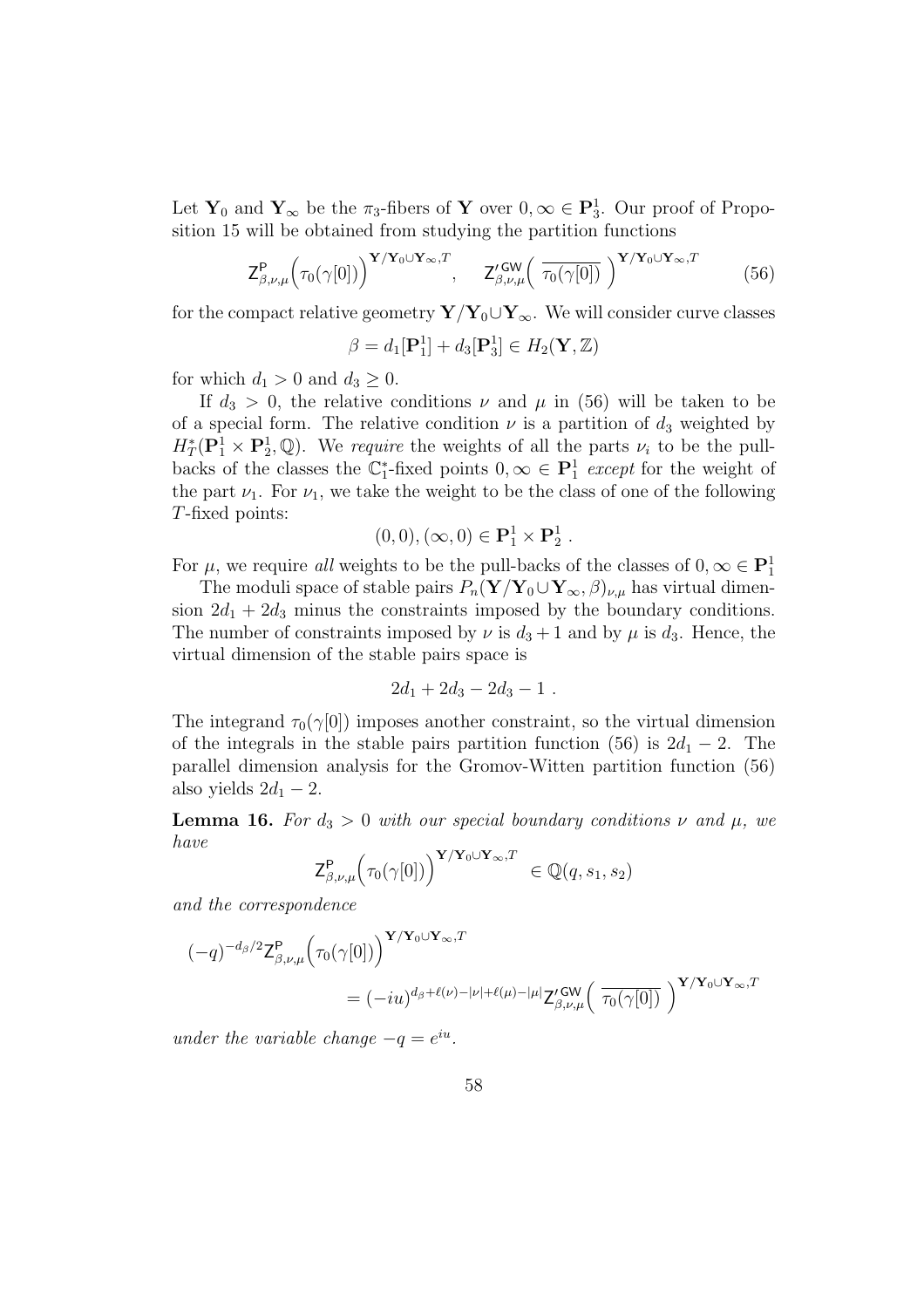*Proof.* We can assume  $d_1 > 0$ , then  $2d_1 - 2 \geq 0$ . If  $2d_1 - 2 > 0$ , the both the stable pairs and Gromov-Witten partition functions vanish by the compactness of the geometry. If  $2d_1-2=0$ , then both partition functions are independent of the equivariant parameters  $s_1$  and  $s_2$ . The required matching then follows from Theorem 3.  $\Box$ 

We can apply T-equivariant localization to both sides of the correspondence of Lemma 16. Via the action of the second factor of  $T$ , the  $T$ equivariant contributions occur with  $\mathbf{P}_2^1$  coordinate either 0 or  $\infty$  (remember the curve class  $\beta$  is degree 0 over  $\mathbf{P}_2^1$ . The localization contributions where the entire curve  $\beta$  and all the boundary conditions lie over  $0 \in \mathbf{P}_2^1$  yield<sup>22</sup> the residue invariants appearing in Proposition 15. All the other terms in the localization formula can be expressed as the residue invariants of Proposition 15 (over 0 or  $\infty \in \mathbf{P}_2^1$ ) with lesser  $\beta$ . Hence the T-equivariant localization relation applied to Lemma 16 reduces Proposition 15 to the case where  $d_3 = 0$ .

To prove the  $d_3 = 0$  case of Proposition 15, we replace Lemma 16 with a different partition function. Let

$$
\gamma_0 \in H^*_T(\mathbf{P}_1^1 \times \mathbf{P}_2^1, \mathbb{Q})
$$

be the class of the point  $(\infty, 0)$ . Alternatively,  $\gamma_0$  is the intersection of  $\gamma$  with the divisor over  $0 \in \mathbf{P}_2^1$ . Hence,  $\gamma_0$  restricted to  $\mathbf{P}_1^1 \times \{0\} \times \mathbf{P}_3^1$  is  $-s_2\gamma$ .

**Lemma 17.** For  $d_3 = 0$ , we have

$$
\mathsf{Z}^\mathsf{P}_{\beta, \emptyset, \emptyset}\Big(\tau_0(\gamma_0[0])\Big)^{\mathbf{Y}/\mathbf{Y}_0 \cup \mathbf{Y}_\infty, T} \ \in \mathbb{Q}(q, s_1, s_2)
$$

and the correspondence

$$
(-q)^{-d_{\beta}/2} \mathsf{Z}^{\mathsf{P}}_{\beta,\emptyset,\emptyset} \Big( \tau_0(\gamma_0[0]) \Big)^{\mathbf{Y}/\mathbf{Y}_0 \cup \mathbf{Y}_{\infty},T} = (-iu)^{d_{\beta}} \mathsf{Z}'_{\beta,\emptyset,\emptyset} \Big( \overline{\tau_0(\gamma_0[0])} \Big)^{\mathbf{Y}/\mathbf{Y}_0 \cup \mathbf{Y}_{\infty},T}
$$

under the variable change  $-q = e^{iu}$ .

Proof. The dimension analysis used in the proof of Lemma 16 is also valid here and yields the result.  $\Box$ 

<sup>&</sup>lt;sup>22</sup>Up to a harmless  $s_2$  factor obtained from the cohomology weight of the part  $\nu_1$ .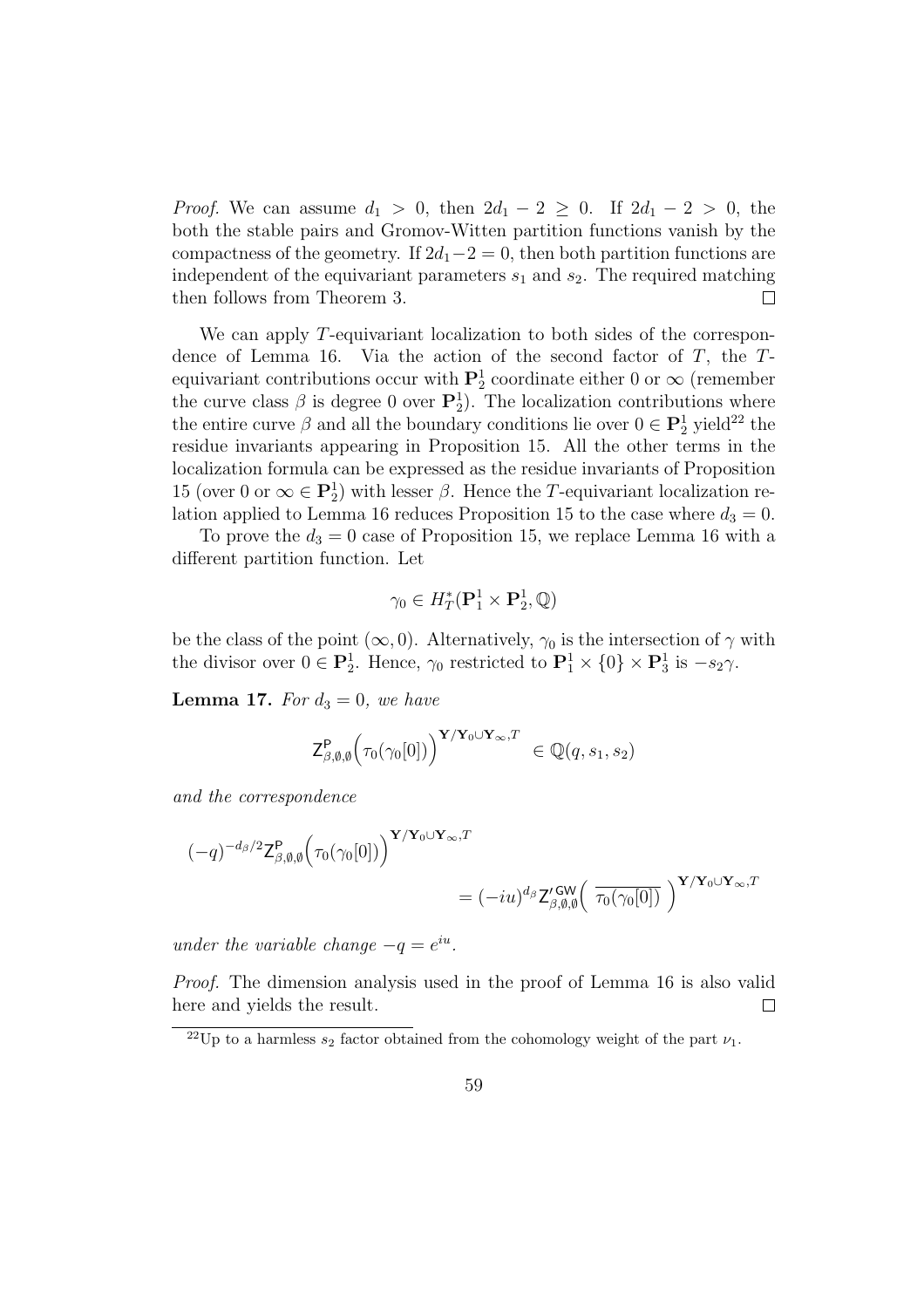Finally, we can apply T-equivariant localization to both sides of the correspondence of Lemma 17. The localization contributions where the entire curve  $\beta$  lies over  $0 \in \mathbf{P}_2^1$  yield<sup>23</sup> the residue invariants appearing in Proposition 15. All the other terms in the localization formula include unconstrained curves over  $\infty \in \mathbb{P}^1_2$  with positive  $[\mathbb{P}^1_1]$  components — all such contributions vanish.<sup>24</sup> The  $T$ -equivariant localization relation applied to Lemma 17 completes the proof of Proposition 15  $\Box$ 

Proposition 15 was the last step in the proof of Proposition 14. The proof of Proposition 14 completes the proof of Theorem 5.

# 5 Bi-relative residue theories

#### 5.1 Overview

In order to prove Theorem 1, we must first extend Theorem 2 to non-toric surfaces S which are projective bundles over higher genus curves (as discussed in Section 2.6). Our strategy is to extend Proposition 3 to such surfaces. The extension of Theorem 2 then follows as a consequence.

In order to extend Proposition 3 to projective bundles S over higher genus curves, we will degenerate S. To carry out the argument, we will require a descendent correspondence for a particular residue theory in a bi-relative 3-fold geometry.

#### 5.2 Bi-relative geometry

Following the notation of Section 4.4, let

$$
\mathbf{Y} = \mathbf{P}_1^1 \times \mathbf{P}_2^1 \times \mathbf{P}_3^1 \ , \quad \mathbf{Y}_\infty = \mathbf{P}_1^1 \times \mathbf{P}_2^1 \times \{\infty\} \ ,
$$

and let  $D_{\infty} \subset Y$  be the divisor

$$
D_\infty=P_1^1\times\{\infty\}\times P_3^1\;.
$$

We will consider the bi-relative 3-fold geometry

$$
\mathbf{Y} / \mathbf{Y}_{\infty} \cup \mathbf{D}_{\infty} . \tag{57}
$$

<sup>&</sup>lt;sup>23</sup>Up to a harmless  $s_2$  factor obtained from  $\gamma_0$ .

<sup>&</sup>lt;sup>24</sup>The proof can be obtained inductively from the geometry  $\mathbf{Y}/\mathbf{Y}_0 \cup \mathbf{Y}_{\infty}$  by considering the integrand  $\tau_0(\gamma_0)$ . We leave the details as an exercise for the reader.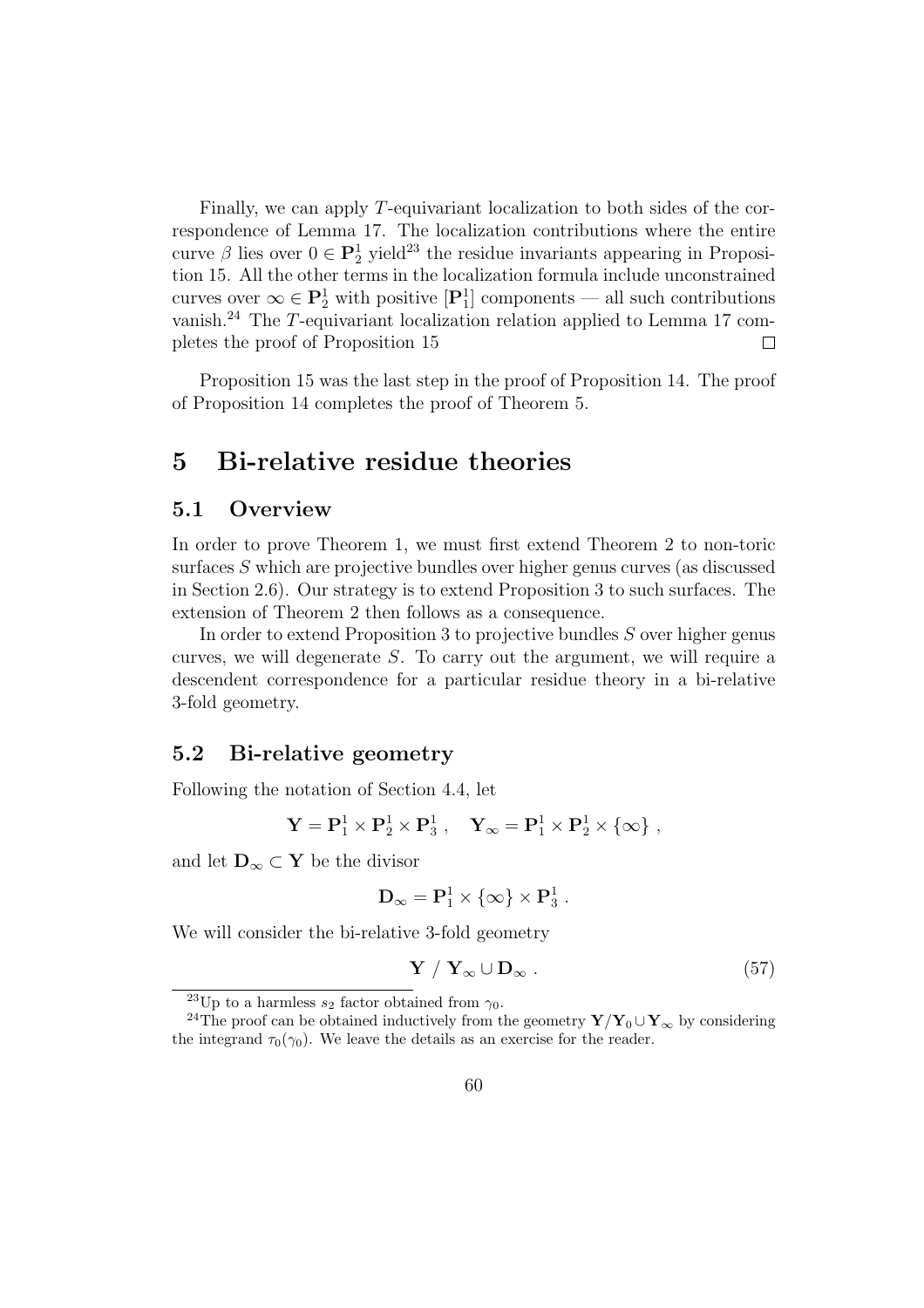Since the divisors  $Y_{\infty}$  and  $D_{\infty}$  intersect, the full stable pairs and Gromov-Witten theories of the geometry (57) are not described by standard relative techniques [9, 12].

Fortunately, we are only interested here in a corner of the bi-relative geometry (57) which can be approached by standard relative geometry the residue theory over  $0 \in \mathbf{P}_2^1$ . To define the residues over  $0 \in \mathbf{P}_2^1$ , curves intersecting  $Y_\infty \cap D_\infty$  do *not* arise, so the standard relative methods are sufficient.

The descendent correspondence for residue theory of  $(57)$  over  $0 \in \mathbf{P}_2^1$ will play a crucial role in the extension of Proposition 3 and Theorem 2.

# 5.3 Construction I

Consider the moduli space of stable pairs  $P_n(\mathbf{Y}/\mathbf{Y}_{\infty}, \beta)_\eta$  with curve class

$$
\beta = d_1[\mathbf{P}_1^1] + d_2[\mathbf{P}_2^1] + d_3[\mathbf{P}_3^1]
$$

and  $\mathbb{C}_1^* \times \mathbb{C}_2^*$ -equivariant relative condition  $\eta$  along  $\mathbf{Y}_{\infty}$  with cohomology weights supported on

$$
\mathbf{P}_1^1 \times \{0\} \times \{\infty\} \subset \mathbf{Y}_{\infty} .
$$

Define the open set

$$
V_{n,\beta,\eta} \subset P_n(\mathbf{Y}/\mathbf{Y}_{\infty},\beta)_{\eta}
$$

to be the locus of stable pairs for which  $\mathbf{D}_{\infty}$  is not a zero divisor.

More precisely, a stable pair in the relative geometry  $\mathbf{Y}/\mathbf{Y}_{\infty}$  is supported on a destabilization  $\widetilde{Y}$  of Y along Y<sub>∞</sub>. The original divisor  $D_{\infty}$  degenerates to the reducible divisor

$$
\widetilde{\mathbf{D}}_{\infty} = \pi_2^{-1}(\infty) \subset \widetilde{\mathbf{Y}}, \quad \pi_2 : \widetilde{\mathbf{Y}} \to \mathbf{P}_2^1.
$$

We define  $V_{n,\beta,\eta}$  to be the open set of stable pairs for which  $\widetilde{\mathbf{D}}_{\infty}$  is not a zero divisor.<sup>25</sup> In other words, the stable pair is *transverse* to  $\mathbf{D}_{\infty}$ : there are no *free points* (the cokernel of the stable pair) on  $D_{\infty}$ . Via the intersection with  $\mathbf{D}_{\infty}$ , we obtain a canonical map<sup>26</sup>

$$
\epsilon: V_{n,\beta,\eta} \to \text{Hilb}(\mathbf{P}_1^1 \times \mathbf{P}_3^1 / \mathbf{P}_1^1 \times \{\infty\}, d_2) .
$$

<sup>&</sup>lt;sup>25</sup>The moduli space  $P_n(\mathbf{Y}/\mathbf{Y}_{\infty}, \beta)$ <sub>n</sub> is not relative to  $\widetilde{\mathbf{D}}_{\infty}$ , so transversality along  $\widetilde{\mathbf{D}}_{\infty}$ is a non-trivial condition. There is no bubbling along  $\widetilde{\mathbf{D}}_{\infty}$ .

<sup>26</sup>The map involves possible stabilization. Stabilization here contracts bubbled components which have continuous automorphisms fixing the boundary sheaf.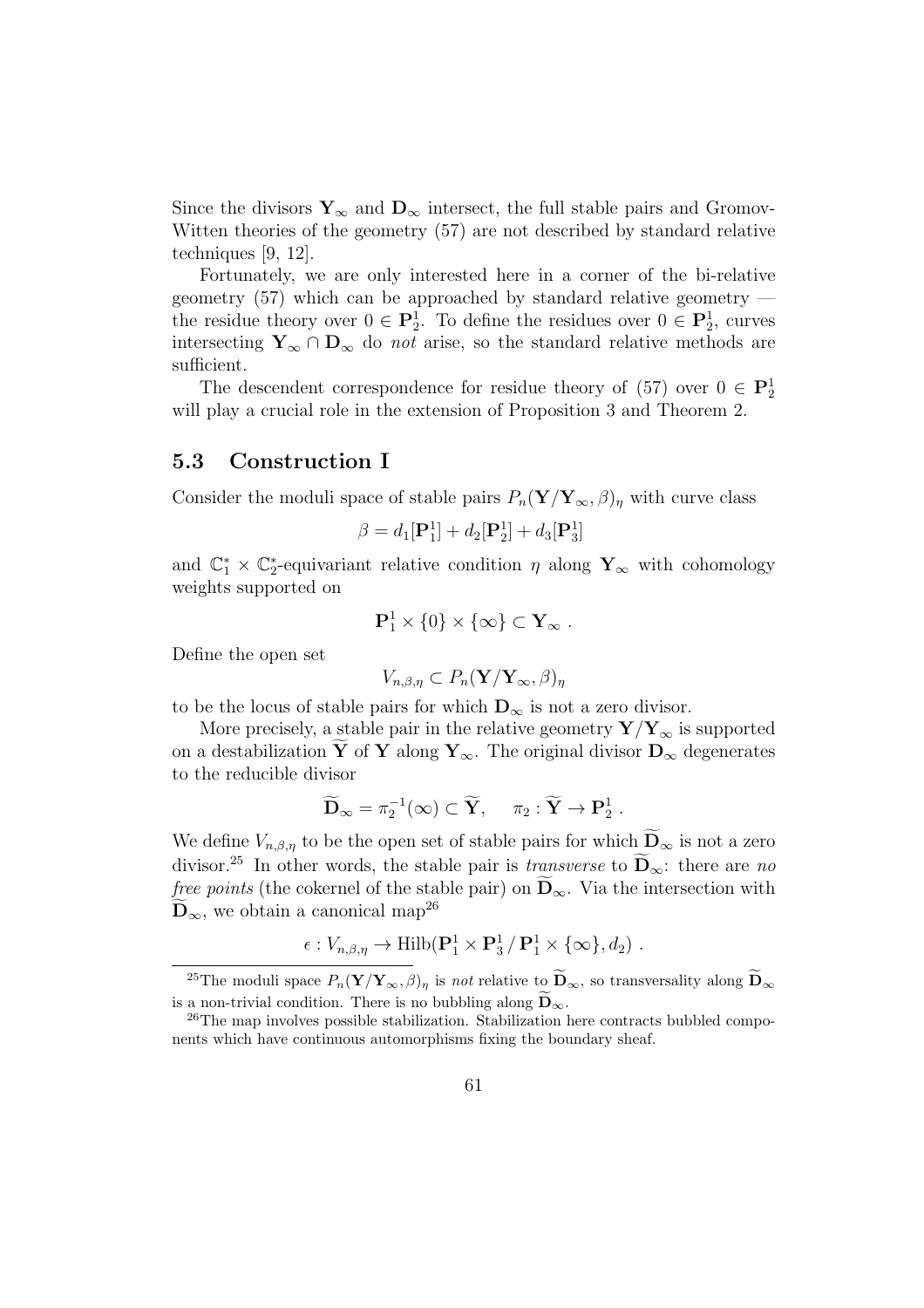Here, Hilb( $\mathbf{P}_1^1 \times \mathbf{P}_3^1 / \mathbf{P}_1^1 \times \{\infty\}, d_2$ ) is the Hilbert scheme<sup>27</sup> of  $d_2$  points of the surface  $\mathbf{P}_1^1 \times \mathbf{P}_3^1$  relative to the divisor  $\mathbf{P}_1^1 \times \{\infty\}.$ 

The original 3-torus **T** acting on **Y** acts on  $V_{n,\beta,\eta}$ . While  $V_{n,\beta,\eta}$  is certainly not compact, the  $\mathbb{C}_2^*$ -fixed point locus is compact — all features of the stable pair occur on

$$
\widetilde{\mathbf{D}}_0 = \pi_2^{-1}(0) \subset \widetilde{\mathbf{Y}} \ .
$$

A  $\mathbb{C}_2^*$ -fixed stable pair in  $V_{n,\beta,\eta}$  meets  $\widetilde{\mathbf{D}}_{\infty}$  transversely. On  $\widetilde{\mathbf{Y}} \setminus \widetilde{\mathbf{D}}_0$ ,  $\mathbb{C}_2^*$ -fixed stable pairs are simply the pull-backs of 0-dimensional subschemes of  $\bar{D}_{\infty}$ . All components of positive degree over  $\mathbf{P}_1^1 \times \mathbf{P}_3^1$  of  $\mathbb{C}_2^*$ -fixed curves associated to stable pairs in  $V_{n,\beta,\eta}$  lie over  $0 \in \mathbf{P}_2^1$ .

Let  $\theta_j, \theta'_{j'} \in H_{\mathbb{C}_1^*}^*(\mathbf{P}_1^1, \mathbb{Q})$  be as in Section 4.1. Let

$$
[0,0],[0,\infty]\in H^*_{\mathbb{C}_2^*\times\mathbb{C}_3^*}(\mathbf{P}_2^1\times\mathbf{P}_3^1)
$$

denote the classes of the points  $(0,0)$  and  $(0,\infty)$  respectively. Let

$$
\phi \in H_{\mathbb{C}_1^*\times \mathbb{C}_3^*}^*(\text{Hilb}(\mathbf{P}_1^1 \times \mathbf{P}_3^1/\mathbf{P}_1^1 \times {\{\infty\}}, d_2), \mathbb{Q}) .
$$

We define the uncapped residue descendent series

$$
\mathsf{V}^\mathsf{P}_\beta\left(\prod_{j=1}^k\tau_{i_j}(\theta_j[0,0])\prod_{j'=1}^{k'}\tau_{i'_{j'}}(\theta'_{j'}[0,\infty])\right)_{\eta,\phi}^{\mathbf{Y}/\mathbf{Y}_\infty\cup\mathbf{D}_\infty,\mathbf{T}}=\\\sum_{n\in\mathbb{Z}}q^n\int_{[V_{n,\beta,\eta}]^{vir}}\prod_{j=1}^k\tau_{i_j}(\theta_j[0,0])\prod_{j'=1}^{k'}\tau_{i'_{j'}}(\theta'_{j'}[0,\infty])\cup\epsilon^*(\phi)
$$

by T-equivariant residues.

#### 5.4 Construction II

Next, we consider the moduli of stable pairs for the relative geometry

$$
\mathbf{Y} / \mathbf{Y}_{\infty} \cup \mathbf{D}_{\infty} . \tag{58}
$$

with curve classes  $d_2[\mathbf{P}_2^1]$ . Since

$$
[\mathbf{P}_2^1] \cdot \mathbf{Y}_{\infty} = 0 \ ,
$$

<sup>&</sup>lt;sup>27</sup>The Hilbert scheme of points of a surface relative to a divisor is a special case of the relative ideal sheaf moduli for 3-folds. See [39] for a discussion and study.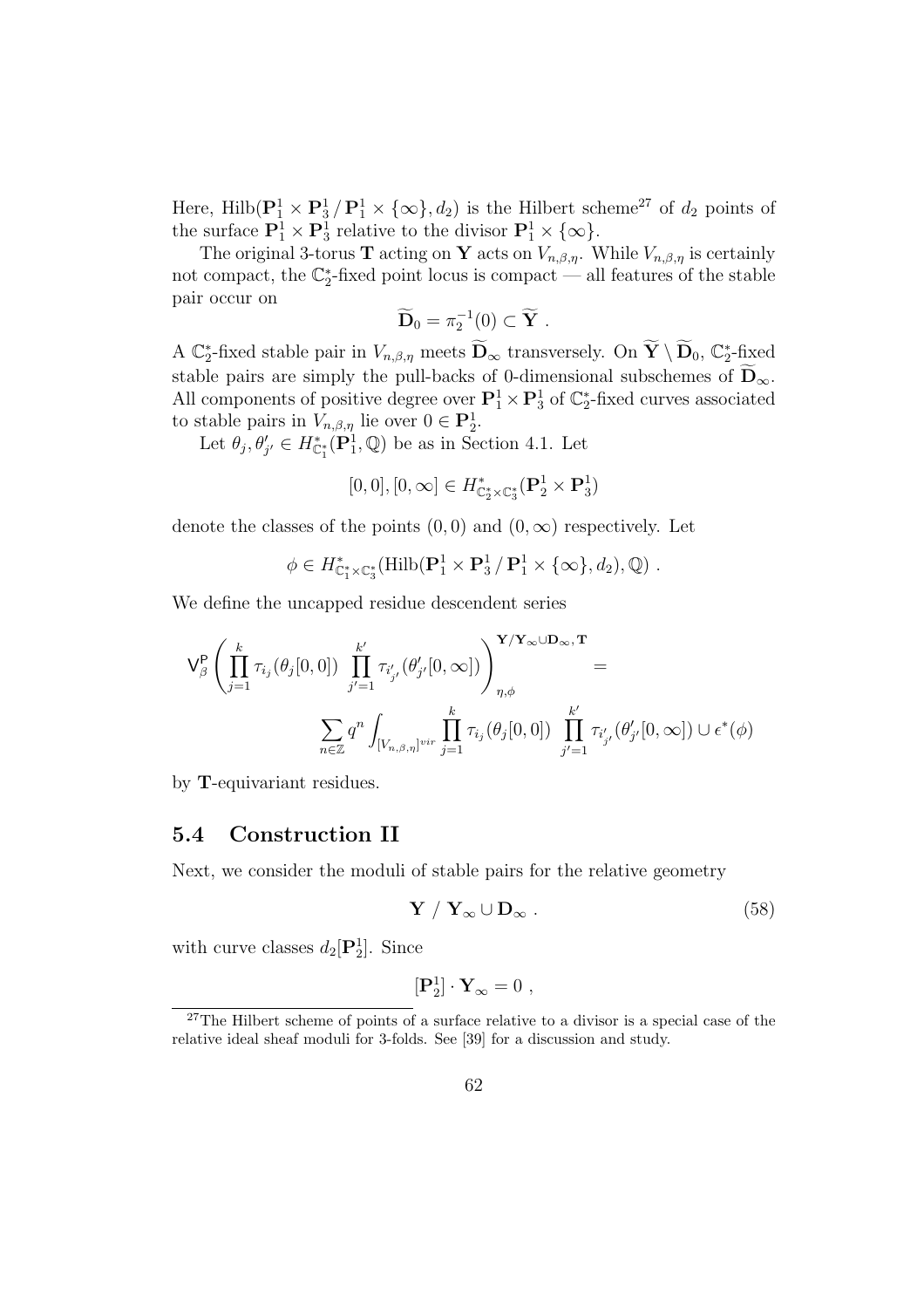the curves never meet  $Y_{\infty}$ . So the delicate study of geometry relative to the singularities of  $Y_\infty \cup D_\infty$  can be completely avoided. The moduli space

$$
P_n(\mathbf{Y}/\mathbf{Y}_{\infty} \cup \mathbf{D}_{\infty}, d_2[\mathbf{P}_2^1])
$$

is easily constructed. The projections of the curves to

$$
\mathbf{P}_1^1 \times \{0\} \times \mathbf{P}_3^1
$$

are never allowed to meet

$$
\mathbf{P}_1^1\times\{0\}\times\{\infty\}\subset\mathbf{Y}_{\infty}\;.
$$

Bubbling occurs along  $Y_{\infty}$  to keep the projections away. The points of the resulting moduli space corresponds to stable pairs which meet  $D_{\infty}$  away from the intersection with  $\mathbf{Y}_{\infty}$ . Hence, the deformation theory and virtual class are standard.

The boundary conditions along  $D_{\infty}$  are defined via the canonical map

$$
\epsilon: P_n(\mathbf{Y}/\mathbf{Y}_{\infty} \cup \mathbf{D}_{\infty}, d_2[\mathbf{P}_2^1]) \to \mathrm{Hilb}(\mathbf{P}_1^1 \times \mathbf{P}_3^1 / \mathbf{P}_1^1 \times {\alpha} \setminus d_2).
$$

While any element of the cohomology of  $\text{Hilb}(\mathbf{P}_1^1 \times \mathbf{P}_3^1 / \mathbf{P}_1^1 \times \{\infty\}, d_2)$  imposes a boundary condition, special elements corresponding to the Nakajima basis of the cohomology of the Hilbert scheme of points in the absolute case will play a distinguished role.

Let  $\mu$  be partition of  $d_2$  weighted by the cohomology of the surface  $\mathbf{P}_1^1 \times \mathbf{P}_3^1$ . Explicitly,

$$
\mu = \{(\mu_1, \omega_1), \dots, (\mu_\ell, \omega_\ell)\}, \quad d_2 = \sum_{i=1}^\ell \mu_i, \quad \omega_i \in H^*_{\mathbb{C}_1^* \times \mathbb{C}_3^*}(\mathbf{P}_1^1 \times \mathbf{P}_3^1, \mathbb{Q}). \tag{59}
$$

Such a weighted partition determines an element

$$
\mathsf{Nak}(\mu) \in H^*_{\mathbb{C}_1^* \times \mathbb{C}_3^*}(\mathrm{Hilb}(\mathbf{P}_1^1 \times \mathbf{P}_3^1 / \mathbf{P}_1^1 \times \{\infty\}, d_2), \mathbb{Q})
$$

by the following construction. Recall

$$
\left(\mathbf{P}_1^1 \times \mathbf{P}_3^1 / \mathbf{P}_1^1 \times \{\infty\}\right)^{\ell} \to \mathbf{P}_1^1 \times \mathbf{P}_3^1
$$

is the space of ordered points in the relative surface geometry, see Section 1.2. The cohomology weights  $\omega_i$  pull-back canonically to the space of points  $\left(\mathbf{P}_1^1 \times \mathbf{P}_3^1 / \mathbf{P}_1^1 \times \{\infty\}\right)^{\ell}$ . Let

$$
\mathsf{C}_{\mu} \subset \left(\mathbf{P}_{1}^{1} \times \mathbf{P}_{3}^{1} / \mathbf{P}_{1}^{1} \times \{\infty\}\right)^{\ell} \times \mathrm{Hilb}(\mathbf{P}_{1}^{1} \times \mathbf{P}_{3}^{1} / \mathbf{P}_{1}^{1} \times \{\infty\}, d_{2}\right)
$$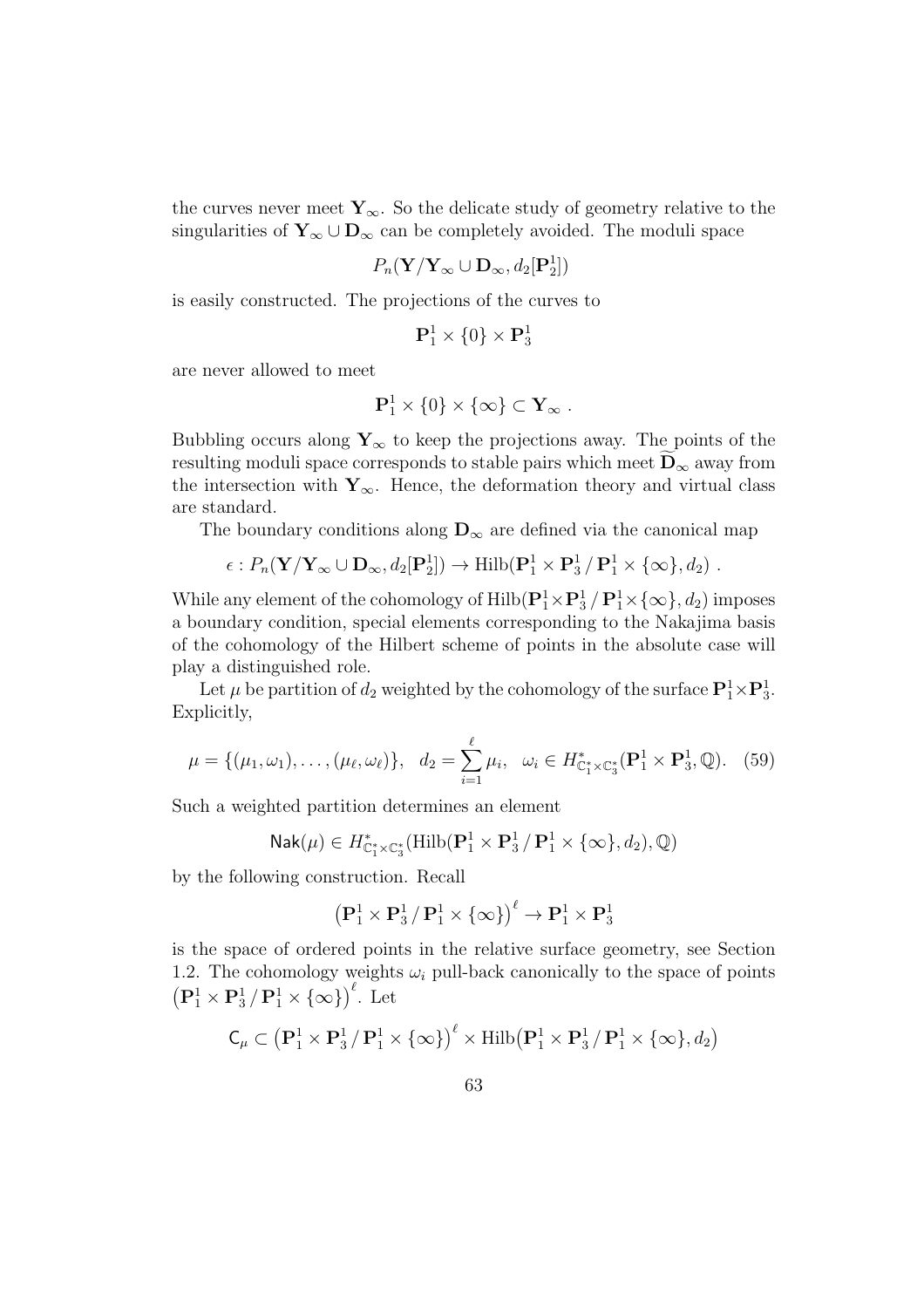be the closure of the locus of distinct points in  $(\mathbf{P}_1^1 \times \mathbf{P}_3^1 / \mathbf{P}_1^1 \times \{\infty\})^{\ell}$  carrying punctual subschemes of lengths  $\mu_1, \ldots, \mu_{\ell(\mu)}$ . Let

$$
\mathsf{Nak}(\mu) = \frac{1}{\mathfrak{z}(\mu)} \mathrm{pr}_{2*} \big( \mathsf{C}_\mu \cdot \mathrm{pr}_1^*(\omega_1 \cup \ldots \cup \omega_\ell) \big)
$$

with respect to the projections of

$$
(\mathbf{P}_1^1 \times \mathbf{P}_3^1 / \mathbf{P}_1^1 \times \{\infty\})^{\ell} \times \text{Hilb}(\mathbf{P}_1^1 \times \mathbf{P}_3^1 / \mathbf{P}_1^1 \times \{\infty\}, d_2)
$$

onto the first and second factors.

Let  $D_0 \subset Y$  be the divisor lying over  $0 \in P_2^1$ . We can also consider the rubber moduli spaces of stable pairs

$$
P_n(\mathbf{Y}/\mathbf{Y}_{\infty} \cup \mathbf{D}_0 \cup \mathbf{D}_{\infty}, d_2[\mathbf{P}_2^1])^{\sim}
$$

which arises in the boundary of  $P_n(Y/Y_\infty \cup D_\infty, d_2[P_2^1])$  over  $D_\infty$ . In addition to the boundary map  $\epsilon_{\infty}$  associated to  $\mathbf{D}_{\infty}$ , there is also a boundary map

$$
\epsilon_0: P_n(\mathbf{Y}/\mathbf{Y}_{\infty} \cup \mathbf{D}_0 \cup \mathbf{D}_{\infty}, d_2[\mathbf{P}_2^1])^{\sim} \to \mathrm{Hilb}(\mathbf{P}_1^1 \times \mathbf{P}_3^1 / \mathbf{P}_1^1 \times {\{\infty\}}, d_2)
$$

obtained by the intersection with  $\mathbf{D}_0$ .

As in Section 2.4.4, we have the cotangent line classes

$$
\Psi_0, \Psi_{\infty} \in H^2_{\mathbb{C}_1^* \times \mathbb{C}_3^*} (P_n(\mathbf{Y}/\mathbf{Y}_{\infty} \cup \mathbf{D}_0 \cup \mathbf{D}_{\infty}, d_2[\mathbf{P}_2^1])^{\sim}, \mathbb{Q}) .
$$

Define the rubber series

$$
\begin{aligned} \mathsf{R}_{d_2[\mathbf{P}_2^1]}^{\mathbf{P}} \left( \frac{1}{-\Phi_0 + s_2} \right)_{\phi,\mu}^{\mathbf{T}} = \\ \sum_{n \in \mathbb{Z}} q^n \int_{[P_n(\mathbf{Y}/\mathbf{Y}_\infty \cup \mathbf{D}_0 \cup \mathbf{D}_\infty, d_2[\mathbf{P}_2^1])^\sim]^{vir}} \frac{1}{-\Phi_0 + s_2} \cdot \epsilon_0^*(\phi) \cup \epsilon_\infty^*(\mathrm{Nak}(\mu)) \end{aligned} \; .
$$

Here,  $\phi \in H_{\mathbb{C}_1^* \times \mathbb{C}_3^*}^*$  (Hilb( $\mathbf{P}_1^1 \times \mathbf{P}_3^1 / \mathbf{P}_1^1 \times \{\infty\}, d_2$ ),  $\mathbb{Q}$ ) is an arbitrary class.

# 5.5 Definition of the bi-relative residue

We define the bi-relative capped descendent residue theory

$$
\mathsf{C}_{0}^{\mathsf{P}}\left(\prod_{j=1}^{k}\tau_{i_{j}}(\theta_{j}[0,0])\prod_{j'=1}^{k'}\tau_{i'_{j'}}(\theta'_{j'}[0,\infty]),\beta\right)_{\eta,\mu}^{\mathbf{Y}/\mathbf{Y}_{\infty}\cup\mathbf{D}_{\infty},\mathbf{T}}
$$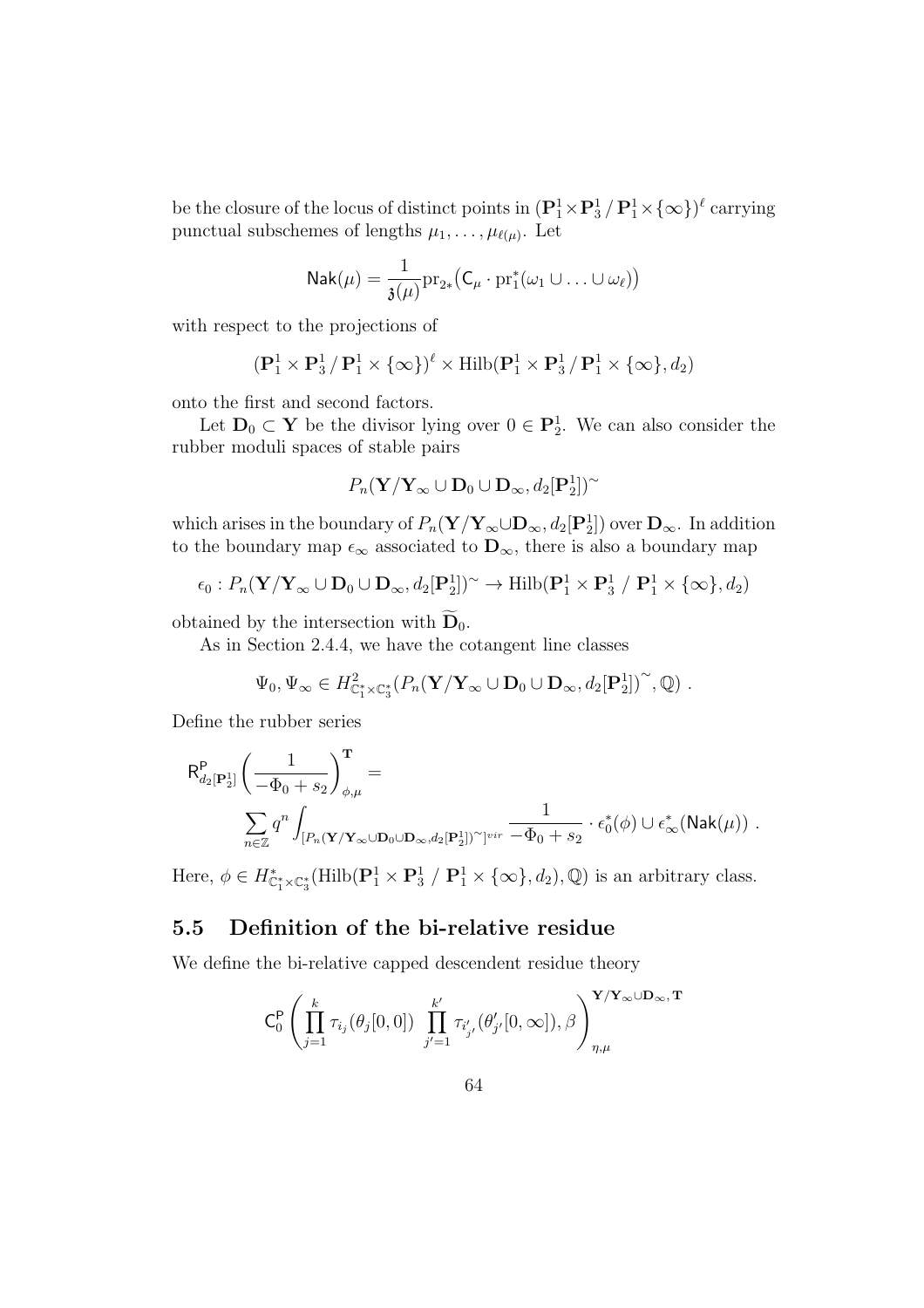by the formula

$$
\begin{aligned} \sum_i \mathsf{V}^\mathsf{P}_\beta\left(\prod_{j=1}^k \tau_{i_j}(\theta_j[0,0]) \prod_{j'=1}^{k'} \tau_{i'_{j'}}(\theta'_{j'}[0,\infty])\right)_{\eta,\phi_i}^{\mathbf{Y}/\mathbf{Y}_\infty\cup\mathbf{D}_\infty,\mathbf{T}} \\ \cdot q^{-d_2}\;\mathsf{R}^\mathsf{P}_{d_2[\mathbf{P}_2^1]}\left(\frac{1}{-\Phi_0+s_2}\right)_{\phi_i^\vee,\mu}^{\mathbf{T}} \end{aligned}
$$

where the sum is over the components of a  $\mathbb{C}_1^* \times \mathbb{C}_3^*$ -equivariant Künneth decomposition

$$
\sum_{i=1}^{f} \phi_i \otimes \phi_i^{\vee} = [\Delta] \in H_{\mathbb{C}_1^* \times \mathbb{C}_3^*}(\mathrm{Hilb} \times \mathrm{Hilb}, \mathbb{Q})
$$

of the diagonal of  $\text{Hilb}(\mathbf{P}_1^1 \times \mathbf{P}_3^1 / \mathbf{P}_1^1 \times {\infty}, d_2)$ .

# 5.6 Motivation

We have given above a rigorous definition of the bi-relative capped descendent residue theory. If we had a complete definition of the stable pairs theory of the bi-relative geometry  $\mathbf{Y}/\mathbf{Y}_{\infty} \cup \mathbf{D}_{\infty}$ , the definition of

$$
\mathsf{C}_{0}^{\mathsf{P}}\left(\prod_{j=1}^{k}\tau_{i_{j}}(\theta_{j}[0,0])\prod_{j'=1}^{k'}\tau_{i'_{j'}}(\theta'_{j'}[0,\infty]),\beta\right)_{\eta,\mu}^{\mathbf{Y}/\mathbf{Y}_{\infty}\cup\mathbf{D}_{\infty},\mathbf{T}}(60)
$$

as a capped residue theory would be immediate. Since we are interested in the residue theory over  $0 \in \mathbf{P}_2^1$ , the stable pairs do not interact with the singularities of  $Y_\infty \cup D_\infty$ , and we are able to define (60) by hand.

# 5.7 Gromov-Witten theory

Following every step of the stable pairs construction, we can also define a bi-relative capped descendent residue theory for stable maps,

$$
\mathsf{C}_{0}^{\mathsf{GW}}\left(\prod_{j=1}^{k}\tau_{i_{j}}(\theta_{j}[0,0])\prod_{j'=1}^{k'}\tau_{i'_{j'}}(\theta'_{j'}[0,\infty]),\beta\right)_{\eta,\mu}^{\mathbf{Y}/\mathbf{Y}_{\infty}\cup\mathbf{D}_{\infty},\mathbf{T}}.\tag{61}
$$

Moreover, the depth induction techniques of Sections  $3 - 4$  applied to both the descendent insertions and to the parts of  $\mu$  yield the following correspondence.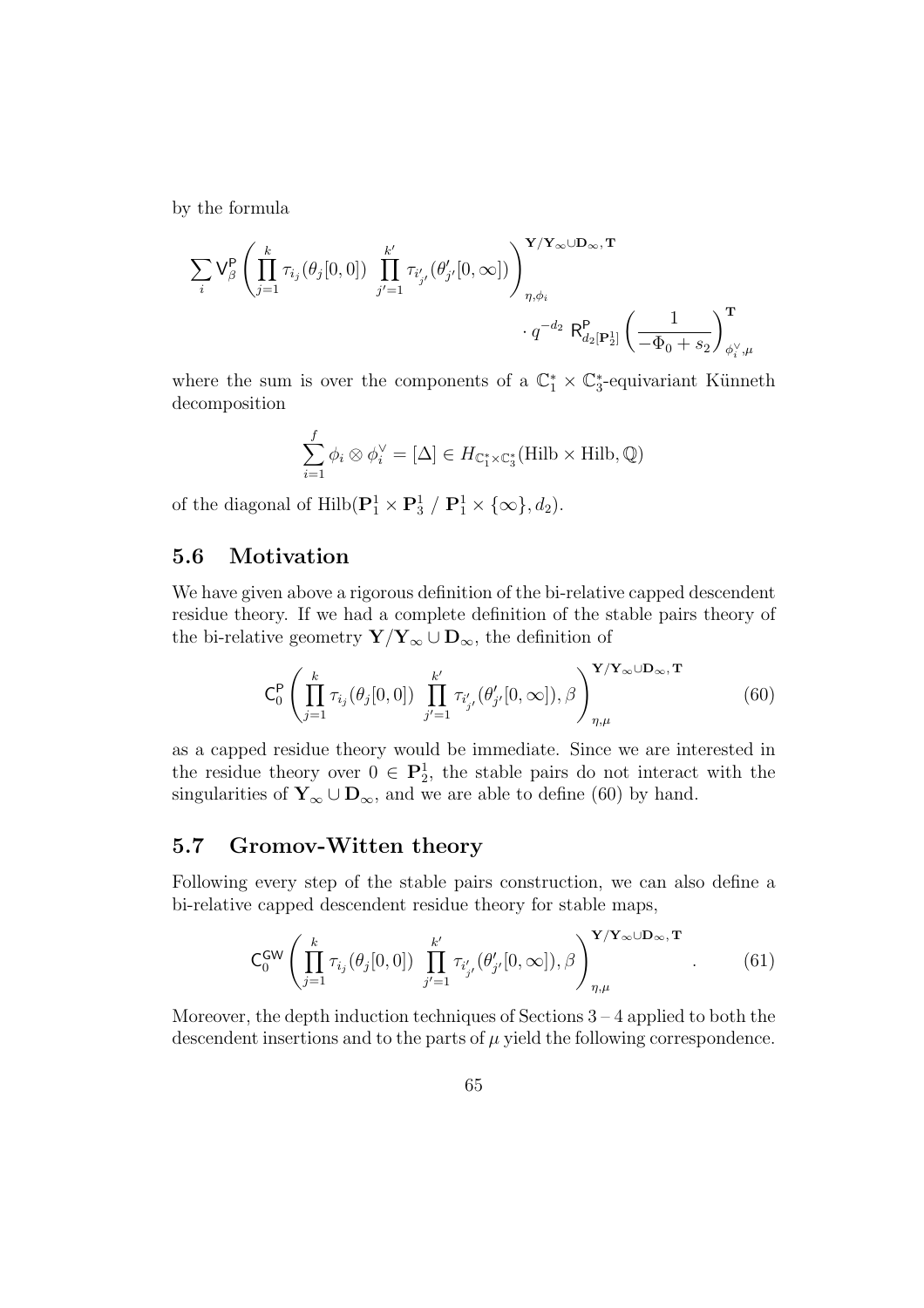Theorem 6. We have

$$
\mathsf{C}_{0}^{\mathsf{P}}\Big(\prod_{j=1}^{k} \tau_{i_j}(\theta_j[0,0]) \prod_{j'=1}^{k'} \tau_{i'_{j'}}(\theta'_{j'}[0,\infty]),\beta\Big)_{\eta,\mu}^{\mathbf{Y}/\mathbf{Y}_{\infty}\cup\mathbf{D}_{\infty},\mathbf{T}} \in \mathbb{Q}(q,s_1,s_2,s_3)
$$

and the correspondence

$$
\begin{aligned} &(-q)^{-d_{\beta}/2}\mathsf{C}^{\mathsf{P}}_{0}\Big(\prod_{j=1}^{k}\tau_{i_{j}}(\theta_{j}[0,0])\prod_{j'=1}^{k'}\tau_{i'_{j'}}(\theta'_{j'}[0,\infty]),\beta\Big)^{\mathbf{Y}/\mathbf{Y}_{\infty}\cup\mathbf{D}_{\infty},\mathbf{T}}\\ &(-iu)^{d_{\beta}+\ell(\eta)-|\eta|+\ell(\mu)-|\mu|}\mathsf{C}_{0}^{\mathsf{GW}}\Big(\prod_{j=1}^{k}\tau_{i_{j}}(\theta_{j}[0,0])\prod_{j'=1}^{k'}\tau_{i'_{j'}}(\theta'_{j'}[0,\infty])\;,\beta\Big)^{\mathbf{Y}/\mathbf{Y}_{\infty}\cup\mathbf{D}_{\infty},\mathbf{T}}\\ \end{aligned}
$$

under the variable change  $-q = e^{iu}$ .

*Proof.* We take the relative condition  $\mu$  of the form (59) to have cohomology weights

$$
\omega_i = \gamma_i[0] \text{ or } \gamma_i[\infty]
$$

where  $\gamma_i \in H_{\mathbb{C}_1^*}^*(\mathbf{P}_1^1, \mathbb{Q})$  and  $[0], [\infty] \in H_{\mathbb{C}_3^*}^*(\mathbf{P}_3^1, \mathbb{Q})$  are the classes of the  $\mathbb{C}_3^*$ fixed points.

To prove Theorem 6, we exactly follow the depth induction used in the proof of Theorems 4 and 5. The depth count has two components:

- the number of descendent insertions of the form  $\tau_{i'_{j'}}(\theta'_{j'}[0,\infty])$ ,
- the number of parts of  $\mu$  with weights of the form  $\gamma[\infty]$ .

There is no difficulty in including the parts of  $\mu$  over  $\infty \in \mathbb{P}^1_3$  in the **T**equivariant localization formula of Lemma 9. The descendents over  $\infty \in \mathbb{P}^1_3$ were used to rigidify the rubber — we can also use the parts of  $\mu$  to rigidify the rubber. The outcome is a reduction of Theorem 6 to the base case where all the descendent insertions and parts of  $\mu$  lie over  $0 \in \mathbf{P}_3^1$ .

Theorem 6 in the base case concerns only 3-leg descendent vertices at the points  $(0, 0, 0), (\infty, 0, 0) \in Y$  and the capped rubber contributions over  $\infty \in \mathbb{P}_3^1$ . The GW/P correspondence for the 3-leg descendent vertex has been established in [33]. The correspondence for the capped rubber of  $\infty \in \mathbb{P}^1_3$ been treated already in Section 4.3 via Proposition 15.  $\Box$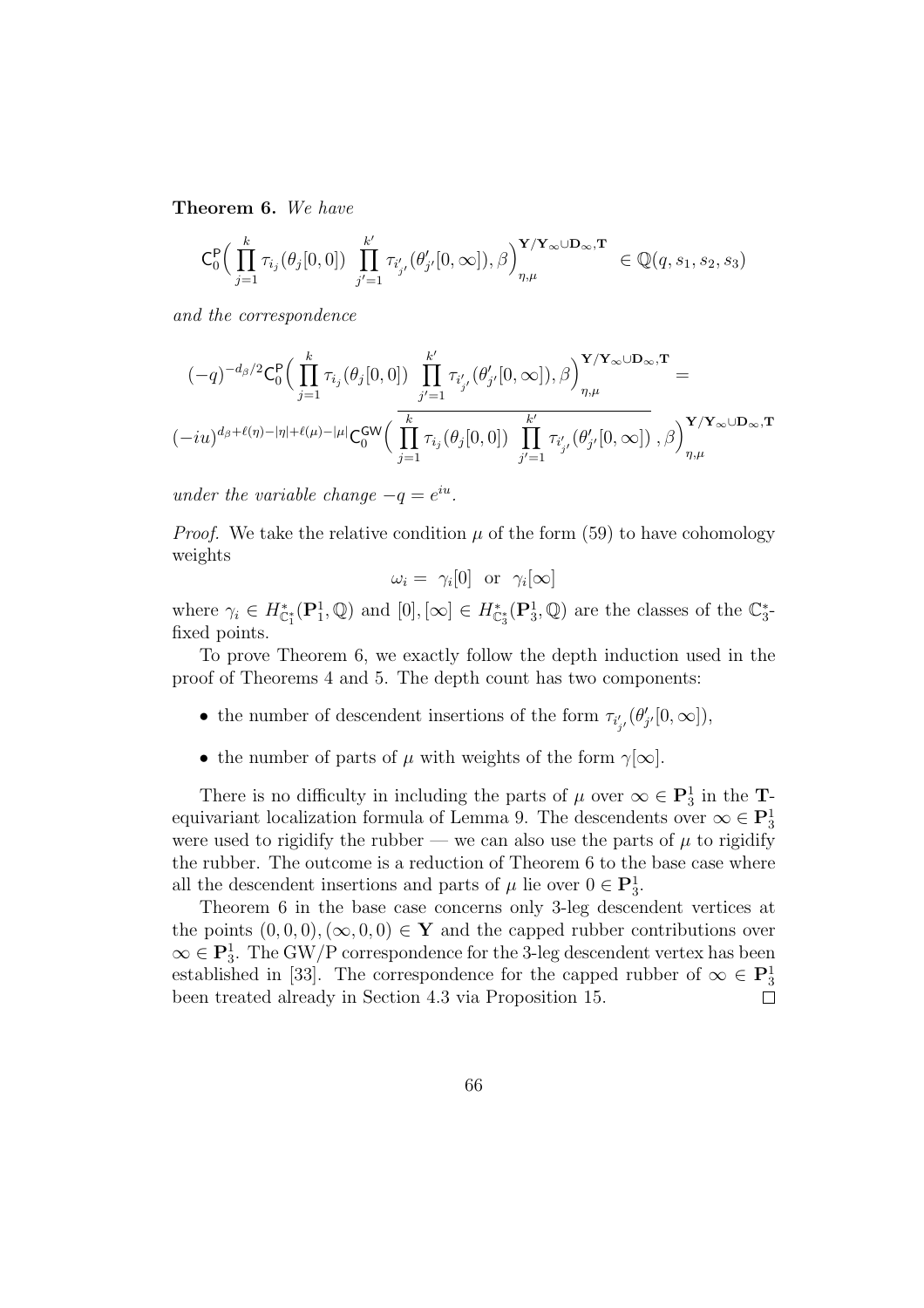#### 5.8 Degeneration

Let S be a nonsingular projective surface equipped with two line bundles  $L_0$ and  $L_{\infty}$ . Let

$$
\pi: \mathbf{P}_S \to S
$$

be the  $\mathbf{P}^1$ -bundle obtained from the projectivization of the sum  $L_0 \oplus L_{\infty}$ . The fiberwise  $\mathbb{C}^*$ -action on  $\mathbf{P}_S$  leaves the divisor

$$
S_{\infty} = \mathbf{P}(L_{\infty}) \subset \mathbf{P}_S
$$

invariant. Let  $C \subset S$  be a nonsingular curve, and let

$$
\mathbf{P}_C = \pi^{-1}(C) \subset \mathbf{P}_S .
$$

Via the fiberwise  $\mathbb{C}^*$ -action, we can define capped bi-relative residue theories for the geometry

$$
\mathbf{P}_S\,/\,\mathbf{P}_C\cup S_{\infty}
$$

for stable pairs and stable maps. The constructions of Sections 5.3 – 5.5 apply here: only the fiberwise  $\mathbb{C}_2^*$ -action was needed there to define the bi-relative residue theories. We therefore have capped bi-relative residue theories

$$
C_0^P \left( \prod_{j=1}^k \tau_{i_j}(\gamma_j), \beta \right)_{\eta, \mu}^{\mathbf{P}_S / \mathbf{P}_C \cup S_{\infty}, \mathbb{C}^*}, \quad C_0^{GW} \left( \overline{\prod_{j=1}^k \tau_{i_j}(\gamma_j)}, \beta \right)_{\eta, \mu}^{\mathbf{P}_S / \mathbf{P}_C \cup S_{\infty}, \mathbb{C}^*} (62)
$$

where  $\gamma_1,\ldots,\gamma_k \in H_{\mathbb{C}^*}^*(\mathbf{P}_S,\mathbb{Q})$  are classes supported on  $S_0$ ,  $\eta$  is a  $\mathbb{C}^*$ equivariant boundary condition along  $P_C$  with support on  $P_C \cap S_0$ , and

$$
Nak(\mu) \in H^*(\mathrm{Hilb}(S/C, |\mu|), \mathbb{Q})
$$

is a Nakajima element.

The capped bi-relative residue theories occur naturally in the degeneration formula. Let

$$
\pi:\mathfrak{S}\to\Delta
$$

be a nonsingular 3-fold fibered over an irreducible nonsingular base curve ∆. Let  $S$  be a nonsingular fiber, and let

$$
A\cup_C B
$$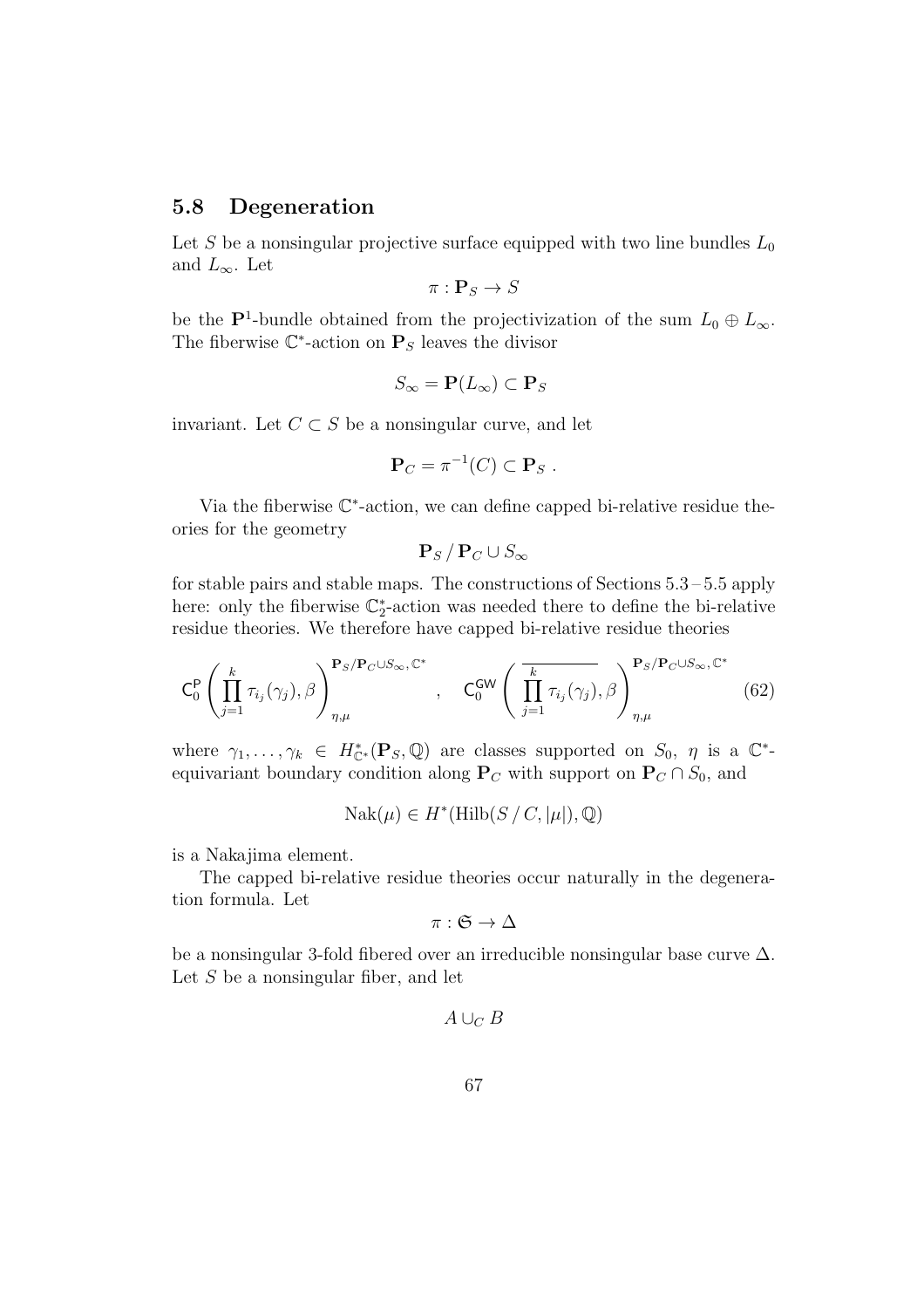be a reducible special fiber consisting of two nonsingular surfaces intersecting transversally along a nonsingular surface C. Let

$$
\mathfrak{L}_0, \mathfrak{L}_\infty \to \mathfrak{S}
$$

be two line bundles. The degeneration

$$
\mathbf{P}_{\mathfrak{S}} = \mathbf{P}(\mathfrak{L}_0 \oplus \mathfrak{L}_{\infty}) \to B \tag{63}
$$

is a nonsingular 4-fold with a reducible fiber

$$
\mathbf{P}_{S_1} \cup_{\mathbf{P}_C} \mathbf{P}_{S_2} .
$$

Let  $[\mathbf{P}] \in H_2(\mathbf{P}_{\mathfrak{S}}, \mathbb{Z})$  be the curve class of the  $\mathbf{P}^1$ -fiber.

To write the degeneration formula corresponding to the geometry (63), we require the following notation:

- Let  $\beta = \beta_{S_0} + d[\mathbf{P}] \in H_2(\mathbf{P}_S, \mathbb{Z})$  where  $\beta_{S_0} \in H_2(S_0, \mathbb{Z})$ .
- Let  $\gamma_1, \ldots, \gamma_k \in H_{\mathbb{C}^*}^*(\mathbf{P}_{\mathfrak{S}}, \mathbb{Q})$  be classes supported on  $\mathfrak{S}_0$ .
- Let  $\mu$  be a partition of d with cohomology weights lying in  $H^*(\mathfrak{S}_{\infty}, \mathbb{Q})$ .

The degeneration formula for stable pairs is

$$
\begin{split} \mathsf{C}^\mathsf{P}_0 \Big( & \prod_{j=1}^k \tau_{i_j}(\gamma_j), \beta \Big)^\mathbf{P}_\mu{}^{S/S_\infty, \mathbb{C}^*} = \\ & \qquad \qquad \sum \mathsf{C}^\mathsf{P}_0 \Big( \prod_{j \in J_1} \tau_{i_j}(\gamma_j), \beta_1 \Big)^\mathbf{P}_{{\eta}, \mu^1} {}^{\mathbf{P}_A/\mathbf{P}_C \cup A_\infty, \mathbb{C}^*} \left( -1 \right)^{|\eta| - \ell(\eta)} \mathfrak{z}(\eta) q^{-|\eta|} \\ & \qquad \qquad \cdot \mathsf{C}^\mathsf{P}_0 \Big( \prod_{i \in J_2} \tau_{i_j}(\gamma_j), \beta_2 \Big)^\mathbf{P}_{{\eta}^\vee, \mu^2} {}^{\mathbf{P}_B/\mathbf{P}_C \cup B_\infty, \mathbb{C}^*} \ . \end{split}
$$

The sum is over all distributions of descendents, distributions of  $\mu$ , and curve class splittings

$$
J_1 \cup J_2 = \{1, \ldots, k\}, \ \ \mu = \mu^1 \cup \mu^2, \ \ \beta = \beta_1 + \beta_2,
$$

where we have

$$
\beta_1 = \beta_{A_0} + d_1[\mathbf{P}], \ \ \beta_2 = \beta_{B_0} + d_2[\mathbf{P}]
$$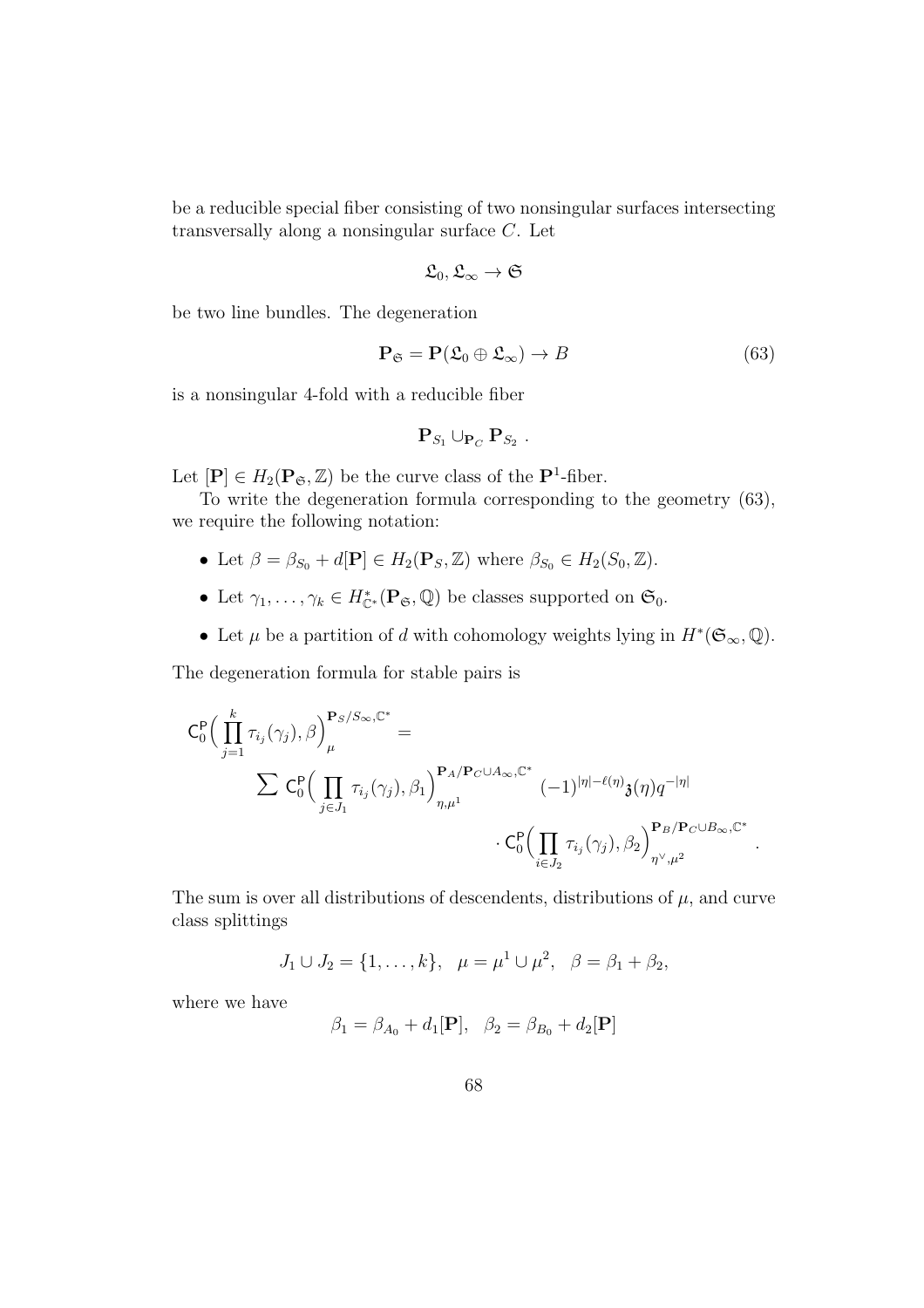with  $\beta_{A_0} \in H_2(A_0, \mathbb{Z}), \ \beta_{B_0} \in H_2(B_0, \mathbb{Z}), \text{ and } d_1 + d_2 = d.$  The sum is also over a basis  $\eta$  of  $H^*_{\mathbb{C}^*}(\mathbf{P}_C \setminus \mathbf{P}_C \cap \mathfrak{S}_{\infty}, \mathbb{Q})$  supported on  $\mathbf{P}_C \cap \mathfrak{S}_0$ .

The above degeneration formula is straightforward consequence of the standard degeneration formula for stable pairs residue theories and the definition of the bi-relative integrals.<sup>28</sup> We leave the details to the reader.

The degeneration formula for Gromov-Witten theory takes a parallel form,

$$
\begin{aligned} \mathsf{C}_0^{\mathsf{GW}}\Big(&\overline{\prod_{j=1}^k\tau_{i_j}(\gamma_j)},\beta\Big)^{\mathbf{P}_S/S_\infty,\mathbb{C}^*}_{\mu} = \\ &\qquad \qquad \sum\mathsf{C}_0^{\mathsf{GW}}\Big(\overline{\prod_{j\in J_1}\tau_{i_j}(\gamma_j)},\beta_1\Big)^{\mathbf{P}_A/\mathbf{P}_C\cup A_\infty,\mathbb{C}^*}_{\eta,\mu^1} \mathfrak{z}(\eta)u^{2\ell(\eta)} \\ &\qquad \qquad \cdot \mathsf{C}_0^{\mathsf{GW}}\Big(\overline{\prod_{i\in J_2}\tau_{i_j}(\gamma_j)},\beta_2\Big)^{\mathbf{P}_B/\mathbf{P}_C\cup B_\infty,\mathbb{C}^*}_{\eta^\vee,\mu^2} \end{aligned}
$$

with the same summation conventions. The correspondence

$$
\prod_{j=1}^k \tau_{i_j}(\gamma_j) \mapsto \overline{\prod_{j=1}^k \tau_{i_j}(\gamma_j)}
$$

is defined via the conventions of Sections 1.3 for relative geometries. The relative diagonals and log tangent bundle are used.

The above degeneration formulas are compatible with the natural generalization of Conjecture 4 for capped bi-relative residue theories.

Conjecture 5. For the theories (62), we have

$$
\mathsf{C}_{0}^{\mathsf{P}}\Big(\prod_{j=1}^{k} \tau_{i_{j}}(\gamma_{j}),\beta\Big)_{\eta,\mu}^{\mathbf{P}_{S}/\mathbf{P}_{C}\cup S_{\infty},\mathbb{C}^{*}}\in\mathbb{Q}(q,t)
$$

and the correspondence

$$
\begin{aligned} (-q)^{-d_{\beta}/2} \mathsf{C}^{\mathsf{P}}_{0} \Big(\prod_{j=1}^{k} \tau_{i_{j}}(\gamma_{j}),\beta\Big)^{\mathbf{P}_{S}/\mathbf{P}_{C}\cup S_{\infty},\mathbb{C}^{*}}_{\eta,\mu} = \\ (-iu)^{d_{\beta}+\ell(\eta)-|\eta|+\ell(\mu)-|\mu|} \mathsf{C}^{\mathsf{GW}}_{0} \Big(\prod_{j=1}^{k} \tau_{i_{j}}(\gamma_{j}),\beta\Big)^{\mathbf{P}_{S}/\mathbf{P}_{C}\cup S_{\infty},\mathbb{C}^{*}}_{\eta,\mu} \end{aligned}
$$

<sup>28</sup>Since the curves of the residue theory with positive S-degree lie in  $S_0$  before degeneration, the limits lie in  $A_0$  and  $B_0$  after degeneration.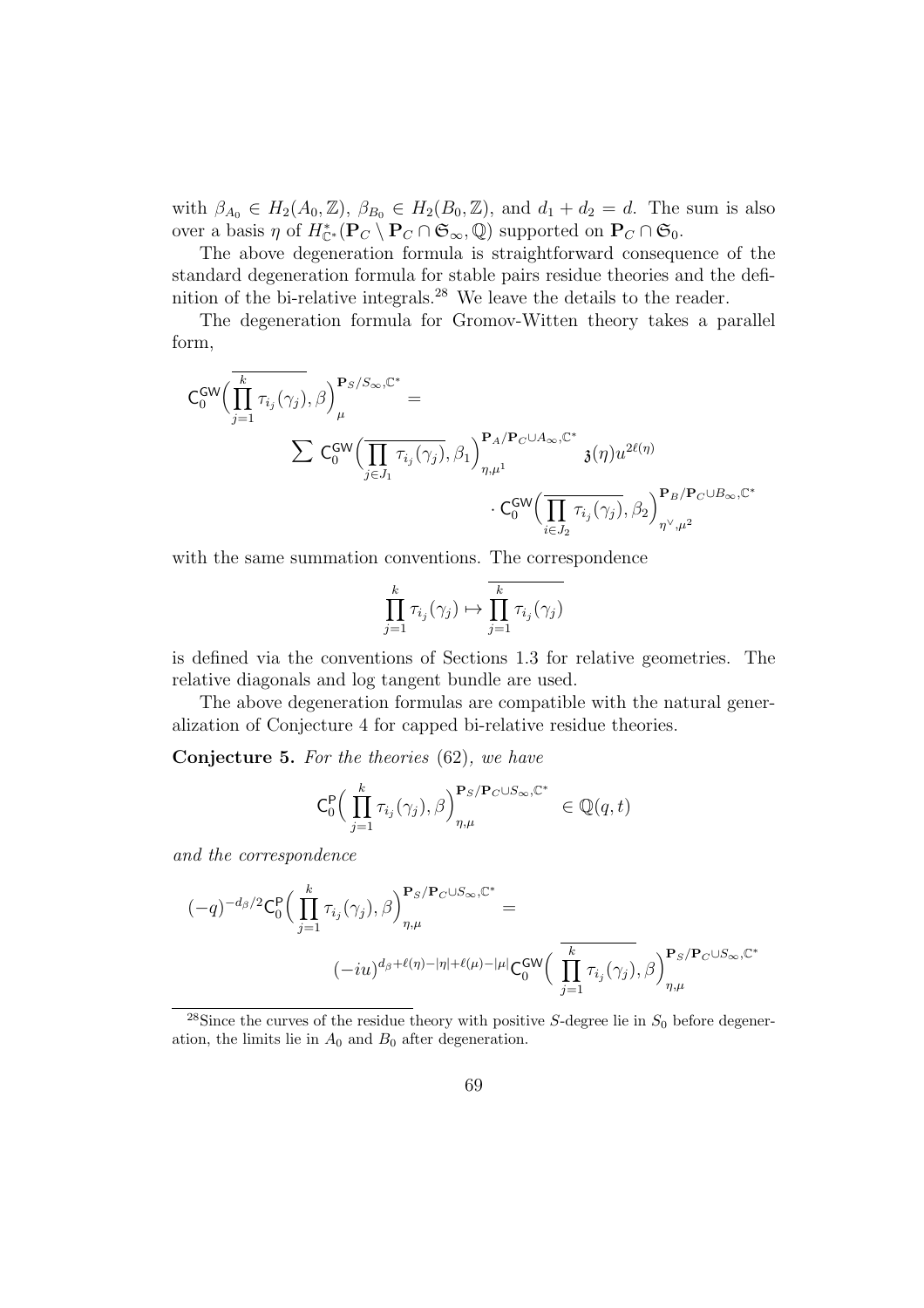under the variable change  $-q = e^{iu}$ .

The conditions imposed on  $\beta$ ,  $\gamma_j$ ,  $\mu$ , and  $\eta$  in Conjecture 5 are as discussed for the degeneration formula.

#### 5.9 Review

Theorems  $4-6$  are parallel results. The strategy of depth induction is the main idea in the proof of Theorem 4 for descendents on the cap. The base case is the correspondence for the 1-leg capped descendent vertex of [33]. For the relative geometry  $\mathbf{P}^1 \times \mathbb{C} \times \mathbf{P}^1 \times \mathbb{C}$ , the same depth induction is valid, but the base case, settled in Proposition 14, is new. Finally, for the bi-relative geometry of Theorem 6, the relative constraints along  $\mathbf{D}_{\infty}$  are new. Fortunately, the relative insertions fit into the original depth induction.

Theorem 6 and the degeneration formula of Section 5.8 are the main technical results which will be needed to study descendent correspondences for projective bundles over curves.

# 6 Projective bundles over higher genus curves

#### 6.1 Overview

Let C be an nonsingular projective curve of genus g equipped with a rank 2 vector bundle  $\Lambda \to C$  and two line bundles

$$
L_0^C, L_\infty^C \to C \ .
$$

Let S be the nonsingular projective surface obtained by the projectivization of  $\Lambda$ ,

$$
S = \mathbf{P}(\Lambda) \stackrel{\epsilon}{\longrightarrow} X .
$$

The projective bundle

$$
\mathbf{P}_S = \mathbf{P}(\epsilon^* L_0^C \oplus \epsilon^* L_\infty^C) \to S \tag{64}
$$

admits sections

$$
S_i = \mathbf{P}(\epsilon^* L_i^C) \subset \mathbf{P}_S .
$$

We will establish here the relative descendent correspondence of Conjecture 4 for  $P_S/S_{\infty}$ .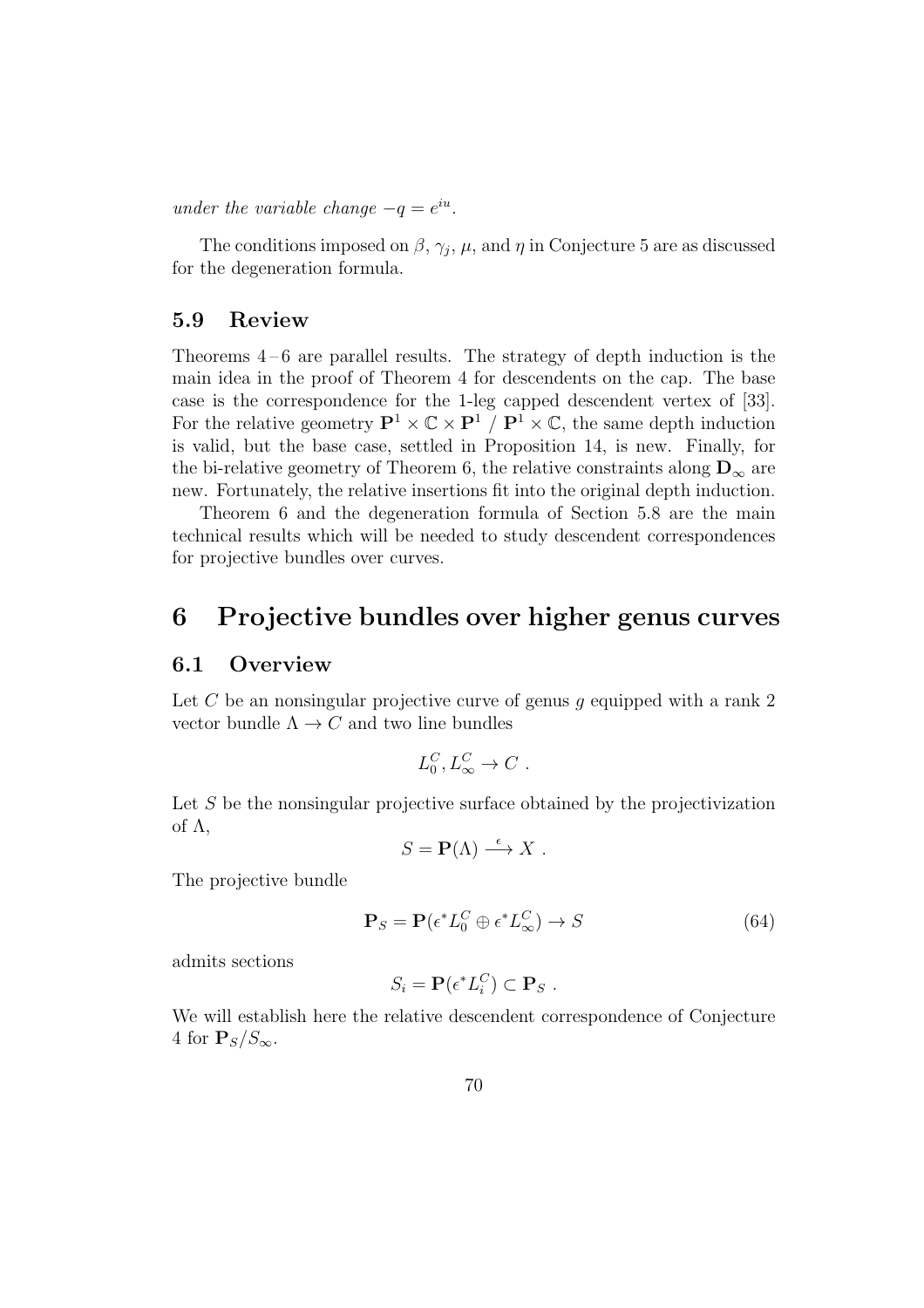Relative projective bundle geometries over toric surfaces were studied in Section 2. We follow here the conventions and constructions of Section 2. Let

$$
\Gamma = (\gamma_1, \ldots, \gamma_\ell), \quad \gamma_i \in H^*(S, \mathbb{Q}) \ .
$$

Since S has odd cohomology, the classes  $\gamma_i$  may be of odd (real) degree.

We consider capped contributions over  $S_0$  in curve class

$$
\beta = \beta_0 + d[\mathbf{P}], \quad \beta_0 \in \text{Eff}(S_0).
$$

Let  $\mu$  be a boundary condition along  $S_{\infty}$  with  $|\mu|=d$ ,

$$
\mu=\{(\mu_1,\omega_1),\ldots,(\mu_{\ell(\mu)},\omega_{\ell(\mu)})\}
$$

with  $\omega_i \in H^*(S_\infty, \mathbb{Q})$ . Again, the classes  $\omega_i$  may be of odd (real) degree.

**Proposition 18.** The  $\mathbb{C}^*$ -equivariant descendent correspondence for the capped contributions over  $S_0$  holds for the geometry (64):

$$
\mathsf{C}_{0}^{\mathsf{P}}\left(\tau_{\alpha}(\Gamma_{0}),\beta\right)_{\mu}^{\mathbf{P}_{S}/S_{\infty},\mathbb{C}^{*}}\in\mathbb{Q}(q,t)
$$

and we have

$$
(-q)^{-d_{\beta}/2}\mathbf{C}^{\mathbf{P}}_0\left(\tau_{\alpha}(\Gamma_0),\beta\right)^{\mathbf{P}_S/S_{\infty},\mathbb{C}^*}_{\mu} = (-iu)^{d_{\beta}+\ell(\mu)-|\mu|}\mathbf{C}^{\mathbf{GW}}_0\left(\overline{\tau_{\alpha}(\Gamma_0)},\beta\right)^{\mathbf{P}_S/S_{\infty},\mathbb{C}^*}_{\mu}
$$

under the variable change  $-q = e^{iu}$ .

The proof of Proposition 18 will be given in Sections 6.2–6.6. In the toric case studied in Section 2, Proposition 3 was shown to formally imply Theorem 2. For the geometry (64), Proposition 18 implies the descendent correspondence by the same argument.

**Theorem 7.** For the relative geometry  $\mathbf{P}_S/S_\infty$  associated to (64) and classes  $\gamma_i \in H_{\mathbb{C}^*}^*(\mathbf{P}_S, \mathbb{Q}),$  we have

$$
\mathsf{Z}_{\mathsf{P}}\Big(\mathbf{P}_{S}/S_{\infty};q\left|\tau_{\alpha_1-1}(\gamma_1)\cdots\tau_{\alpha_\ell-1}(\gamma_\ell)\right|\mu\Big)_{\beta}^{\mathbb{C}^*}\in\mathbb{Q}(q,t)
$$

and the correspondence

$$
(-q)^{-d_{\beta}/2} \mathsf{Z}_{\mathsf{P}}\Big(\mathbf{P}_{S}/S_{\infty}; q \left|\tau_{\alpha_{1}-1}(\gamma_{1})\cdots\tau_{\alpha_{\ell}-1}(\gamma_{\ell})\right| \mu\Big)_{\beta}^{\mathbb{C}^{*}}
$$
  
=  $(-iu)^{d_{\beta}+\ell(\mu)-|\mu|} \mathsf{Z}'_{\mathsf{GW}}\Big(\mathbf{P}_{S}/S_{\infty}; u \left|\overline{\tau_{a_{1}-1}(\gamma_{1})\cdots\tau_{\alpha_{\ell}-1}(\gamma_{\ell})}\right| \mu\Big)_{\beta}^{\mathbb{C}^{*}}$   
*nder the variable change*  $-q = e^{iu}$ .

under the variable change  $-q = e^{iu}$ .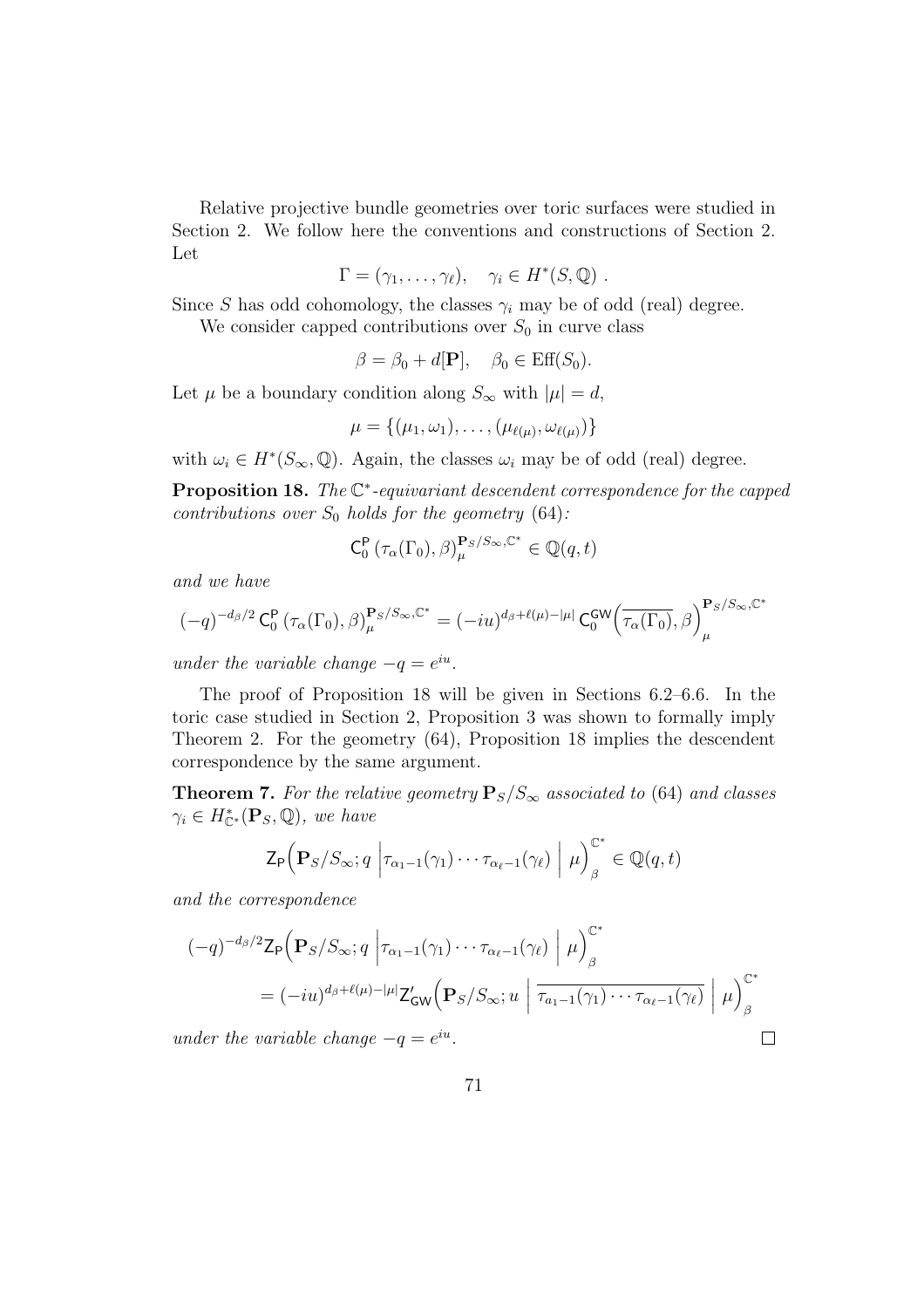The parallel descendent correspondence holds when the projective bundle geometry  $P_S/S_0 \cup S_\infty$  is taken relative to both sections.

#### 6.2 Torus actions

If  $\Lambda$  splits as a sum of line bundles on  $C$ ,

$$
\Lambda = \Lambda_0 \oplus \Lambda_\infty , \qquad (65)
$$

then  $S = \mathbf{P}(\Lambda)$  admits a fiberwise  $\mathbb{C}^*$ -action by scaling. The 3-fold

$$
\mathbf{P}_S = \mathbf{P}(\epsilon^* L_0^C \oplus \epsilon^* L_\infty^C) \tag{66}
$$

then carries a 2-dimensional torus action

$$
\mathbb{C}^*_1\times\mathbb{C}^*_2\times\mathbf{P}_S\to\mathbf{P}_S
$$

where  $\mathbb{C}_1^*$  is the scaling associated to the splitting (65) and  $\mathbb{C}_2^*$  is the scaling associated to the splitting (66).

In case  $\Lambda$  splits, we will prove the natural  $\mathbb{C}_1^* \times \mathbb{C}_2^*$ -equivariant lift of Proposition 18:

$$
\mathsf{C}^{\mathsf{P}}_0\left(\tau_\alpha(\Gamma_0),\beta\right)^{\mathbf{P}_S/S_\infty,\mathbb{C}^*_1\times\mathbb{C}^*_2}_{\mu}\in\mathbb{Q}(q,s)
$$

and we have

$$
\begin{aligned} (-q)^{-d_{\beta}/2}\operatorname{C}_{0}^{\mathsf{P}}\left(\tau_{\alpha}(\Gamma_{0}),\beta\right)_{\mu}^{\mathbf{P}_{S}/S_{\infty},\mathbb{C}_{1}^{*}\times\mathbb{C}_{2}^{*}} &= \\ & (-iu)^{d_{\beta}+\ell(\mu)-|\mu|}\operatorname{C}_{0}^{\mathsf{GW}}\!\left(\overline{\tau_{\alpha}(\Gamma_{0})},\beta\right)_{\mu}^{\mathbf{P}_{S}/S_{\infty},\mathbb{C}_{1}^{*}\times\mathbb{C}_{2}^{*}} \end{aligned}
$$

under the variable change  $-q = e^{iu}$ .

Since every rank 2 bundle  $\Lambda$  is deformation equivalent to a split bundle, we can assume  $\Lambda$  is split in the proof of Proposition 18. We will prove the above  $\mathbb{C}_1^* \times \mathbb{C}_2^*$ -equivariant correspondence (which of course then implies the  $\mathbb{C}_2^*$ -equivariant statement of Proposition 18).

## 6.3 Invertibility

Before proving Proposition 18, we will require an auxiliary result for the capped residue theory

$$
C_0^P\Big(\prod_{j=1}^k \tau_{i_j}(\theta_j[0,0]),\ d[P_3^1]\Big)_{\eta,\emptyset}^{\mathbf{Y}/\mathbf{Y}_{\infty}\cup\mathbf{D}_{\infty},\mathbf{T}}
$$
(67)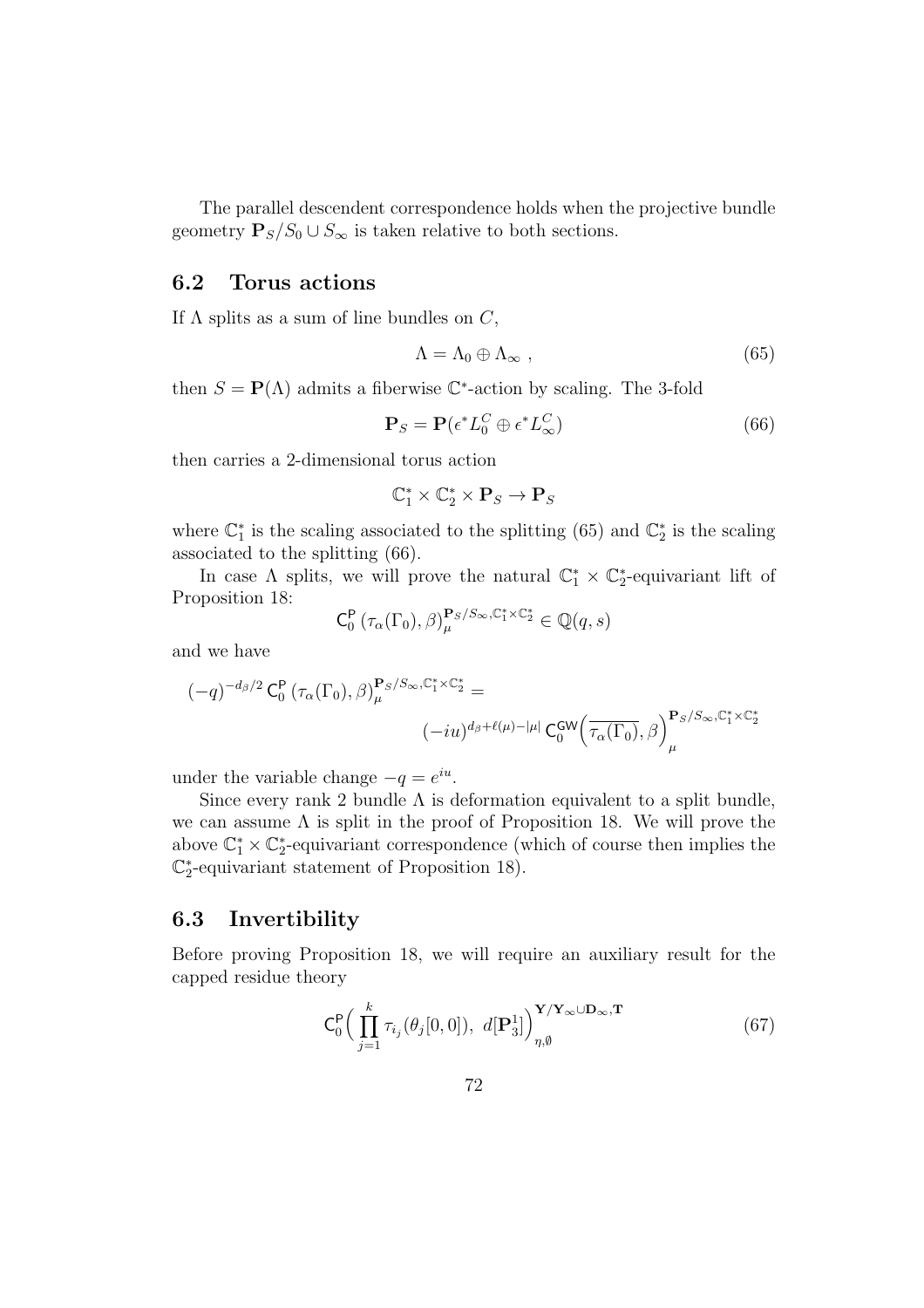derived from the analysis of stable pairs descendents in [32].

Let  $\mathcal{P}(d, 2)$  be the set of pairs of partitions  $(\eta^0, \eta^\infty)$  satisfying

$$
|\eta^0| + |\eta^\infty| = d.
$$

We define the boundary condition  $\eta = (\eta^0, \eta^{\infty})$  of (67) by weighting the parts of  $\eta^0$  with the class of the point  $(0,0,\infty) \in \mathbf{Y}_{\infty}$  and the parts of  $\eta^{\infty}$  with the class of the point  $(\infty, 0, \infty) \in Y_\infty$ .

Let  $\mathbb{Q}^{p(d,2)}$  denote the linear space of functions from  $\mathcal{P}(d,2)$  to the field  $\mathbb{Q}(q,s_1,s_2,s_3)$ . Let  $\mathsf{p}_0, \mathsf{p}_{\infty} \in H_{\mathbb{C}_1^*}^*(\mathbf{P}_1^1,\mathbb{Q})$  be the classes of the fixed points  $0, \infty \in \mathbf{P}_1^1$ . Let

$$
\tilde{\tau}(\mathbf{p}) = \sum_{i=0}^{\infty} c_i^0 \tau_i(\mathbf{p}_0[0,0]) + \sum_{i=0}^{\infty} c_i^{\infty} \tau_i(\mathbf{p}_{\infty}[0,0])
$$
\n(68)

.

be a *finite* linear combination of descendents. For  $w \geq 0$ , define a function on  $\mathcal{P}(d, 2)$  by:

$$
\gamma_{\mathsf w}: \mathcal P(d,2) \to \mathbb Q(q,s_1,s_2,s_3), \quad \eta \mapsto \mathsf C_0^\mathsf P\Big( \tilde \tau(\mathsf p)^\mathsf w, \ d[\mathbf P_3^1] \Big)_{\eta,\emptyset}^{\mathbf Y/\mathbf Y_\infty \cup \mathbf D_\infty,\mathbf T}
$$

Here,  $C_0^P$  is defined by a multilinear expansion of the insertion  $\tilde{\tau}(p)^w$ .

**Lemma 19.** For  $d > 0$ , there exists a linear combination  $\tilde{\tau}(\mathbf{p})$  for which the set of functions,

$$
\{\gamma_0,\gamma_1,\gamma_2,\dots\},\
$$

spans  $\mathbb{Q}^{\mathcal{P}(d,2)}$ .

Proof. The spanning statement concerns the linear algebra of the field of rational functions  $\mathbb{Q}(q, s_1, s_2, s_3)$ . We must prove non-degeneracy of the set  $\{\gamma_0, \gamma_1, \gamma_2, \dots\}$ . We will require only the leading q term of

$$
C_0^{\mathbf{P}}\Big(\tilde{\tau}(\mathbf{p})^{\mathbf{w}},\ d[\mathbf{P}_3^1]\Big)_{\eta,\emptyset}^{\mathbf{Y}/\mathbf{Y}_\infty\cup\mathbf{D}_\infty,\mathbf{T}}
$$

.

The matter is then an assertion about the cohomology of the Hilbert scheme of points of  $Y_{\infty}$ .

After changing the basis of  $\eta$  to the  $\mathbb{C}_1^* \times \mathbb{C}_2^*$ -fixed points of the Hilbert scheme of points of  $Y_\infty$  at  $(0, 0, \infty)$  and  $(\infty, 0, \infty)$ , the action of  $\tilde{\tau}(\mathsf{p})$  is determined in Section 1.2 of [32]. The operator  $\tau_k(\mathbf{p}_0[0,0])$  is diagonal in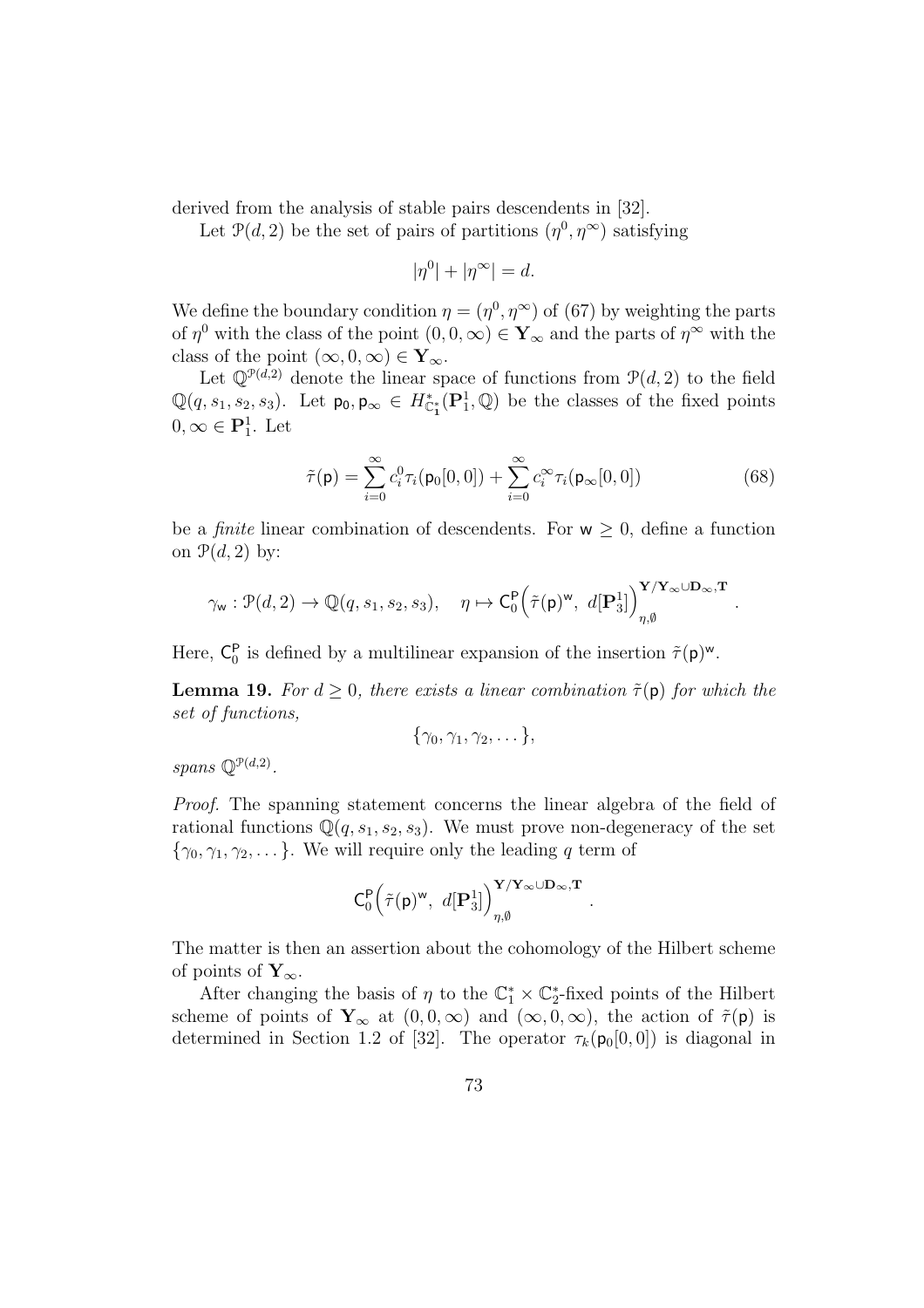the fixed point basis with eigenvalues given by symmetric functions in the weights<sup>29</sup> of the structure sheaf of the fixed point of the Hilbert scheme of  $\mathbf{Y}_{\infty}$  at  $(0,0,\infty)$ . Modulo lower order symmetric functions, the eigenvalue of  $\tau_k(\mathsf{p}_0[0,0])$  is simply the  $k^{th}$  power sum.

Since the power sums determine all symmetric functions, we can find a finite linear combination

$$
\tilde{\tau}(\mathbf{p}) = \sum_{i=0}^{\infty} c_i^0 \tau_i(\mathbf{p}_0[0,0]) + \sum_{i=0}^{\infty} c_i^{\infty} \tau_i(\mathbf{p}_{\infty}[0,0])
$$

with distinct eigenvalues on the  $\mathbb{C}_1^* \times \mathbb{C}_2^*$ -fixed points of the Hilbert scheme of  $\mathbf{Y}_{\infty}$  at  $(0,0,\infty)$  and  $(\infty,0,\infty)$ . By the Vandermonde determinant, the Lemma is proven.  $\Box$ 

Lemma 19 is similar to Lemma 5.6 of [27]. The parallel result for

$$
C_0^{\text{GW}}\Big(\overline{\tilde{\tau}(\mathbf{p})^{\text{w}}},\ d[\mathbf{P}_3^1]\Big)_{\eta,\emptyset}^{\mathbf{Y}/\mathbf{Y}_{\infty}\cup\mathbf{D}_{\infty},\mathbf{T}}
$$

follows from the correspondence of Theorem 6.

We have used the full T-action to prove Lemma 19. However, the weight  $s_3$  of third factor  $\mathbb{C}^*_3$  of  $\mathbf T$  is not needed in the argument. Hence, Lemma 19 holds for

$$
\gamma_{\mathsf w}: \mathcal P(d,2) \rightarrow \mathbb Q(q,s_1,s_2), \quad \eta \mapsto \mathsf C_0^{\mathsf P}\Big( \tilde\tau(\mathsf p)^{\mathsf w}, \ d[\mathbf P_3^1]\Big)_{\eta,\emptyset}^{\mathbf Y/\mathbf Y_\infty \cup \mathbf D_\infty, \mathbb C_1^* \times \mathbb C_2^*}
$$

#### 6.4 Even theory

We first prove Proposition 18 in case all the cohomology insertions  $\gamma_i$  and all the cohomology weights  $\omega_i$  are of even (real) degree.

If the underlying curve C is  $\mathbf{P}^1$ , Proposition 18 specializes to Proposition 3 and is established. Consider a fiber F of

$$
\epsilon: R = \mathbf{P}(\Lambda_0 \oplus \Lambda_\infty) \to \mathbf{P}^1. \tag{69}
$$

.

.

We can degenerate  $R$  to the normal cone of  $F$ ,

$$
R \rightsquigarrow R \cup_F \mathbf{P}^1 \times \mathbf{P}^1
$$

<sup>&</sup>lt;sup>29</sup>The weights depend only on  $s_1$  and  $s_2$ .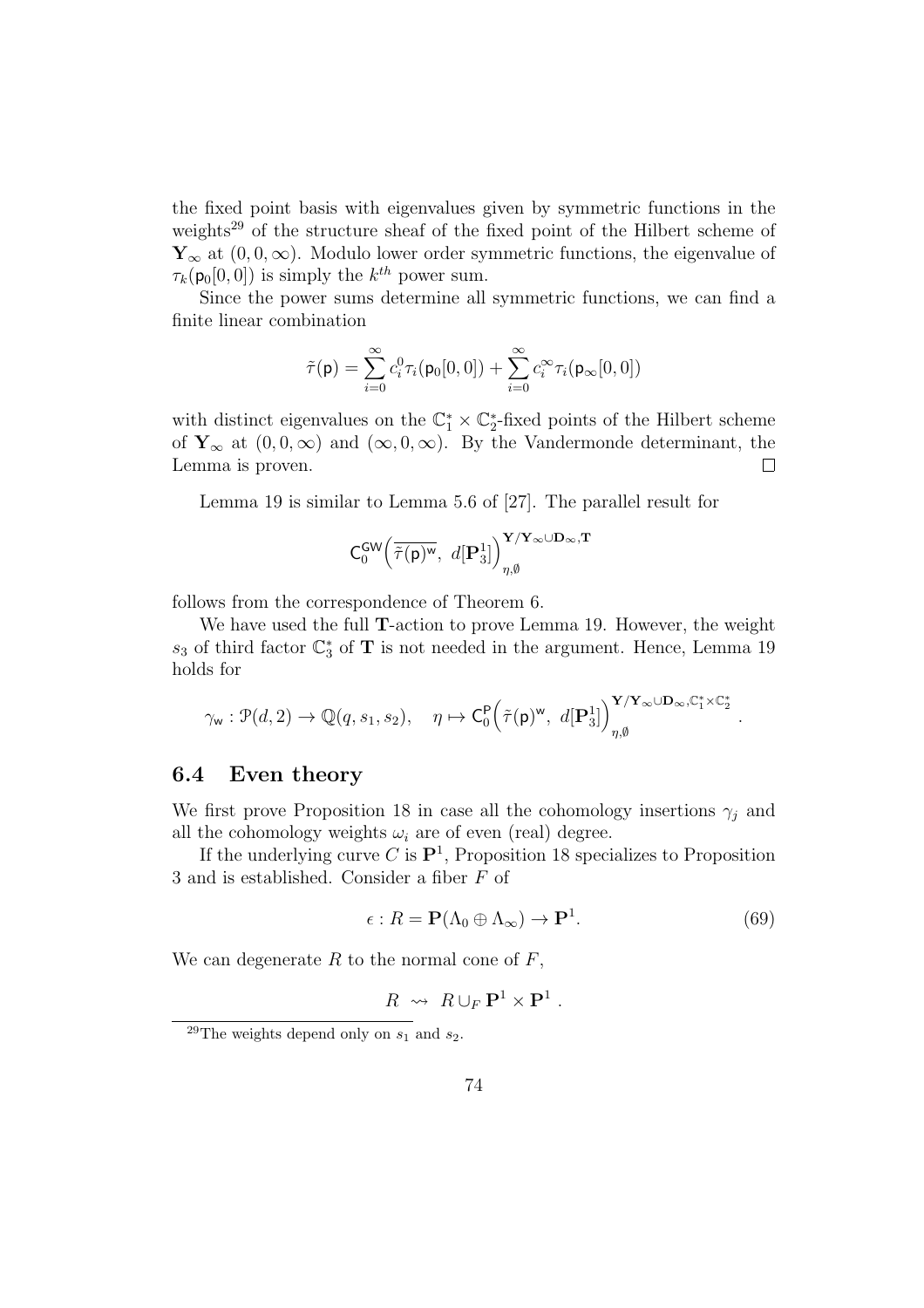We can degenerate the line bundles

$$
\Lambda_0, \ \Lambda_\infty, \ \epsilon^* L_0^C, \ \epsilon^* L_\infty^C \tag{70}
$$

so the restrictions to  $\mathbf{P}^1 \times \mathbf{P}^1$  are all trivial. By the restriction of Theorem 6 to the subtorus  $\mathbb{C}_1^* \times \mathbb{C}_2^*$ , Lemma 19 restricted to  $\mathbb{C}_1^* \times \mathbb{C}_2^*$ , and the compatibility of the descendent correspondence with the degeneration formula, we conclude Conjecture 5 holds  $\mathbb{C}_1^* \times \mathbb{C}_2^*$ -equivariantly for  $\mathbf{P}_R/\mathbf{P}_F \cup R_\infty$ . Repeating the argument for another fiber  $F'$  of  $\epsilon$  shows Conjecture 5 holds  $\mathbb{C}_1^* \times \mathbb{C}_2^*$ -equivariantly for  $\mathbf{P}_R / \mathbf{P}_{F \cup F'} \cup R_\infty$ .

Next suppose E is a genus 1 carrying line bundles  $\Lambda_0$ ,  $\Lambda_{\infty}$ ,  $L_0^E$ , and  $L_{\infty}^E$ with

$$
\epsilon: S = \mathbf{P}(\Lambda_0 \oplus \Lambda_\infty) \to E .
$$

We can degenerate  $E$  to a nodal rational curve. The line bundles carried by E can be taken to specialize to line bundles on the nodal curve. Since there is no vanishing even cohomology for the degeneration, we conclude Conjecture 5 holds  $\mathbb{C}_1^* \times \mathbb{C}_2^*$ -equivariantly for the genus 1 case  $\mathbf{P}_S/S_\infty$  as a consequence of the genus 0 case  $\mathbf{P}_R/\mathbf{P}_{F\cup F'} \cup R_{\infty}$ .

Since we know Conjecture 5 holds  $\mathbb{C}_1^* \times \mathbb{C}_2^*$ -equivariantly for the genus 1 case  $P_S/S_{\infty}$ , degeneration to the normal cone to fibers of  $\epsilon$  and Lemma 19 restricted to  $\mathbb{C}_1^* \times \mathbb{C}_2^*$  prove Conjecture 5 holds  $\mathbb{C}_1^* \times \mathbb{C}_2^*$ -equivariantly for the genus 1 cases

$$
\mathbf{P}_S / \mathbf{P}_F \cup S_{\infty} , \quad \mathbf{P}_S / \mathbf{P}_{F \cup F'} \cup S_{\infty} . \tag{71}
$$

Finally, if C is curve of arbitrary genus q, we can degenerate C to a chain of g elliptic curves. Since there is no vanishing cohomology, we deduce Conjecture 5 in the even case from the geometries (71).  $\Box$ 

### 6.5 Odd theory

#### 6.5.1 Reduction to genus 1

Suppose C is a genus g curve carrying line bundles  $\Lambda_0$ ,  $\Lambda_\infty$ ,  $L_0^C$ , and  $L_\infty^C$  with

$$
\epsilon: S = \mathbf{P}(E_0 \oplus E_\infty) \to C .
$$

We now consider Conjecture 5 equivariantly with respect to  $\mathbb{C}_1^* \times \mathbb{C}_2^*$  for classes  $\gamma_j$  and  $\omega_i$  in full generality.

Since the degeneration of  $C$  to a chain of genus 1 curves has no vanishing cohomology, we may assume C is of genus 1. By the  $\mathbb{C}_1^* \times \mathbb{C}_2^*$ -equivariant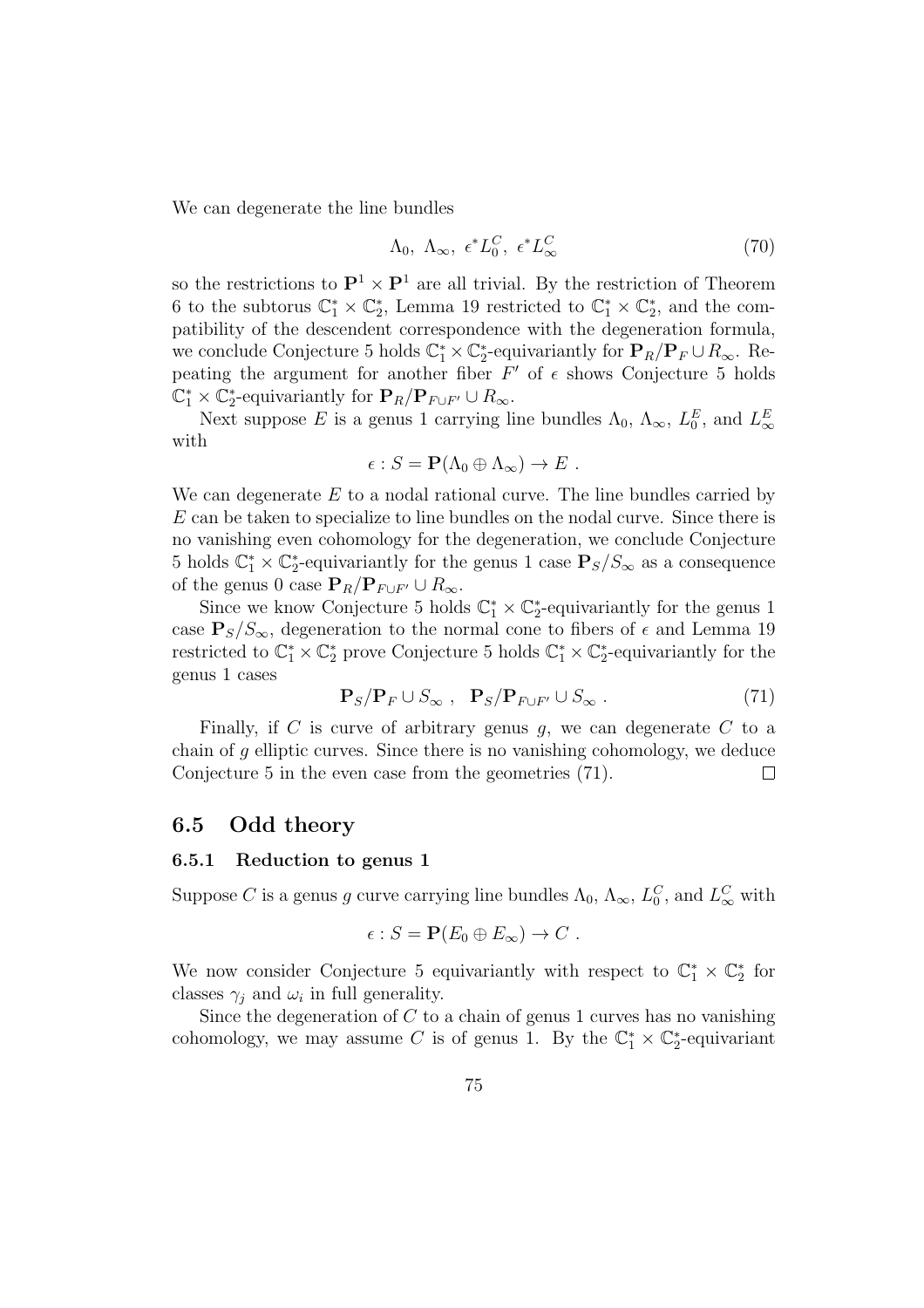methods of Section 6.4, Conjecture 5 for (71) follows from Conjecture 5 for  ${\bf P}_S/S_{\infty}.$ 

We may further simplify the geometry by degenerating  $C$  to the normal cone to a point  $p \in C$ ,

$$
C \rightsquigarrow C \cup_p \mathbf{P}^1
$$

and requiring the line bundles  $\Lambda_0$ ,  $\Lambda_{\infty}$ ,  $\epsilon^* L_0^C$ ,  $\epsilon^* L_{\infty}^C$  to be trivial on C in the limit. We then obtain a degeneration

$$
S \rightsquigarrow \mathbf{P}^1 \times C \cup_F R ,
$$

where  $R$  is of the form (69). Since Conjecture 5 has been already proven  $\mathbb{C}_1^* \times \mathbb{C}_2^*$ -equivariantly for  $\mathbf{P}_R/\mathbf{P}_F \cup R_\infty$ , we need only prove Conjecture 5 holds  $\mathbb{C}_1^* \times \mathbb{C}_2^*$ -equivariantly for the special case

$$
\epsilon : S = \mathbf{P}(\mathbb{O}_E \oplus \mathbb{O}_E) \to E, \quad L_0^E = \mathbb{O}_E, \quad L_\infty^E = \mathbb{O}_E, \quad g(E) = 1 \tag{72}
$$

Explicitly, the geometry is

$$
\mathbf{P}_S/S_{\infty} = \mathbf{P}^1 \times \mathbf{P}^1 \times E / \mathbf{P}^1 \times \{\infty\} \times E.
$$

### 6.6 Proof of Proposition 18

Consider the stable pair and Gromov-Witten theories

$$
C_0^{\mathsf{P}}\left(\tau_{\alpha}(\Gamma_0),\beta\right)_{\mu}^{\mathbf{P}_S/S_{\infty},\mathbb{C}_1^*\times\mathbb{C}_2^*},\quad C_0^{\mathsf{GW}}\left(\overline{\tau_{\alpha}(\Gamma_0)},\beta\right)_{\mu}^{\mathbf{P}_S/S_{\infty},\mathbb{C}_1^*\times\mathbb{C}_2^*}\tag{73}
$$

for the genus 1 geometry (72). Both are uniquely determined from the corresponding even theories by the following four properties:

- (i) Algebraicity of the virtual class,
- (ii) Degeneration formulas for the relative theory in the presence of odd cohomology,
- (iii) Monodromy invariance of the relative theory,
- (iv) Elliptic vanishing relations.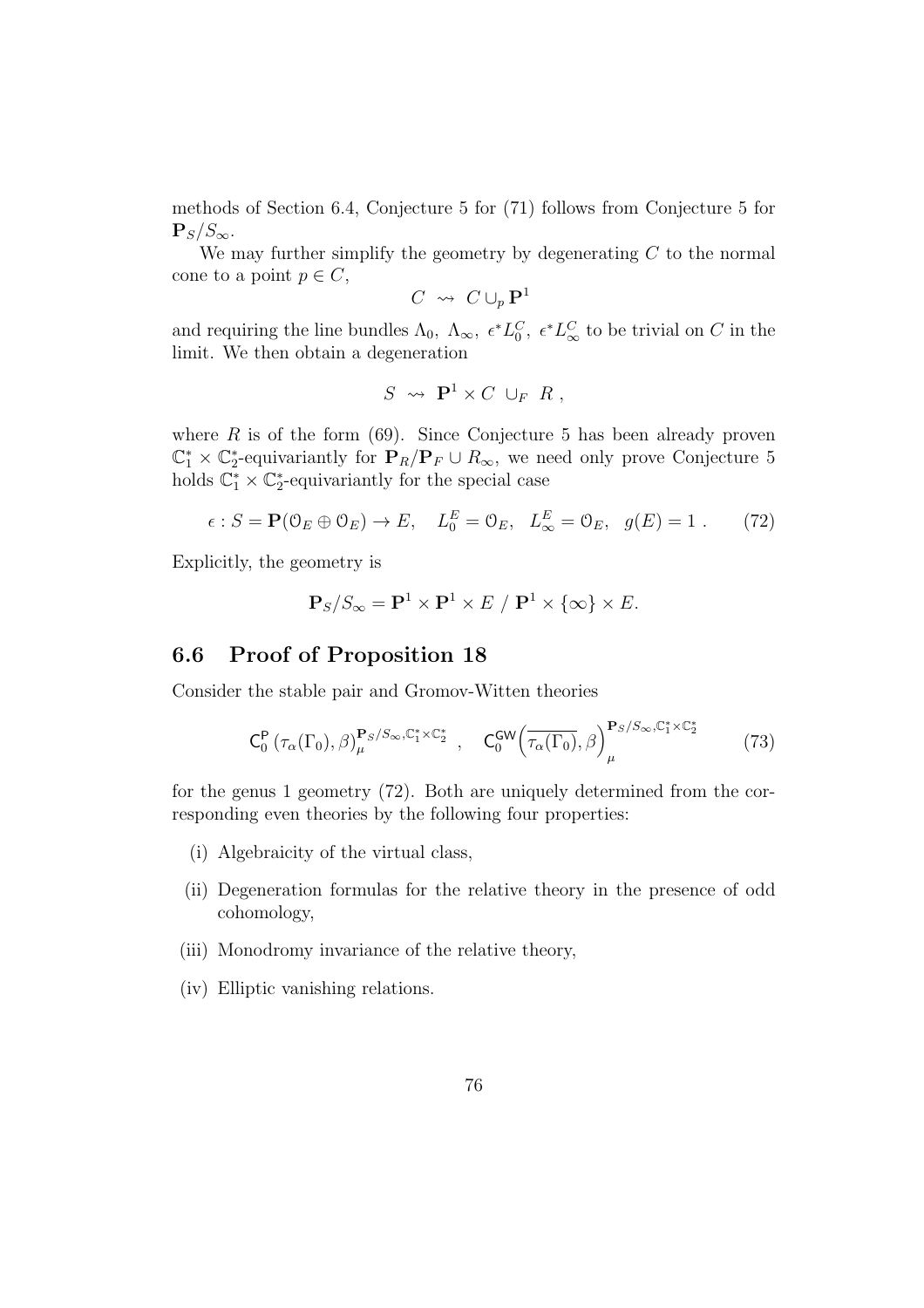The properties (i)-(iv) were used in [27] to determine the full relative Gromov-Witten descendents of target curves in terms of the descendents of even classes.

The results of Section 5 of [27] are entirely formal and apply verbatim to the theories (73). Lemma 19 replaces Lemma 5.6 of [27]. Let

$$
\mathsf{L}_0, \mathsf{L}_{\infty} \in H^*_{\mathbb{C}_1^* \times \mathbb{C}_2^*}(\mathbf{P}_1^1 \times \mathbf{P}_2^1 \times E, \mathbb{Q})
$$

be the classes of the curves

$$
\{0\} \times \{0\} \times E \quad \text{and} \quad \{\infty\} \times \{0\} \times E
$$

respectively. For  $\gamma \in H^*(E, \mathbb{Q})$ , let<sup>30</sup>

$$
\tilde{\tau}(\gamma) = \sum_{i=0}^{\infty} c_i^0 \tau_i(\mathsf{L}_0 \gamma) + \sum_{i=0}^{\infty} c_i^{\infty} \tau_i(\mathsf{L}_{\infty} \gamma).
$$

We start, as in (5.11) of [27], by studying the descendents

$$
C_0^P\left(\tilde{\tau}(\alpha)\tilde{\tau}(\beta), d_1[\mathbf{P}_1^1] + d_3[E]\right)_{\eta, \emptyset}^{\mathbf{P}_S/S_{\infty}, \mathbb{C}_1^* \times \mathbb{C}_2^*},
$$
\n
$$
C_0^{GW}\left(\tilde{\tau}(\alpha)\tilde{\tau}(\beta), d_1[\mathbf{P}_1^1] + d_3[E]\right)_{\eta, \emptyset}^{\mathbf{P}_S/S_{\infty}, \mathbb{C}_1^* \times \mathbb{C}_2^*}
$$
\n(74)

for the geometry (72) where

$$
\alpha, \beta \in H^1(E, \mathbb{Q}), \ \alpha \cup \beta = 1.
$$

Exactly following [27], the descendents (74) are determined from the even theory. Since the relations (i-iv) respect the descendent correspondence, we deduce Proposition 18 from the even case proven in Section 6.4. Also, the rationality of the even theory implies the rationality of the full theory. When the invertibility of Lemma 19 is applied here, an induction on  $d_1$  is necessary.

The method developed in Section 5 of [27] proceeds to handle all descendent insertions. For the case studied in [27], the descendents

$$
\tau_n(\gamma), \quad \gamma \in H^*(E, \mathbb{Q})
$$

<sup>&</sup>lt;sup>30</sup>Here, the coefficients  $c_i^0$  and  $c_i^{\infty}$  are taken so Lemma 19 is valid. When  $\gamma$  is a class of a point in E, we recover the  $\mathbb{C}_1^* \times \mathbb{C}_2^*$  specialization of (68).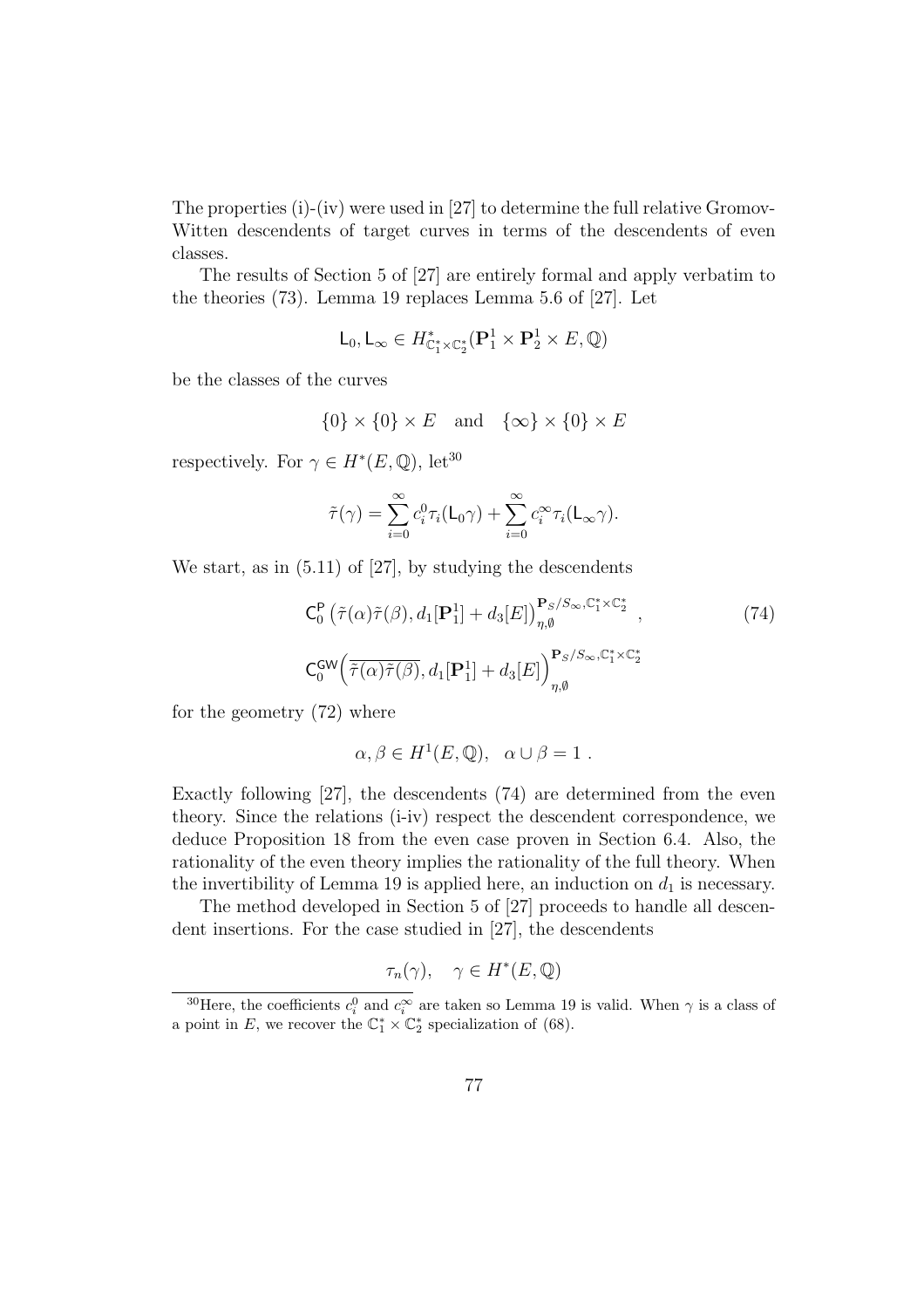are labelled only by the integer  $n$ . Here, the insertions are of the form

 $\tau_n(\mathsf{L}_0\gamma)$ ,  $\tau_n(\mathsf{L}_{\infty}\gamma)$ ,  $(n, \mathsf{L}_0\gamma)$ ,  $(n, \mathsf{L}_{\infty}\gamma)$ ,  $\gamma \in H^*(E, \mathbb{Q})$ 

where the latter two types<sup>31</sup> are relative conditions of  $\mu$ . The insertion labelling is the only difference. The reduction to the even descendents exactly follows Section 5 of [27].  $\Box$ 

### 6.7 Products  $S \times C$

Let  $S$  be a nonsingular projective toric surface equipped with the action of a 2-dimensional torus  $T$ . Let  $C$  be a nonsingular projective curve of genus g. A simpler result than Theorem 7 is the following.

**Proposition 20.** For  $\gamma_i \in H^*_T(S \times C, \mathbb{Q})$ , we have

$$
\mathsf{Z}_{\mathsf{P}}\Big(S \times C; q \mid \tau_{\alpha_1 - 1}(\gamma_1) \cdots \tau_{\alpha_{\ell} - 1}(\gamma_{\ell})\Big)_{\beta}^T \in \mathbb{Q}(q, s_1, s_2)
$$

and the correspondence

$$
(-q)^{-d_{\beta}/2} \mathsf{Z}_{\mathsf{P}}\Big(S \times C; q \mid \tau_{\alpha_1 - 1}(\gamma_1) \cdots \tau_{\alpha_\ell - 1}(\gamma_\ell) \Big)_{\beta}^T
$$
  
= 
$$
(-iu)^{d_{\beta}} \mathsf{Z}_{\mathsf{GW}}'\Big(S \times C; u \mid \overline{\tau_{a_1 - 1}(\gamma_1) \cdots \tau_{\alpha_\ell - 1}(\gamma_\ell)} \Big)_{\beta}^T
$$

under the variable change  $-q = e^{iu}$ .

*Proof.* Let  $p_1, \ldots, p_n$  denote the T-fixed points of S. By considering localization for stable pairs and stable maps on  $S \times C$  with respect to the torus T, we can reduce the descendent correspondence to a local result for  $\mathbb{C}^2 \times C$  with caps in the two  $\mathbb{C}^2$  directions. The localization formula is in terms of n such capped  $\mathbb{C}^2 \times C$  geometries (connected by simple capped edge geometries).

Consider the capped geometry  $\mathbb{C}^2 \times C$ . If all the descendent insertions  $\gamma_i$  have even (real) cohomological degree, we can reduce to the case where  $q(C) = 0$  by our standard degeneration and relative arguments. Crucial here is a tri-relative residue theory for

$$
\mathbb{C}^2 \times \mathbf{P}^1 / \mathbb{C}^2 \times \{\infty\} \tag{75}
$$

 $31$ The relative conditions *must* be treated on the same footing as the descendent insertions as the relative weights may also be odd.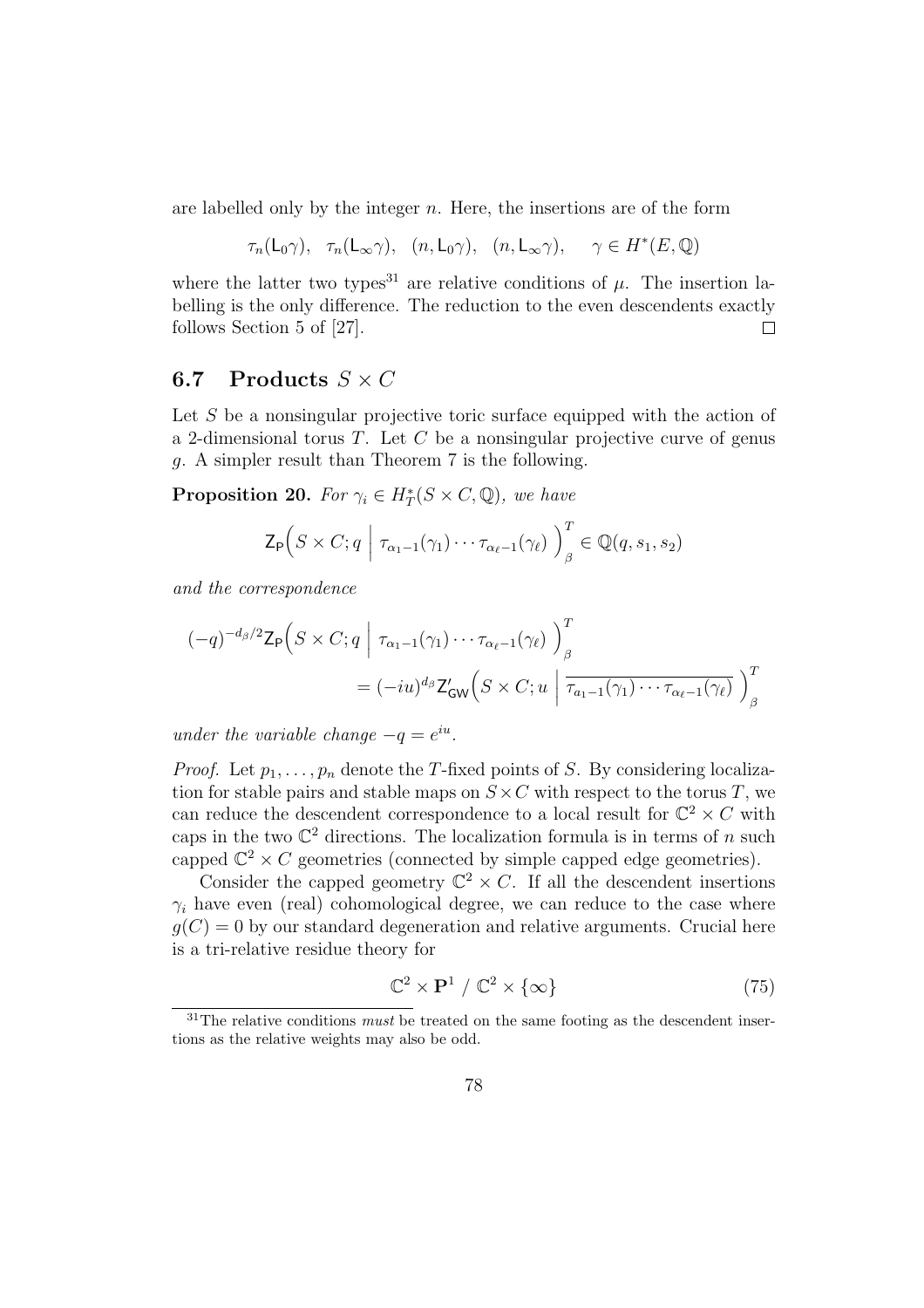defined by completely parallel constructions to the bi-relative case considered in Section 5. The tri-relative geometry has caps in the two  $\mathbb{C}^2$  directions on (75). The proof of the GW/P descendent correspondence for the tri-relative cap (75) exactly follows the proof Theorem 4 with the two relative directions corresponding to  $\mathbb{C}^2$  handled as in the proof Theorem 6.

To control the odd descendents, we follow the strategy of Section 6.5 (and [27]). We reduce to the case where  $q(C) = 1$  and express the full theory in terms of the even theory. Lemma 19 for  $T$  still applies.

We leave the straightforward details here to the reader. The capped edges are 1-leg geometries and are easily handled. П

# 7 Proof of Theorem 1

#### 7.1 Overview

We have now proven the GW/P descendent correspondences in sufficiently many geometries to deduce Theorem 1. The idea is to degenerate the complete intersection by factoring the equations. We present the proof carefully for the quintic in  $\mathbf{P}^4$  following the scheme of [22]. The argument for general Fano and Calabi-Yau complete intersections in products of projective spaces is identical.

### 7.2 Simple theories

A *complete intersection pair*  $(V, W)$  is a nonsingular complete intersection

$$
V\subset \mathbf{P}^{n_1}\times\cdots\times\mathbf{P}^{n_m}.
$$

together with a nonsingular divisor  $W \subset V$  cut out by a hypersurface in  $\mathbf{P}^{n_1} \times \cdots \times \mathbf{P}^{n_m}$ . In particular,

$$
W\subset \mathbf{P}^{n_1}\times\cdots\times\mathbf{P}^{n_m}
$$

is also a complete intersection.

A class  $\gamma \in H^*(V, \mathbb{Q})$  is *simple* if  $\gamma$  lies in the image of the restriction map

$$
H^*(\mathbf{P}^{n_1} \times \cdots \times \mathbf{P}^{n_m}, \mathbb{Q}) \to H^*(V, \mathbb{Q}).
$$

If V is nonsingular complete intersection of dimension 3, the simple cohomology of V equals the even cohomology by the Lefschetz results.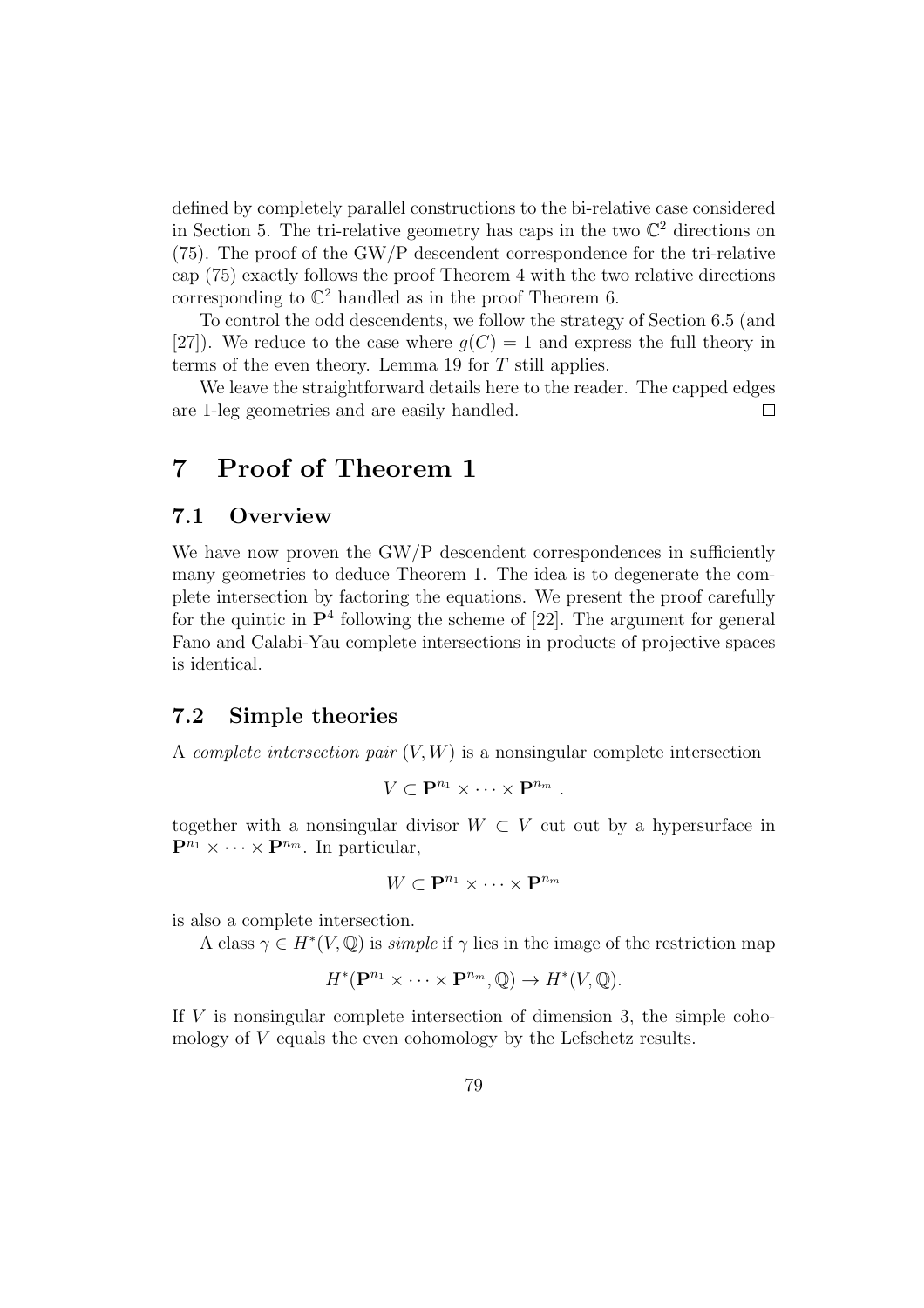The simple Gromov-Witten and stable pairs theories of V consist of the integrals of descendents of simple classes. Similarly, the simple Gromov-Witten and stable pairs theories of the relative geometry  $V/W$  consists of integrals of descendents of simple classes with no restrictions on the cohomology classes of  $W$  in the relative constraints.

### 7.3 Fano and Calabi-Yau hypersurfaces in  $P<sup>4</sup>$

#### 7.3.1 Notation

The following notation for curves, surfaces, and 3-folds will be convenient for our study:

- (i) let  $C_{d_1,d_2} \subset \mathbf{P}^3$  be a nonsingular complete intersection of type  $(d_1, d_2)$ ,
- (ii) let  $S_d \subset \mathbf{P}^3$  be a nonsingular surface of degree d,

(iii) let  $T_d \subset \mathbf{P}^4$  be a nonsingular 3-fold of degree d.

Finally, let  $\mathbf{P}^3[d_1, d_2]$  be the blow-up of  $\mathbf{P}^3$  along  $C_{d_1, d_2}$ .

#### 7.3.2 Degeneration for the quintic

Let  $Z^{\mathsf{P}}(T_5^{\star})$  denote the simple stable pairs descendent theory of the Calabi-Yau quintic 3-fold.<sup>32</sup> Factoring the quintic equation yields a degeneration:

$$
T_5 \rightsquigarrow T_4 \cup_{S_4} \mathbf{P}^3[4,5] \tag{76}
$$

where  $S_4 \subset T_4$  is a linear section and  $S_4 \subset \mathbf{P}^3[4, 5]$  is the strict transform of a quartic containing  $C_{4,5} \subset \mathbf{P}^3$ . See Section 0.5.4 of [22] for a detailed construction of the degeneration (76). The degeneration formula expresses  $Z_{\mathsf{P}}(T_5^{\star})$  in terms of the relative theories of the special fibers. We write the relation schematically as

$$
\mathsf{Z}_{\mathsf{P}}(T_5^{\star}) \rightsquigarrow \mathsf{Z}_{\mathsf{P}}(T_4^{\star}/S_4) \text{ and } \mathsf{Z}_{\mathsf{P}}(\mathbf{P}^3[4,5]/S_4) .
$$

Similarly, in Gromov-Witten theory, we have the determination

$$
\mathsf{Z}^{\prime}_{\mathsf{GW}}(T_5^{\star}) \rightsquigarrow \mathsf{Z}^{\prime}_{\mathsf{GW}}(T_4^{\star}/S_4), \text{ and } \mathsf{Z}^{\prime}_{\mathsf{GW}}(\mathbf{P}^3[4,5]/S_4) .
$$

By the compatibility of the descendent correspondence with degeneration, the descendent correspondences for  $T_4^*/S_4$  and  $\mathbf{P}^3[4,5]/S_4$  imply Theorem 1 for  $T_5$ .

<sup>&</sup>lt;sup>32</sup>Here and below, the superscript  $\star$  will indicate simple theories.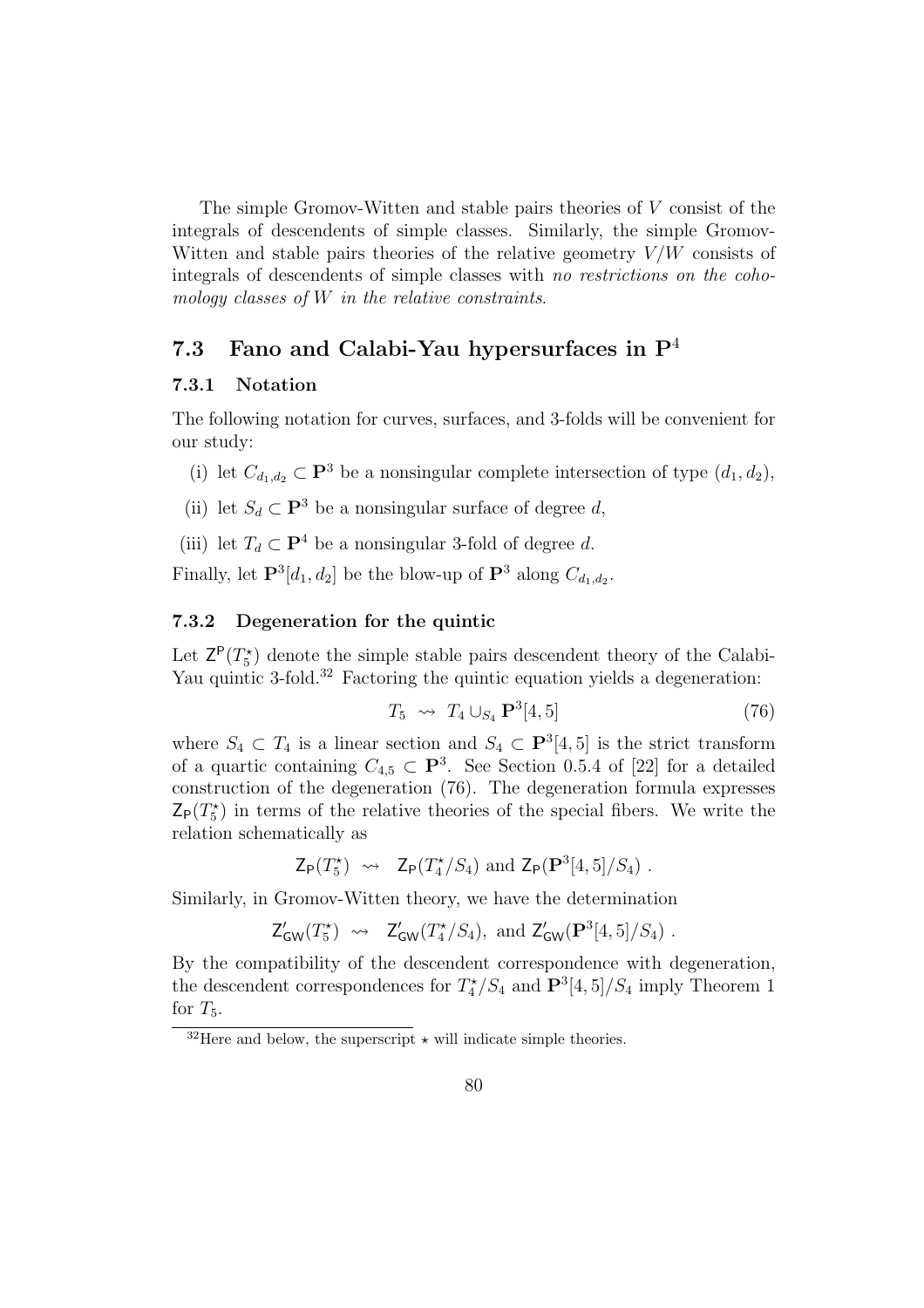### 7.3.3 Descendent correspondence for  $P^3[4,5]/S_4$

Let us start with  $\mathbf{P}^3[4,5]/S_4$ . Degeneration to the normal cone of

$$
S_4 \subset \mathbf{P}^3[4,5]
$$

yields the determination<sup>33</sup>

$$
Z(\mathbf{P}^3[4,5]) \rightsquigarrow Z(\mathbf{P}^3[4,5]/S_4)
$$
 and  $Z(\mathbf{P}_{S_4}/S_4)$ . (77)

We know the descendent correspondence for all projective bundle geometries  $\mathbf{P}_{S_4}/S_4$  by Proposition 10. By the invertibility of Proposition 6 of [31], the determination (77) can be reversed,

$$
\mathsf{Z}(\mathbf{P}^3[4,5]/S_4) \rightsquigarrow \mathsf{Z}(\mathbf{P}^3[4,5]) \text{ and } \mathsf{Z}(\mathbf{P}_{S_4}/S_4) .
$$

Hence, the descendent correspondence for  $\mathbf{P}^3[4,5]$  implies the descendent correspondence for  $\mathbf{P}^{3}[4,5]/S_4$ .

An approach to the blow-up  $\mathbf{P}^3[4,5]$  is explained in Section 3.1 of [22]. Let  $S_4 \subset \mathbf{P}^3$  contain  $C_{4,5}$ . Degeneration to the normal cone of  $S_4 \subset \mathbf{P}^3$  yields

$$
\mathbf{P}^3 \rightsquigarrow \mathbf{P}^3 \cup_{S_4} \mathbf{P}_{S_4} \tag{78}
$$

for the projective bundle geometry

$$
\pi: \mathbf{P}_{S_4} = \mathbf{P}(\mathbf{0}_{S_4} \oplus \mathbf{0}_{S_4}(4)) \to S_4, \quad \mathbf{P}_{S_4}/(S_4)_{\infty} . \tag{79}
$$

The original curve  $C_{4,5} \subset \mathbf{P}^3$  has limit in  $(S_4)_0 \subset \mathbf{P}_{S_4}$ . After blowing up the degeneration (78) along the moving curve  $C_{4,5}$ , we obtain

$$
\mathbf{P}^3[4,5] \rightsquigarrow \mathbf{P}^3 \cup_{S_4} X, \quad X = \mathcal{B}_{C_{4,5}}(\mathbf{P}_{S_4}) .
$$

Here X is the blow-up of  $P_{S_4}$  along  $C_{4,5} \subset (S_4)_0$ . In order to prove the descendent correspondence for  $\mathbf{P}^3[4,5]$ , we need only prove the descendent correspondence for  $\mathbf{P}^3/S_4$  and  $X/S_4$ . Using the established descendent correspondences for the toric variety  $\mathbf{P}^3$  and projective bundles over  $S_4$  and the invertibility of Proposition 6 of [31], we need only prove the descendent correspondence for X.

<sup>33</sup>When no superscript appears on the partition function, the statement is understood to hold for both stable pairs and Gromov-Witten theory.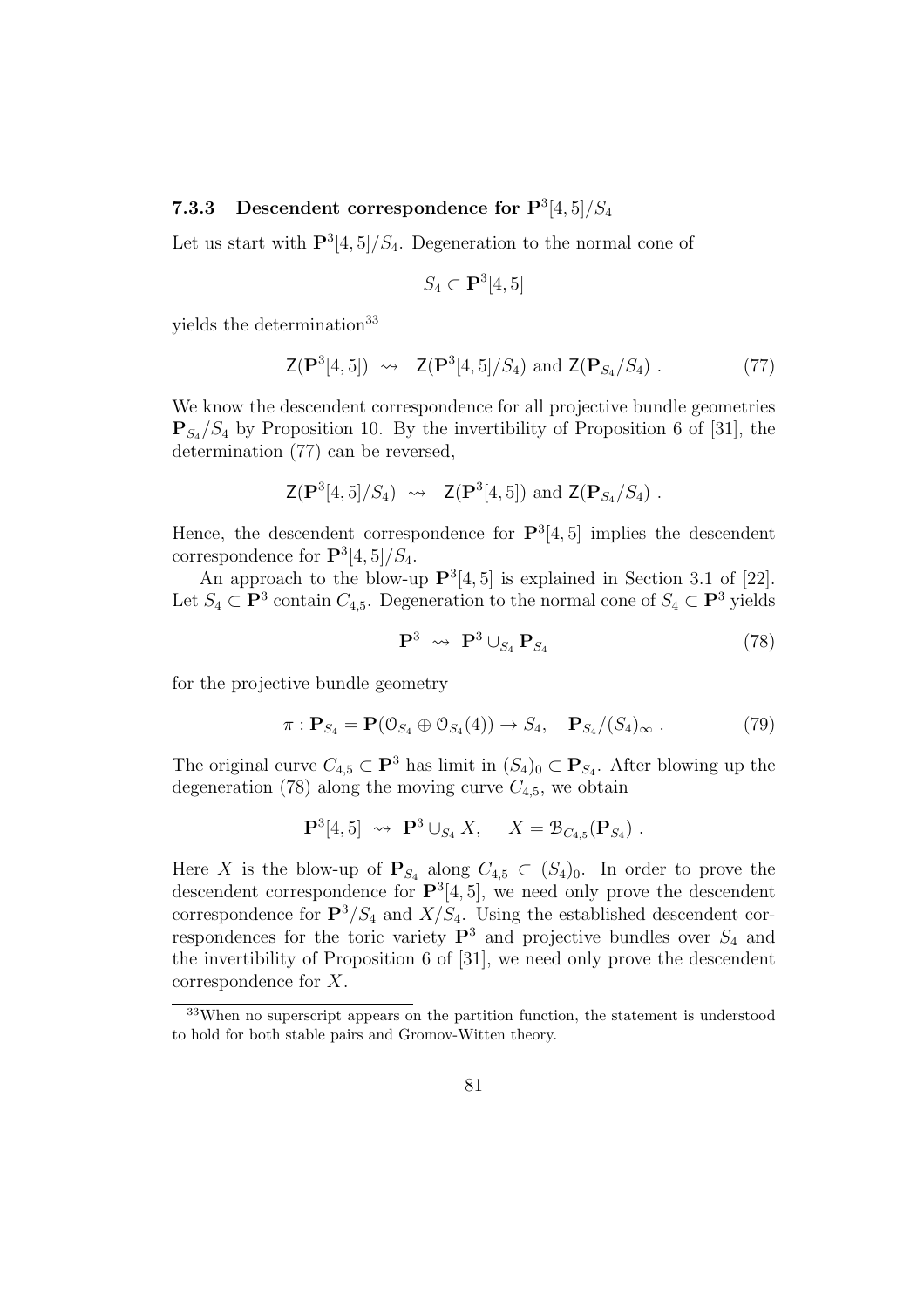To study X, we repeat the blow-up construction of the previous paragraph. Let  $\mathbf{P}_{S_4}$  be the projective bundle (79), and let

$$
\mathbf{P}_{C_{4,5}} \subset \mathbf{P}_{S_4}
$$

be the divisor lying over  $C_{4,5} \subset S_4$  via  $\pi$ . Degeneration to the normal cone of  $\mathbf{P}_{C_{4,5}} \subset \mathbf{P}_{S_4}$  yields

$$
\mathbf{P}_{S_4} \rightsquigarrow \mathbf{P}_{S_4} \cup_{\mathbf{P}_{C_{4,5}}} \mathbf{P}_{\mathbf{P}_{C_{4,5}}}.
$$
\n(80)

for the projective bundle geometry

$$
\mathbf{P}_{\mathbf{P}_{C_{4,5}}} = \mathbf{P}(\mathbf{0}_{C_{4,5}} \oplus \mathbf{0}_{C_{4,5}}(5)) \times_{C_{4,5}} \mathbf{P}(\mathbf{0}_{C_{4,5}} \oplus \mathbf{0}_{C_{4,5}}(4)) \to C_{4,5} \tag{81}
$$

relative to

$$
\mathbf{P}_{C_{4,5}} = \mathbf{P}(\mathcal{O}_{C_{4,5}}(5)) \times_{C_{4,5}} \mathbf{P}(\mathcal{O}_{C_{4,5}} \oplus \mathcal{O}_{C_{4,5}}(4)) .
$$

The original curve  $C_{4,5} \subset (S_4)_0 \subset \mathbf{P}_{S_4}$  has limit equal to

$$
C_{4,5} = \mathbf{P}(\mathcal{O}_{C_{4,5}}) \times_{C_{4,5}} \mathbf{P}(\mathcal{O}_{C_{4,5}}) \subset \mathbf{P}(\mathcal{O}_{C_{4,5}} \oplus \mathcal{O}_{C_{4,5}}(5)) \times_{C_{4,5}} \mathbf{P}(\mathcal{O}_{C_{4,5}} \oplus \mathcal{O}_{C_{4,5}}(4)) .
$$

After blowing up the degeneration (78) along the moving curve  $C_{4,5}$ , we obtain

$$
X \rightsquigarrow \mathbf{P}_{S_4} \cup_{\mathbf{P}_{C_{4,5}}} Y ,
$$
  

$$
Y = \mathcal{B}_{C_{4,5}}(\mathbf{P}(\mathcal{O}_{C_{4,5}} \oplus \mathcal{O}_{C_{4,5}}(5)) \times_{C_{4,5}} \mathbf{P}(\mathcal{O}_{C_{4,5}} \oplus \mathcal{O}_{C_{4,5}}(4))) .
$$

In order to prove the descendent correspondence for  $Y$ , we need only prove the descendent correspondence for  $\mathbf{P}_{S_4}/\mathbf{P}_{C_{4,5}}$  and  $Y/\mathbf{P}_{C_{4,5}}$ .

As we have seen in (81),  $\mathbf{P}_{\mathbf{P}_{C_{4,5}}}$  is a projective bundle over  $\mathbf{P}_{C_{4,5}}$  of the form required by Theorem 7. Hence, the descendent correspondence holds for  $P_{S_4}/P_{C_{4,5}}$  by inverting

$$
\mathsf{Z}(\mathbf{P}_{S_4}) \rightsquigarrow \mathsf{Z}(\mathbf{P}_{S_4}/\mathbf{P}_{C_{4,5}}) \text{ and } \mathsf{Z}(\mathbf{P}_{\mathbf{P}_{C_{4,5}}}/S_4) .
$$

The invertibility is possible again by Proposition 6 of [31]. Similarly, the descendent correspondence for Y implies the descendent correspondence for  $Y/\mathbf{P}_{C_{4,5}}$ .

The last step in proving the descendent correspondence for  $\mathbf{P}^3[4,5]/S_4$  is to prove the descendent correspondence for  $Y$ . The 3-fold  $Y$  is a bundle over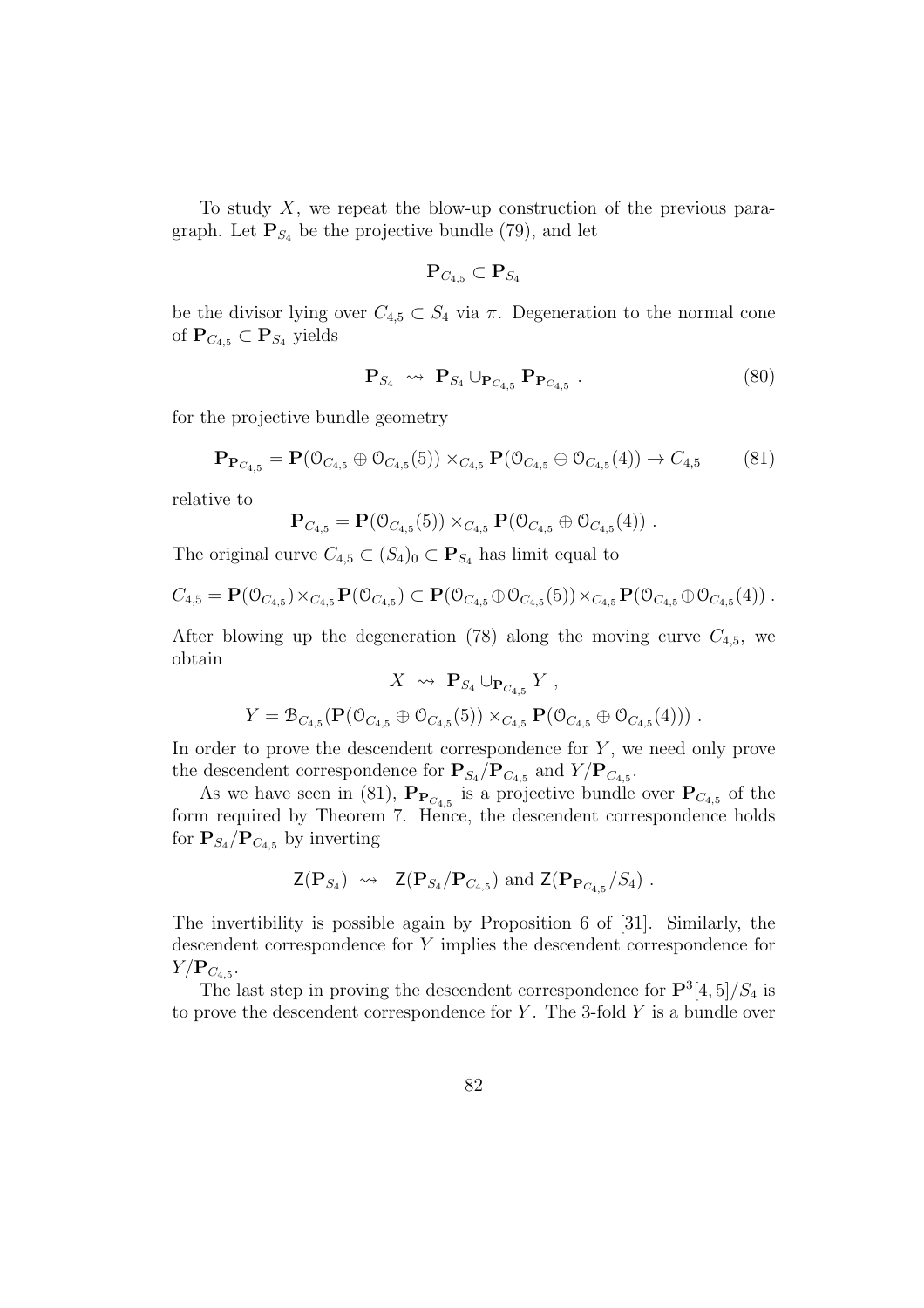$C_{4,5}$  with fiber equal to  $\mathcal{B}_p(\mathbf{P}^1 \times \mathbf{P}^1)$ , the blow-up of  $\mathbf{P}^1 \times \mathbf{P}^1$  at a point. By further degeneration arguments<sup>34</sup>, we can reduce to the case

$$
\mathcal{B}_p(\mathbf{P}^1 \times \mathbf{P}^1) \times C_{4,5}
$$

covered by Proposition 20.

 $\Box$ 

## 7.4 Proof of Theorem 1

We turn now to  $T_4^*/S_4$ . The normal cone degeneration

$$
T_4 \rightsquigarrow T_4 \cup_{S_4} \mathbf{P}_{S_4}
$$

and invertibility yields the determination

$$
Z(T_4^*/S_4) \rightsquigarrow Z(T_4^*)
$$
 and  $Z(\mathbf{P}_{S_4}/S_4)$ .

Hence, the descendent correspondence for  $T_5^{\star}$  follows from the descendent correspondence for  $T_4^*$ .

By factoring the quartic equation defining  $T_4 \subset \mathbf{P}^3$ , degree reduction can be continued. The full reduction scheme for the quintic is:

$$
Z(T_5^{\star}) \rightsquigarrow Z(T_4^{\star}/S_4) \text{ and } Z(\mathbf{P}^3[4,5]/S_4),
$$
  
\n
$$
Z(T_4^{\star}/S_4) \rightsquigarrow Z(T_4^{\star}) \text{ and } Z(\mathbf{P}_{S_4}/S_4),
$$
  
\n
$$
Z(T_4^{\star}) \rightsquigarrow Z(T_3^{\star}/S_3) \text{ and } Z(\mathbf{P}^3[3,4]/S_3),
$$
  
\n
$$
Z(T_3^{\star}/S_3) \rightsquigarrow Z(T_3^{\star}) \text{ and } Z(\mathbf{P}_{S_3}/S_3),
$$
  
\n
$$
Z(T_3^{\star}) \rightsquigarrow Z(T_2^{\star}/S_2) \text{ and } Z(\mathbf{P}^3[2,3]/S_2),
$$
  
\n
$$
Z(T_2^{\star}/S_2) \rightsquigarrow Z(T_2^{\star}) \text{ and } Z(\mathbf{P}_{S_2}/S_2),
$$
  
\n
$$
Z(T_2^{\star}) \rightsquigarrow Z(T_1^{\star}/S_1) \text{ and } Z(\mathbf{P}^3[1,2]/S_1),
$$
  
\n
$$
Z(T_1^{\star}/S_1) \rightsquigarrow Z(T_1^{\star}) \text{ and } Z(\mathbf{P}_{S_1}/S_1).
$$

The end points of the scheme are  $T_1^*$  (which is toric), projective bundles over toric and K3 surfaces, and blown-up projective spaces. The descendent

<sup>34</sup>We can degenerate

 $C_{4,5} \rightsquigarrow C_{4,5} \cup {\textbf P}^1$ 

and require all the twisting of Y to lie over  $\mathbf{P}^1$ .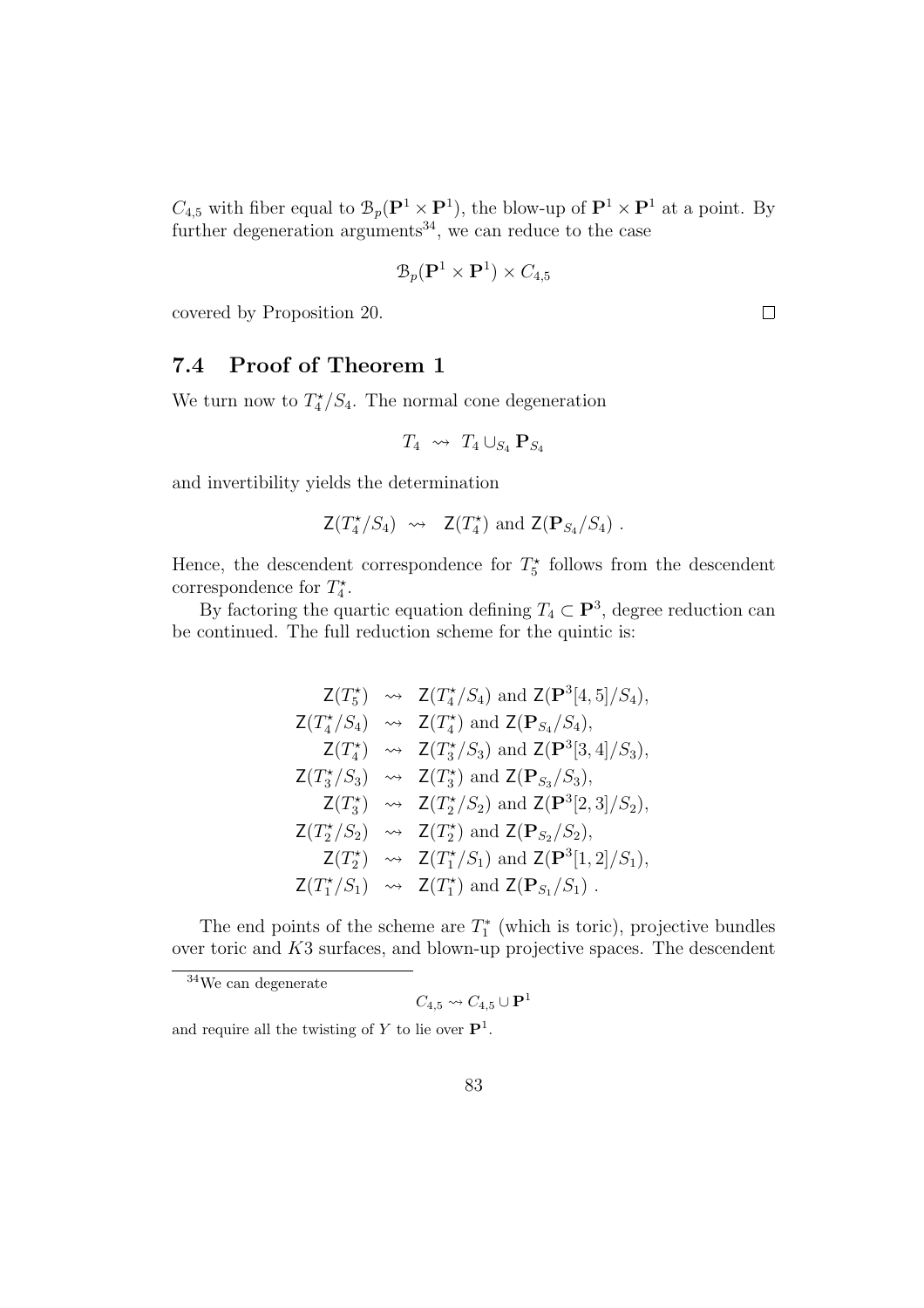correspondence has been established for all the end points — the blown-up projective spaces are handled by the method of Section 7.3.3.

We have proven the GW/P descendent correspondence for the even theories of all Fano hypersurfaces in  $\mathbf{P}^4$ . We can degenerate all Fano and Calabi-Yau 3-fold complete intersections by an identical factoring argument. The outcome is a proof of Theorem 1. П

### 7.5 Proof of Corollary 1

To prove Corollary 1, we start with the descendent correspondence of Theorem 1. The initial term results of Theorem 2 of [33] then imply the Corollary.  $\Box$ 

### 7.6 The Enriques Calabi-Yau

As a further example, we prove the GW/P correspondence for the Enriques Calabi-Yau 3-fold studied in [11, 23].

Let  $\sigma$  act freely on the product  $K3 \times E$  by an Enriques involution  $\sigma_{K3}$ on the  $K3$  and by  $-1$  on the elliptic curve. By definition, the quotient

$$
Q = (K3 \times E) / \langle \sigma \rangle
$$

is an *Enriques Calabi-Yau 3-fold.* Since  $K3 \times E$  carries a holomorphic 3-form invariant under  $\sigma$ , the canonical class is trivial

$$
\omega_Q = \mathcal{O}_Q.
$$

By projection on the right,

$$
Q \to E/\langle -1 \rangle = \mathbf{P}^1 \tag{82}
$$

is a K3 fibration with 4 double Enriques fibers.

Let inv<sub>P<sup>1</sub></sup> be an involution of  $\mathbf{P}^1$  with 2 fixed points. Let  $\tau$  act freely on</sub> the product  $K3 \times \mathbf{P}^1$  by  $(\sigma_{K3}, \text{inv}_{\mathbf{P}^1})$ . Let

$$
R = \left(K3 \times \mathbf{P}^1\right) / \langle \tau \rangle
$$

denote the quotient. By projecting left,

$$
R \to K3/\langle \sigma_{K3} \rangle = S \tag{83}
$$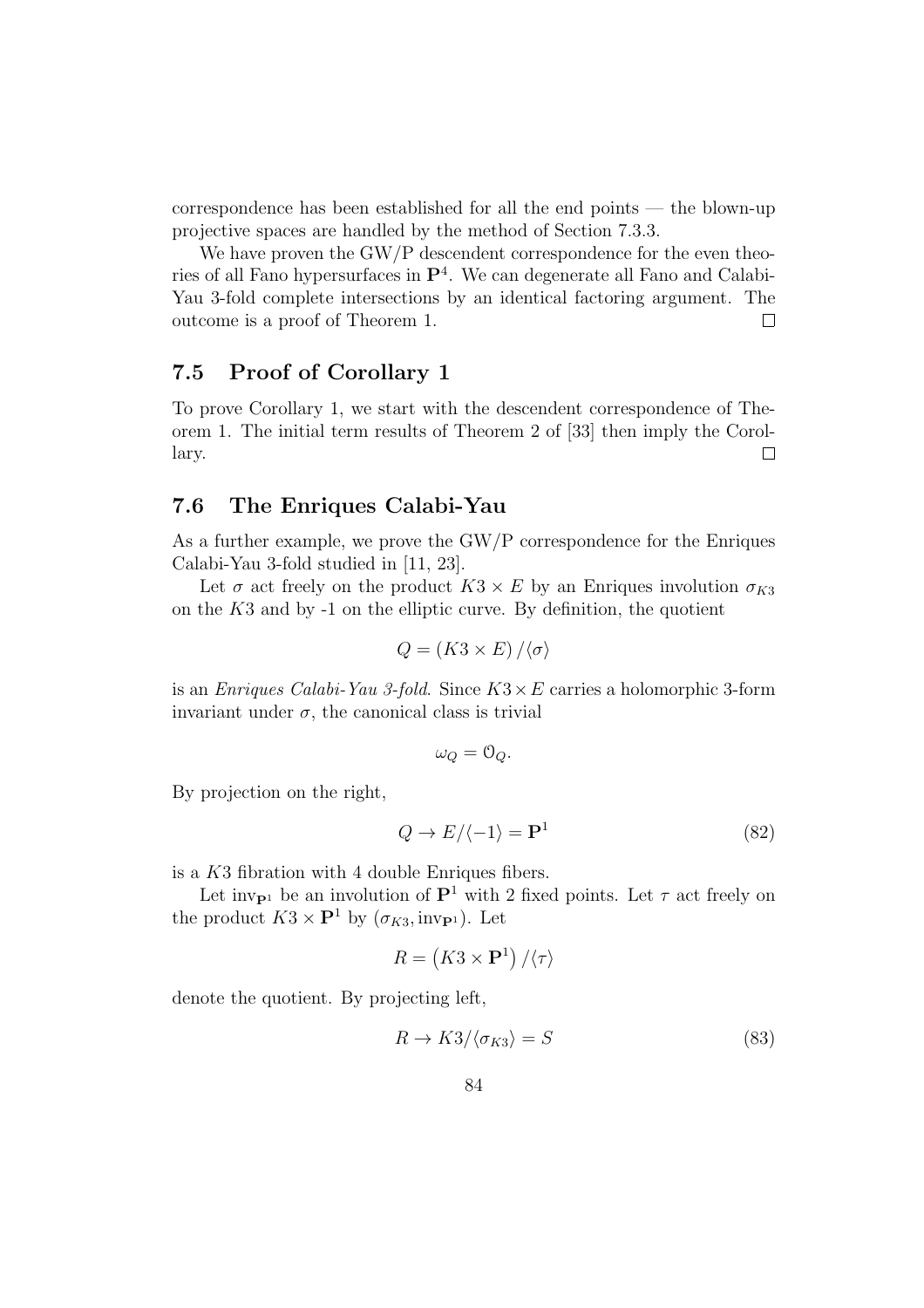is a projective bundle over the Enriques surface  $S$ . Two sections of the bundle  $(83)$  are obtained from the fixed points of inv<sub>P1</sub>. By projecting right,

$$
R \to \mathbf{P}^1 / \langle \text{inv}_{\mathbf{P}^1} \rangle
$$

is a K3 fibration with 2 double Enriques fibers.

By degenerating the  $K3$  fibration  $(82)$ , we find a degeneration of the Enriques Calabi-Yau Q,

$$
Q \;\rightsquigarrow\; R\cup_{K3} R
$$

where the intersection  $K3$  is a common fiber, see [23, Section 1.4]. Hence the  $\text{GW}/\text{P}$  correspondence for Q is reduced to the GW/P descendent correspondence for  $R/K3$ . The latter reduces to the GW/P descendent correspondence for R by degeneration to the normal cone and Proposition 10.

The Enriques surface S degenerates<sup>35</sup> to a union along an elliptic curve of a  $\mathbf{P}^1$ -bundle over an elliptic curve and the rational elliptic surface, see [23, Section 1.3]. We use the corresponding degeneration of (83) to prove the GW/P descendent correspondence for R. We obtain the following result.

**Proposition 21.** Let Q be the Enriques Calabi-Yau, and let  $\beta \in H_2(Q, \mathbb{Z})$ /tor be a curve class. Then,

$$
\mathsf{Z}_{\mathsf{P}}\Big(Q;q\Big)_{\beta} \ \in \mathbb{Q}(q) \ ,
$$

and we have the correspondence

$$
\mathsf{Z}_{\mathsf{P}}\Big(Q;q\Big)_\beta=\mathsf{Z}'_\mathsf{GW}\Big(Q;u\Big)_\beta
$$

under the variable change  $-q = e^{iu}$ .

## References

- [1] M. Aganagic, A. Klemm, M. Marino, and C. Vafa, The topological vertex, Comm. Math. Phys. 254, 425–478.
- [2] K. Behrend, Gromov-Witten invariants in algebraic geometry, Invent. Math. 127 (1997), 601–617.

<sup>&</sup>lt;sup>35</sup>The second homologies  $H_2(S, \mathbb{Z})$  and  $H_2(Q, \mathbb{Z})$  have 2-torsion for the Enriques surface and the Enriques Calabi-Yau. We specify here the curve class only mod torsion. Data about the torsion refinement is lost in the degeneration of S.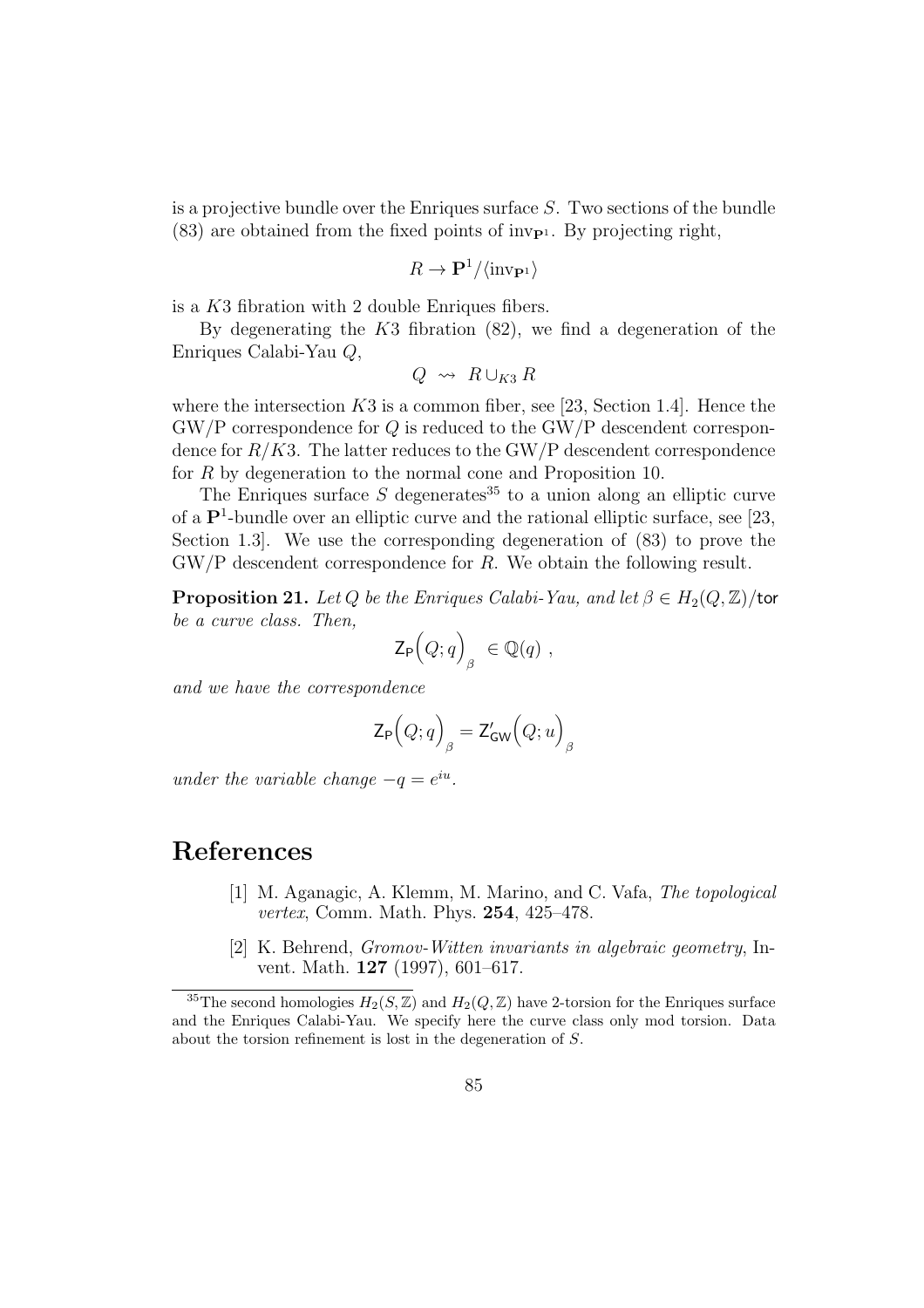- [3] K. Behrend and B. Fantechi, The intrinsic normal cone, Invent. Math. **128** (1997), 45–88.
- [4] T. Bridgeland. Hall algebras and curve-counting invariants, JAMS 24 (2011), 969–998, 2011.
- [5] J. Bryan and R. Pandharipande. The local Gromov-Witten theory of curves, JAMS 21 (2008), 101-136.
- [6] R. Gopakumar and C. Vafa, M-theory and topological strings I and II, hep-th/9809187 & hep-th/9812127.
- [7] T. Graber and R. Pandharipande, Localization of virtual classes, Invent. Math., 135, 487–518, 1999.
- [8] M. Gross and B. Siebert, Logarithmic Gromov-Witten invariants, arXiv:1102.4322.
- [9] E. Ionel and T. Parker, Relative Gromov-Witten invariants, Ann. of Math 157 (2003), 45–96.
- [10] E. Ionel and T. Parker, The Gopakumar-Vafa formula for symplectic manifolds, arXiv:1306.1516.
- [11] A. Klemm and M. Mariño, *Counting BPS states on the Enriques*  $Calabi-Yau$ , hep-th/0512227.
- [12] A.-M. Li and Y. Ruan, Symplectic surgery and Gromov-Witten invariants of Calabi-Yau 3-folds I, Invent. Math.  $145$  (2001), 151– 218.
- [13] J. Li, A degeneration formula of GW-invariants, JDG 60 (2002), 199–293.
- [14] J. Li and G. Tian, Virtual moduli cycles and Gromov-Witten invariants of algebraic varieties, JAMS 11, 119–174, 1998.
- [15] J. Li and B. Wu, Good degeneration of Quot schemes and coherent systems, arXiv:1110.0390.
- [16] D. Maulik, *Gromov-Witten theory of*  $A_n$ *-resolutions*, Geom. Topol. 13 (2009), 1729–1773.
- [17] D. Maulik, N. Nekrasov, A. Okounkov, and R. Pandharipande, Gromov-Witten theory and Donaldson-Thomas theory. I, Compos. Math. 142 (2006), 1263–1285.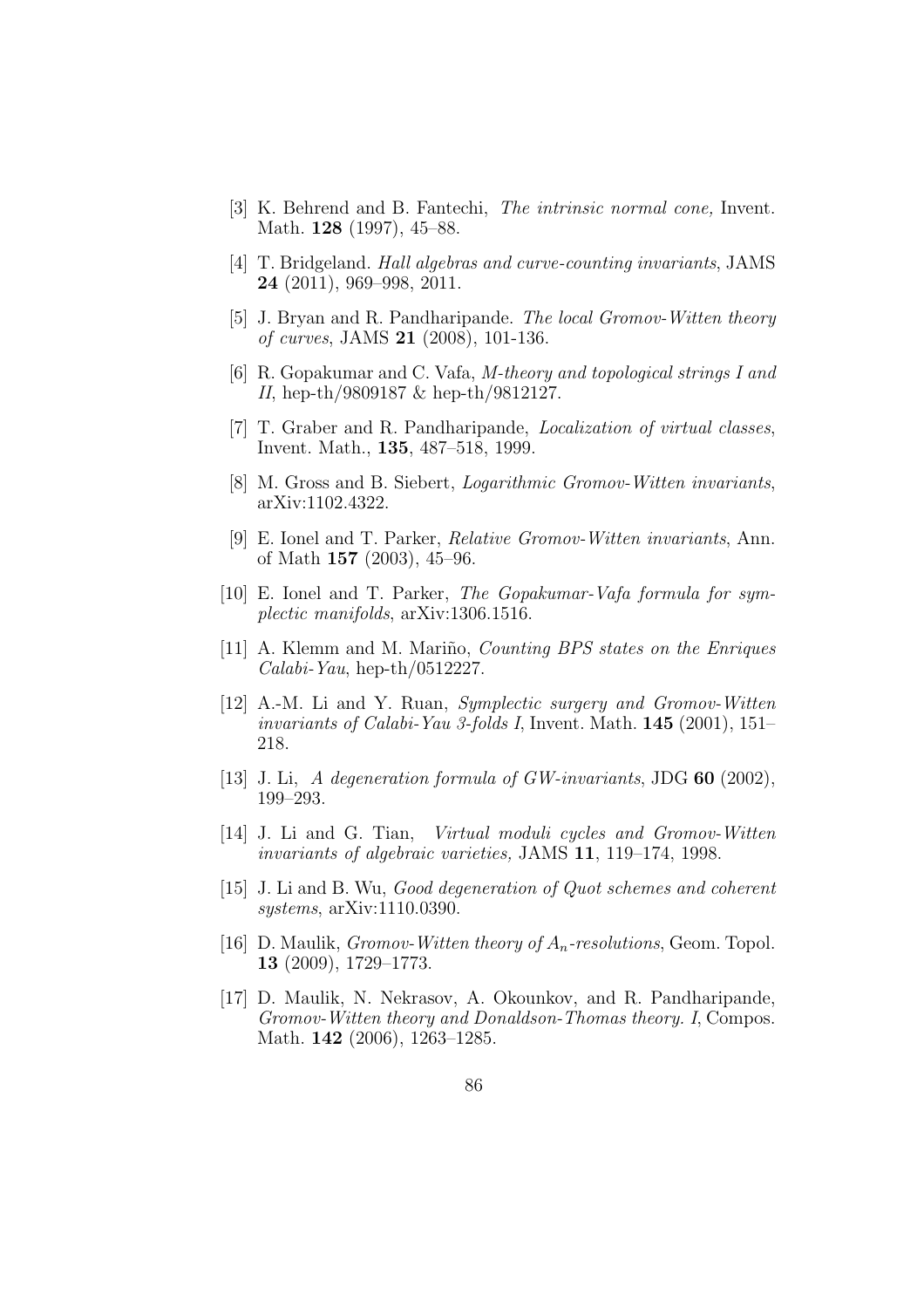- [18] D. Maulik, N. Nekrasov, A. Okounkov, and R. Pandharipande, Gromov-Witten theory and Donaldson-Thomas theory. II, Compos. Math. 142 (2006), 1286–1304.
- [19] D. Maulik and A. Oblomkov, The quantum cohomology of the Hilbert scheme of points of  $A_n$ -resolutions, JAMS 22 (2009), 1055–1091.
- [20] D. Maulik and A. Oblomkov, Donaldson-Thomas theory of  $A_n \times \mathbb{P}^1$ , Comp. Math. **145** (2009), 1249–1276.
- [21] D. Maulik, A. Oblomkov, A. Okounkov, and R. Pandharipande, The Gromov-Witten/Donaldson-Thomas correspondence for toric 3-folds, Invent. Math. 186 (2011), 435–479.
- [22] D. Maulik and R. Pandharipande, A topological view of Gromov-Witten theory, Topology **45** (2006), 887–918.
- [23] D. Maulik and R. Pandharipande, New calculations in Gromov-Witten theory, PAMQ 4 (2008), 469–500.
- [24] D. Maulik, R. Pandharipande and R. Thomas, Curves on K3 surfaces and modular forms, Appendix by A. Pixton, Journal of Topology 3 (2010), 937-996.
- [25] A. Oblomkov, A. Okounkov, and R. Pandharipande, in preparation.
- [26] A. Okounkov and R. Pandharipande, *Gromov-Witten theory*, *Hur*witz numbers, and completed cycles, Ann. of Math. 163 (2006), 517–560.
- [27] A. Okounkov and R. Pandharipande, Virasoro constraints for target curves, Invent. Math. 163 (2006), 47–108.
- [28] A. Okounkov and R. Pandharipande, *The quantum cohomology* of the Hilbert scheme of points of the plane, Invent. Math. 179 (2010), 523–557.
- [29] A. Okounkov and R. Pandharipande, The local Donaldson-Thomas theory of curves, Geom. Topol. 14 (2010), 1503–1567.
- [30] R. Pandharipande and A. Pixton, Descendents on local curves: Rationality, Comp. Math. 149 (2013), 81–124.